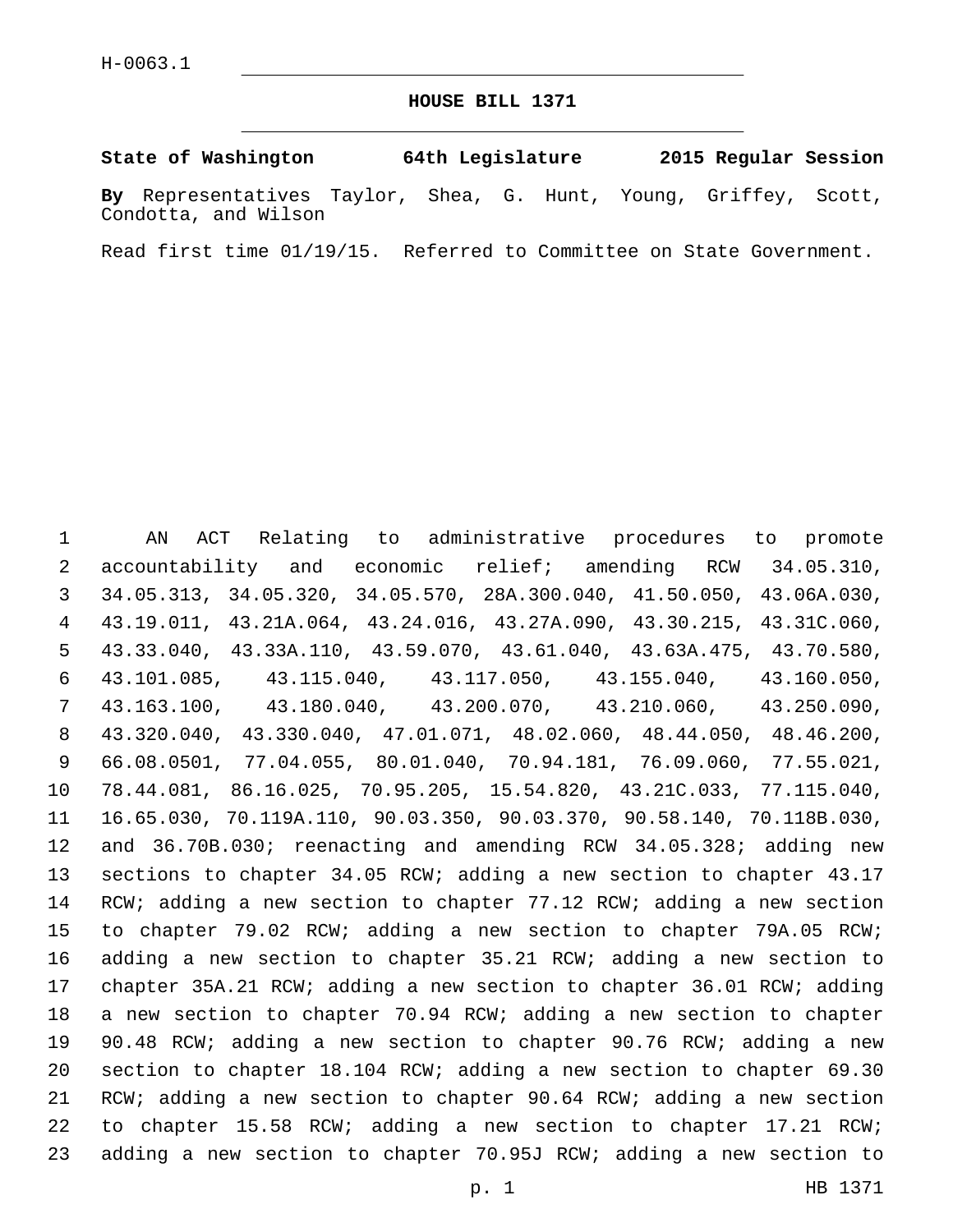chapter 90.66 RCW; adding new sections to chapter 36.70A RCW; adding a new section to chapter 43.21H RCW; adding a new chapter to Title 1 RCW; adding a new chapter to Title 36 RCW; adding a new chapter to Title 34 RCW; creating new sections; prescribing penalties; and 5 declaring an emergency.

BE IT ENACTED BY THE LEGISLATURE OF THE STATE OF WASHINGTON:

 NEW SECTION. **Sec. 1.** A new section is added to chapter 34.05 8 RCW to read as follows:

 This act may be known and cited as the regulatory freedom and 10 accountability act.

### **PART I**

 NEW SECTION. **Sec. 101.** A new section is added to chapter 34.05 13 RCW to read as follows:

 The legislature finds that Washington families, workers, and employers continue to struggle to make ends meet. As families and employers have streamlined their budgets and services, so should state government. Government continues to increase the burden on citizens and employers through perpetual alteration and expansion of rules. During 2012, an estimated 1,129 new sections to the Washington Administrative Code were permanently adopted, 2,211 sections were permanently amended, 393 emergency rule filings were made, and 961 sections were permanently repealed. A total of 5,511 pages of permanent rule changes were made and 2,398 pages of emergency rules were adopted. The constant changing of rules provides uncertainty to citizens and employers and adds additional costs to taxpayers as agencies hold public meetings and telephone conferences, and employees spend untold hours working on drafts for rules. Furthermore, continual proposal of new rules distracts employers from being productive in their respective enterprises due to a need to comment against these proposed rules. Most agencies do not track the number of hours employees spend on rule making nor do they track the cost to the agency to do this task. One way to reduce millions of dollars in employee and administrative costs is to impose a moratorium on formal and informal rule making by state agencies except in certain specified instances. This moratorium is to last for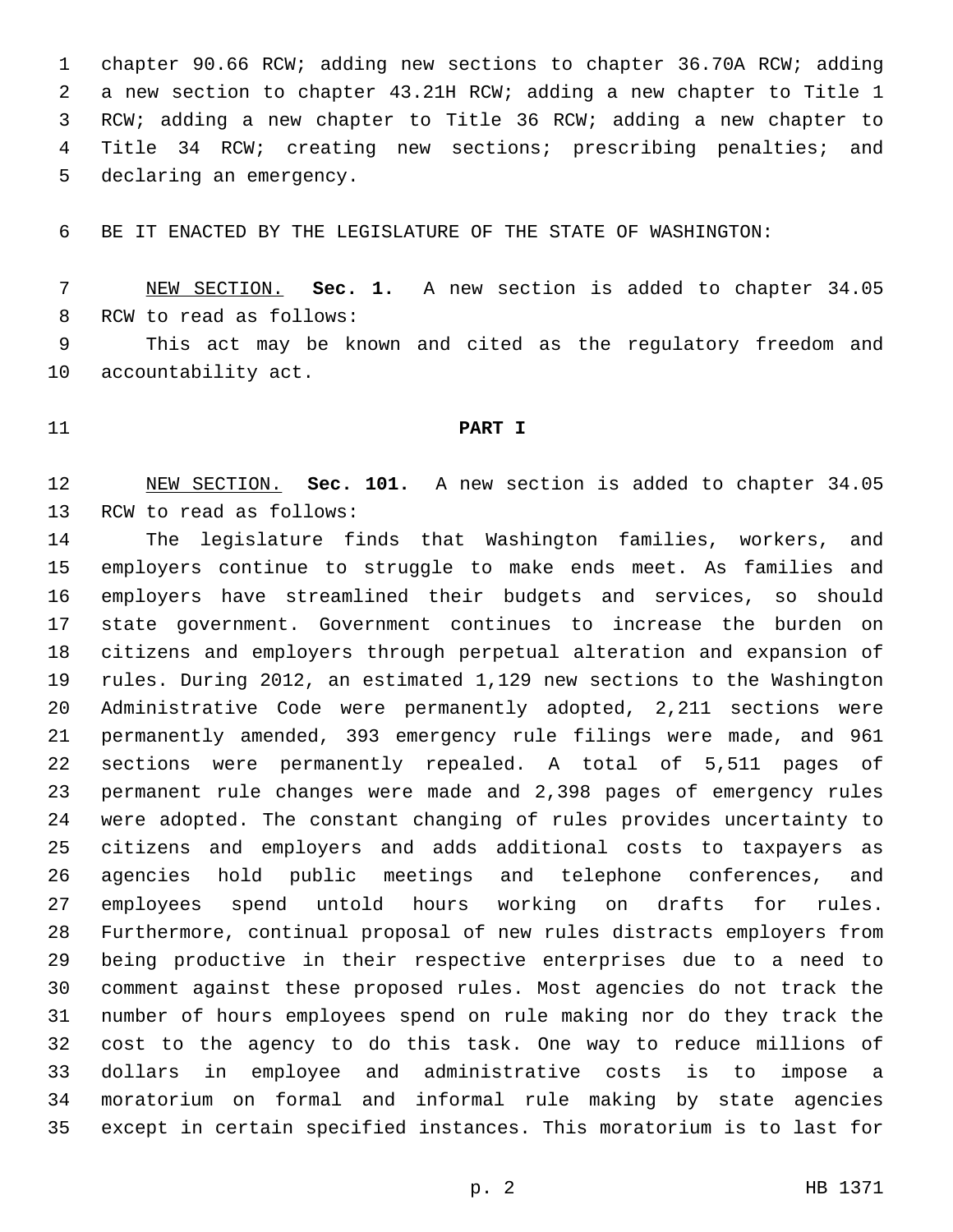three years or until the state is no longer facing financial 2 deficits.

 NEW SECTION. **Sec. 102.** A new section is added to chapter 34.05 4 RCW to read as follows:

 (1) Agency rule making is suspended until the later of July 1, 2018, or such time as the economic and revenue forecast council reports for three consecutive quarters that state revenue collections have increased above the official forecast adopted pursuant to RCW 82.33.010 on or before February 20th in an even-numbered year or March 20th in an odd-numbered year, except in the following cases:

 (a) A rule is needed to implement a federal law and the rule is 12 not more stringent than federal law;

 (b) A rule is needed to implement the terms of a governor-14 declared state of emergency;

 (c) A rule is needed by the department of health to respond to a 16 public health emergency;

 (d) A rule is needed to set the times for the taking of wildlife, fish, or shellfish pursuant to RCW 77.12.047(1) or 77.04.055(2); or

 (e) Legislation enacted after January 1, 2013, specifically directs that rule making be undertaken. Rules adopted under this subsection (1)(e) must be approved by the legislature in the ensuing legislative session before the rule may take effect.

 (2) This section does not prohibit an agency from repealing 24 rules.

 **Sec. 103.** RCW 34.05.310 and 2011 c 298 s 20 are each amended to 26 read as follows:

 (1) The provisions of this section are subject to section 102 of 28 this act.

 $(2)(a)$  To meet the intent of providing greater public access to administrative rule making and to promote consensus among interested parties, agencies must solicit comments from the public on a subject of possible rule making before filing with the code reviser a notice of proposed rule making under RCW 34.05.320. The agency must prepare 34 a statement of inquiry that:

 (i) Identifies the specific statute or statutes authorizing the 36 agency to adopt rules on this subject;

 (ii) Discusses why rules on this subject may be needed and what 38 they might accomplish;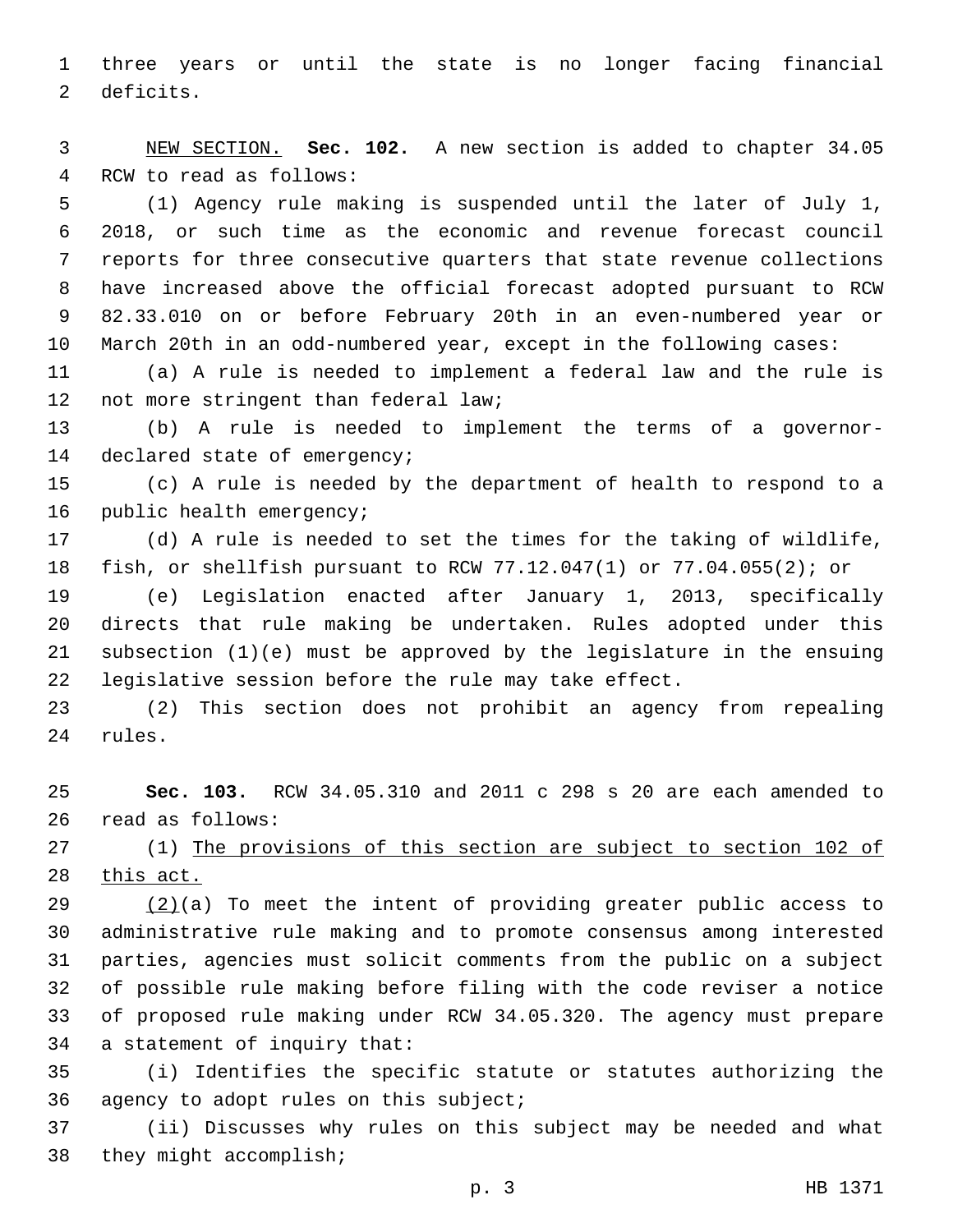(iii) Identifies other federal and state agencies that regulate this subject, and describes the process whereby the agency would coordinate the contemplated rule with these agencies;

 (iv) Discusses the process by which the rule might be developed, including, but not limited to, negotiated rule making, pilot rule making, or agency study;6

 (v) Specifies the process by which interested parties can effectively participate in the decision to adopt a new rule and formulation of a proposed rule before its publication.

 (b) The statement of inquiry must be filed with the code reviser for publication in the state register at least thirty days before the date the agency files notice of proposed rule making under RCW 34.05.320 and the statement, or a summary of the information contained in that statement, must be sent to any party that has requested receipt of the agency's statements of inquiry.

 $((+2+))$  (3) Agencies are encouraged to develop and use new procedures for reaching agreement among interested parties before publication of notice and the adoption hearing on a proposed rule. Examples of new procedures include, but are not limited to:

 (a) Negotiated rule making by which representatives of an agency and of the interests that are affected by a subject of rule making, including, where appropriate, county and city representatives, seek to reach consensus on the terms of the proposed rule and on the 24 process by which it is negotiated; and

 (b) Pilot rule making which includes testing the feasibility of complying with or administering draft new rules or draft amendments to existing rules through the use of volunteer pilot groups in various areas and circumstances, as provided in RCW 34.05.313 or as 29 otherwise provided by the agency.

 $((+3+))$   $(4)(a)$  An agency must make a determination whether negotiated rule making, pilot rule making, or another process for generating participation from interested parties prior to development 33 of the rule is appropriate.

 (b) An agency must include a written justification in the rule- making file if an opportunity for interested parties to participate in the rule-making process prior to publication of the proposed rule 37 has not been provided.

38  $((+4))$   $(5)$  This section does not apply to:

(a) Emergency rules adopted under RCW 34.05.350;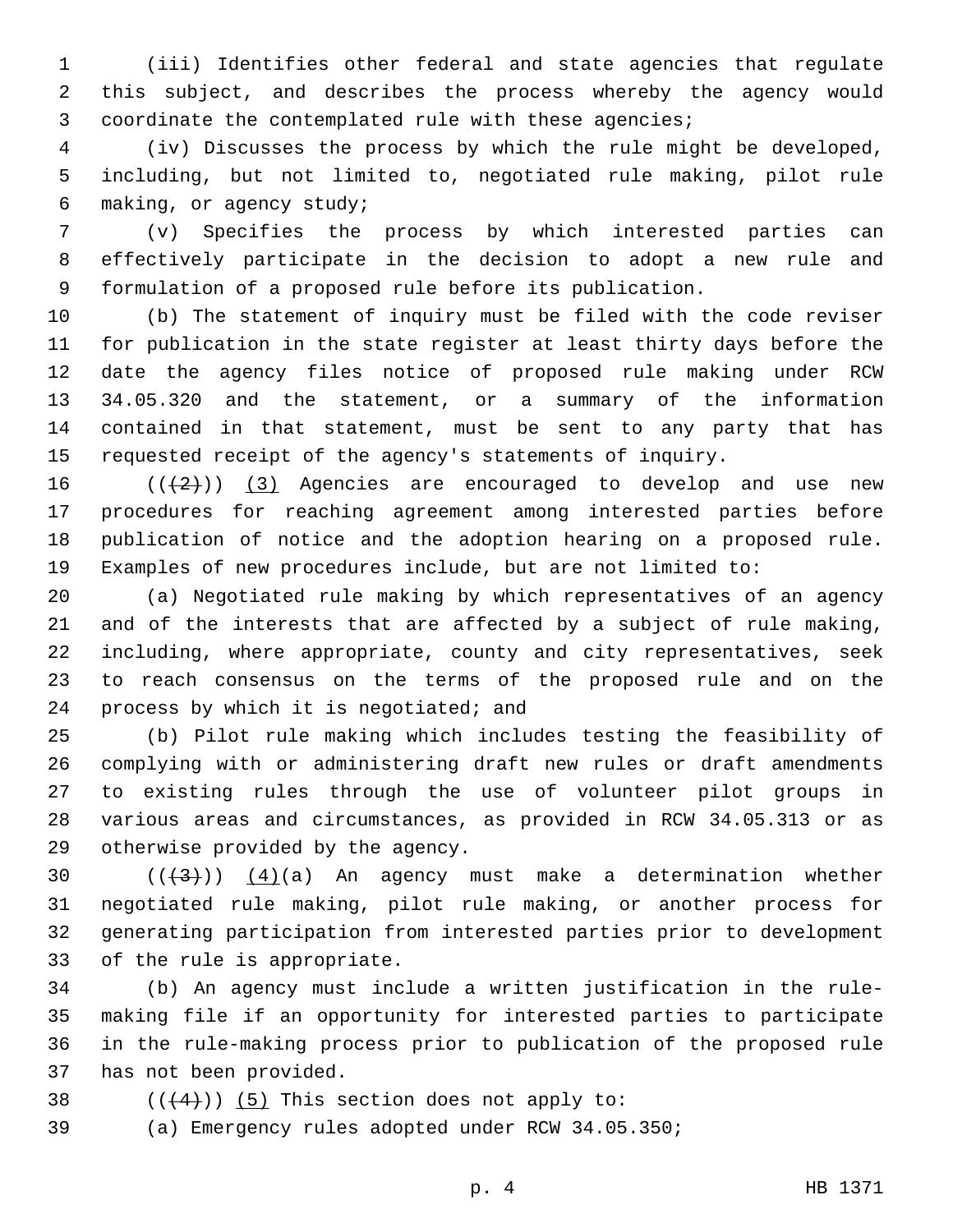(b) Rules relating only to internal governmental operations that are not subject to violation by a nongovernment party;

 (c) Rules adopting or incorporating by reference without material change federal statutes or regulations, Washington state statutes, rules of other Washington state agencies, shoreline master programs other than those programs governing shorelines of statewide significance, or, as referenced by Washington state law, national consensus codes that generally establish industry standards, if the material adopted or incorporated regulates the same subject matter and conduct as the adopting or incorporating rule;

 (d) Rules that only correct typographical errors, make address or name changes, or clarify language of a rule without changing its 13 effect;

 (e) Rules the content of which is explicitly and specifically 15 dictated by statute;

 (f) Rules that set or adjust fees under the authority of RCW 19.02.075 or that set or adjust fees or rates pursuant to legislative standards, including fees set or adjusted under the authority of RCW 19.80.045; or

(g) Rules that adopt, amend, or repeal:20

 (i) A procedure, practice, or requirement relating to agency 22 hearings; or

 (ii) A filing or related process requirement for applying to an 24 agency for a license or permit.

 **Sec. 104.** RCW 34.05.313 and 1995 c 403 s 303 are each amended to 26 read as follows:

27 (1) The provisions of this section are subject to section 102 of this act.

 (2) During the development of a rule or after its adoption, an agency may develop methods for measuring or testing the feasibility of complying with or administering the rule and for identifying simple, efficient, and economical alternatives for achieving the goal of the rule. A pilot project shall include public notice, participation by volunteers who are or will be subject to the rule, a high level of involvement from agency management, reasonable completion dates, and a process by which one or more parties may withdraw from the process or the process may be terminated. Volunteers who agree to test a rule and attempt to meet the requirements of the draft rule, to report periodically to the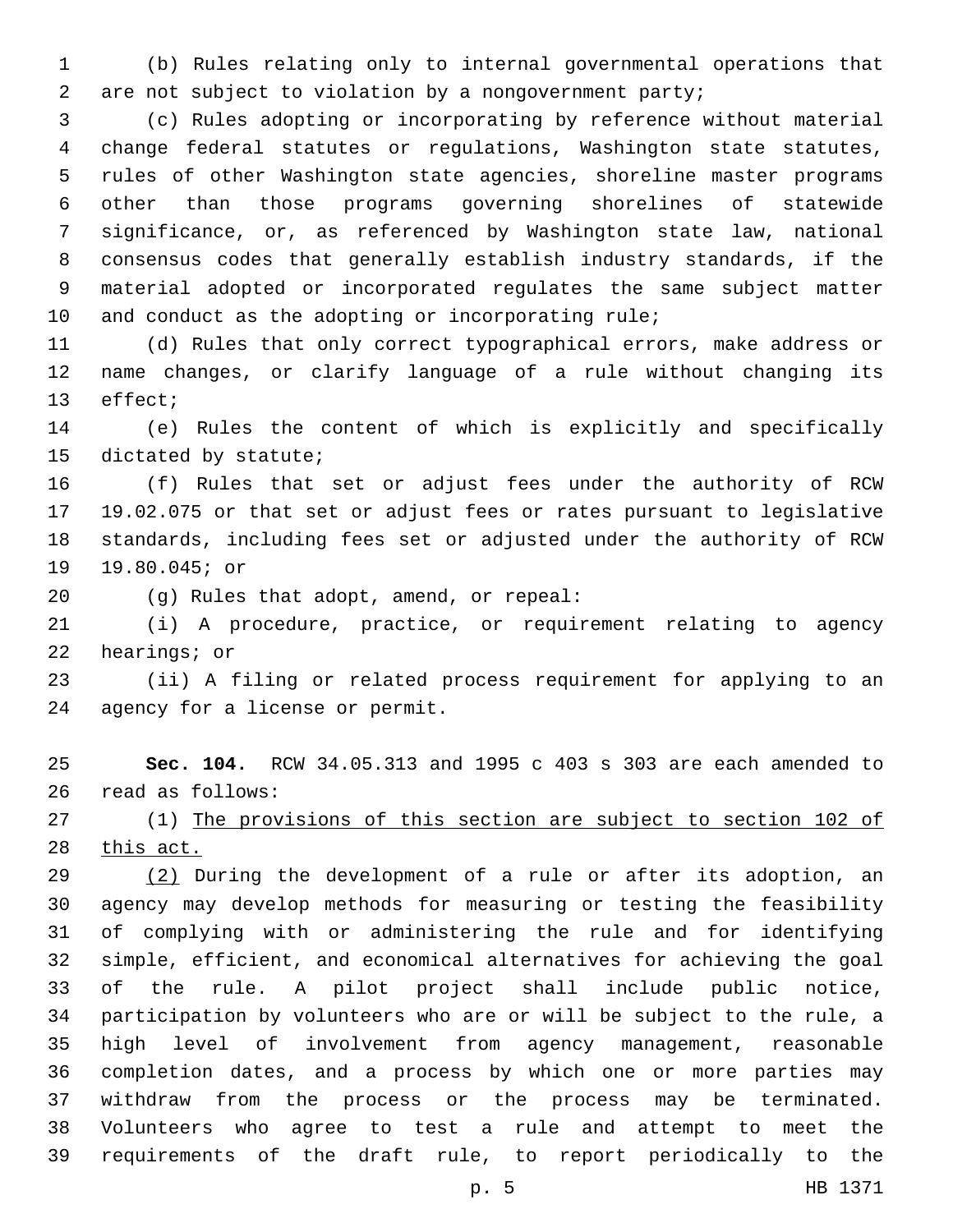proposing agency on the extent of their ability to meet the requirements of the draft rule, and to make recommendations for improving the draft rule shall not be obligated to comply fully with the rule being tested nor be subject to any enforcement action or other sanction for failing to comply with the requirements of the draft rule.6

7 ( $(\frac{2}{2})$ ) (3) An agency conducting a pilot rule project authorized 8 under subsection  $((+1))$   $(2)$  of this section may waive one or more provisions of agency rules otherwise applicable to participants in such a pilot project if the agency first determines that such a waiver is in the public interest and necessary to conduct the project. Such a waiver may be only for a stated period of time, not 13 to exceed the duration of the project.

14  $((+3+))$   $(4)$  The findings of the pilot project should be widely shared and, where appropriate, adopted as amendments to the rule.

16  $((+4))$  (5) If an agency conducts a pilot rule project in lieu of meeting the requirements of the regulatory fairness act, chapter 19.85 RCW, the agency shall ensure the following conditions are met:

 (a) If over ten small businesses are affected, there shall be at least ten small businesses in the test group and at least one-half of the volunteers participating in the pilot test group shall be small 22 businesses.

 (b)(i) If there are at least one hundred businesses affected, the participation by small businesses in the test group shall be as 25 follows:

 (A) Not less than twenty percent of the small businesses must 27 employ twenty-six to fifty employees;

 (B) Not less than twenty percent of the small businesses must 29 employ eleven to twenty-six employees; and

 (C) Not less than twenty percent of the small businesses must 31 employ zero to ten employees.

 (ii) If there do not exist a sufficient number of small businesses in each size category set forth in (b)(i) of this subsection willing to participate in the pilot project to meet the minimum requirements of that subsection, then the agency must comply with this section to the maximum extent practicable.

 (c) The agency may not terminate the pilot project before completion.38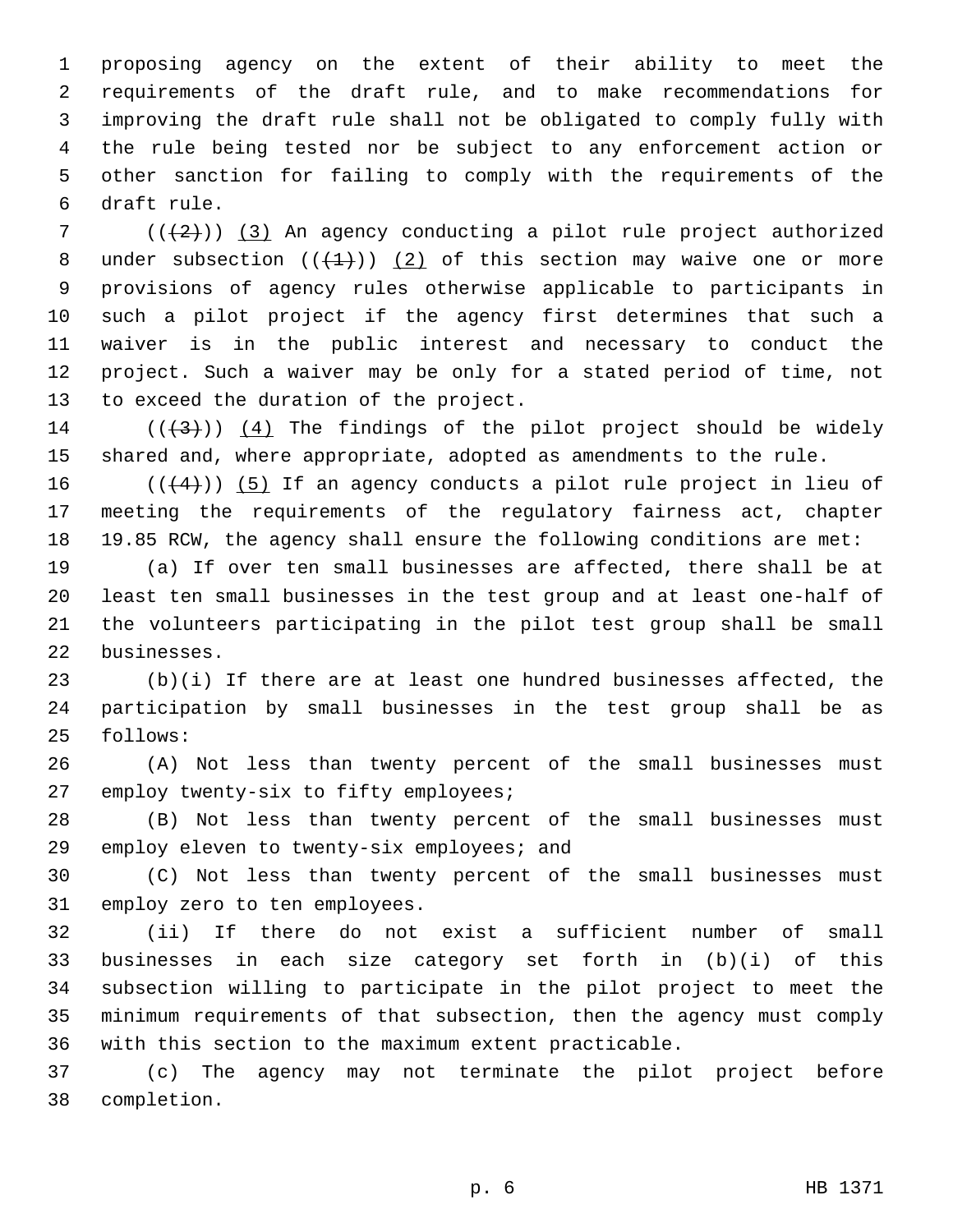(d) Before filing the notice of proposed rule making pursuant to RCW 34.05.320, the agency must prepare a report of the pilot rule 3 project that includes:

 (i) A description of the difficulties small businesses had in 5 complying with the pilot rule;

 (ii) A list of the recommended revisions to the rule to make compliance with the rule easier or to reduce the cost of compliance with the rule by the small businesses participating in the pilot rule 9 project;

 (iii) A written statement explaining the options it considered to resolve each of the difficulties described and a statement explaining its reasons for not including a recommendation by the pilot test 13 group to revise the rule; and

 (iv) If the agency was unable to meet the requirements set forth in (b)(i) of this subsection, a written explanation of why it was unable to do so and the steps the agency took to include small 17 businesses in the pilot project.

 **Sec. 105.** RCW 34.05.320 and 2012 c 210 s 2 are each amended to 19 read as follows:

 (1) The provisions of this section are subject to section 102 of 21 this act.

22 (2) At least twenty days before the rule-making hearing at which the agency receives public comment regarding adoption of a rule, the agency shall cause notice of the hearing to be published in the state register. The publication constitutes the proposal of a rule. The 26 notice shall include all of the following:

 (a) A title, a description of the rule's purpose, and any other information which may be of assistance in identifying the rule or its 29 purpose;

 (b) Citations of the statutory authority for adopting the rule 31 and the specific statute the rule is intended to implement;

 (c) A short explanation of the rule, its purpose, and anticipated effects, including in the case of a proposal that would modify existing rules, a short description of the changes the proposal would make, and a statement of the reasons supporting the proposed action;

 (d) The agency personnel, with their office location and telephone number, who are responsible for the drafting, 38 implementation, and enforcement of the rule;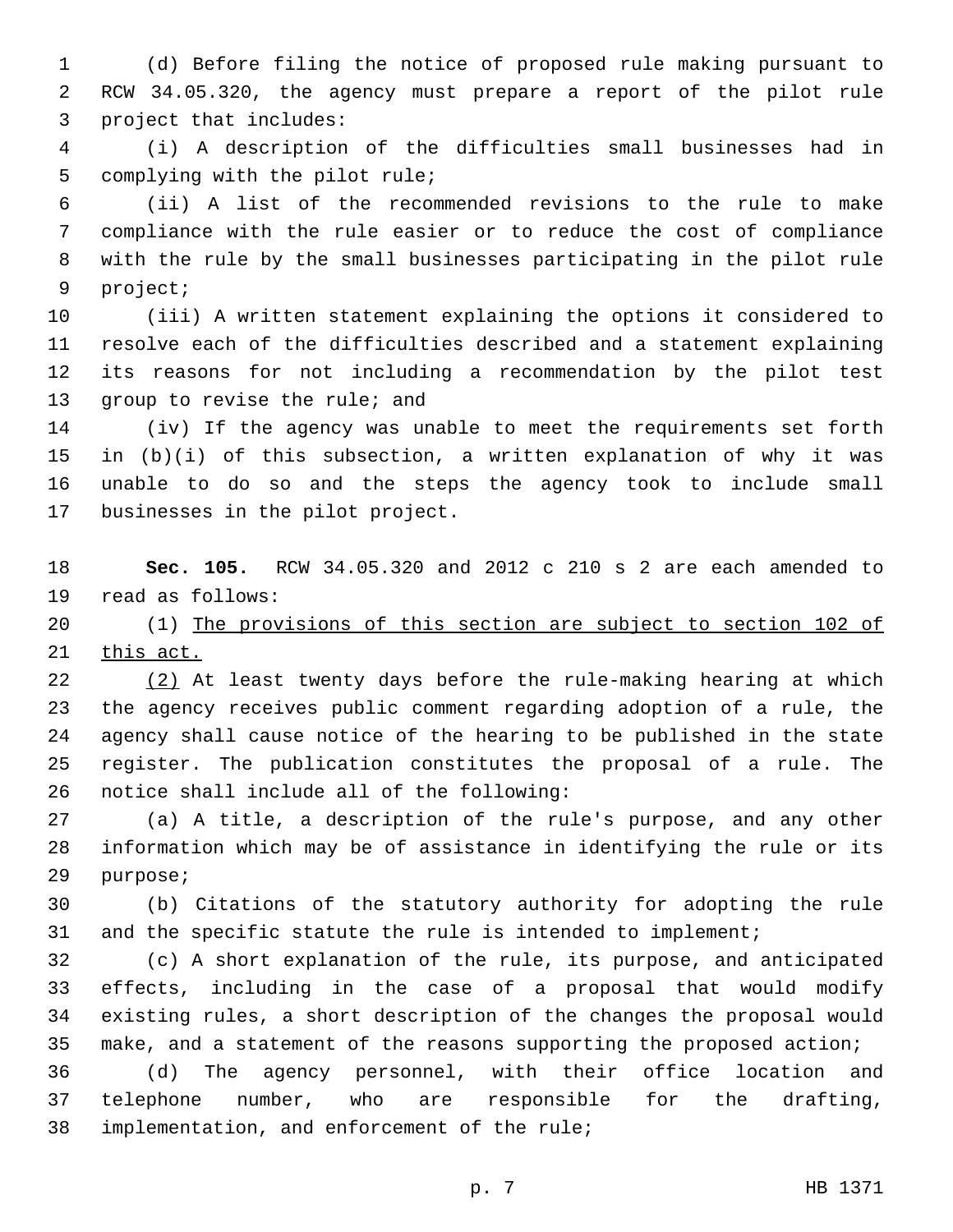(e) The name of the person or organization, whether private, public, or governmental, proposing the rule;2

 (f) Agency comments or recommendations, if any, regarding statutory language, implementation, enforcement, and fiscal matters 5 pertaining to the rule;

 (g) Whether the rule is necessary as the result of federal law or federal or state court action, and if so, a citation to such law or 8 court decision;

 (h) When, where, and how persons may present their views on the 10 proposed rule;

(i) The date on which the agency intends to adopt the rule;

 (j) A copy of the small business economic impact statement prepared under chapter 19.85 RCW, or a copy of the school district fiscal impact statement under RCW 28A.305.135 in the case of the state board of education, or an explanation for why the agency did 16 not prepare the statement;

 (k) A statement indicating whether RCW 34.05.328 applies to the 18 rule adoption; and

 (l) If RCW 34.05.328 does apply, a statement indicating that a copy of the preliminary cost-benefit analysis described in RCW 21 34.05.328( $(\frac{1}{1})$ )  $(2)(c)$  is available.

 ( $(\frac{2}{2})$ ) (3)(a) Upon filing notice of the proposed rule with the code reviser, the adopting agency shall have copies of the notice on file and available for public inspection. Except as provided in (b) of this subsection, the agency shall forward three copies of the 26 notice to the rules review committee.

 (b) A pilot of at least ten agencies, including the departments of labor and industries, fish and wildlife, revenue, ecology, retirement systems, and health, shall file the copies required under this subsection, as well as under RCW 34.05.350 and 34.05.353, with the rules review committee electronically for a period of four years from June 10, 2004. The office of regulatory assistance shall negotiate the details of the pilot among the agencies, the 34 legislature, and the code reviser.

 $((+3+))$   $(4)$  No later than three days after its publication in the state register, the agency shall cause either a copy of the notice of proposed rule adoption, or a summary of the information contained on the notice, to be mailed to each person, city, and county that has made a request to the agency for a mailed copy of such notices. An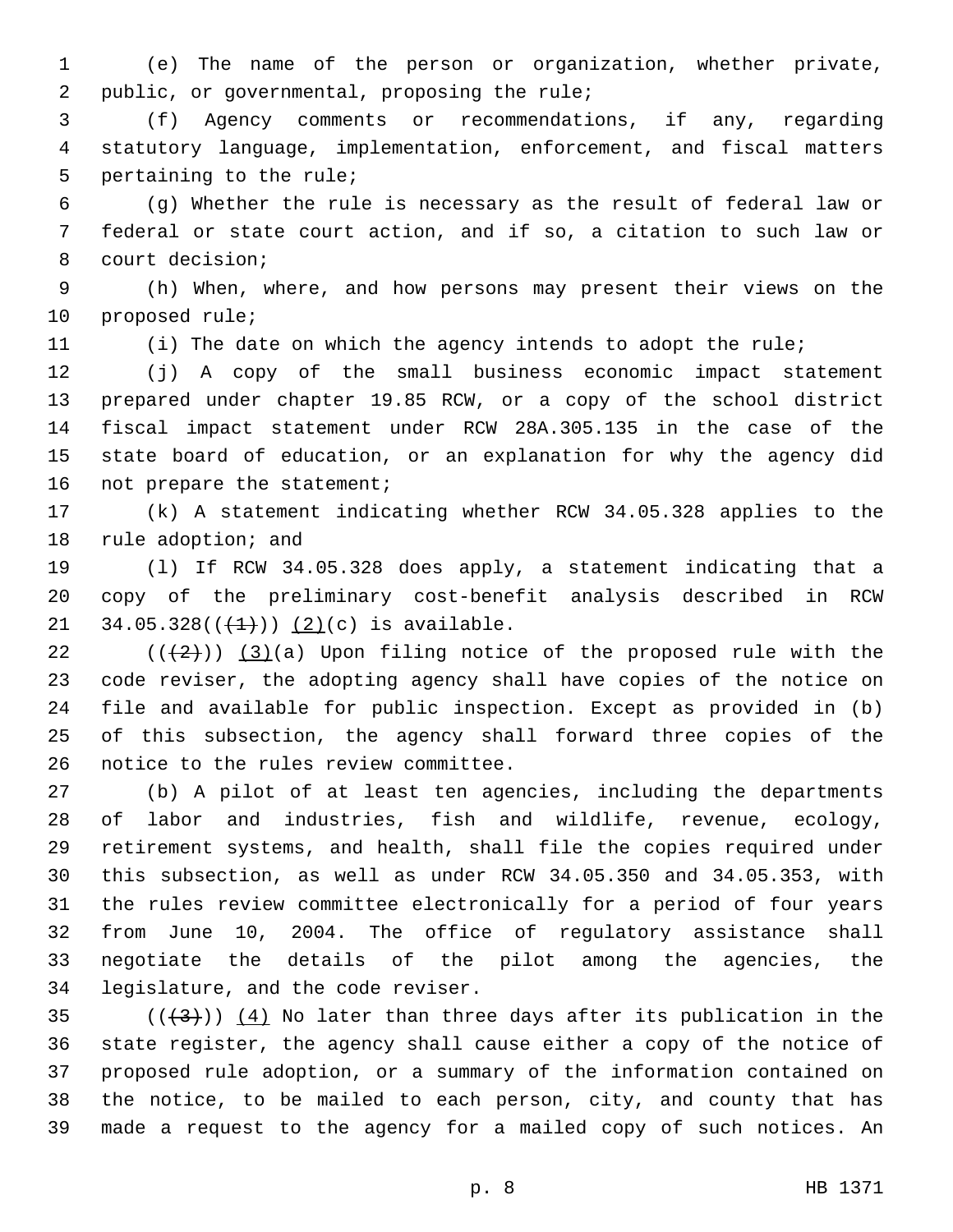agency may charge for the actual cost of providing a requesting party 2 mailed copies of these notices.

 ( $(4)$ )) (5) In addition to the notice required by subsections  $((+1)$  and)) (2) and (3) of this section, an institution of higher education shall cause the notice to be published in the campus or standard newspaper of the institution at least seven days before the 7 rule-making hearing.

 **Sec. 106.** RCW 34.05.328 and 2011 c 298 s 21 and 2011 c 149 s 1 9 are each reenacted and amended to read as follows:

 (1) The provisions of this section are subject to section 102 of this act.

12 (2) Before adopting a rule described in subsection  $((+5+))$  (7) of 13 this section, an agency must:

 (a) Clearly state in detail the general goals and specific objectives of the statute that the rule implements;

 (b) Determine that the rule is needed to achieve the general goals and specific objectives stated under (a) of this subsection, and analyze alternatives to rule making and the consequences of not 19 adopting the rule;

 (c) Provide notification in the notice of proposed rule making under RCW 34.05.320 that a preliminary cost-benefit analysis is available. The preliminary cost-benefit analysis must fulfill the requirements of the cost-benefit analysis under (d) of this subsection. If the agency files a supplemental notice under RCW 34.05.340, the supplemental notice must include notification that a revised preliminary cost-benefit analysis is available. A final cost- benefit analysis must be available when the rule is adopted under RCW 34.05.360;28

 (d) Determine that the probable benefits of the rule are greater than its probable costs, taking into account both the qualitative and quantitative benefits and costs and the specific directives of the 32 statute being implemented;

 (e) Determine, after considering alternative versions of the rule and the analysis required under (b), (c), and (d) of this subsection, that the rule being adopted is the least burdensome alternative for those required to comply with it that will achieve the general goals and specific objectives stated under (a) of this subsection;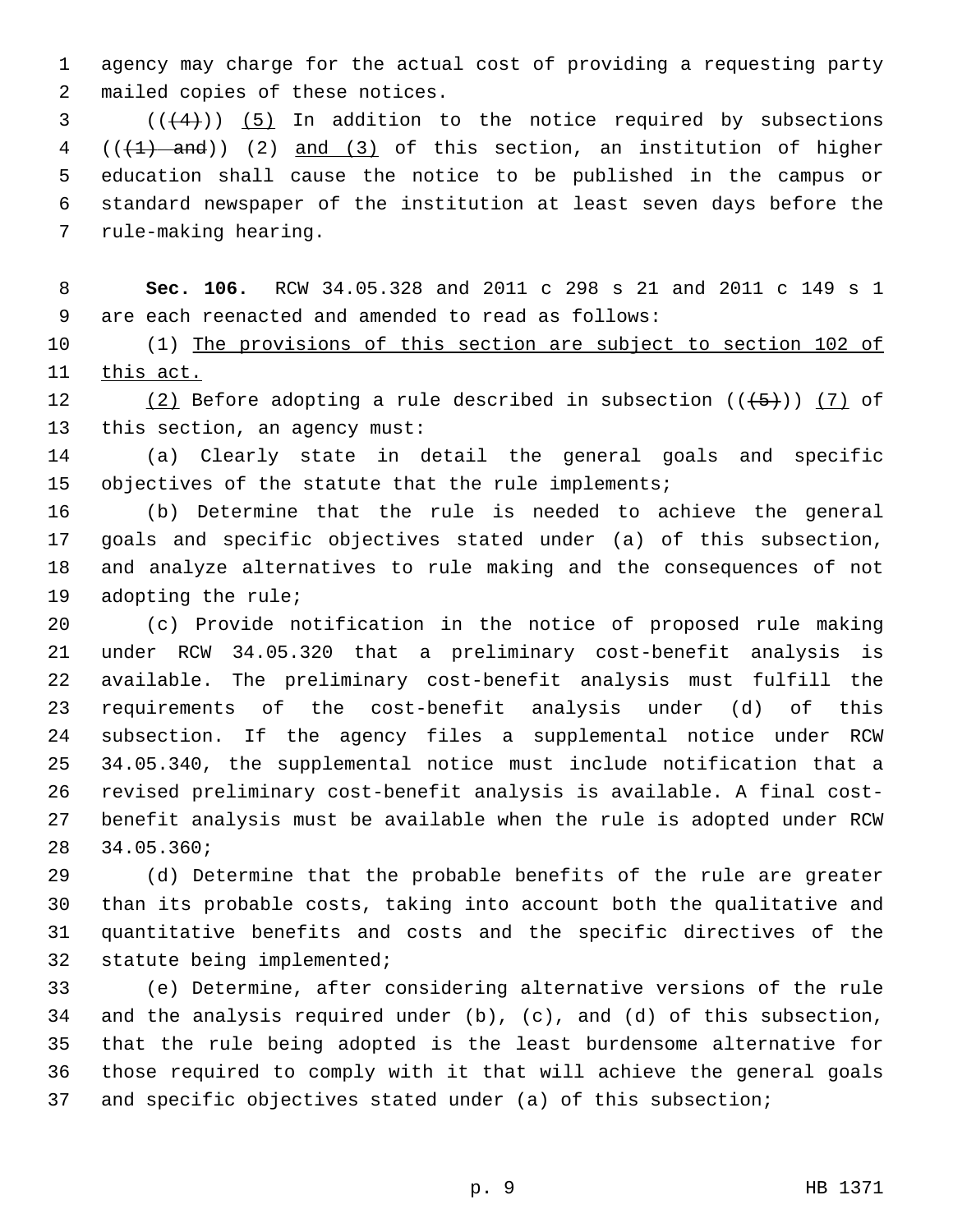(f) Determine that the rule does not require those to whom it applies to take an action that violates requirements of another 3 federal or state law;

 (g) Determine that the rule does not impose more stringent performance requirements on private entities than on public entities unless required to do so by federal or state law;6

 (h) Determine if the rule differs from any federal regulation or statute applicable to the same activity or subject matter and, if so, determine that the difference is justified by the following:

 (i) A state statute that explicitly allows the agency to differ 11 from federal standards; or

 (ii) Substantial evidence that the difference is necessary to achieve the general goals and specific objectives stated under (a) of 14 this subsection; ((and))

 (i) Coordinate the rule, to the maximum extent practicable, with other federal, state, and local laws applicable to the same activity 17 or subject matter; and

# 18 (j) Receive the governor's signature on the final rule.

 $((+2+))$   $(3)$  In making its determinations pursuant to subsection  $((+1))$   $(2)(b)$  through  $(h)$  of this section, the agency must place in the rule-making file documentation of sufficient quantity and quality so as to persuade a reasonable person that the determinations are 23 justified.

24 ( $(\frac{43}{})$ ) (4) Before adopting rules described in subsection ( $(\frac{4}{5})$ ) 25 (7) of this section, an agency must place in the rule-making file a rule implementation plan for rules filed under each adopting order. The plan must describe how the agency intends to:

 (a) Implement and enforce the rule, including a description of 29 the resources the agency intends to use;

(b) Inform and educate affected persons about the rule;

(c) Promote and assist voluntary compliance; and

 (d) Evaluate whether the rule achieves the purpose for which it was adopted, including, to the maximum extent practicable, the use of interim milestones to assess progress and the use of objectively measurable outcomes.35

 $((+4))$  (5) The adoption of rules described in subsection (7) of this section must be made before December 1st of any year, and the rules may not take effect before the end of the regular legislative session in the next year.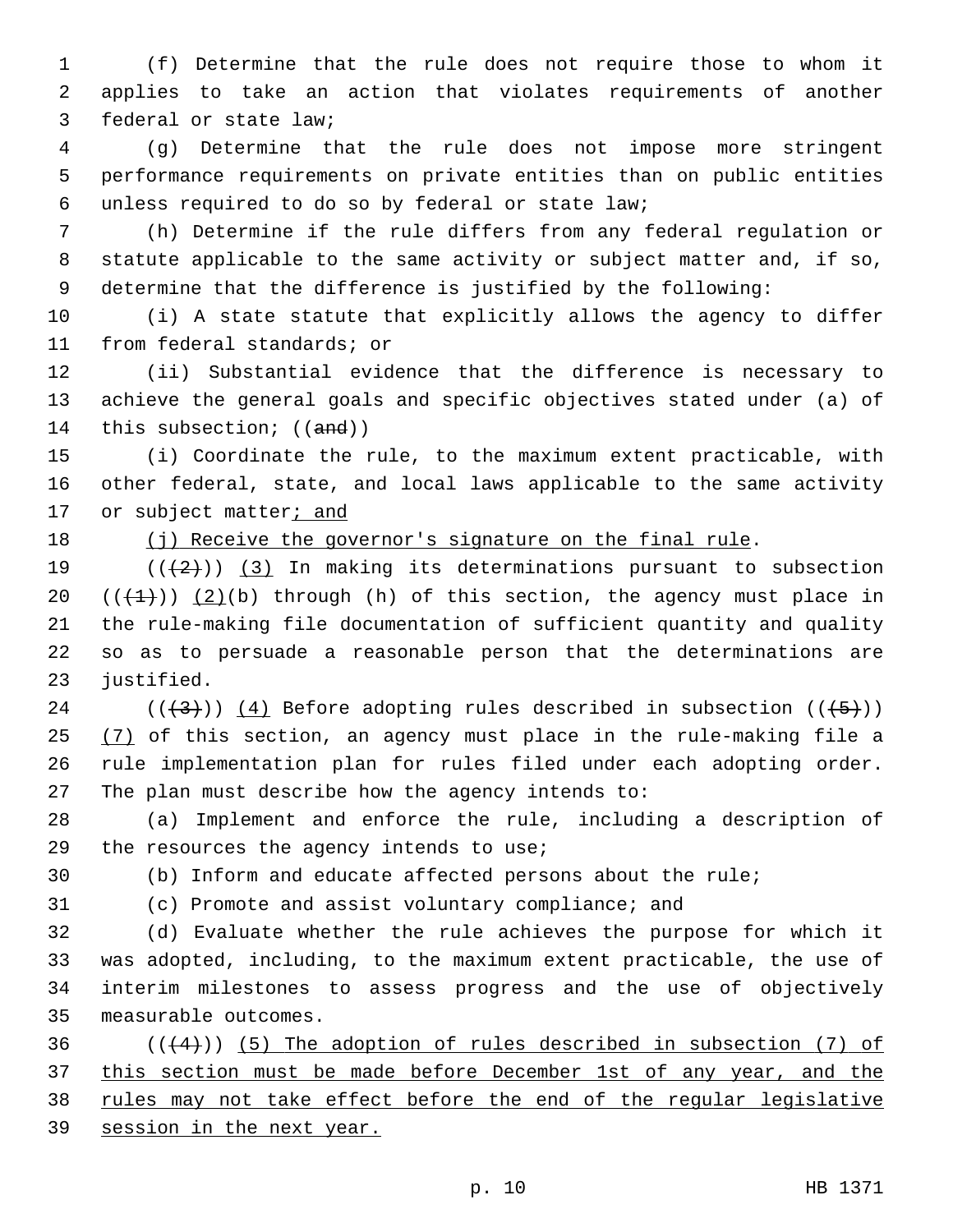1 (6) After adopting a rule described in subsection  $((+5+))$  (7) of this section regulating the same activity or subject matter as another provision of federal or state law, an agency must do all of the following:4

 (a) Coordinate implementation and enforcement of the rule with the other federal and state entities regulating the same activity or subject matter by making every effort to do one or more of the 8 following:

9 (i) Deferring to the other entity;

10 (ii) Designating a lead agency; or

 (iii) Entering into an agreement with the other entities specifying how the agency and entities will coordinate implementation 13 and enforcement.

14 If the agency is unable to comply with this subsection  $((+4))$ 15  $(6)(a)$ , the agency must report to the legislature pursuant to  $(b)$  of 16 this subsection;

(b) Report to the joint administrative rules review committee:

 (i) The existence of any overlap or duplication of other federal or state laws, any differences from federal law, and any known overlap, duplication, or conflict with local laws; and

 (ii) Make recommendations for any legislation that may be necessary to eliminate or mitigate any adverse effects of such 23 overlap, duplication, or difference.

24 ( $(\overline{(-5+)} )$   $(7)(a)$  Except as provided in (b) of this subsection, this 25 section applies to:

 (i) Significant legislative rules of the departments of ecology, labor and industries, health, revenue, social and health services, and natural resources, the employment security department, the forest practices board, the office of the insurance commissioner, and to the legislative rules of the department of fish and wildlife implementing 31 chapter 77.55 RCW; and

 (ii) Any rule of any agency, if this section is voluntarily made applicable to the rule by the agency, or is made applicable to the rule by a majority vote of the joint administrative rules review committee within forty-five days of receiving the notice of proposed 36 rule making under RCW 34.05.320.

37 (b) This section does not apply to:

(i) Emergency rules adopted under RCW 34.05.350;

 (ii) Rules relating only to internal governmental operations that are not subject to violation by a nongovernment party;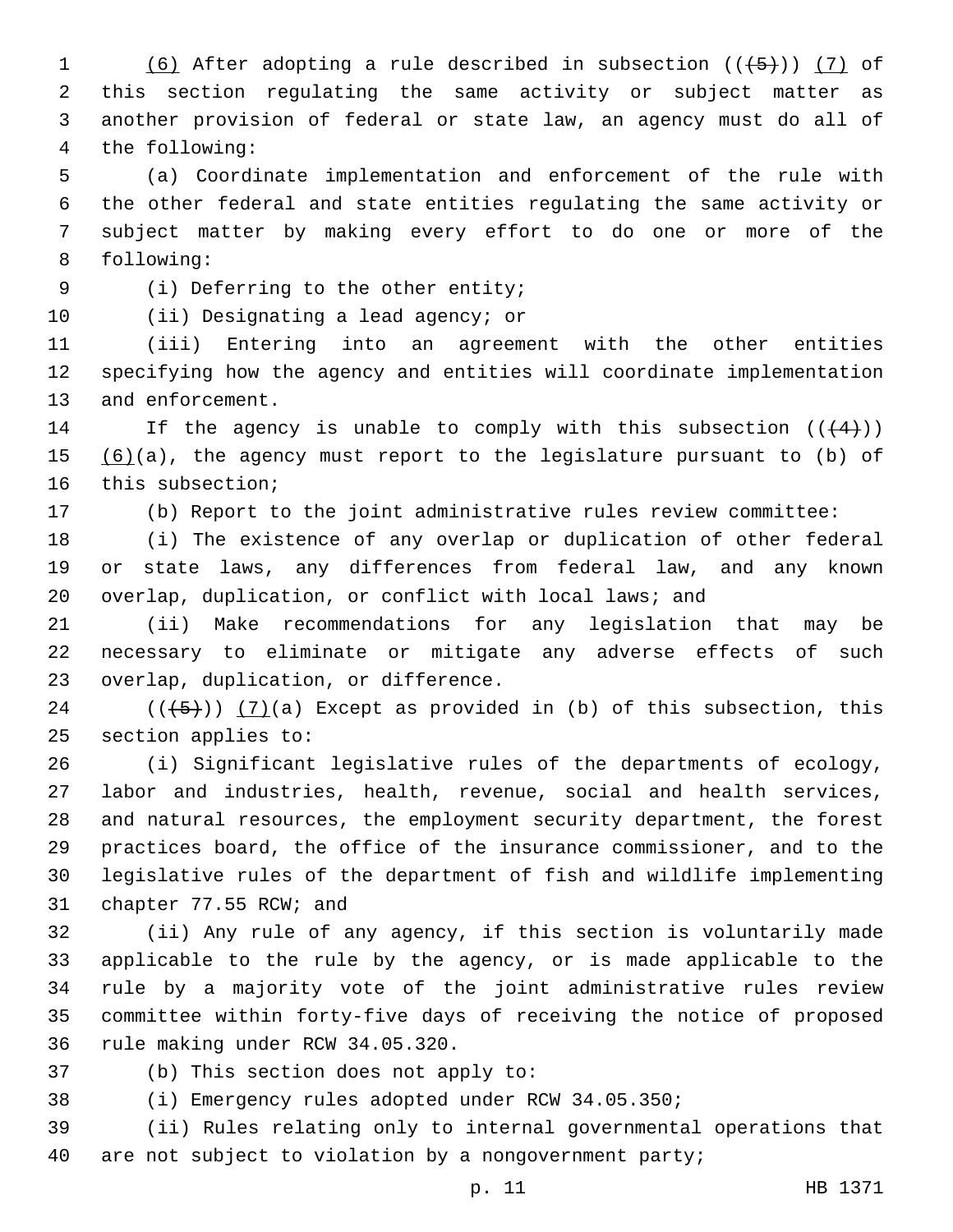(iii) Rules adopting or incorporating by reference without material change federal statutes or regulations, Washington state statutes, rules of other Washington state agencies, shoreline master programs other than those programs governing shorelines of statewide significance, or, as referenced by Washington state law, national consensus codes that generally establish industry standards, if the material adopted or incorporated regulates the same subject matter 8 and conduct as the adopting or incorporating rule;

 (iv) Rules that only correct typographical errors, make address or name changes, or clarify language of a rule without changing its 11 effect;

 (v) Rules the content of which is explicitly and specifically 13 dictated by statute;

 (vi) Rules that set or adjust fees under the authority of RCW 19.02.075 or that set or adjust fees or rates pursuant to legislative standards, including fees set or adjusted under the authority of RCW 17 19.80.045;

 (vii) Rules of the department of social and health services relating only to client medical or financial eligibility and rules 20 concerning liability for care of dependents; or

 (viii) Rules of the department of revenue that adopt a uniform expiration date for reseller permits as authorized in RCW 82.32.780 23 and 82.32.783.

24 (c) For purposes of this subsection:

 (i) A "procedural rule" is a rule that adopts, amends, or repeals (A) any procedure, practice, or requirement relating to any agency hearings; (B) any filing or related process requirement for making application to an agency for a license or permit; or (C) any policy statement pertaining to the consistent internal operations of an 30 agency.

 (ii) An "interpretive rule" is a rule, the violation of which does not subject a person to a penalty or sanction, that sets forth the agency's interpretation of statutory provisions it administers.

 (iii) A "significant legislative rule" is a rule other than a procedural or interpretive rule that (A) adopts substantive provisions of law pursuant to delegated legislative authority, the violation of which subjects a violator of such rule to a penalty or sanction; (B) establishes, alters, or revokes any qualification or standard for the issuance, suspension, or revocation of a license or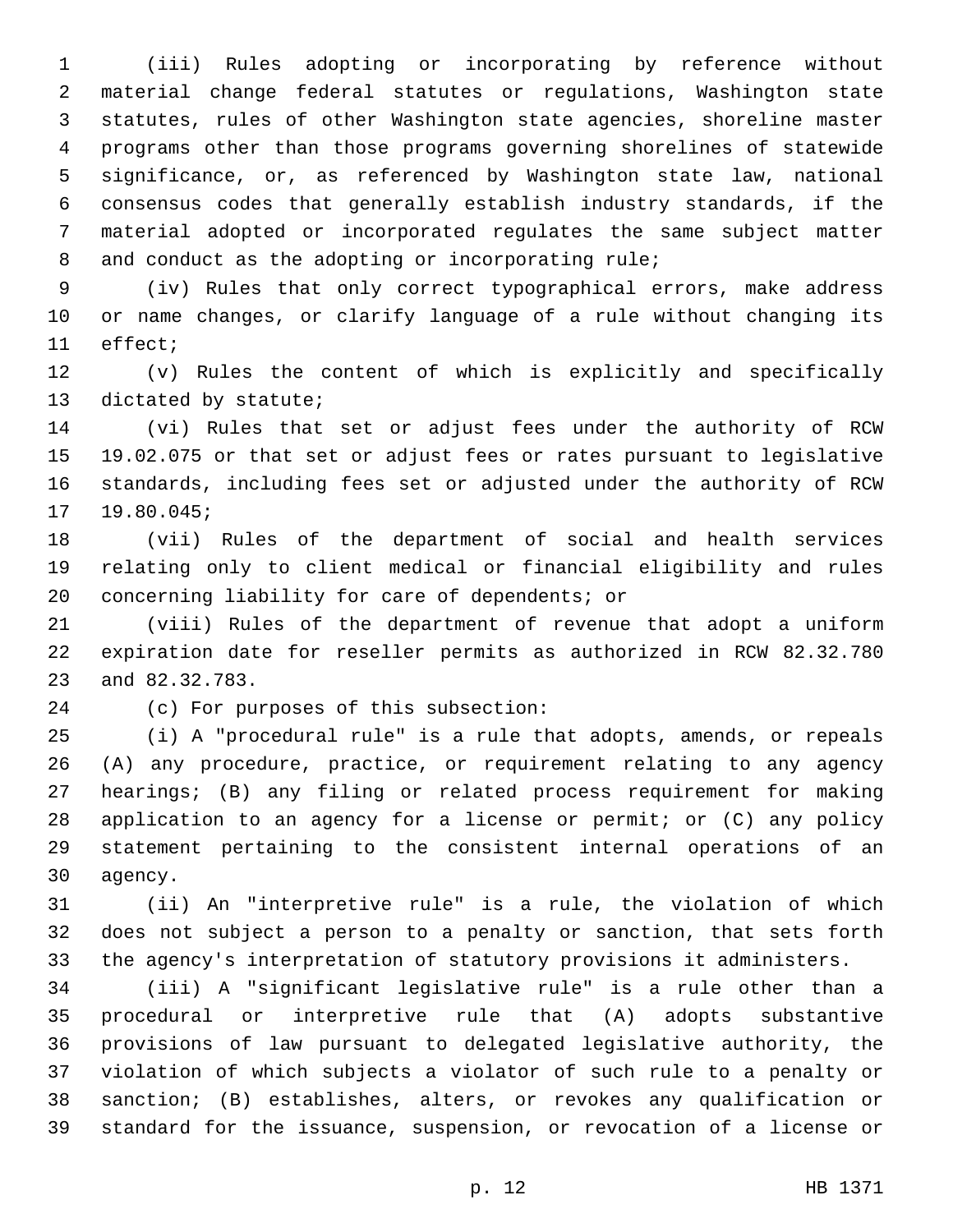permit; or (C) adopts a new, or makes significant amendments to, a 2 policy or regulatory program.

 (d) In the notice of proposed rule making under RCW 34.05.320, an agency must state whether this section applies to the proposed rule pursuant to (a)(i) of this subsection, or if the agency will apply 6 this section voluntarily.

 ( $(\overline{6})$ ) (8) By January 31, 1996, and by January 31st of each even-numbered year thereafter, the office of regulatory assistance, after consulting with state agencies, counties, and cities, and business, labor, and environmental organizations, must report to the governor and the legislature regarding the effects of this section on the regulatory system in this state. The report must document:

 (a) The rules proposed to which this section applied and to the extent possible, how compliance with this section affected the substance of the rule, if any, that the agency ultimately adopted;

 (b) The costs incurred by state agencies in complying with this 17 section;

 (c) Any legal action maintained based upon the alleged failure of any agency to comply with this section, the costs to the state of 20 such action, and the result;

 (d) The extent to which this section has adversely affected the capacity of agencies to fulfill their legislatively prescribed 23 mission;

 (e) The extent to which this section has improved the 25 acceptability of state rules to those regulated; and

 (f) Any other information considered by the office of financial management to be useful in evaluating the effect of this section.

## **PART II**

 NEW SECTION. **Sec. 201.** The legislature finds that many citizens, employers, and local governments are struggling with nonemergency regulatory burdens resulting in the loss of time, resources, employees, and the ability to create job growth. At a time when state agencies should be looking for ways to reduce the negative impacts of nonemergency rules, they continue to produce a flow of new and unnecessary changes to the Washington Administrative Code that are stunting economic recovery in Washington state.

 The citizens of Washington state elect state lawmakers to represent them and, in turn, hold them accountable for their actions

p. 13 HB 1371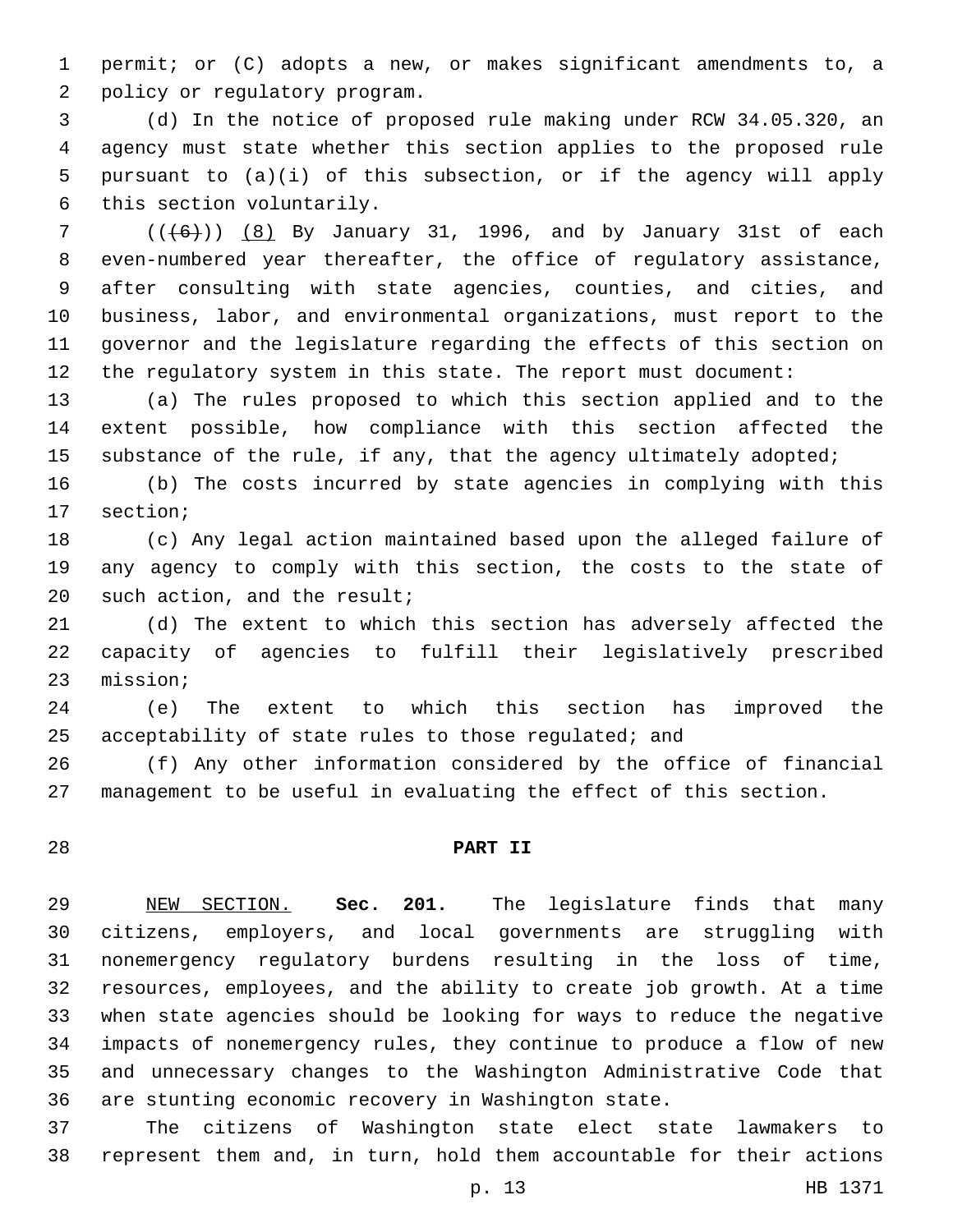and the outcomes of state government. If state agencies are placing costly nonemergency regulatory burdens on citizens, it is the duty of state lawmakers to address these problems directly within the legislative process.4

 State agencies currently must provide economic impact statements in a select few instances under the regulatory fairness act. In 2012, an estimated forty-one statements were filed with the code reviser's office despite the fact that there were thousands of changes to rules. The system is set up so that even if there are economic and time burdens placed on citizens, employers, or local governments, state agencies may still go forward and enact the rules. This is detrimental to the economic growth of Washington state.

 The legislature intends to prevent regulatory bodies from having the authority to place costly burdens on citizens, employers, and local governments that will further damage Washington state's 16 economy.

 NEW SECTION. **Sec. 202.** A new section is added to chapter 34.05 18 RCW to read as follows:

 (1) Before adoption of a rule, an agency must determine whether compliance with the rule will result in a specified economic impact. If the agency determines that a rule will result in a specified economic impact, the agency must provide notification and may not enforce the rule until the rule is enacted into law by the 24 legislature.

 (2) Not later than one hundred eighty days after the effective date of this section, and annually thereafter, each agency shall determine whether any of its rules has resulted in a specified economic impact in the preceding year. If such a determination is made, the agency must provide notification, and may no longer enforce the rule until the rule is enacted into law by the legislature.

 (3)(a) For purposes of this section, "provide notification" means transmit the proposed or existing rule determined to result in a specified economic impact and the findings supporting such a determination, including relevant public comments in the case of a proposed rule, to the code reviser for publication in the state register and to the appropriate committees of the senate and the 37 house of representatives.

 (b) For purposes of this section, "specified economic impact" means any of the following:39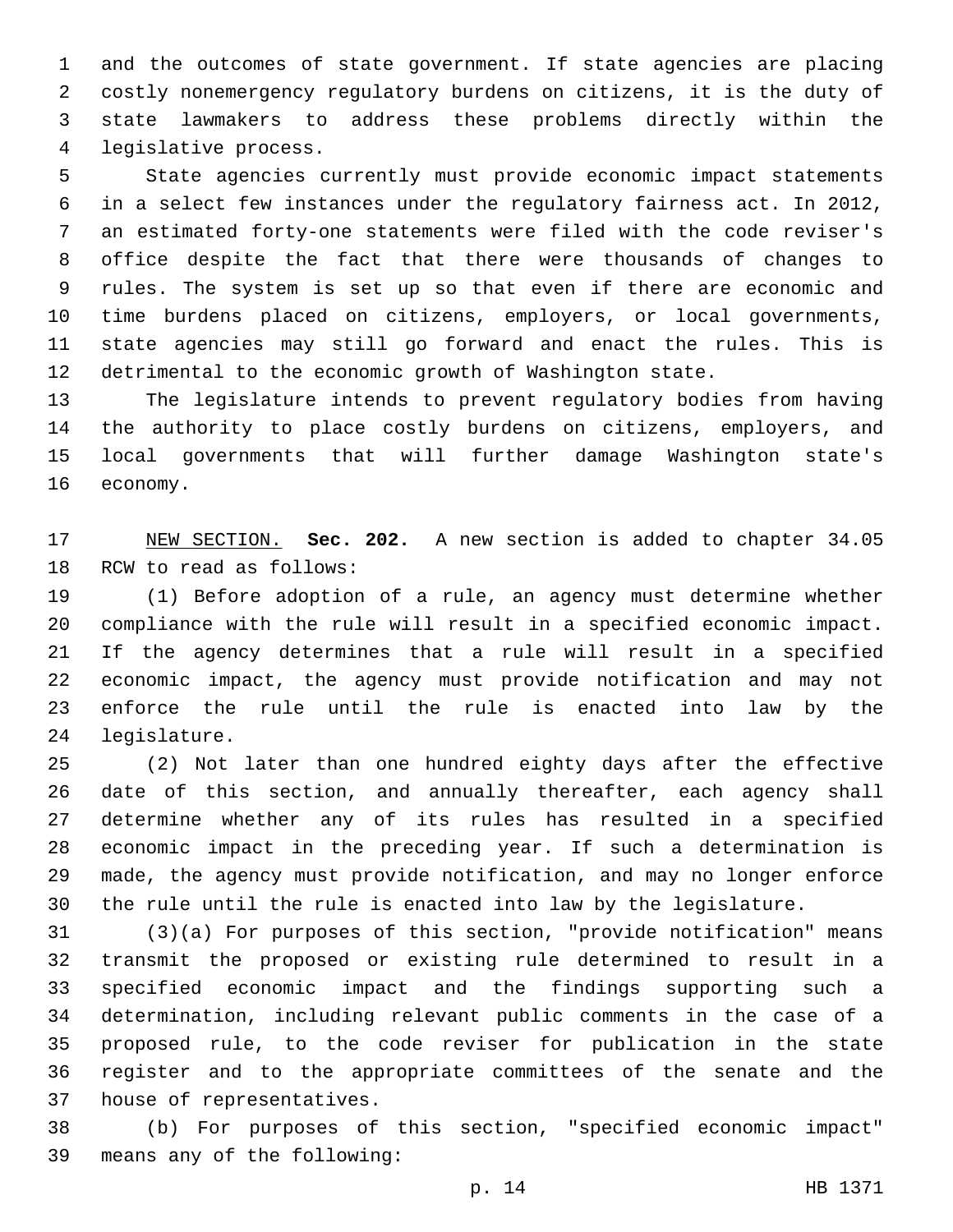(i) Costs to any individual of one thousand dollars or more in a 2 year; or

 (ii) Costs to any business, partnership, corporation, association, or public or private organization, but not including state government, of five thousand dollars or more in a year.

 (4) Any person may commence an action in the superior court either for an injunction or writ of mandamus for compliance of this 8 section.

# **PART III**

 NEW SECTION. **Sec. 301.** The legislature finds that there have been instances where regulatory agencies discovered actions by a regulated entity that are in error after reports have been accepted and approved or inspections have been conducted and approved. Retroactively applying fines after governmental approval creates an unfriendly business environment and can place unexpected financial burdens on businesses. Businesses should be able to rely on government approval and acceptance of reports and inspections and not risk penalties when mistakes are made by government personnel or contractors. It is the intent of the legislature that regulated parties who have received acceptance and approval by the regulating government authority should not be subsequently fined or penalized, but should be encouraged to correct action that is deemed in error or violates reporting or inspection requirements during the next reporting period. The regulating authority should notify the regulated party of the violation to prevent future violations.

 NEW SECTION. **Sec. 302.** A new section is added to chapter 34.05 27 RCW to read as follows:

 (1) An agency may not issue a fine or impose a penalty on a 29 person if:

 (a) An inspection is approved by an official of the agency requiring the inspection and a subsequent reevaluation of the approved inspection by the regulating agency identifies a violation 33 by the regulated party; or

 (b) Documentation required under an agency's reporting requirements is submitted to the agency by a regulated party and is accepted and approved by the regulating agency and a subsequent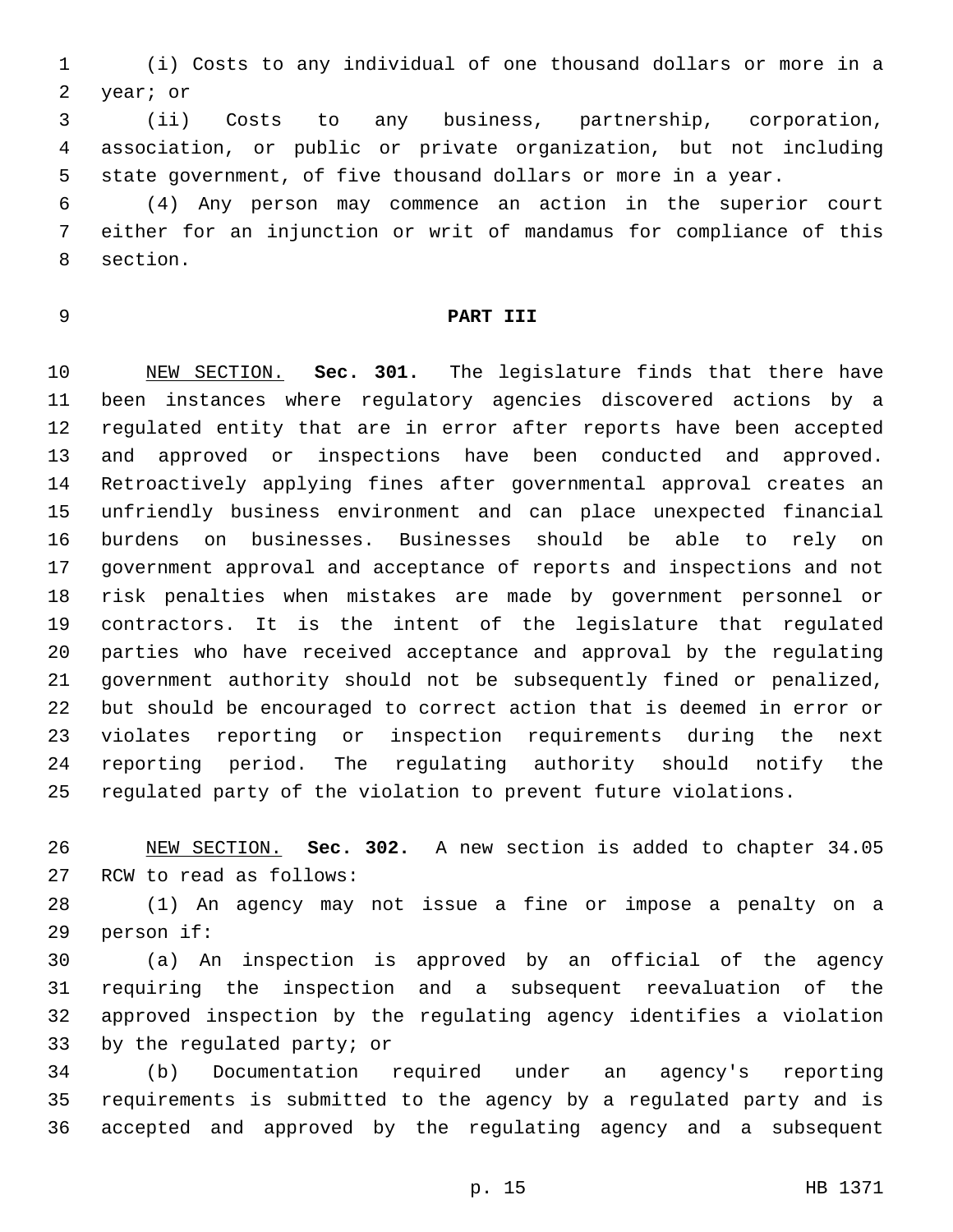reevaluation of the approved documentation identifies a violation based on failure to provide required documentation or information.

 (2) A rule adopted under this chapter may not authorize the imposition of a civil fine on a person based on the following 5 circumstances if:

 (a) An inspection is approved by an official of the agency requiring the inspection and a subsequent reevaluation of the approved inspection by the regulating agency identifies a violation 9 by the regulated party; or

 (b) Documentation required under an agency's reporting requirements is submitted to the agency by a regulated party and is accepted and approved by the regulating agency and a subsequent reevaluation of the approved documentation identifies a violation based on failure to provide required documentation or information.

 (3) Violations identified after an inspection or documentation has been approved may be remedied through technical assistance provided to the regulated party allowing correction of the circumstances of the violation for future reporting periods or 19 inspections.

### **PART IV**

 **Sec. 401.** RCW 34.05.570 and 2004 c 30 s 1 are each amended to 22 read as follows:

 (1) Generally. Except to the extent that this chapter or another 24 statute provides otherwise:

 (a) The burden of demonstrating the invalidity of agency action 26 is on the party asserting invalidity;

 (b) The validity of agency action shall be determined in accordance with the standards of review provided in this section, as applied to the agency action at the time it was taken;

 (c) The court shall make a separate and distinct ruling on each material issue on which the court's decision is based; and

 (d) The court shall grant relief only if it determines that a person seeking judicial relief has been substantially prejudiced by 34 the action complained of.

 (2) Review of rules. (a) A rule may be reviewed by petition for declaratory judgment filed pursuant to this subsection or in the context of any other review proceeding under this section. In an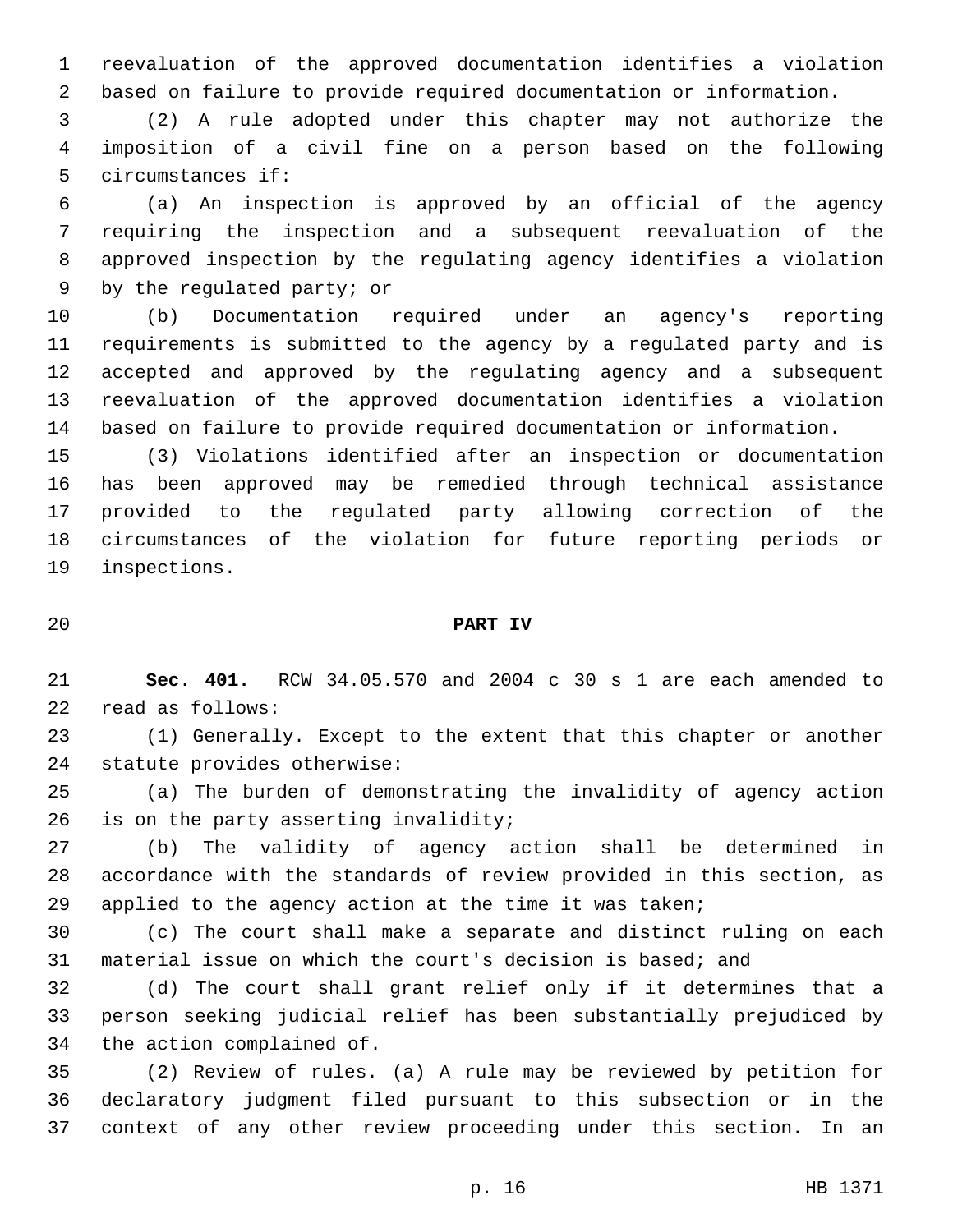action challenging the validity of a rule, the agency shall be made a 2 party to the proceeding.

 (b)(i) The validity of any rule may be determined upon petition for a declaratory judgment addressed to the superior court of Thurston county, when it appears that the rule, or its threatened application, interferes with or impairs or immediately threatens to interfere with or impair the legal rights or privileges of the petitioner. The declaratory judgment order may be entered whether or not the petitioner has first requested the agency to pass upon the 10 validity of the rule in question.

# 11 (ii) ((From June 10, 2004, until July 1, 2008:))

 (A) If the petitioner's residence or principal place of business is within the geographical boundaries of the third division of the court of appeals as defined by RCW 2.06.020(3), the petition may be filed in the superior court of Spokane, Yakima, or Thurston county; 16 and

 (B) If the petitioner's residence or principal place of business is within the geographical boundaries of district three of the first division of the court of appeals as defined by RCW 2.06.020(1), the petition may be filed in the superior court of Whatcom or Thurston 21 county.

 (c) In a proceeding involving review of a rule, the court shall declare the rule invalid only if it finds that: The rule violates constitutional provisions; the rule exceeds the statutory authority of the agency; the rule was adopted without compliance with statutory 26 rule-making procedures; or the rule is arbitrary and capricious. For purposes of this subsection, in determining whether a rule exceeds 28 the agency's statutory authority, the court must also consider whether the rule exceeds the limited delegation under section 437 of this act.

 (3) Review of agency orders in adjudicative proceedings. The court shall grant relief from an agency order in an adjudicative 33 proceeding only if it determines that:

 (a) The order, or the statute or rule on which the order is based, is in violation of constitutional provisions on its face or as 36 applied;

 (b) The order is outside the statutory authority or jurisdiction 38 of the agency conferred by any provision of law;

 (c) The agency has engaged in unlawful procedure or decision-making process, or has failed to follow a prescribed procedure;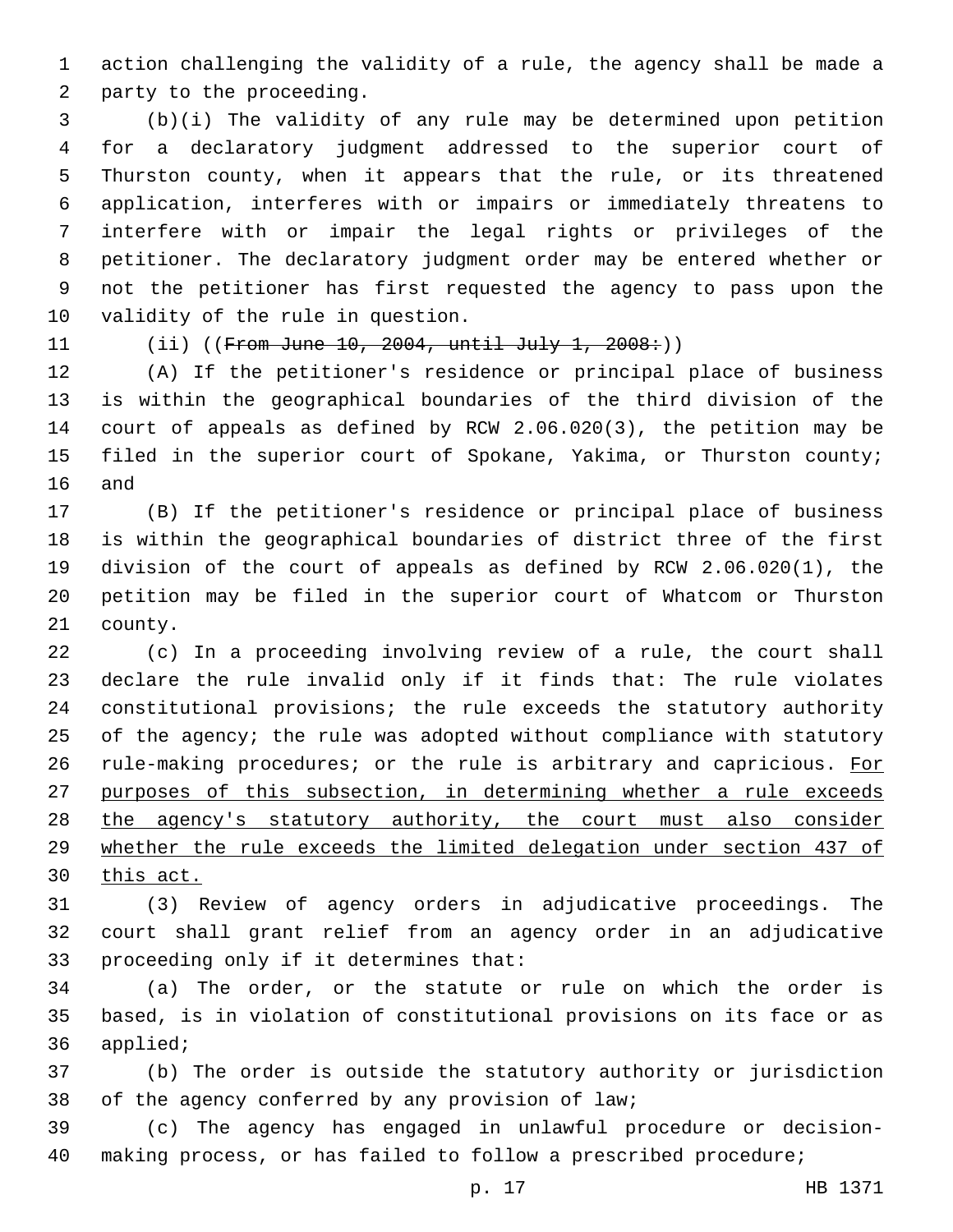(d) The agency has erroneously interpreted or applied the law;

 (e) The order is not supported by evidence that is substantial when viewed in light of the whole record before the court, which includes the agency record for judicial review, supplemented by any additional evidence received by the court under this chapter;

 (f) The agency has not decided all issues requiring resolution by 7 the agency;

 (g) A motion for disqualification under RCW 34.05.425 or 34.12.050 was made and was improperly denied or, if no motion was made, facts are shown to support the grant of such a motion that were not known and were not reasonably discoverable by the challenging party at the appropriate time for making such a motion;

 (h) The order is inconsistent with a rule of the agency unless the agency explains the inconsistency by stating facts and reasons to demonstrate a rational basis for inconsistency; or

16 (i) The order is arbitrary or capricious.

17 (4) Review of other agency action.

 (a) All agency action not reviewable under subsection (2) or (3) of this section shall be reviewed under this subsection.

 (b) A person whose rights are violated by an agency's failure to perform a duty that is required by law to be performed may file a petition for review pursuant to RCW 34.05.514, seeking an order pursuant to this subsection requiring performance. Within twenty days after service of the petition for review, the agency shall file and serve an answer to the petition, made in the same manner as an answer to a complaint in a civil action. The court may hear evidence, pursuant to RCW 34.05.562, on material issues of fact raised by the 28 petition and answer.

 (c) Relief for persons aggrieved by the performance of an agency action, including the exercise of discretion, or an action under (b) of this subsection can be granted only if the court determines that 32 the action is:

(i) Unconstitutional;33

 (ii) Outside the statutory authority of the agency or the 35 authority conferred by a provision of law;

36 (iii) Arbitrary or capricious; or

 (iv) Taken by persons who were not properly constituted as agency 38 officials lawfully entitled to take such action.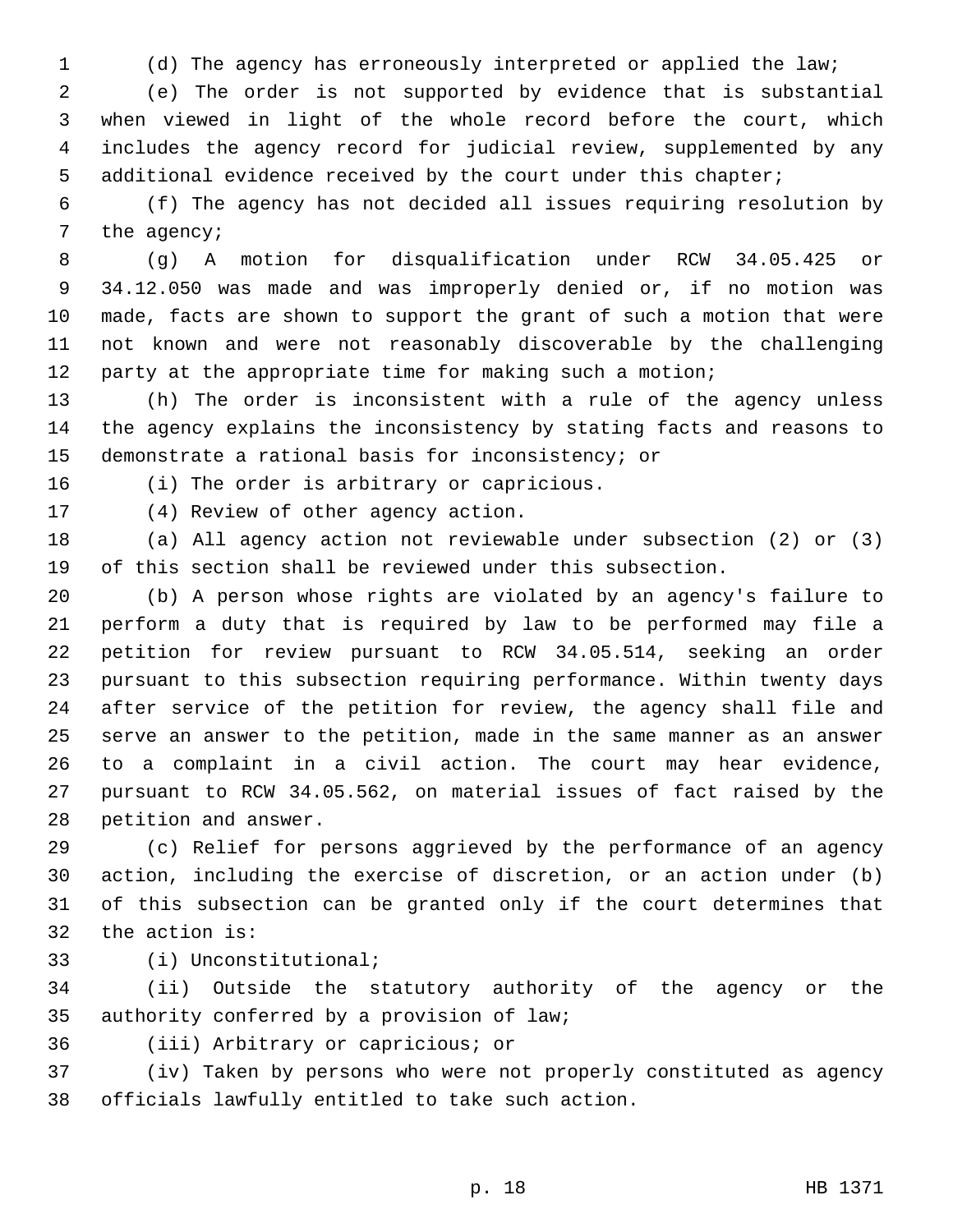**Sec. 402.** RCW 28A.300.040 and 2011 1st sp.s. c 43 s 302 are each 2 amended to read as follows:

 (1) In addition to any other powers and duties as provided by law, the powers and duties of the superintendent of public 5 instruction shall be:

6  $((+1))$  (a) To have supervision over all matters pertaining to 7 the public schools of the state;

8  $((+2))$  (b) To report to the governor and the legislature such information and data as may be required for the management and 10 improvement of the schools;

 $((+3+))$  (c) To prepare and have printed such forms, registers, courses of study, rules for the government of the common schools, and such other material and books as may be necessary for the discharge of the duties of teachers and officials charged with the administration of the laws relating to the common schools, and to distribute the same to educational service district superintendents;

 $((+4))$   $(d)$  To travel, without neglecting his or her other official duties as superintendent of public instruction, for the purpose of attending educational meetings or conventions, of visiting schools, and of consulting educational service district 21 superintendents or other school officials;

 $((+5+))$  (e) To prepare and from time to time to revise a manual of the Washington state common school code, copies of which shall be made available online and which shall be sold at approximate actual cost of publication and distribution per volume to public and nonpublic agencies or individuals, said manual to contain Titles 28A and 28C RCW, rules related to the common schools, and such other matter as the state superintendent or the state board of education 29 shall determine;

 $((+6))$   $(f)$  To file all papers, reports and public documents transmitted to the superintendent by the school officials of the several counties or districts of the state, each year separately. Copies of all papers filed in the superintendent's office, and the superintendent's official acts, may, or upon request, shall be certified by the superintendent and attested by the superintendent's official seal, and when so certified shall be evidence of the papers 37 or acts so certified to;

38  $((+7+))$  (g) To require annually, on or before the 15th day of August, of the president, manager, or principal of every educational institution in this state, a report as required by the superintendent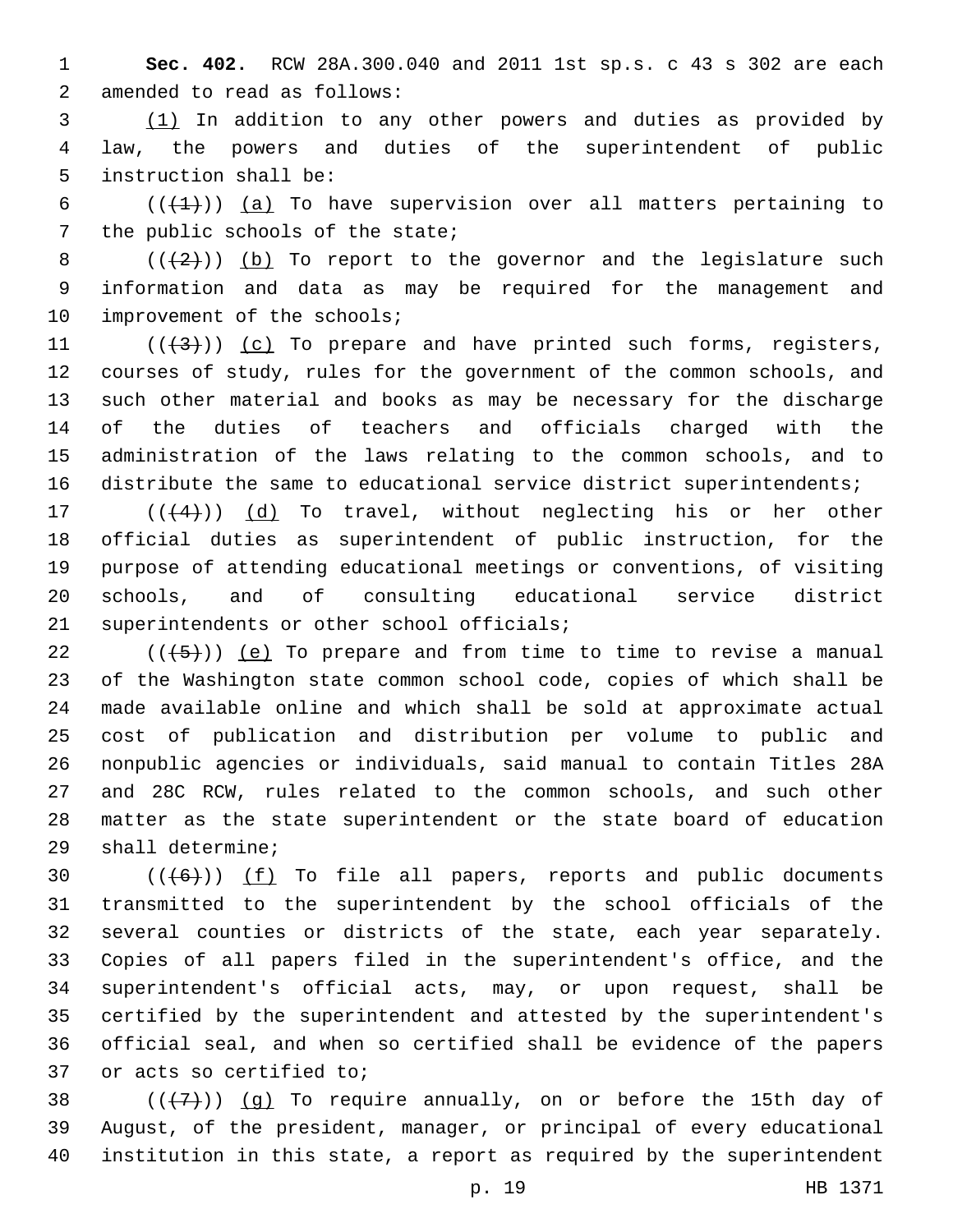of public instruction; and it is the duty of every president, manager, or principal, to complete and return such forms within such time as the superintendent of public instruction shall direct;

 (( $(48)$ )) (h) To keep in the superintendent's office a record of all teachers receiving certificates to teach in the common schools of this state;

7  $((+9))$  (i) To issue certificates as provided by law;

  $((+10))$   $(j)$  To keep in the superintendent's office at the capital of the state, all books and papers pertaining to the business of the superintendent's office, and to keep and preserve in the superintendent's office a complete record of statistics, as well as a record of the meetings of the state board of education;

 $((+11))$   $(k)$  With the assistance of the office of the attorney general, to decide all points of law which may be submitted to the superintendent in writing by any educational service district superintendent, or that may be submitted to the superintendent by any other person, upon appeal from the decision of any educational service district superintendent; and the superintendent shall publish his or her rulings and decisions from time to time for the information of school officials and teachers; and the superintendent's decision shall be final unless set aside by a court 22 of competent jurisdiction;

23  $((+12))$  (1) To administer oaths and affirmations in the discharge of the superintendent's official duties;

 (( $(13)$ )) (m) To deliver to his or her successor, at the expiration of the superintendent's term of office, all records, books, maps, documents and papers of whatever kind belonging to the superintendent's office or which may have been received by the superintendent's for the use of the superintendent's office;

30  $((+14))$   $(n)$  To administer family services and programs to promote the state's policy as provided in RCW 74.14A.025;

 (( $(15)$ )) (o) To promote the adoption of school-based curricula and policies that provide quality, daily physical education for all students, and to encourage policies that provide all students with opportunities for physical activity outside of formal physical 36 education classes;

 (( $(16)$ )) (p) To perform such other duties as may be required by law.38

 (2) For rules adopted under the provisions of this chapter after 40 August 1, 2015, the superintendent of public instruction may adopt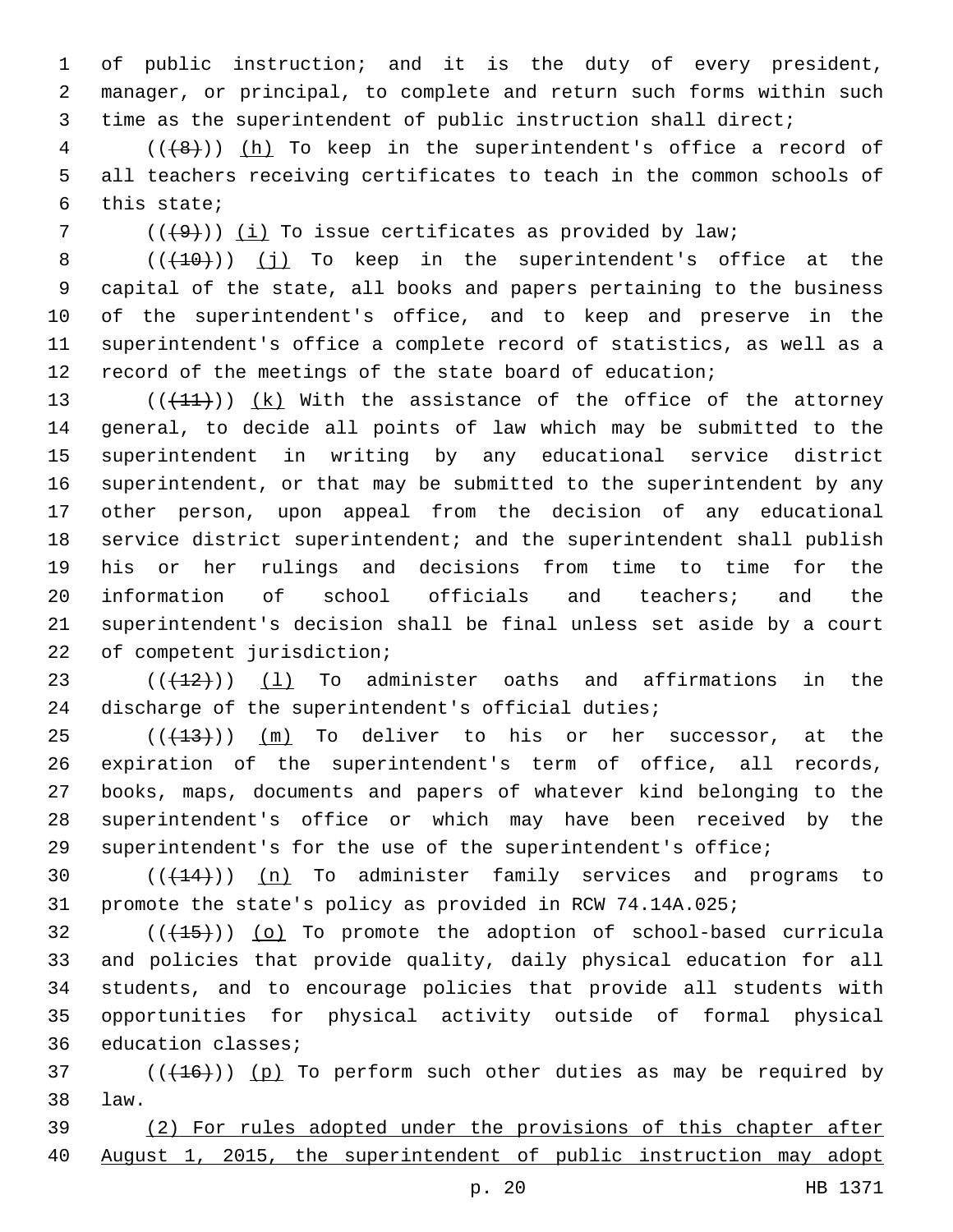only rules derived from a specific grant of legislative authority. 2 The rules must include the specific statutory section or sections 3 from which the grant of authority is derived, and may not rely solely on a section of law stating a statute's intent or purpose or the general enabling provisions establishing the office of the 6 superintendent of public instruction.

 **Sec. 403.** RCW 41.50.050 and 1995 c 239 s 317 are each amended to 8 read as follows:

9 The director shall:

 (1) Have the authority to organize the department into not more 11 than four divisions, each headed by an assistant director;

 (2) Have free access to all files and records of various funds assigned to the department and inspect and audit the files and 14 records as deemed necessary;

 (3) Employ personnel to carry out the general administration of 16 the department;

 (4) Submit an annual written report of the activities of the department to the governor and the chairs of the appropriate legislative committees with one copy to the staff of each of the committees, including recommendations for statutory changes the 21 director believes to be desirable;

22 (5) Adopt ((such)) rules ((and regulations)) as are necessary to carry out the powers, duties, and functions of the department 24 pursuant to the provisions of chapter 34.05 RCW. For rules adopted under the provisions of this chapter after August 1, 2015, the director may adopt only rules derived from a specific grant of 27 legislative authority. The rules must include the specific statutory section or sections from which the grant of authority is derived, and may not rely solely on a section of law stating a statute's intent or purpose or the general enabling provisions establishing the department.

 **Sec. 404.** RCW 43.06A.030 and 2013 c 23 s 73 are each amended to read as follows:33

The ombuds shall perform the following duties:

 (1) Provide information as appropriate on the rights and responsibilities of individuals receiving family and children's services, and on the procedures for providing these services;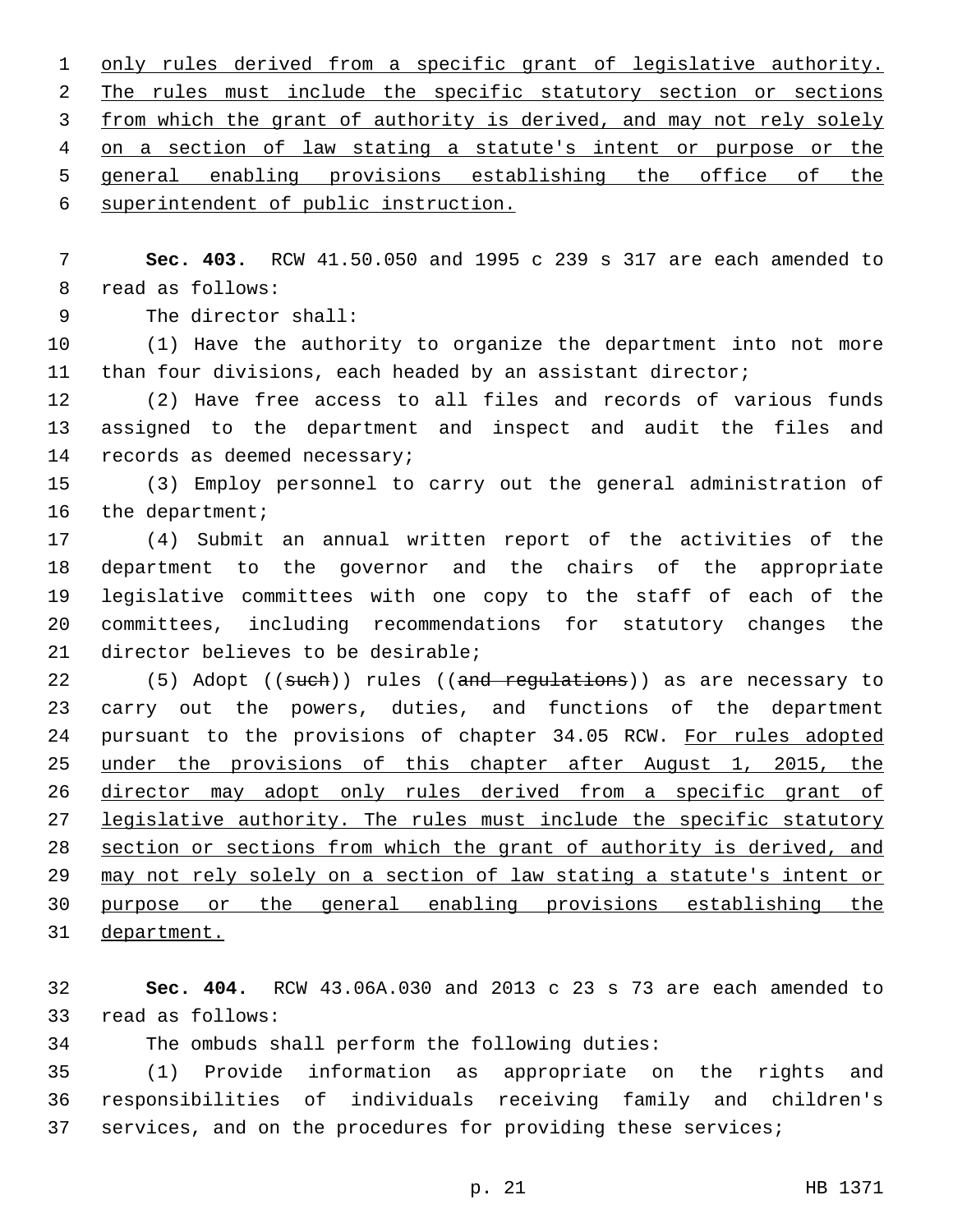(2) Investigate, upon his or her own initiative or upon receipt of a complaint, an administrative act alleged to be contrary to law, rule, or policy, imposed without an adequate statement of reason, or based on irrelevant, immaterial, or erroneous grounds; however, the ombuds may decline to investigate any complaint as provided by rules 6 adopted under this chapter;

 (3) Monitor the procedures as established, implemented, and practiced by the department to carry out its responsibilities in delivering family and children's services with a view toward appropriate preservation of families and ensuring children's health 11 and safety;

 (4) Review periodically the facilities and procedures of state institutions serving children, and state-licensed facilities or 14 residences;

 (5) Recommend changes in the procedures for addressing the needs 16 of families and children;

 (6) Submit annually to the committee and to the governor by November 1st a report analyzing the work of the office, including 19 recommendations;

 (7) Grant the committee access to all relevant records in the possession of the ombuds unless prohibited by law; and

 (8) Adopt rules necessary to implement this chapter. For rules 23 adopted under the provisions of this chapter after August 1, 2015, 24 the ombuds may adopt only rules derived from a specific grant of 25 legislative authority. The rules must include the specific statutory section or sections from which the grant of authority is derived, and may not rely solely on a section of law stating a statute's intent or purpose or the general enabling provisions establishing the office of the ombuds.

 NEW SECTION. **Sec. 405.** A new section is added to chapter 43.17 31 RCW to read as follows:

 For rules adopted under the provisions of this chapter after August 1, 2015, the director of each department may adopt only rules derived from a specific grant of legislative authority. The rules must include the specific statutory section or sections from which the grant of authority is derived, and may not rely solely on a section of law stating a statute's intent or purpose or the general 38 enabling provisions establishing each department.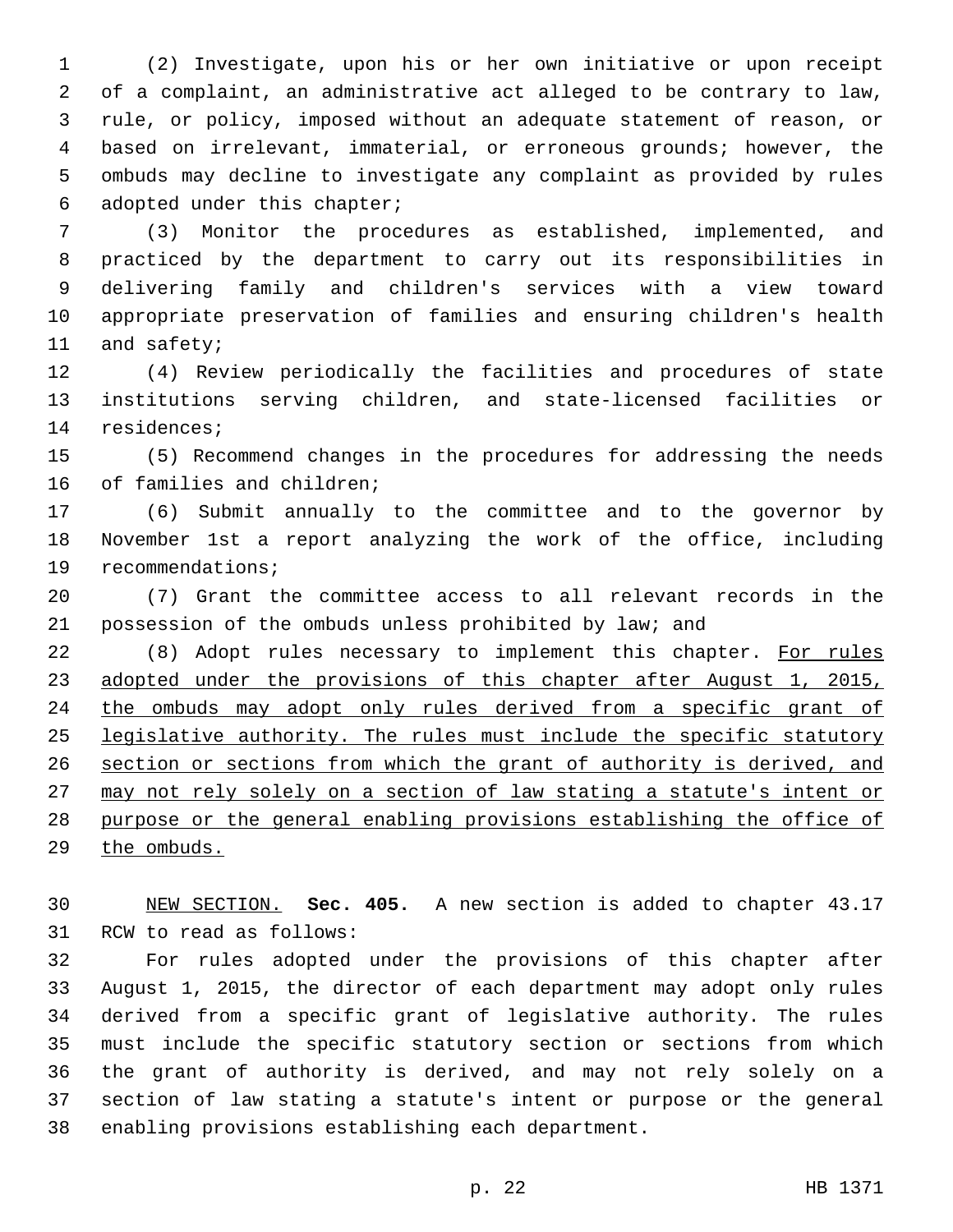**Sec. 406.** RCW 43.19.011 and 2011 1st sp.s. c 43 s 201 are each 2 amended to read as follows:

 (1) The director of enterprise services shall supervise and administer the activities of the department of enterprise services and shall advise the governor and the legislature with respect to 6 matters under the jurisdiction of the department.

 (2) In addition to other powers and duties granted to the director, the director shall have the following powers and duties:

 (a) Enter into contracts on behalf of the state to carry out the 10 purposes of this chapter;

 (b) Accept and expend gifts and grants that are related to the purposes of this chapter, whether such grants be of federal or other 13 funds;

 (c) Appoint deputy and assistant directors and such other special assistants as may be needed to administer the department. These 16 employees are exempt from the provisions of chapter 41.06 RCW;

 (d) Adopt rules in accordance with chapter 34.05 RCW and perform all other functions necessary and proper to carry out the purposes of this chapter. For rules adopted under the provisions of this chapter after August 1, 2015, the director may adopt only rules derived from a specific grant of legislative authority. The rules must include the 22 specific statutory section or sections from which the grant of 23 authority is derived, and may not rely solely on a section of law stating a statute's intent or purpose or the general enabling 25 provisions establishing the department;

 (e) Delegate powers, duties, and functions as the director deems necessary for efficient administration, but the director shall be responsible for the official acts of the officers and employees of 29 the department;

 (f) Apply for grants from public and private entities, and receive and administer any grant funding received for the purpose and 32 intent of this chapter; and

 (g) Perform other duties as are necessary and consistent with law.34

 (3) The director may establish additional advisory groups as may be necessary to carry out the purposes of this chapter.

 **Sec. 407.** RCW 43.21A.064 and 1997 c 443 s 2 are each amended to read as follows:38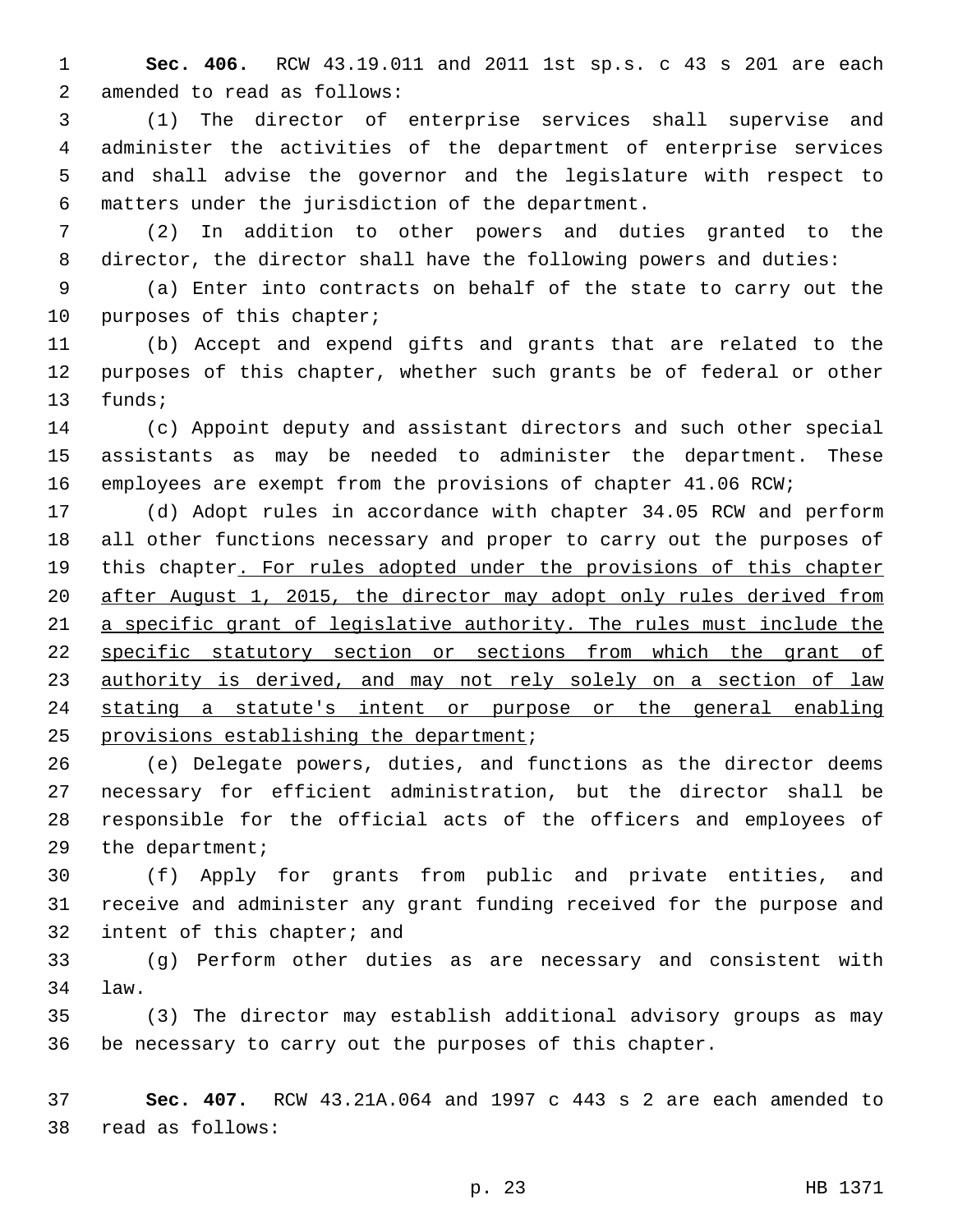Subject to RCW 43.21A.068, the director of the department of ecology shall have the following powers and duties:

 (1) The supervision of public waters within the state and their appropriation, diversion, and use, and of the various officers 5 connected therewith;

 (2) Insofar as may be necessary to ((assure)) ensure safety to life or property, the director shall inspect the construction of all dams, canals, ditches, irrigation systems, hydraulic power plants, and all other works, systems, and plants pertaining to the use of water, and may require such necessary changes in the construction or maintenance of said works, to be made from time to time, as will 12 reasonably secure safety to life and property;

 (3) The director shall regulate and control the diversion of 14 water in accordance with the rights thereto;

 (4) The director shall determine the discharge of streams and springs and other sources of water supply, and the capacities of lakes and of reservoirs whose waters are being or may be utilized for 18 beneficial purposes;

 (5) The director shall, if requested, provide assistance to an applicant for a water right in obtaining or developing an adequate and appropriate supply of water consistent with the land use permitted for the area in which the water is to be used and the population forecast for the area under RCW 43.62.035. If the applicant is a public water supply system, the supply being sought must be used in a manner consistent with applicable land use, watershed and water system plans, and the population forecast for 27 that area provided under RCW 43.62.035;

 (6) The director shall keep such records as may be necessary for the recording of the financial transactions and statistical data thereof, and shall procure all necessary documents, forms, and blanks. The director shall keep a seal of the office, and all certificates covering any of the director's acts or the acts of the director's office, or the records and files of that office, under such seal, shall be taken as evidence thereof in all courts;

 (7) The director shall render when required by the governor, a full written report of the office's work with such recommendations for legislation as the director deems advisable for the better control and development of the water resources of the state;

 (8) The director and duly authorized deputies may administer 40 oaths;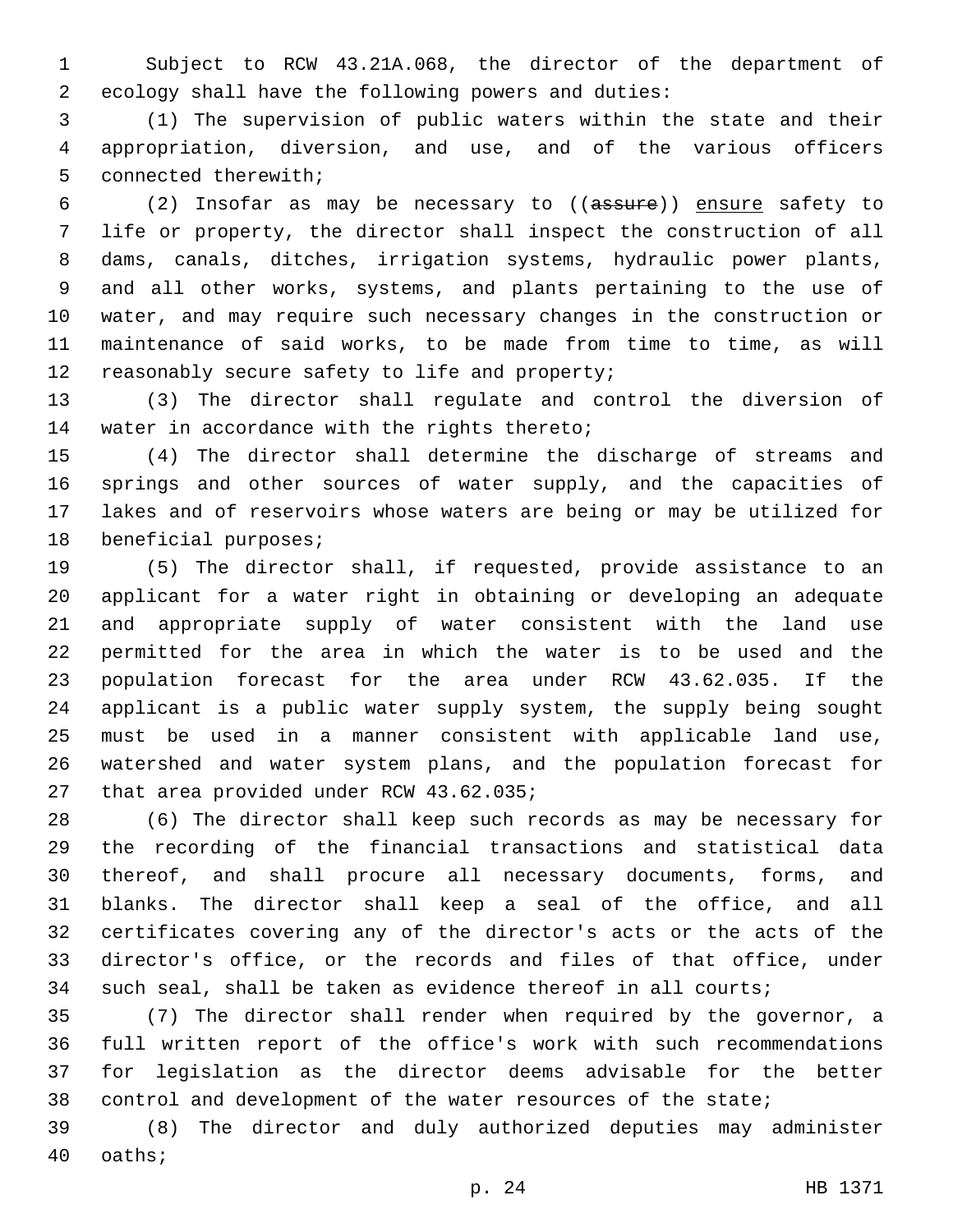(9) The director shall establish and ((promulgate)) adopt rules governing the administration of chapter 90.03 RCW. For rules adopted under the provisions of this chapter after August 1, 2015, the director may adopt only rules derived from a specific grant of legislative authority. The rules must include the specific statutory section or sections from which the grant of authority is derived, and may not rely solely on a section of law stating a statute's intent or purpose or the general enabling provisions establishing the 9 department;

 (10) The director shall perform such other duties as may be 11 prescribed by law.

 **Sec. 408.** RCW 43.24.016 and 1999 c 240 s 4 are each amended to 13 read as follows:

 (1) The director of licensing shall supervise and administer the activities of the department of licensing and shall advise the governor and the legislature with respect to matters under the 17 jurisdiction of the department.

 (2) In addition to other powers and duties granted to the director, the director has the following powers and duties:

 (a) Enter into contracts on behalf of the state to carry out the 21 responsibilities of the department;

 (b) Accept and expend gifts and grants, whether such grants be of 23 federal or other funds;

 (c) Appoint a deputy director and such assistant directors, special assistants, and administrators as may be needed to administer the department. These employees are exempt from the provisions of 27 chapter 41.06 RCW;

 (d) Adopt rules in accordance with chapter 34.05 RCW and perform all other functions necessary to carry out the responsibilities of the department. For rules adopted under the provisions of this chapter after August 1, 2015, the director may adopt only rules derived from a specific grant of legislative authority. The rules 33 must include the specific statutory section or sections from which the grant of authority is derived, and may not rely solely on a section of law stating a statute's intent or purpose or the general 36 enabling provisions establishing the department;

 (e) Delegate powers, duties, and functions as the director deems necessary for efficient administration, but the director is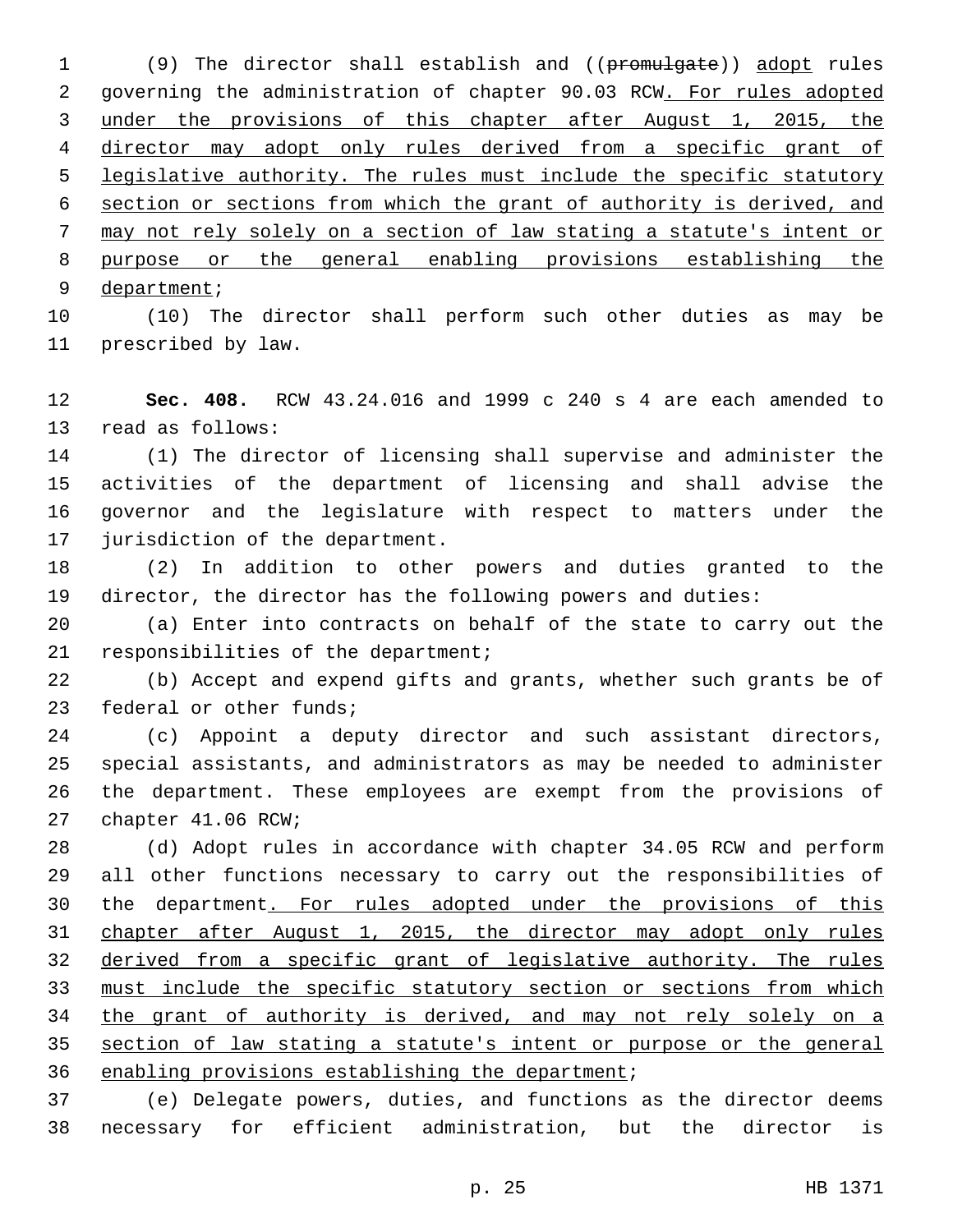responsible for the official acts of the officers and employees of 2 the department; and

 (f) Perform other duties as are necessary and consistent with law.4

 (3) The director may establish advisory groups as may be necessary to carry out the responsibilities of the department.

 (4) The internal affairs of the department shall be under the control of the director in order that the director may manage the department in a flexible and intelligent manner as dictated by changing contemporary circumstances. Unless specifically limited by law, the director shall have complete charge and supervisory powers over the department. The director may create such administrative structures as the director deems appropriate, except as otherwise specified by law, and the director may employ such personnel as may be necessary in accordance with chapter 41.06 RCW, except as 16 otherwise provided by law.

 **Sec. 409.** RCW 43.27A.090 and 1988 c 127 s 25 are each amended to 18 read as follows:

19 The department shall be empowered as follows:

 (1) To represent the state at, and fully participate in, the activities of any basin or regional commission, interagency committee, or any other joint interstate or federal-state agency, committee or commission, or publicly financed entity engaged in the planning, development, administration, management, conservation or 25 preservation of the water resources of the state.

 (2) To prepare the views and recommendations of the state of Washington on any project, plan or program relating to the planning, development, administration, management, conservation and preservation of any waters located in or affecting the state of Washington, including any federal permit or license proposal, and appear on behalf of, and present views and recommendations of the state at any proceeding, negotiation or hearing conducted by the federal government, interstate agency, state or other agency.

 (3) To cooperate with, assist, advise and coordinate plans with the federal government and its officers and agencies, and serve as a state liaison agency with the federal government in matters relating to the use, conservation, preservation, quality, disposal or control 38 of water and activities related thereto.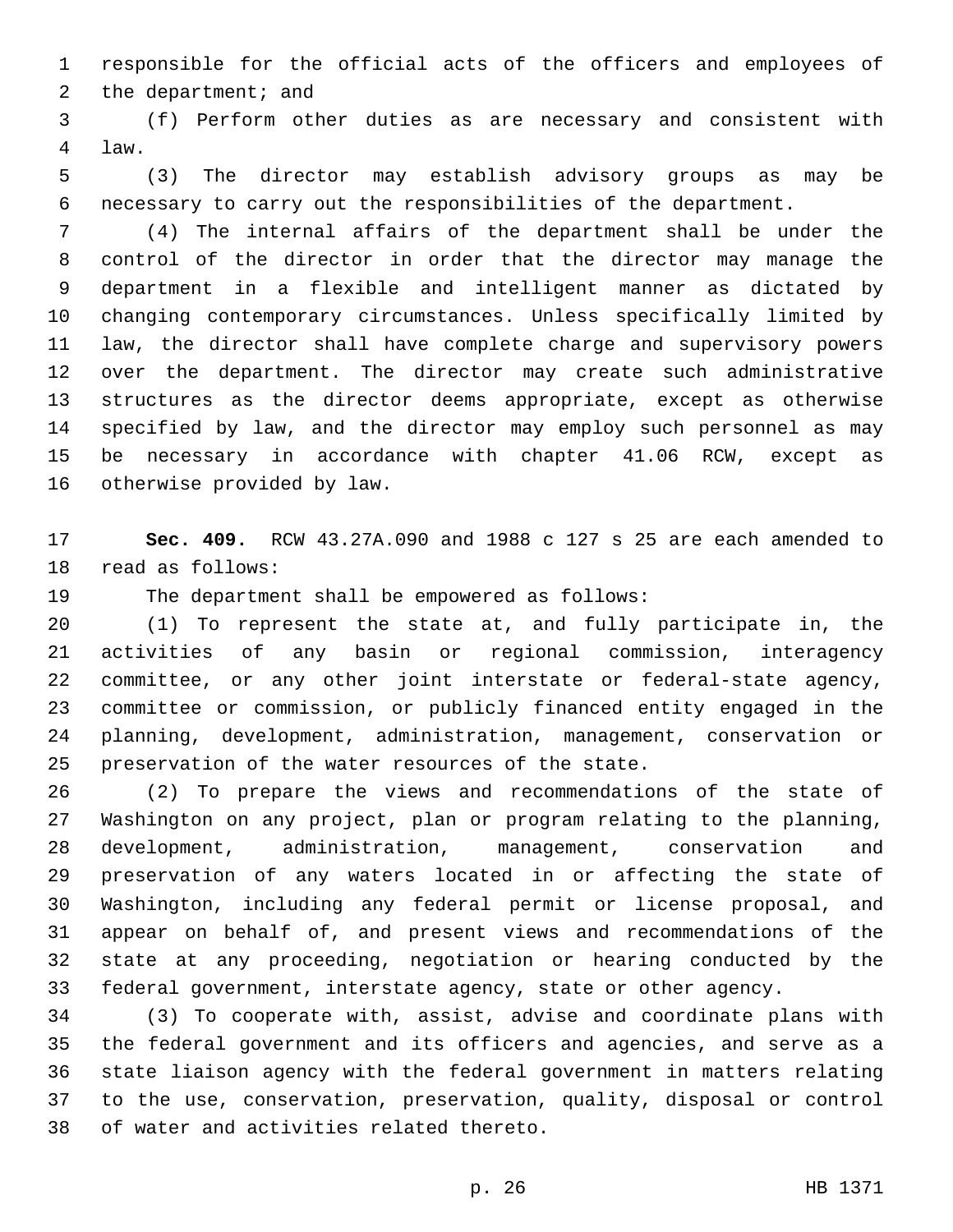(4) To cooperate with appropriate agencies of the federal government and/or agencies of other states, to enter into contracts, and to make appropriate contributions to federal or interstate projects and programs and governmental bodies to carry out the 5 provisions of this chapter.

 (5) To apply for, accept, administer and expend grants, gifts and loans from the federal government or any other entity to carry out the purposes of this chapter and make contracts and do such other acts as are necessary insofar as they are not inconsistent with other 10 provisions hereof.

 (6) To develop and maintain a coordinated and comprehensive state water and water resources related development plan, and adopt, with 13 regard to such plan, such policies as are necessary to ((insure)) 14 ensure that the waters of the state are used, conserved and preserved for the best interest of the state. There shall be included in the state plan a description of developmental objectives and a statement of the recommended means of accomplishing these objectives. To the extent the director deems desirable, the plan shall integrate into the state plan, the plans, programs, reports, research and studies of 20 other state agencies.

 (7) To assemble and correlate information relating to water supply, power development, irrigation, watersheds, water use, future possibilities of water use and prospective demands for all purposes served through or affected by water resources development.

 (8) To assemble and correlate state, local and federal laws, regulations, plans, programs and policies affecting the beneficial use, disposal, pollution, control or conservation of water, river basin development, flood prevention, parks, reservations, forests, wildlife refuges, drainage and sanitary systems, waste disposal, waterworks, watershed protection and development, soil conservation, power facilities and area and municipal water supply needs, and recommend suitable legislation or other action to the legislature, the congress of the United States, or any city, municipality, or to responsible state, local or federal executive departments or 35 agencies.

 (9) To cooperate with federal, state, regional, interstate and local public and private agencies in the making of plans for drainage, flood control, use, conservation, allocation and distribution of existing water supplies and the development of new 40 water resource projects.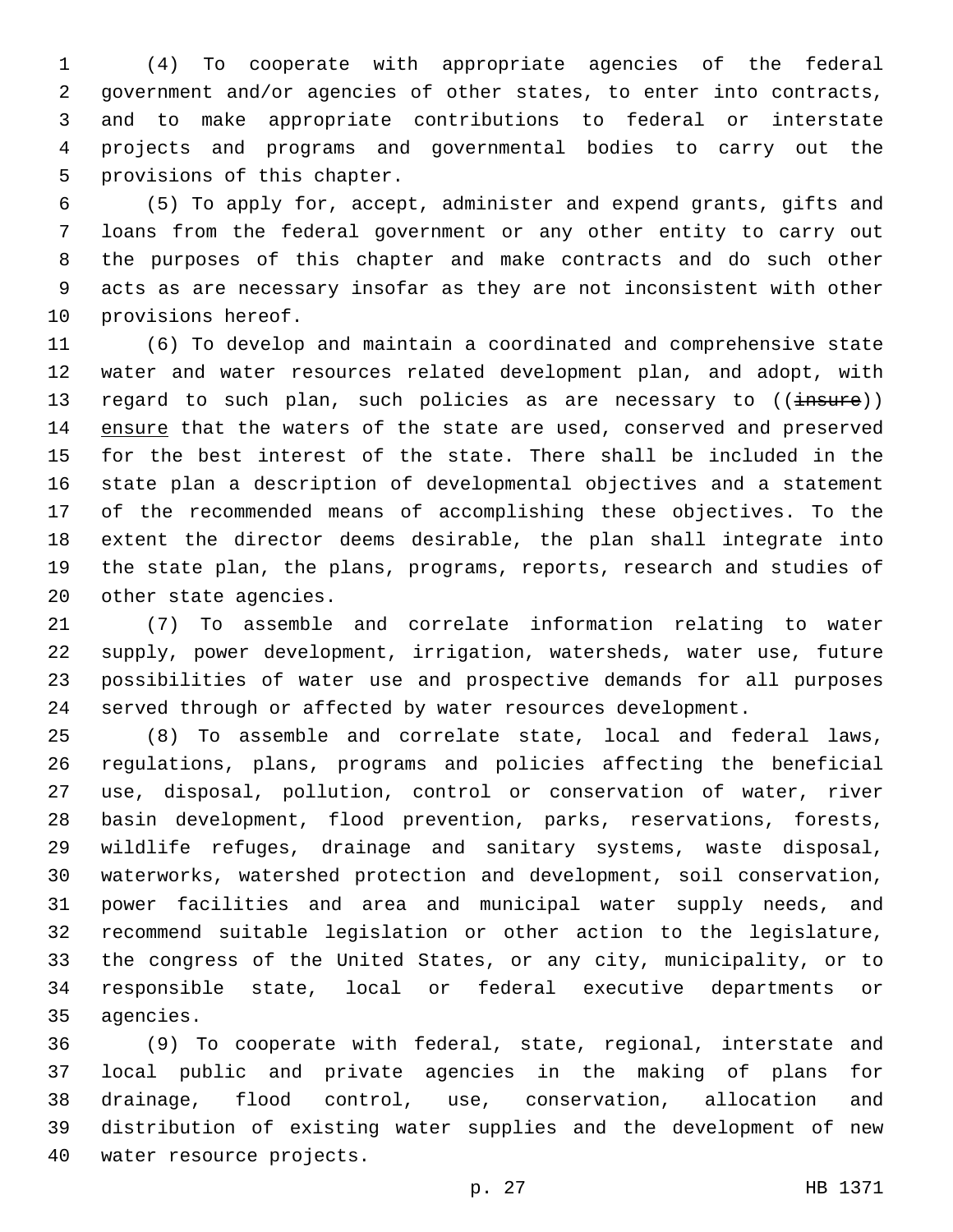(10) To encourage, assist and advise regional, and city and municipal agencies, officials or bodies responsible for planning in relation to water aspects of their programs, and coordinate local water resources activities, programs, and plans.4

5 (11) To ((promulgate such)) adopt rules ((and regulations)) as are necessary to carry out the purposes of this chapter. For rules adopted under the provisions of this chapter after August 1, 2015, the department may adopt only rules derived from a specific grant of 9 legislative authority. The rules must include the specific statutory section or sections from which the grant of authority is derived, and may not rely solely on a section of law stating a statute's intent or purpose or the general enabling provisions establishing the department.

 (12) To hold public hearings, and make such investigations, studies and surveys as are necessary to carry out the purposes of the 16 chapter.

 (13) To subpoena witnesses, compel their attendance, administer oaths, take the testimony of any person under oath and require the production of any books or papers when the department deems such measures necessary in the exercise of its rule-making power or in determining whether or not any license, certificate, or permit shall 22 be granted or extended.

 **Sec. 410.** RCW 43.30.215 and 2011 c 355 s 1 are each amended to read as follows:24

25 The board shall:

 (1) Perform duties relating to appraisal, appeal, approval, and 27 hearing functions as provided by law;

 (2) Establish policies to ensure that the acquisition, management, and disposition of all lands and resources within the department's jurisdiction are based on sound principles designed to achieve the maximum effective development and use of such lands and resources consistent with laws applicable thereto;

 (3) Constitute the board of appraisers provided for in Article 34 16, section 2 of the state Constitution;

 (4) Constitute the commission on harbor lines provided for in Article 15, section 1 of the state Constitution as amended;

 (5) Constitute the board on geographic names as provided for in 38 RCW 43.30.291 through 43.30.295; and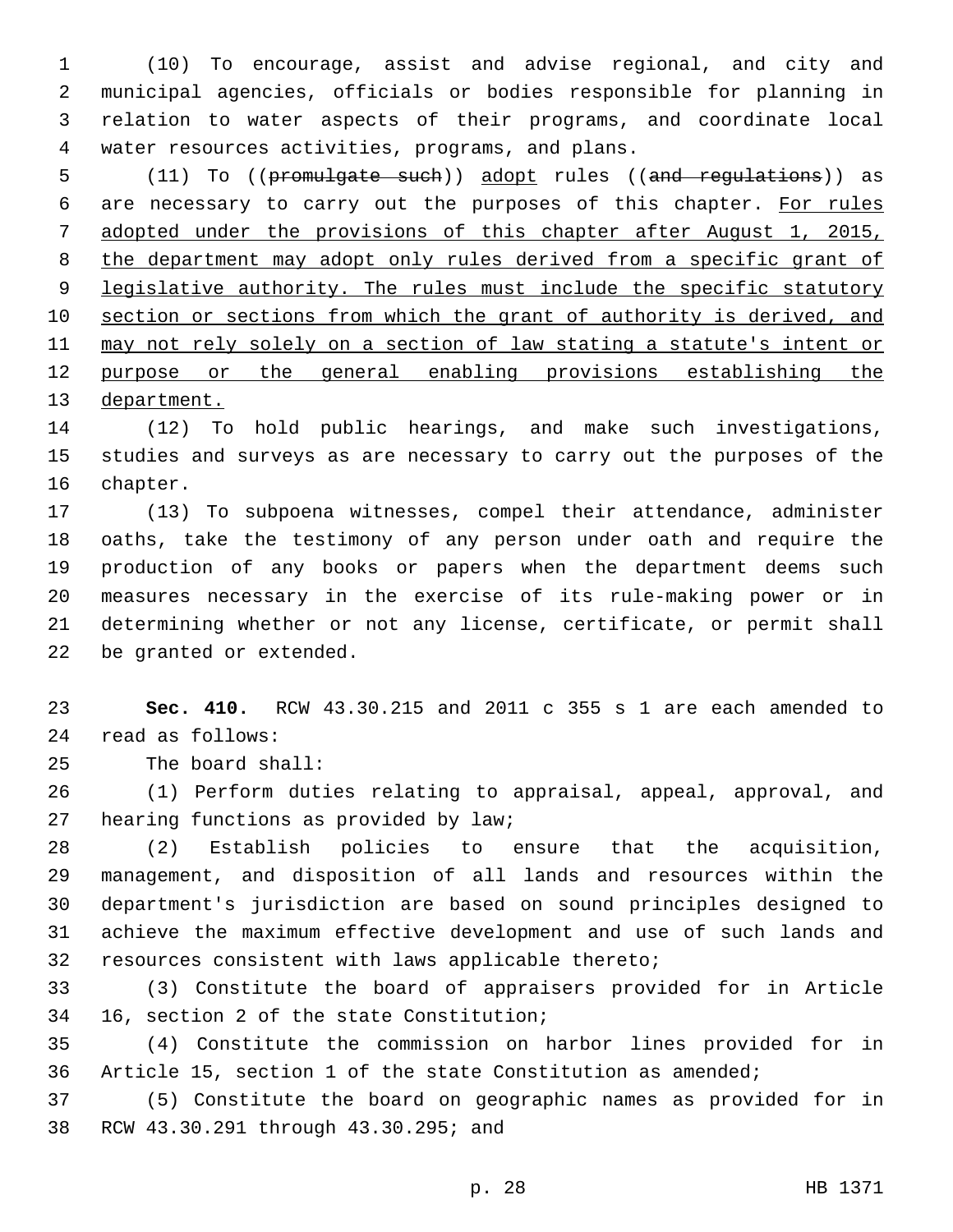(6) Adopt and enforce rules as may be deemed necessary and proper for carrying out the powers, duties, and functions imposed upon it by this chapter. For rules adopted under the provisions of this chapter after August 1, 2015, the board may adopt only rules derived from a specific grant of legislative authority. The rules must include the specific statutory section or sections from which the grant of authority is derived, and may not rely solely on a section of law stating a statute's intent or purpose or the general enabling provisions establishing the board or the department.

 **Sec. 411.** RCW 43.31C.060 and 2000 c 212 s 7 are each amended to 11 read as follows:

 The department must administer this chapter and has the following 13 powers and duties:

 (1) To monitor the implementation of chapter 212, Laws of 2000 and submit reports evaluating the effectiveness of the program and any suggestions for legislative changes to the governor and 17 legislature by December 1, 2000;

 (2) To develop evaluation and performance measures for local governments to measure the effectiveness of the program at the local 20 level on meeting the objectives of this chapter;

 (3) To provide information and appropriate assistance to persons desiring to locate and operate a business in a community empowerment 23 zone;

 (4) To work with appropriate state agencies to coordinate the delivery of programs, including but not limited to housing, community and economic development, small business assistance, social service, and employment and training programs which are carried on in a community empowerment zone; and

 (5) To develop rules necessary for the administration of this chapter. For rules adopted under the provisions of this chapter after August 1, 2015, the department may adopt only rules derived from a 32 specific grant of legislative authority. The rules must include the specific statutory section or sections from which the grant of 34 authority is derived, and may not rely solely on a section of law stating a statute's intent or purpose or the general enabling provisions establishing the department.

 **Sec. 412.** RCW 43.33.040 and 2009 c 549 s 5112 are each amended to read as follows:38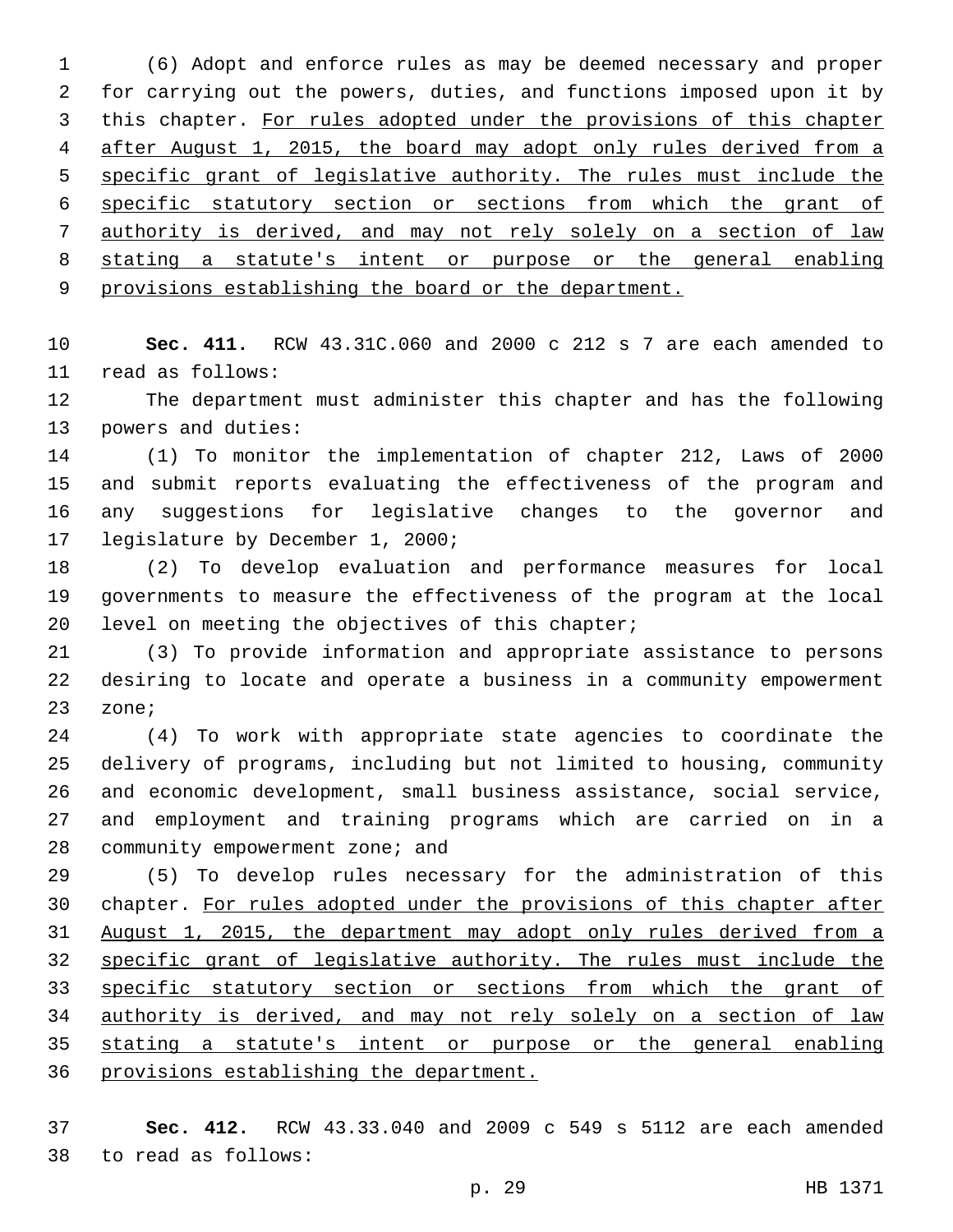1 The state finance committee may ((make)) adopt appropriate rules 2 ((and regulations)) for the performance of its duties. The state 3 treasurer shall act as chair of the committee. For rules adopted under the provisions of this chapter after August 1, 2015, the state finance committee may adopt only rules derived from a specific grant of legislative authority. The rules must include the specific statutory section or sections from which the grant of authority is derived, and may not rely solely on a section of law stating a statute's intent or purpose or the general enabling provisions establishing the state finance committee.

 **Sec. 413.** RCW 43.33A.110 and 1994 c 154 s 310 are each amended 12 to read as follows:

13 The state investment board may ((make)) adopt appropriate rules 14 ((and requiations)) for the performance of its duties. The board shall establish investment policies and procedures designed exclusively to maximize return at a prudent level of risk. However, in the case of the department of labor and industries' accident, medical aid, and reserve funds, the board shall establish investment policies and procedures designed to attempt to limit fluctuations in industrial insurance premiums and, subject to this purpose, to maximize return at a prudent level of risk. The board shall adopt rules to ensure that its members perform their functions in compliance with chapter 42.52 RCW. Rules adopted by the board shall 24 be adopted pursuant to chapter 34.05 RCW.

 For rules adopted under the provisions of this chapter after August 1, 2015, the state investment board may adopt only rules 27 derived from a specific grant of legislative authority. The rules must include the specific statutory section or sections from which 29 the grant of authority is derived, and may not rely solely on a section of law stating a statute's intent or purpose or the general enabling provisions establishing the state investment board.

 **Sec. 414.** RCW 43.59.070 and 1967 ex.s. c 147 s 8 are each 33 amended to read as follows:

 The director shall be secretary of the commission and shall be responsible for carrying into effect the commission's orders and rules ((and regulations promulgated)) adopted by the commission. The director shall also be authorized to employ such staff as is necessary pursuant to the provisions of chapter 41.06 RCW. The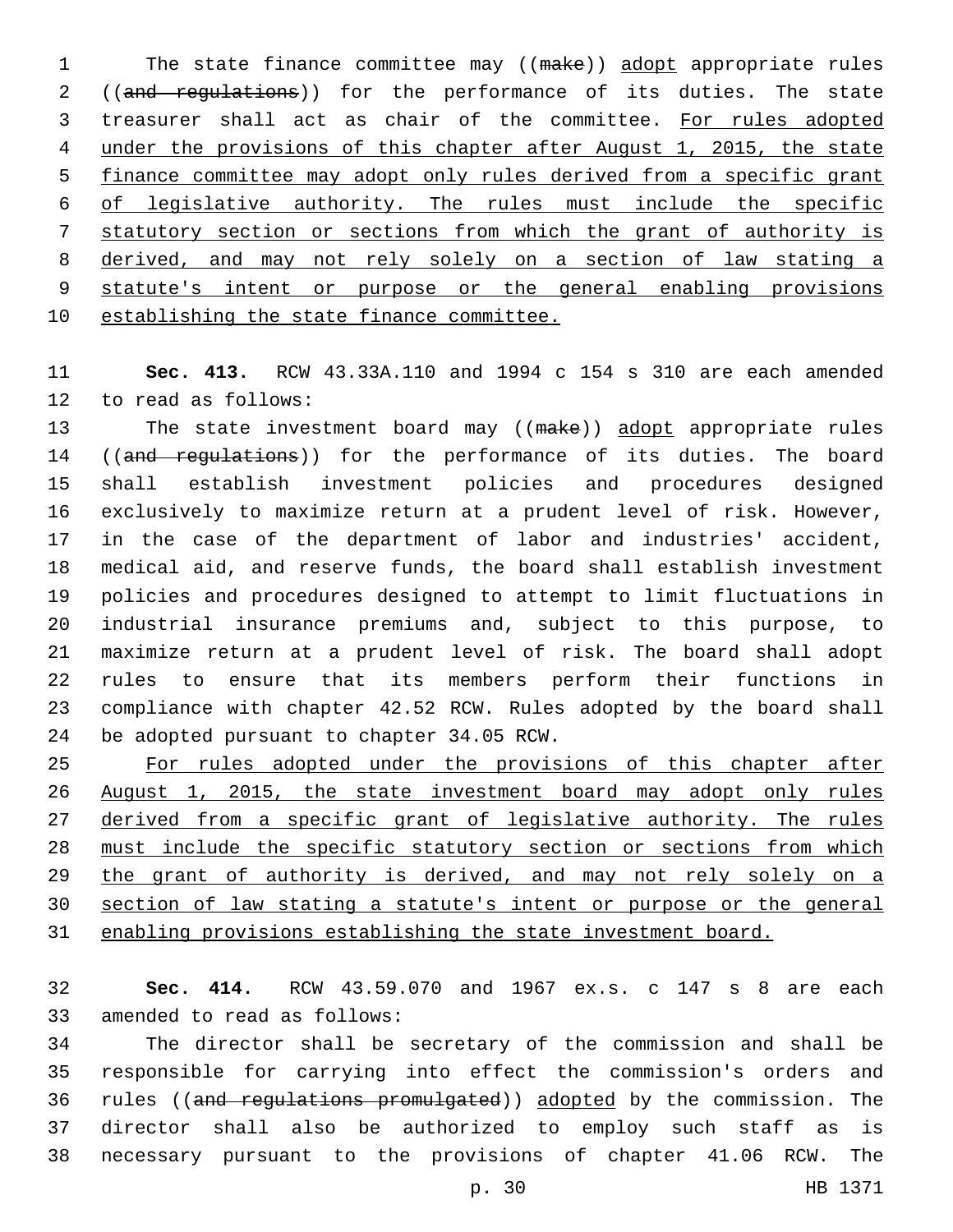1 commission shall adopt ((such)) rules ((and regulations)) as shall be necessary to carry into effect the purposes of this chapter.

 For rules adopted under the provisions of this chapter after August 1, 2015, the Washington state traffic safety commission may adopt only rules derived from a specific grant of legislative authority. The rules must include the specific statutory section or sections from which the grant of authority is derived, and may not rely solely on a section of law stating a statute's intent or purpose or the general enabling provisions establishing the commission.

 **Sec. 415.** RCW 43.61.040 and 1977 c 75 s 60 are each amended to 11 read as follows:

12 The director of veterans affairs shall ((make such)) adopt rules 13 ((and regulations)) as may be necessary to carry out the purposes of this chapter. For rules adopted under the provisions of this chapter 15 after August 1, 2015, the director of veterans affairs may adopt only rules derived from a specific grant of legislative authority. The rules must include the specific statutory section or sections from which the grant of authority is derived, and may not rely solely on a section of law stating a statute's intent or purpose or the general enabling provisions establishing the department of veterans affairs. The department shall furnish information, advice, and assistance to veterans and coordinate all programs and services in the field of veterans' claims service, education, health, vocational guidance and placement, and services not provided by some other agency of the state or by the federal government. The director shall submit a report of the departments' activities hereunder each year to the 27 governor.

 **Sec. 416.** RCW 43.63A.475 and 1993 c 124 s 2 are each amended to read as follows:29

 The department shall adopt all rules under chapter 34.05 RCW necessary to implement chapter 124, Laws of 1993, giving due consideration to standards and regulations adopted by the secretary of housing and urban development under the National Manufactured Housing Construction and Safety Standards Act of 1974 (800 Stat. 700; 42 U.S.C. Secs. 5401-5426) for manufactured housing construction and safety standards. For rules adopted under the provisions of this chapter after August 1, 2015, the department of commerce may adopt only rules derived from a specific grant of legislative authority.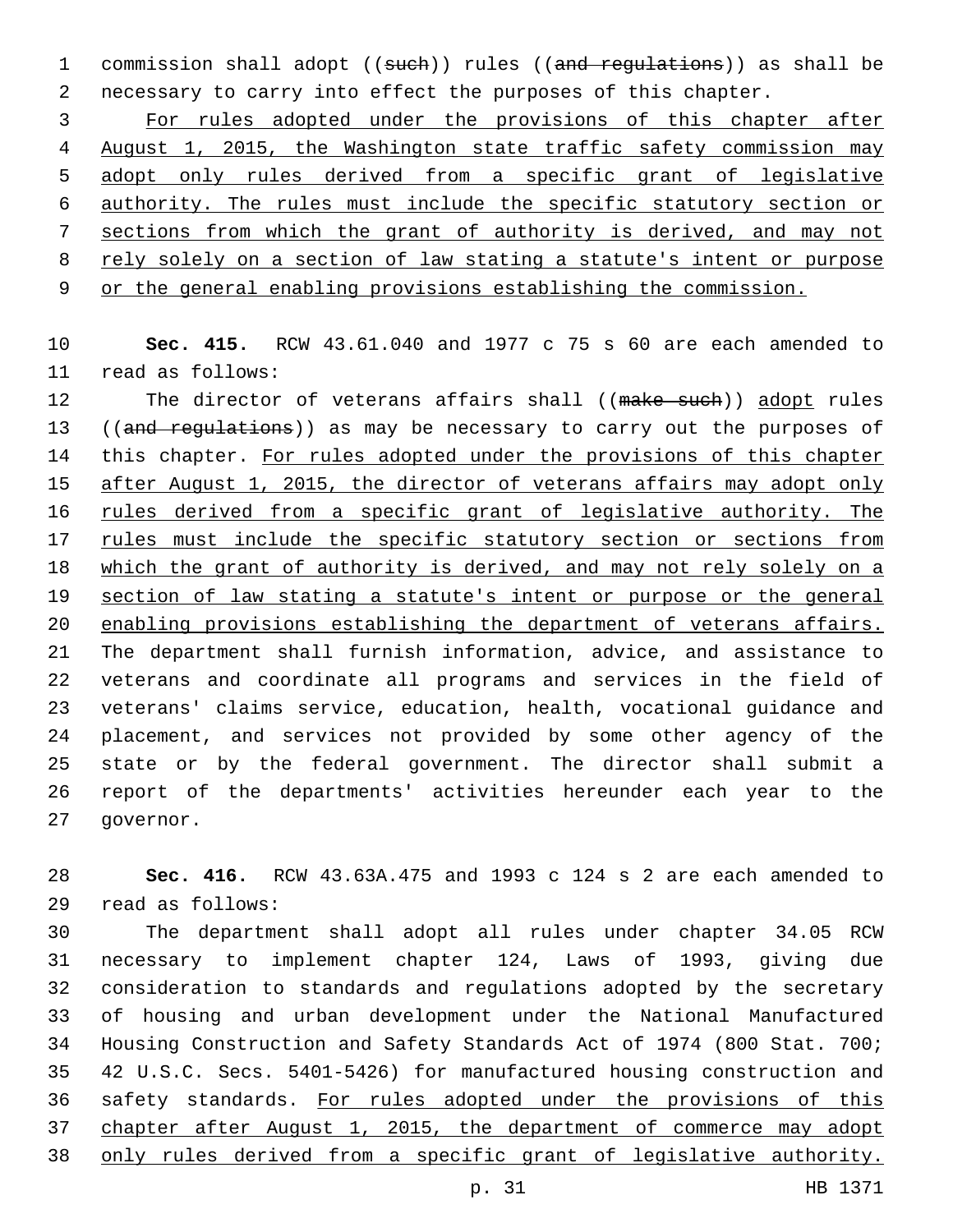The rules must include the specific statutory section or sections from which the grant of authority is derived, and may not rely solely on a section of law stating a statute's intent or purpose or the general enabling provisions establishing the department of commerce.

 **Sec. 417.** RCW 43.70.580 and 1995 c 43 s 3 are each amended to read as follows:6

 The primary responsibility of the public health system, is to take those actions necessary to protect, promote, and improve the health of the population. In order to accomplish this, the department 10 shall:

 (1) Identify, as part of the public health improvement plan, the key health outcomes sought for the population and the capacity needed by the public health system to fulfill its responsibilities in 14 improving health outcomes.

 (2)(a) Distribute state funds that, in conjunction with local revenues, are intended to improve the capacity of the public health system. The distribution methodology shall encourage system-wide effectiveness and efficiency and provide local health jurisdictions with the flexibility both to determine governance structures and 20 address their unique needs.

 (b) Enter into with each local health jurisdiction performance- based contracts that establish clear measures of the degree to which the local health jurisdiction is attaining the capacity necessary to improve health outcomes. The contracts negotiated between the local health jurisdictions and the department of health must identify the specific measurable progress that local health jurisdictions will make toward achieving health outcomes. A community assessment conducted by the local health jurisdiction according to the public health improvement plan, which shall include the results of the comprehensive plan prepared according to RCW 70.190.130, will be used as the basis for identifying the health outcomes. The contracts shall include provisions to encourage collaboration among local health jurisdictions. State funds shall be used solely to expand and complement, but not to supplant city and county government support 35 for public health programs.

 (3) Develop criteria to assess the degree to which capacity is being achieved and ensure compliance by public health jurisdictions.

 (4) Adopt rules necessary to carry out the purposes of chapter 43, Laws of 1995. For rules adopted under the provisions of this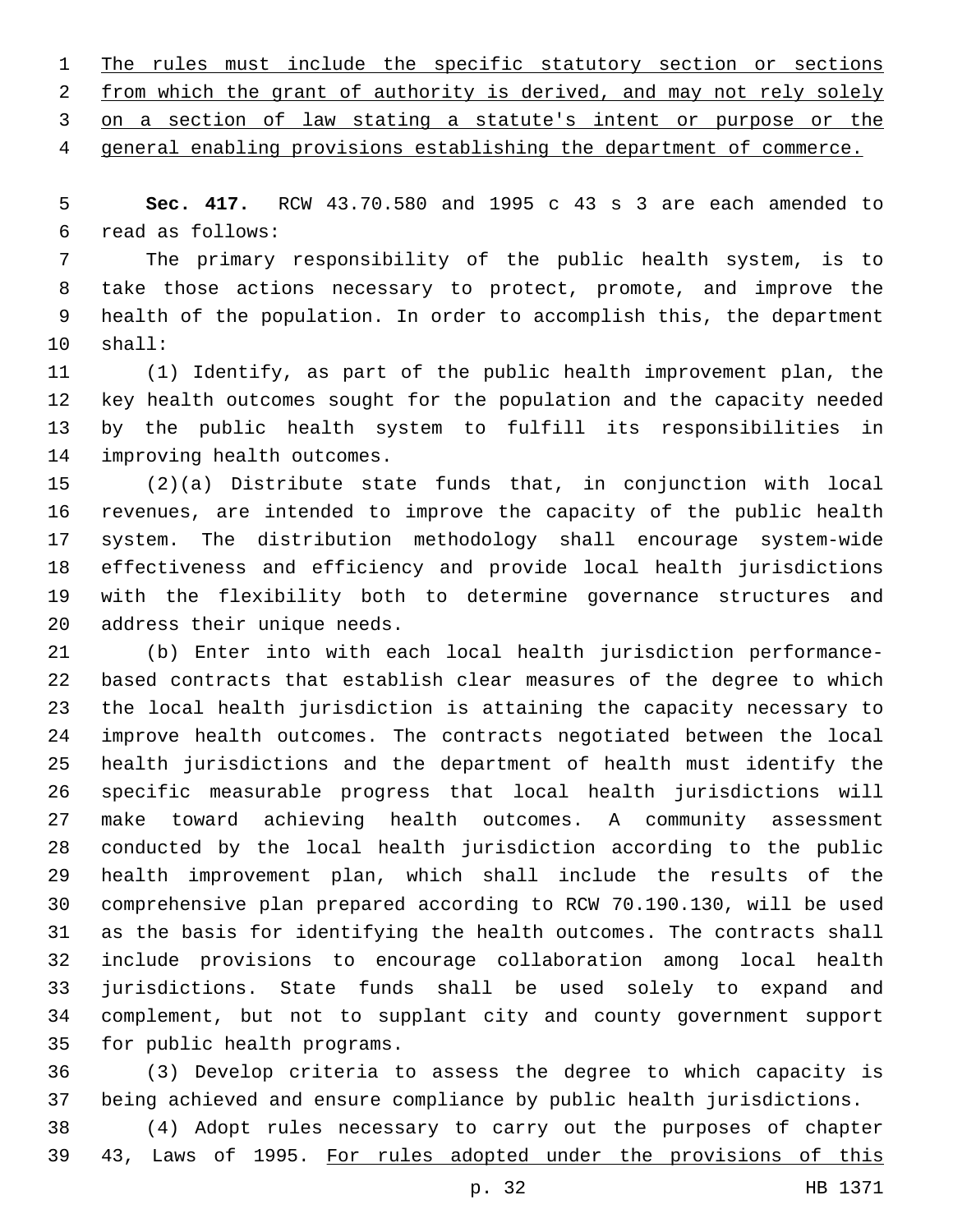chapter after August 1, 2015, the department may adopt only rules derived from a specific grant of legislative authority. The rules must include the specific statutory section or sections from which the grant of authority is derived, and may not rely solely on a section of law stating a statute's intent or purpose or the general 6 enabling provisions establishing the department.

 (5) Biennially, within the public health improvement plan, evaluate the effectiveness of the public health system, assess the degree to which the public health system is attaining the capacity to improve the status of the public's health, and report progress made by each local health jurisdiction toward improving health outcomes.

 **Sec. 418.** RCW 43.101.085 and 2006 c 22 s 1 are each amended to 13 read as follows:

 In addition to its other powers granted under this chapter, the 15 commission has authority and power to:

 (1) Adopt, amend, or repeal rules as necessary to carry out this chapter. For rules adopted under the provisions of this chapter after August 1, 2015, the commission may adopt only rules derived from a 19 specific grant of legislative authority. The rules must include the 20 specific statutory section or sections from which the grant of 21 authority is derived, and may not rely solely on a section of law stating a statute's intent or purpose or the general enabling 23 provisions establishing the commission;

 (2) Issue subpoenas and administer oaths in connection with investigations, hearings, or other proceedings held under this 26 chapter;

 (3) Take or cause to be taken depositions and other discovery procedures as needed in investigations, hearings, and other 29 proceedings held under this chapter;

 (4) Appoint members of a hearings board as provided under RCW 43.101.380;31

 (5) Enter into contracts for professional services determined by the commission to be necessary for adequate enforcement of this 34 chapter;

 (6) Grant, deny, or revoke certification of peace officers under 36 the provisions of this chapter;

 (7) Designate individuals authorized to sign subpoenas and statements of charges under the provisions of this chapter;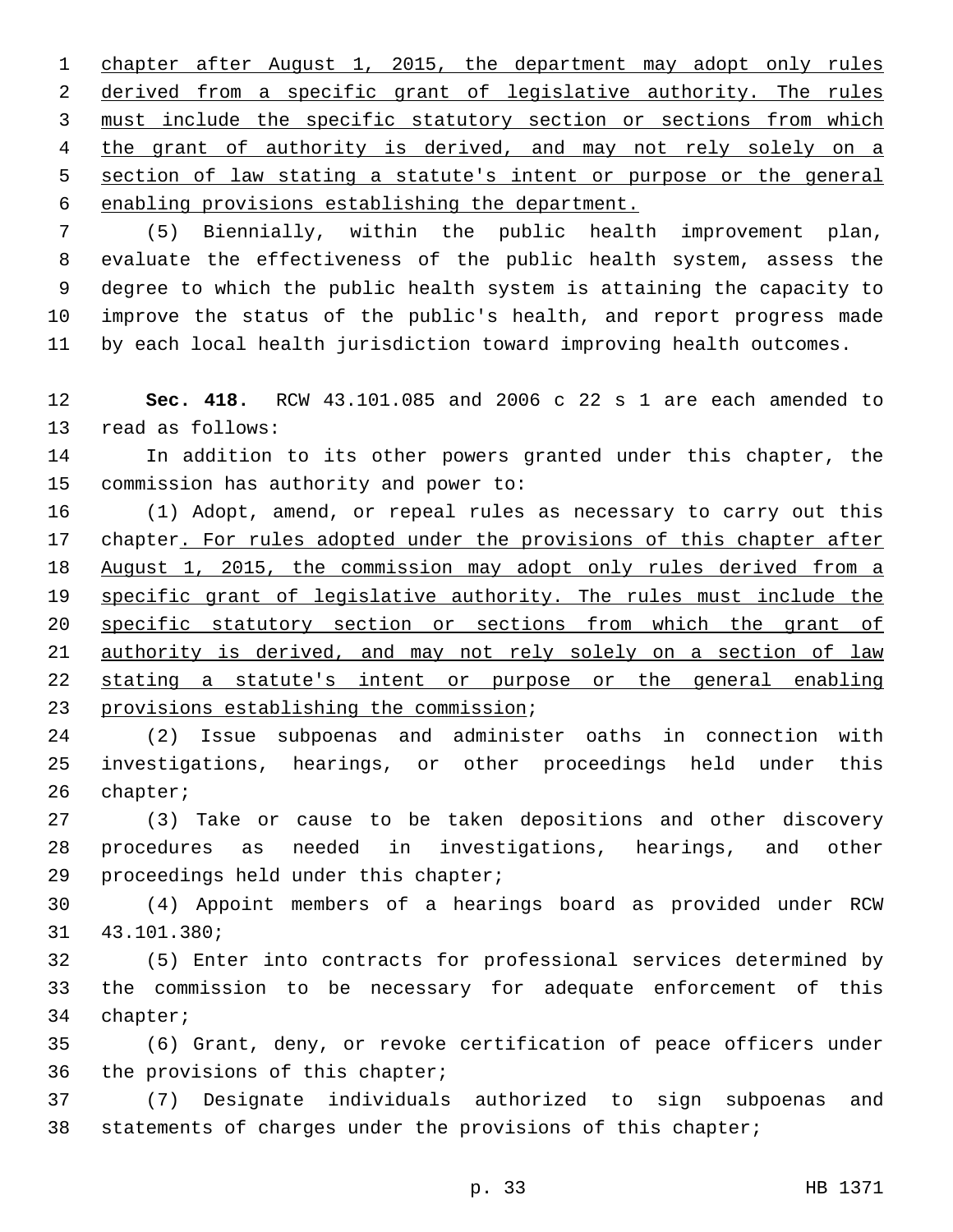1 (8) Employ such investigative, administrative, and clerical staff 2 as necessary for the enforcement of this chapter; and

3 (9) ((To)) Grant, deny, or revoke certification of tribal police 4 officers whose tribal governments have agreed to participate in the 5 tribal police officer certification process.

6 **Sec. 419.** RCW 43.115.040 and 2009 c 549 s 5170 are each amended 7 to read as follows:

8 The commission shall have the following powers and duties:

9 (1) Elect one of its members to serve as chair;

10 (2) Adopt rules ((and requiations)) pursuant to chapter 34.05 11 RCW. For rules adopted under the provisions of this chapter after 12 August 1, 2015, the commission may adopt only rules derived from a 13 specific grant of legislative authority. The rules must include the 14 specific statutory section or sections from which the grant of 15 authority is derived, and may not rely solely on a section of law 16 stating a statute's intent or purpose or the general enabling 17 provisions establishing the commission;

18 (3) Examine and define issues pertaining to the rights and needs 19 of Hispanics, and make recommendations to the governor and state 20 agencies for changes in programs and laws;

21 (4) Advise the governor and state agencies on the development and 22 implementation of policies, plans, and programs that relate to the 23 special needs of Hispanics;

24 (5) Advise the legislature on issues of concern to the Hispanic 25 community;

26 (6) Establish relationships with state agencies, local 27 governments, and private sector organizations that promote equal 28 opportunity and benefits for Hispanics; and

 (7) Receive gifts, grants, and endowments from public or private sources that are made for the use or benefit of the commission and expend, without appropriation, the same or any income from the gifts, 32 grants, or endowments according to their terms.

33 **Sec. 420.** RCW 43.117.050 and 2009 c 549 s 5172 are each amended 34 to read as follows:

35 The commission shall:

36 (1) Elect one of its members to serve as chair; and also such 37 other officers as necessary to form an executive committee;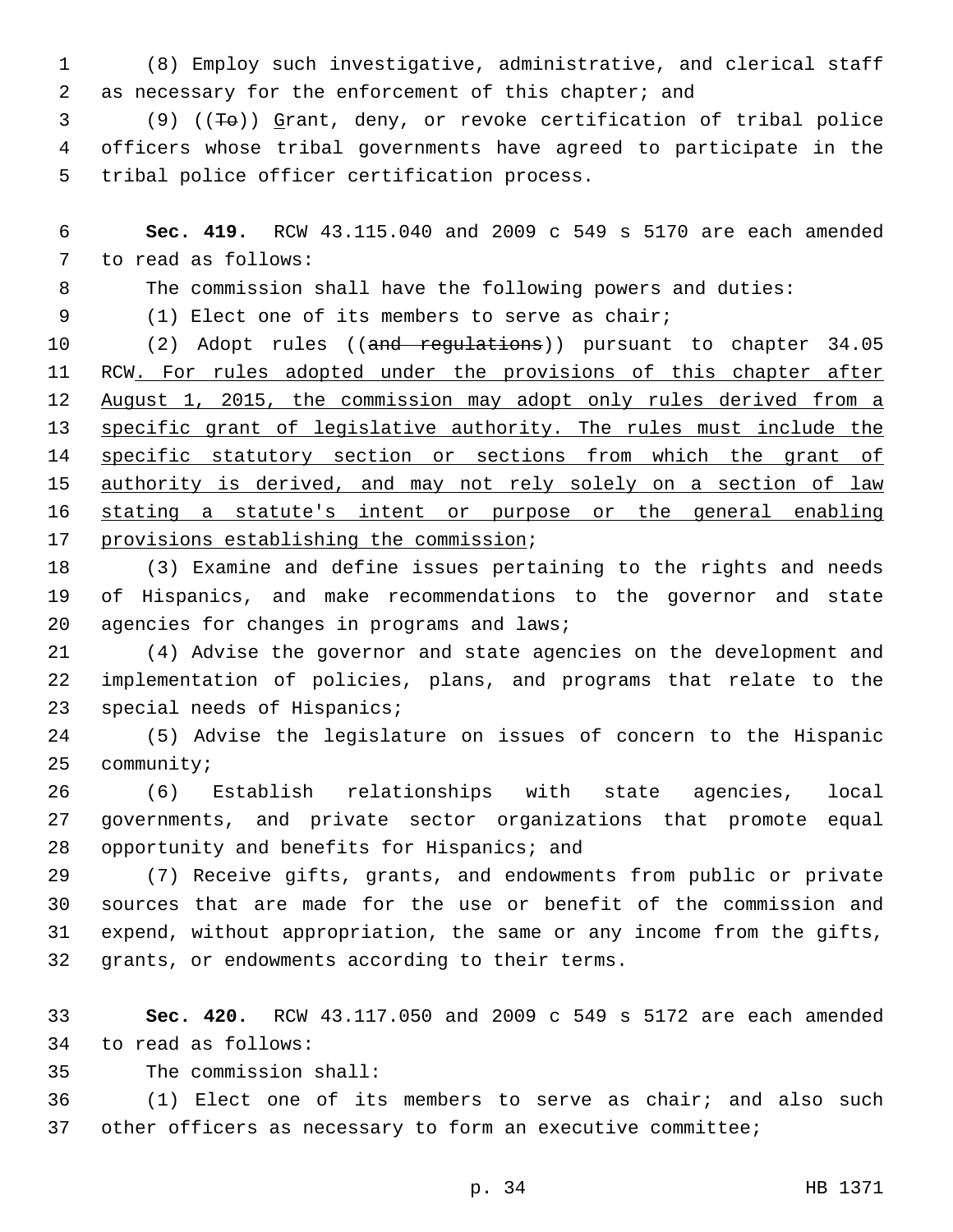(2) Adopt rules ((and regulations)) pursuant to chapter 34.05 RCW. For rules adopted under the provisions of this chapter after August 1, 2015, the commission may adopt only rules derived from a specific grant of legislative authority. The rules must include the specific statutory section or sections from which the grant of authority is derived, and may not rely solely on a section of law stating a statute's intent or purpose or the general enabling 8 provisions establishing the commission;

 (3) Meet at the call of the chair or the call of a majority of its members, but in no case less often than once during any three 11 month period;

 (4) Be authorized to appoint such citizen task force as it deems 13 appropriate.

 **Sec. 421.** RCW 43.155.040 and 1985 c 446 s 10 are each amended to 15 read as follows:

16 The board may:

 (1) Accept from any state or federal agency, loans or grants for the planning or financing of any public works project and enter into 19 agreements with any such agency concerning the loans or grants;

(2) Provide technical assistance to local governments;

 (3) Accept any gifts, grants, or loans of funds, property, or financial or other aid in any form from any other source on any terms 23 and conditions which are not in conflict with this chapter;

 (4) Adopt rules under chapter 34.05 RCW as necessary to carry out 25 the purposes of this chapter. For rules adopted under the provisions of this chapter after August 1, 2015, the board may adopt only rules 27 derived from a specific grant of legislative authority. The rules must include the specific statutory section or sections from which 29 the grant of authority is derived, and may not rely solely on a section of law stating a statute's intent or purpose or the general 31 enabling provisions establishing the board;

 (5) Do all acts and things necessary or convenient to carry out the powers expressly granted or implied under this chapter.

 **Sec. 422.** RCW 43.160.050 and 2008 c 327 s 4 are each amended to read as follows:35

36 The board may:

 (1) Adopt bylaws for the regulation of its affairs and the 38 conduct of its business.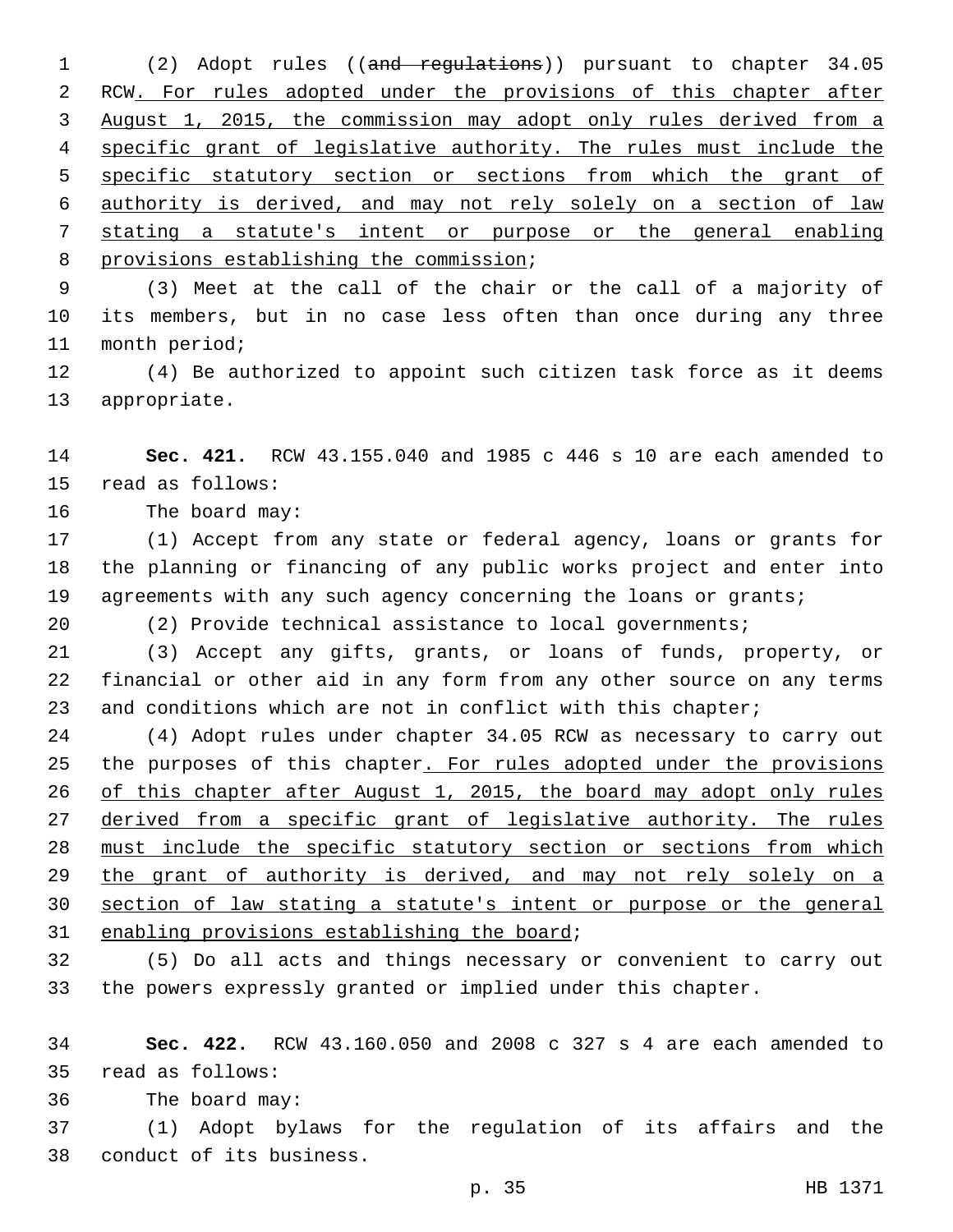(2) Adopt an official seal and alter the seal at its pleasure.

(3) Utilize the services of other governmental agencies.

 (4) Accept from any federal agency loans or grants for the planning or financing of any project and enter into an agreement with 5 the agency respecting the loans or grants.

 (5) Conduct examinations and investigations and take testimony at public hearings of any matter material for its information that will assist in determinations related to the exercise of the board's 9 lawful powers.

 (6) Accept any gifts, grants, or loans of funds, property, or financial or other aid in any form from any other source on any terms and conditions which are not in conflict with this chapter.

 (7) Enter into agreements or other transactions with and accept grants and the cooperation of any governmental agency in furtherance 15 of this chapter.

 (8) Adopt rules under chapter 34.05 RCW as necessary to carry out 17 the purposes of this chapter. For rules adopted under the provisions of this chapter after August 1, 2015, the board may adopt only rules 19 derived from a specific grant of legislative authority. The rules must include the specific statutory section or sections from which 21 the grant of authority is derived, and may not rely solely on a section of law stating a statute's intent or purpose or the general enabling provisions establishing the board.

 (9) Do all acts and things necessary or convenient to carry out the powers expressly granted or implied under this chapter.

 **Sec. 423.** RCW 43.163.100 and 1990 c 53 s 6 are each amended to 27 read as follows:

 In addition to accomplishing the economic development finance programs specifically authorized in this chapter, the authority may:

30 (1) Maintain an office or offices;

(2) Sue and be sued in its own name, and plead and be impleaded;

 (3) Engage consultants, agents, attorneys, and advisers, contract with federal, state, and local governmental entities for services, and hire such employees, agents and other personnel as the authority deems necessary, useful, or convenient to accomplish its purposes;

 (4) Make and execute all manner of contracts, agreements and instruments and financing documents with public and private parties as the authority deems necessary, useful, or convenient to accomplish 39 its purposes;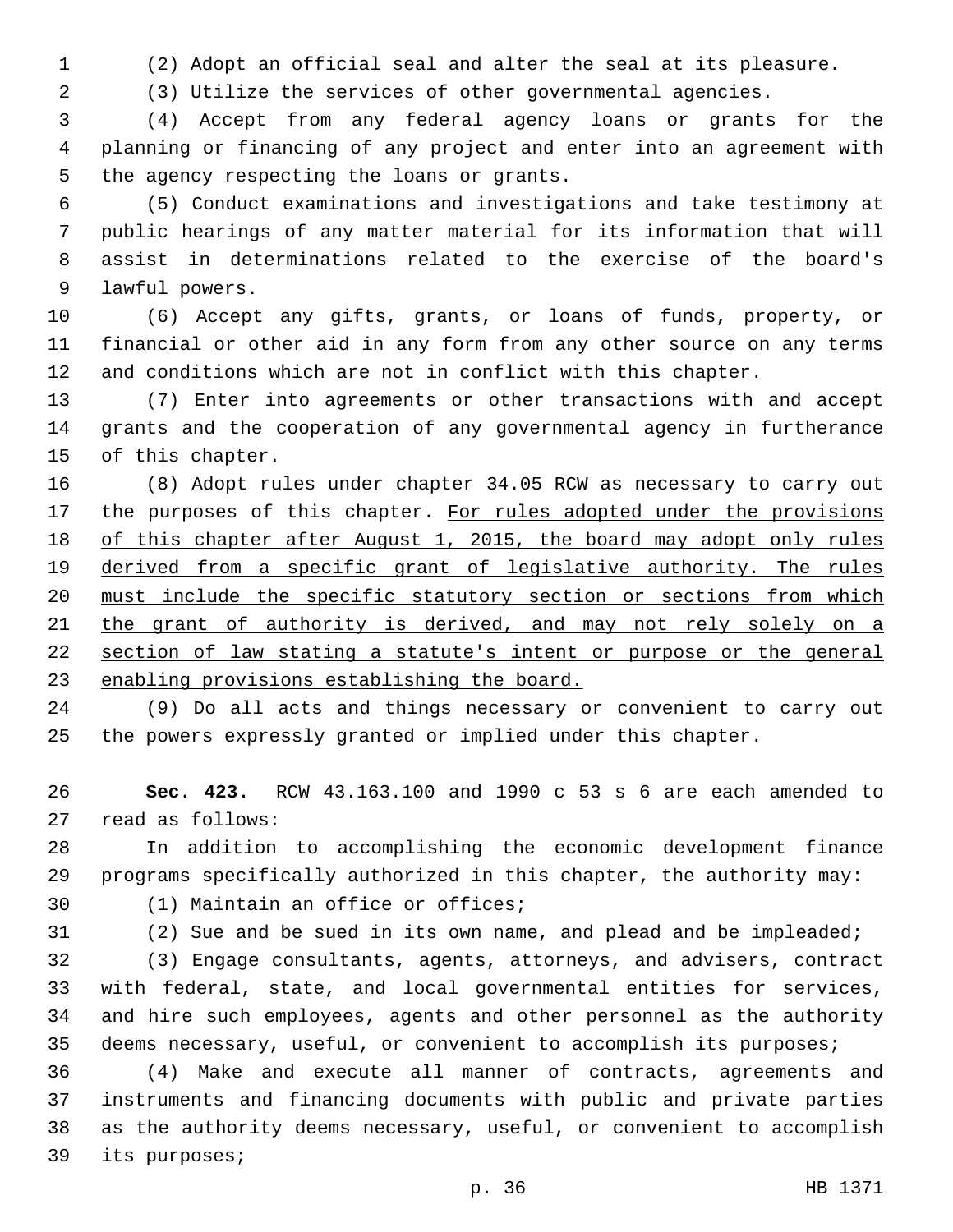(5) Acquire and hold real or personal property, or any interest therein, in the name of the authority, and to sell, assign, lease, encumber, mortgage, or otherwise dispose of the same in such manner as the authority deems necessary, useful, or convenient to accomplish 5 its purposes;

 (6) Open and maintain accounts in qualified public depositaries and otherwise provide for the investment of any funds not required for immediate disbursement, and provide for the selection of 9 investments;

 (7) Appear in its own behalf before boards, commissions, departments, or agencies of federal, state, or local government;

 (8) Procure such insurance in such amounts and from such insurers as the authority deems desirable, including, but not limited to, insurance against any loss or damage to its property or other assets, public liability insurance for injuries to persons or property, and 16 directors and officers liability insurance;

 (9) Apply for and accept subventions, grants, loans, advances, and contributions from any source of money, property, labor, or other things of value, to be held, used and applied as the authority deems necessary, useful, or convenient to accomplish its purposes;

 (10) Establish guidelines for the participation by eligible banking organizations in programs conducted by the authority under 23 this chapter;

 (11) Act as an agent, by agreement, for federal, state, or local governmental entities to carry out the programs authorized in this 26 chapter;

 (12) Establish, revise, and collect such fees and charges as the authority deems necessary, useful, or convenient to accomplish its 29 purposes;

 (13) Make such expenditures as are appropriate for paying the administrative costs and expenses of the authority in carrying out the provisions of this chapter: PROVIDED, That expenditures with respect to the economic development financing programs of the authority shall not be made from funds of the state;

 (14) Establish such reserves and special funds, and controls on deposits to and disbursements from them, as the authority deems necessary, useful, or convenient to accomplish its purposes;

 (15) Give assistance to public bodies by providing information, guidelines, forms, and procedures for implementing their financing 40 programs;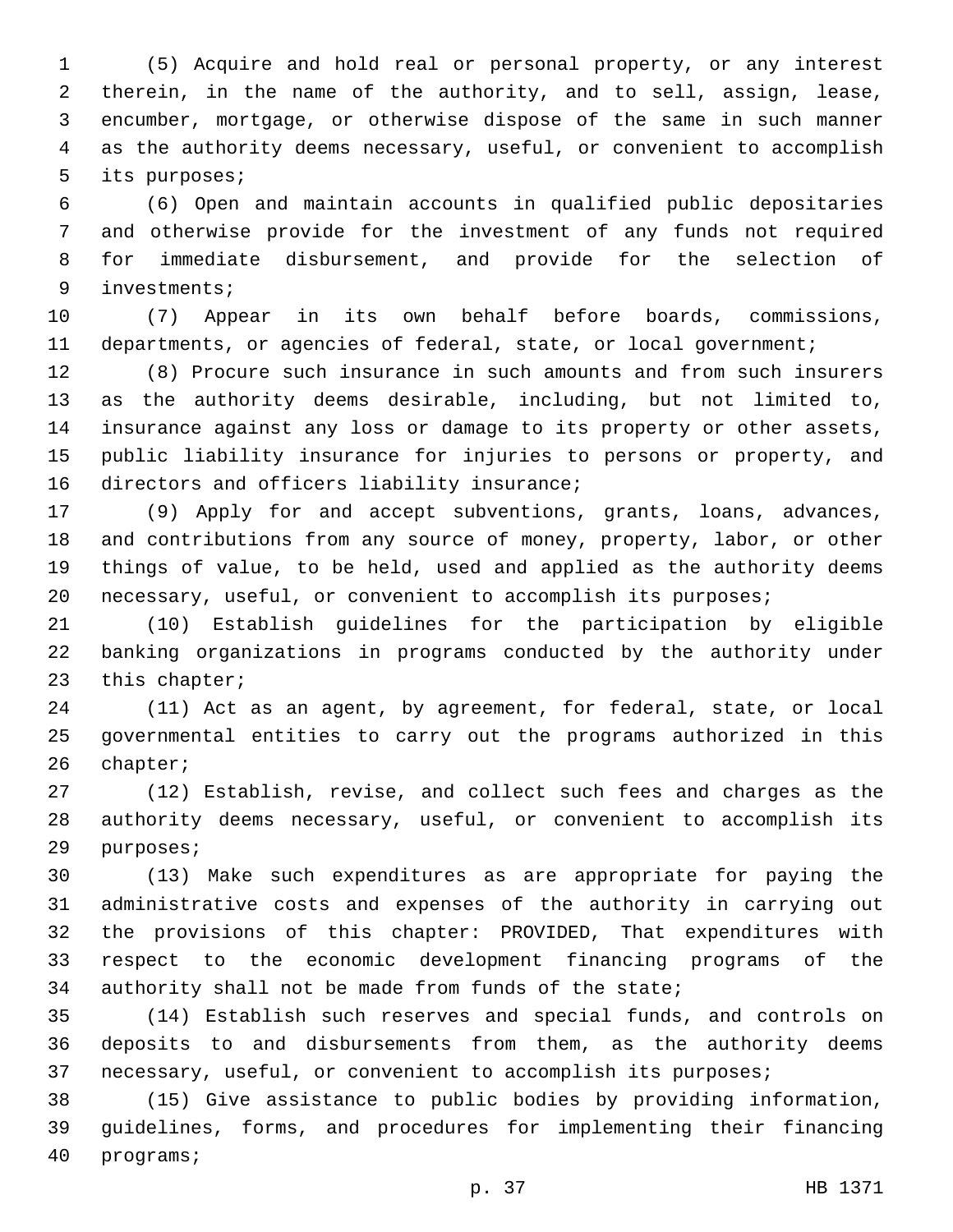(16) Prepare, publish and distribute, with or without charge, such studies, reports, bulletins, and other material as the authority deems necessary, useful, or convenient to accomplish its purposes;

 (17) Delegate any of its powers and duties if consistent with the 5 purposes of this chapter;

 (18) Adopt rules concerning its exercise of the powers authorized by this chapter. For rules adopted under the provisions of this chapter after August 1, 2015, the authority may adopt only rules derived from a specific grant of legislative authority. The rules 10 must include the specific statutory section or sections from which 11 the grant of authority is derived, and may not rely solely on a section of law stating a statute's intent or purpose or the general 13 enabling provisions establishing the authority; and

 (19) Exercise any other power the authority deems necessary, useful, or convenient to accomplish its purposes and exercise the 16 powers expressly granted in this chapter.

 **Sec. 424.** RCW 43.180.040 and 1995 c 399 s 98 are each amended to 18 read as follows:

19 (1) There is ((hereby)) established a public body corporate and politic, with perpetual corporate succession, to be known as the Washington state housing finance commission. The commission is an instrumentality of the state exercising essential government functions and, for purposes of the code, acts as a constituted authority on behalf of the state when it issues bonds pursuant to this chapter. The commission is a "public body" within the meaning of 26 RCW 39.53.010.

(2) The commission shall consist of the following voting members:

28 (a) The state treasurer, ex officio;

29 (b) The director of ((community, trade, and economic 30 development)) commerce, ex officio;

 (c) An elected local government official, ex officio, with experience in local housing programs, who shall be appointed by the 33 governor with the consent of the senate;

 (d) A representative of housing consumer interests, appointed by 35 the governor with the consent of the senate;

 (e) A representative of labor interests, appointed by the governor, with the consent of the senate, after consultation with 38 representatives of organized labor;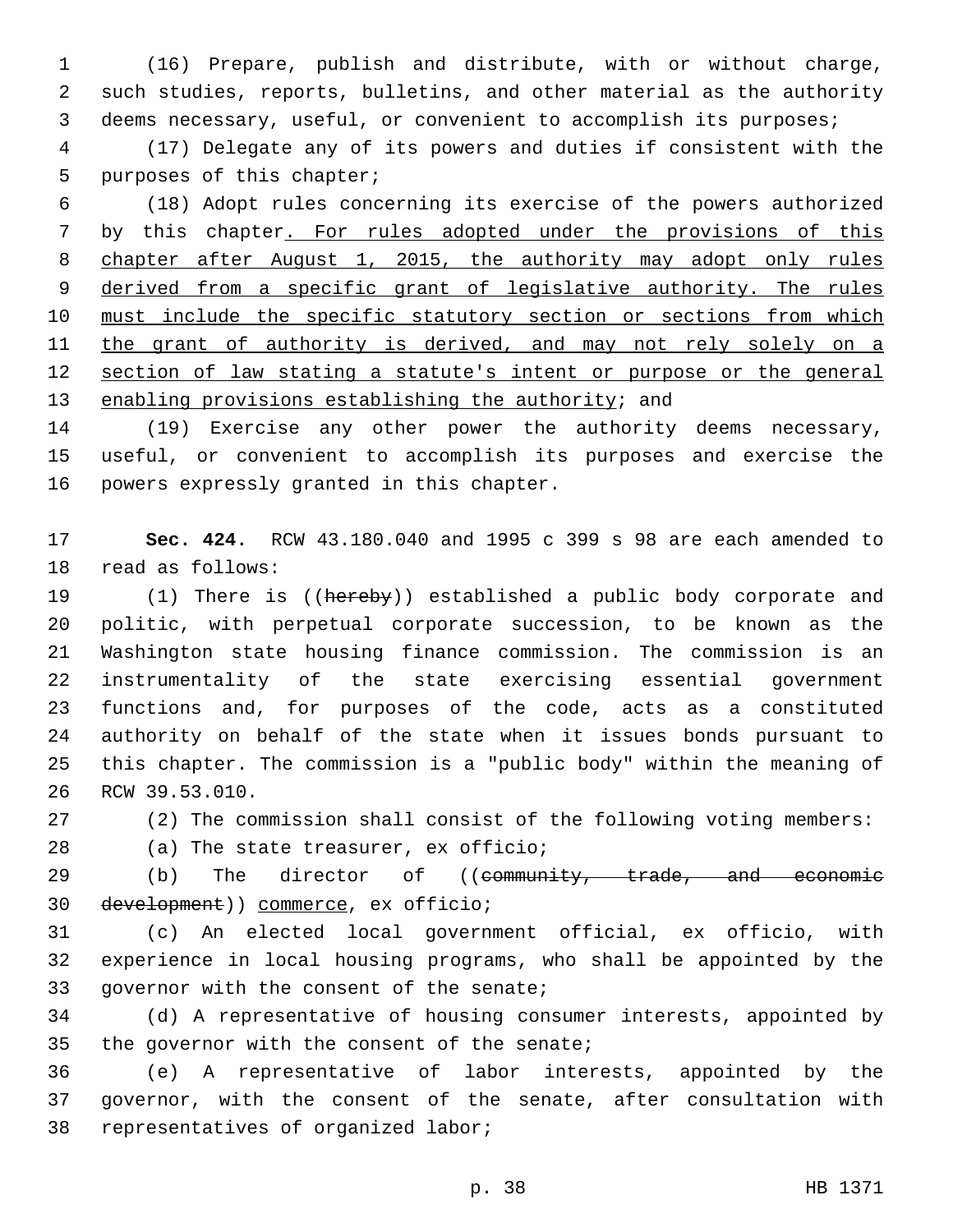(f) A representative of low-income persons, appointed by the 2 governor with the consent of the senate;

 (g) Five members of the public appointed by the governor, with the consent of the senate, on the basis of geographic distribution and their expertise in housing, real estate, finance, energy efficiency, or construction, one of whom shall be appointed by the governor as chair of the commission and who shall serve on the commission and as chair of the commission at the pleasure of the 9 qovernor.

 The term of the persons appointed by the governor, other than the chair, shall be four years from the date of their appointment, except that the terms of three of the initial appointees shall be for two years from the date of their appointment. The governor shall designate the appointees who will serve the two-year terms. An appointee may be removed by the governor for cause pursuant to RCW 43.06.070 and 43.06.080. The governor shall fill any vacancy in an appointed position by appointment for the remainder of the unexpired 18 term. If the department of ((community development)) commerce is abolished, the resulting vacancy shall be filled by a state official who shall be appointed to the commission by the governor. If this official occupies an office or position for which senate confirmation is not required, then his or her appointment to the commission shall be subject to the consent of the senate. The members of the commission shall be compensated in accordance with RCW 43.03.240 and may be reimbursed, solely from the funds of the commission, for expenses incurred in the discharge of their duties under this chapter, subject to the provisions of RCW 43.03.050 and 43.03.060. A majority of the commission constitutes a quorum. Designees shall be appointed in such manner and shall exercise such powers as are 30 specified by the rules of the commission.

 (3) The commission may adopt an official seal and may select from its membership a vice chair, a secretary, and a treasurer. The commission shall establish rules concerning its exercise of the powers authorized by this chapter. The rules shall be adopted in conformance with chapter 34.05 RCW. For rules adopted under the provisions of this chapter after August 1, 2015, the commission may adopt only rules derived from a specific grant of legislative authority. The rules must include the specific statutory section or sections from which the grant of authority is derived, and may not

p. 39 HB 1371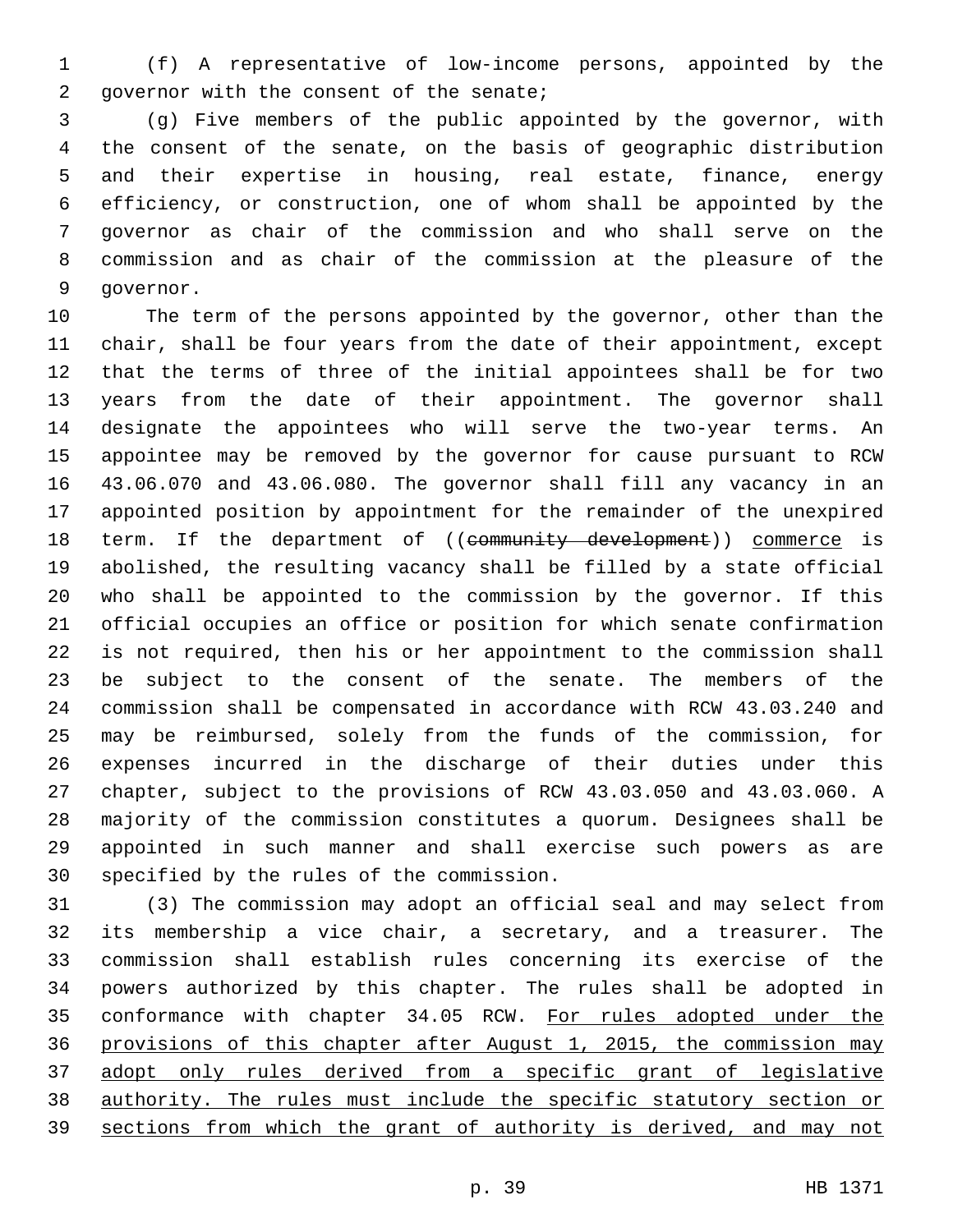rely solely on a section of law stating a statute's intent or purpose

or the general enabling provisions establishing the commission.

 **Sec. 425.** RCW 43.200.070 and 1989 c 322 s 5 are each amended to 4 read as follows:

 The department of ecology shall adopt such rules as are necessary to carry out responsibilities under this chapter. The department of ecology is authorized to adopt such rules as are necessary to carry 8 out its responsibilities under chapter 43.145 RCW. For rules adopted under the provisions of this chapter after August 1, 2015, the department of ecology may adopt only rules derived from a specific grant of legislative authority. The rules must include the specific 12 statutory section or sections from which the grant of authority is derived, and may not rely solely on a section of law stating a statute's intent or purpose or the general enabling provisions 15 establishing the department of ecology.

 **Sec. 426.** RCW 43.210.060 and 1995 c 399 s 108 are each amended 17 to read as follows:

18 The department of ((community, trade, and economic development or 19 its statutory successor)) commerce shall adopt rules under chapter 34.05 RCW as necessary to carry out the purposes of this chapter. For 21 rules adopted under the provisions of this chapter after August 1, 22 2015, the department of commerce may adopt only rules derived from a specific grant of legislative authority. The rules must include the 24 specific statutory section or sections from which the grant of authority is derived, and may not rely solely on a section of law stating a statute's intent or purpose or the general enabling provisions establishing the department of commerce.

 **Sec. 427.** RCW 43.250.090 and 1986 c 294 s 9 are each amended to read as follows:29

 The state finance committee shall administer this chapter and adopt appropriate rules. For rules adopted under the provisions of this chapter after August 1, 2015, the state finance committee may adopt only rules derived from a specific grant of legislative authority. The rules must include the specific statutory section or sections from which the grant of authority is derived, and may not rely solely on a section of law stating a statute's intent or purpose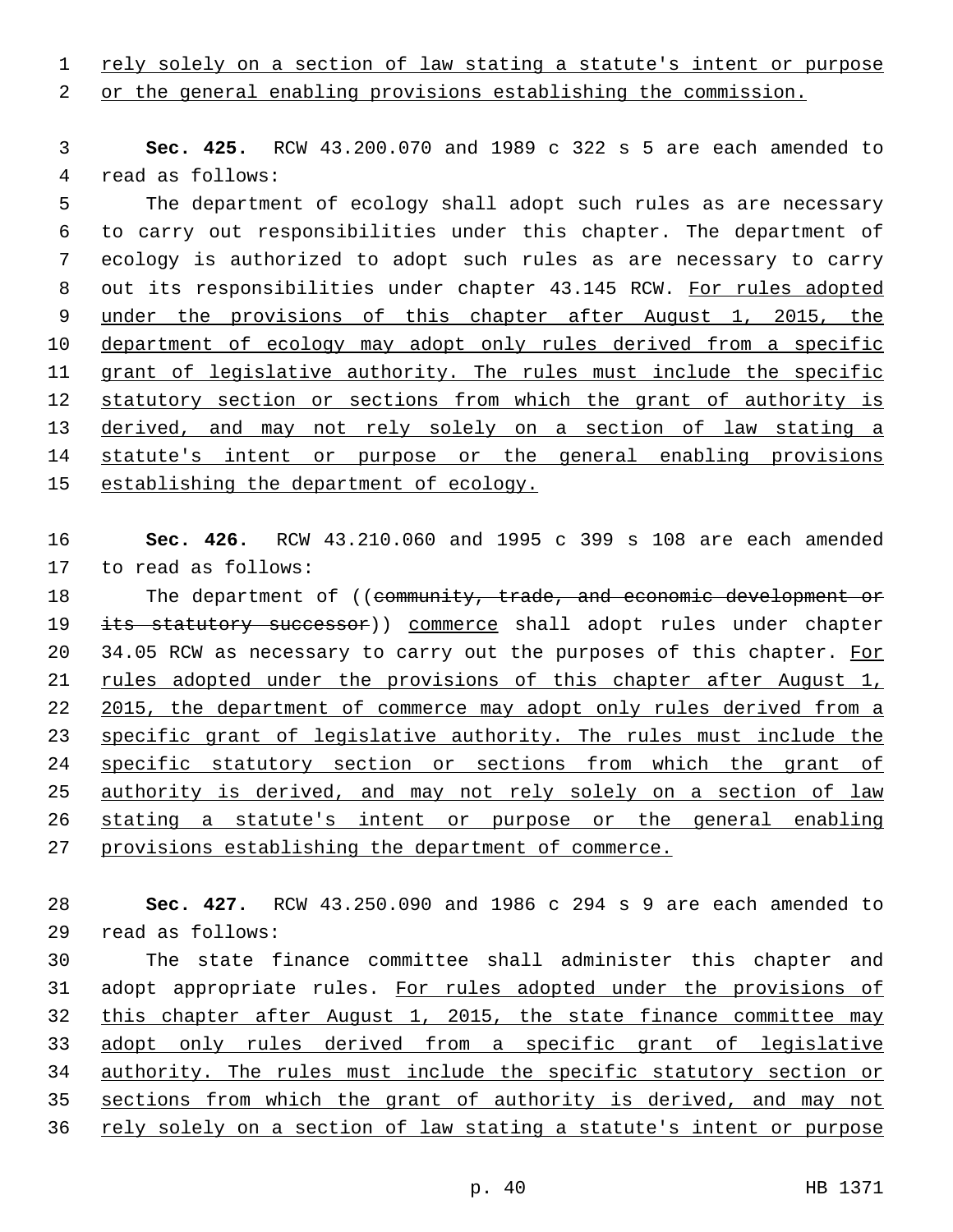1 or the general enabling provisions establishing the state finance 2 committee.

3 **Sec. 428.** RCW 43.320.040 and 1993 c 472 s 5 are each amended to 4 read as follows:

5 The director of financial institutions may adopt any rules, under 6 chapter 34.05 RCW, necessary to implement the powers and duties of 7 the director under this chapter. For rules adopted under the 8 provisions of this chapter after August 1, 2015, the director of 9 financial institutions may adopt only rules derived from a specific 10 grant of legislative authority. The rules must include the specific 11 statutory section or sections from which the grant of authority is 12 derived, and may not rely solely on a section of law stating a 13 statute's intent or purpose or the general enabling provisions 14 establishing the department of financial institutions.

15 **Sec. 429.** RCW 43.330.040 and 1993 c 280 s 6 are each amended to 16 read as follows:

 (1) The director shall supervise and administer the activities of the department and shall advise the governor and the legislature with respect to community and economic development matters affecting the 20 state.

21 (2) In addition to other powers and duties granted to the 22 director, the director shall have the following powers and duties:

23 (a) Enter into contracts on behalf of the state to carry out the 24 purposes of this chapter;

25 (b) Act for the state in the initiation of or participation in 26 any multigovernmental program relative to the purpose of this 27 chapter;

28 (c) Accept and expend gifts and grants, whether such grants be of 29 federal or other funds;

 (d) Appoint such deputy directors, assistant directors, and up to seven special assistants as may be needed to administer the department. These employees are exempt from the provisions of chapter 33 41.06 RCW;

34 (e) Prepare and submit budgets for the department for executive 35 and legislative action;

36 (f) Submit recommendations for legislative actions as are deemed 37 necessary to further the purposes of this chapter;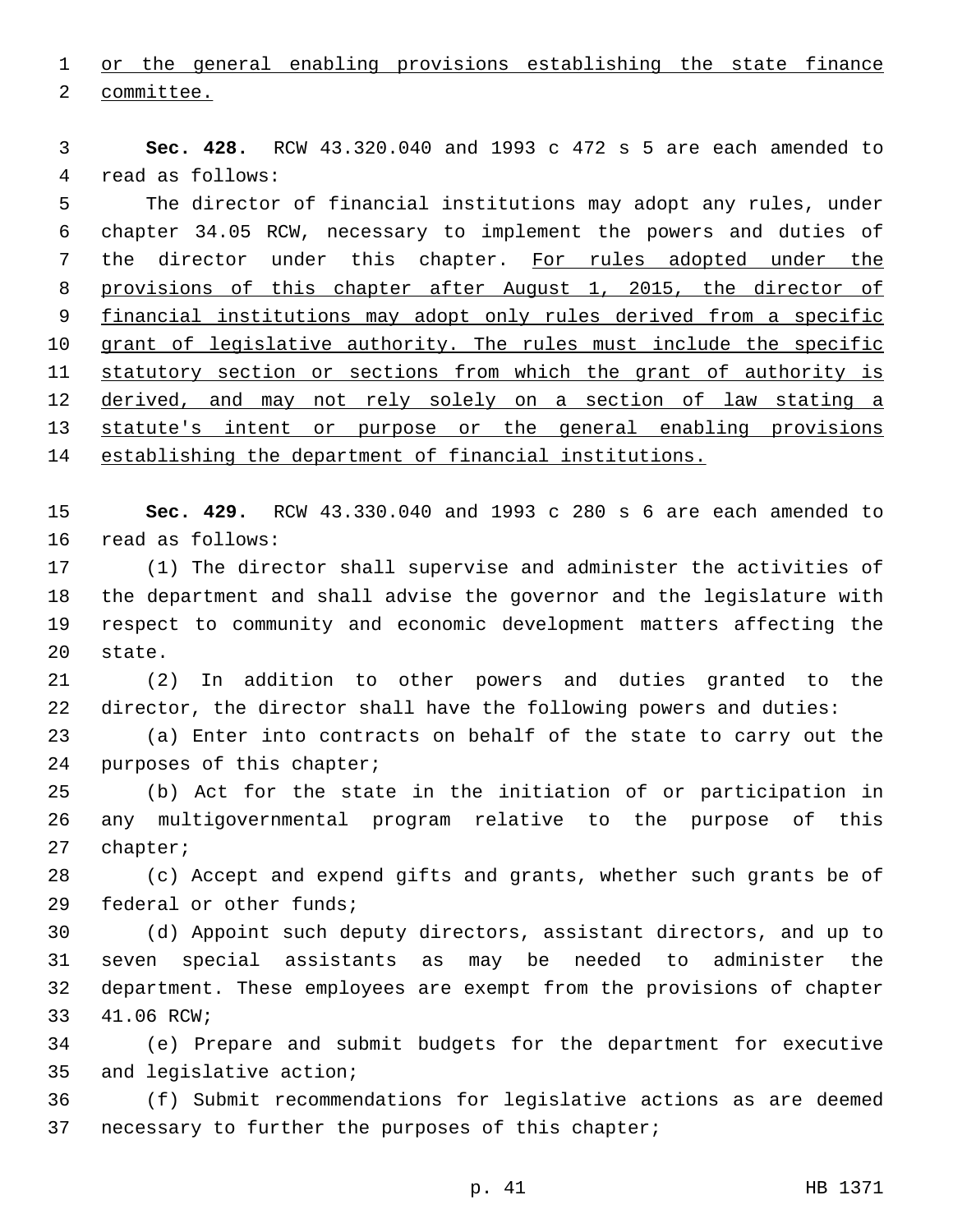(g) Adopt rules in accordance with chapter 34.05 RCW and perform all other functions necessary and proper to carry out the purposes of this chapter. For rules adopted under the provisions of this chapter after August 1, 2015, the director may adopt only rules derived from a specific grant of legislative authority. The rules must include the specific statutory section or sections from which the grant of authority is derived, and may not rely solely on a section of law stating a statute's intent or purpose or the general enabling 9 provisions establishing the department;

 (h) Delegate powers, duties, and functions as the director deems necessary for efficient administration, but the director shall be responsible for the official acts of the officers and employees of 13 the department; and

 (i) Perform other duties as are necessary and consistent with law.15

 (3) When federal or other funds are received by the department, they shall be promptly transferred to the state treasurer and thereafter expended only upon the approval of the director.

 (4) The director may request information and assistance from all other agencies, departments, and officials of the state, and may reimburse such agencies, departments, or officials if such a request imposes any additional expenses upon any such agency, department, or 23 official.

 (5) The director shall, in carrying out the responsibilities of office, consult with governmental officials, private groups, and individuals and with officials of other states. All state agencies and their officials and the officials of any political subdivision of the state shall cooperate with and give such assistance to the department, including the submission of requested information, to allow the department to carry out its purposes under this chapter.

 (6) The director may establish additional advisory or coordinating groups with the legislature, within state government, with state and other governmental units, with the private sector and nonprofit entities or in specialized subject areas as may be necessary to carry out the purposes of this chapter.

 (7) The internal affairs of the department shall be under the control of the director in order that the director may manage the department in a flexible and intelligent manner as dictated by changing contemporary circumstances. Unless specifically limited by law, the director shall have complete charge and supervisory powers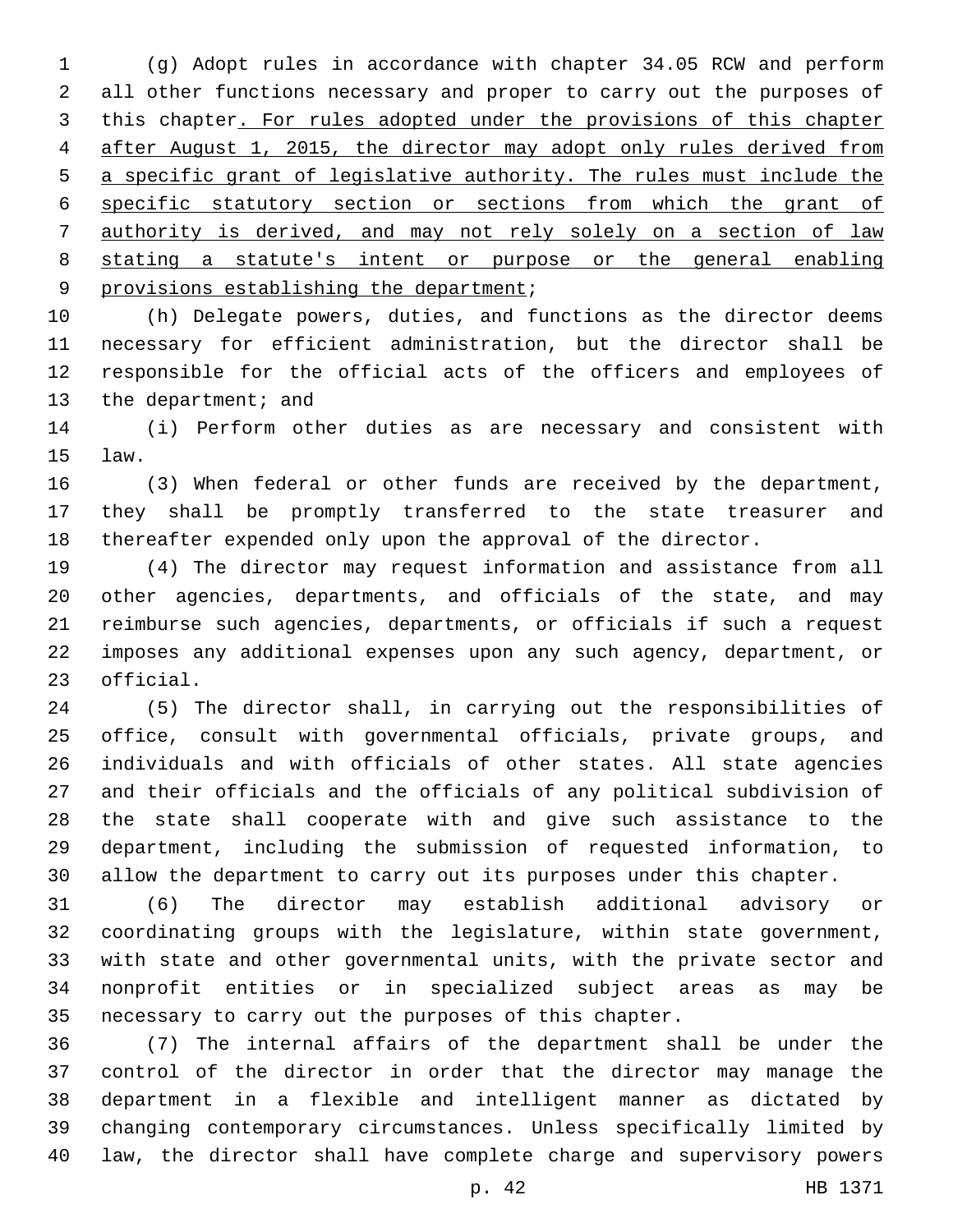over the department. The director may create such administrative structures as the director deems appropriate, except as otherwise specified by law, and the director may employ such personnel as may be necessary in accordance with chapter 41.06 RCW, except as 5 otherwise provided by law.

 **Sec. 430.** RCW 47.01.071 and 2007 c 516 s 4 are each amended to 7 read as follows:

 The transportation commission shall have the following functions, 9 powers, and duties:

 (1) To propose policies to be adopted by the governor and the legislature designed to assure the development and maintenance of a comprehensive and balanced statewide transportation system which will meet the needs of the people of this state for safe and efficient transportation services. Wherever appropriate, the policies shall provide for the use of integrated, intermodal transportation systems. The policies must be aligned with the goals established in RCW 17 47.04.280. To this end the commission shall:

 (a) Develop transportation policies which are based on the policies, goals, and objectives expressed and inherent in existing 20 state laws;

 (b) Inventory the adopted policies, goals, and objectives of the local and area-wide governmental bodies of the state and define the role of the state, regional, and local governments in determining transportation policies, in transportation planning, and in 25 implementing the state transportation plan;

 (c) Establish a procedure for review and revision of the state transportation policy and for submission of proposed changes to the 28 governor and the legislature; and

 (d) Integrate the statewide transportation plan with the needs of the elderly and persons with disabilities, and coordinate federal and state programs directed at assisting local governments to answer such 32 needs;

 (2) To provide for the effective coordination of state transportation planning with national transportation policy, state and local land use policies, and local and regional transportation 36 plans and programs;

 (3) In conjunction with the provisions under RCW 47.01.075, to provide for public involvement in transportation designed to elicit the public's views both with respect to adequate transportation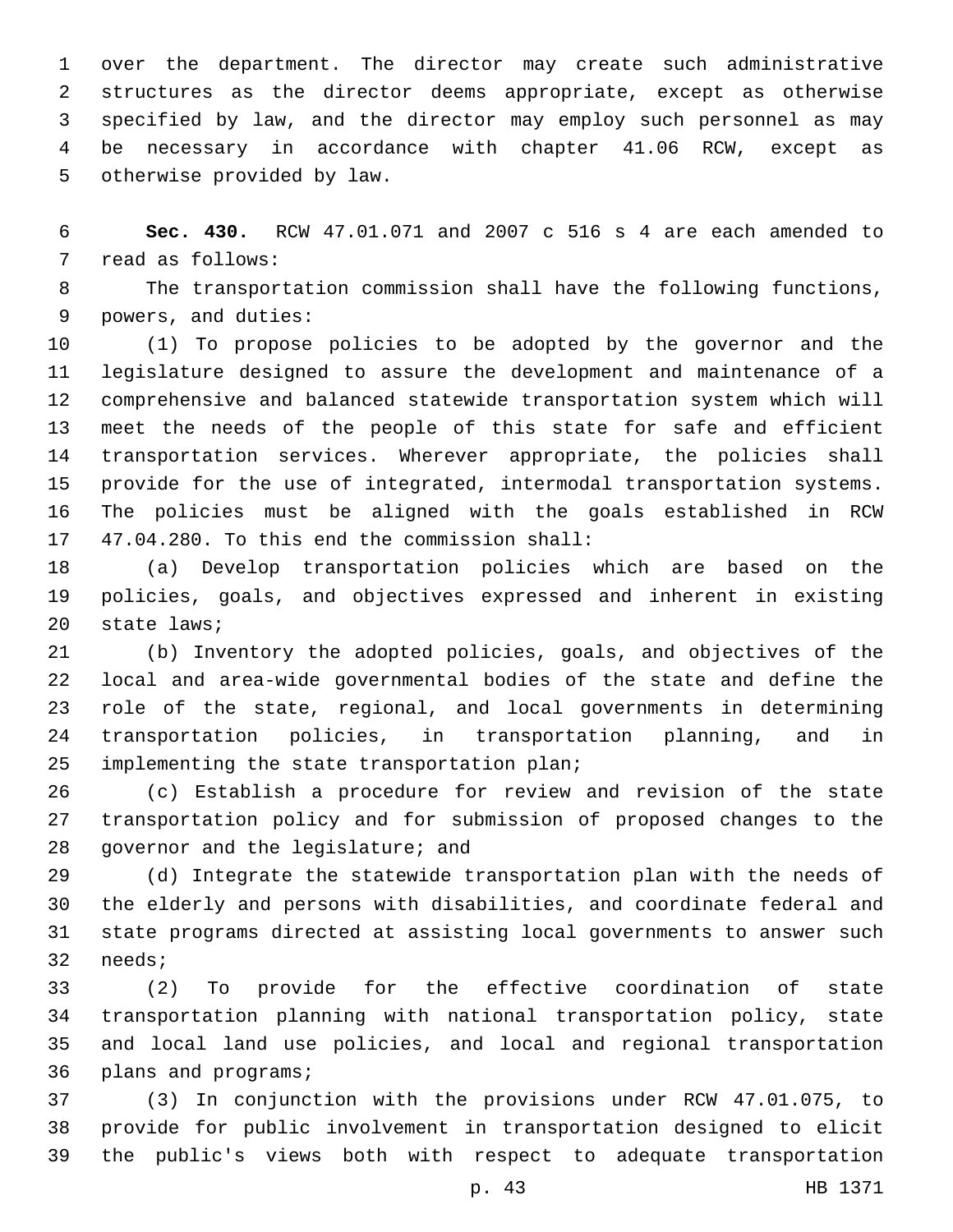services and appropriate means of minimizing adverse social, economic, environmental, and energy impact of transportation 3 programs;

 (4) By December 2010, to prepare a comprehensive and balanced statewide transportation plan consistent with the state's growth management goals and based on the transportation policy goals provided under RCW 47.04.280 and applicable state and federal laws. The plan must reflect the priorities of government developed by the office of financial management and address regional needs, including multimodal transportation planning. The plan must, at a minimum: (a) Establish a vision for the development of the statewide transportation system; (b) identify significant statewide transportation policy issues; and (c) recommend statewide transportation policies and strategies to the legislature to fulfill the requirements of subsection (1) of this section. The plan must be the product of an ongoing process that involves representatives of significant transportation interests and the general public from across the state. Every four years, the plan shall be reviewed and revised, and submitted to the governor and the house of representatives and senate standing committees on transportation.

 The plan shall take into account federal law and regulations relating to the planning, construction, and operation of 23 transportation facilities;

 (5) By December 2007, the office of financial management shall submit a baseline report on the progress toward attaining the policy goals under RCW 47.04.280 in the 2005-2007 fiscal biennium. By October 1, 2008, beginning with the development of the 2009-2011 biennial transportation budget, and by October 1st biennially thereafter, the office of financial management shall submit to the legislature and the governor a report on the progress toward the attainment by state transportation agencies of the state transportation policy goals and objectives prescribed by statute, appropriation, and governor directive. The report must, at a minimum, include the degree to which state transportation programs have progressed toward the attainment of the policy goals established under RCW 47.04.280, as measured by the objectives and performance measures established by the office of financial management under RCW 47.04.280;38

 (6) To propose to the governor and the legislature prior to the convening of each regular session held in an odd-numbered year a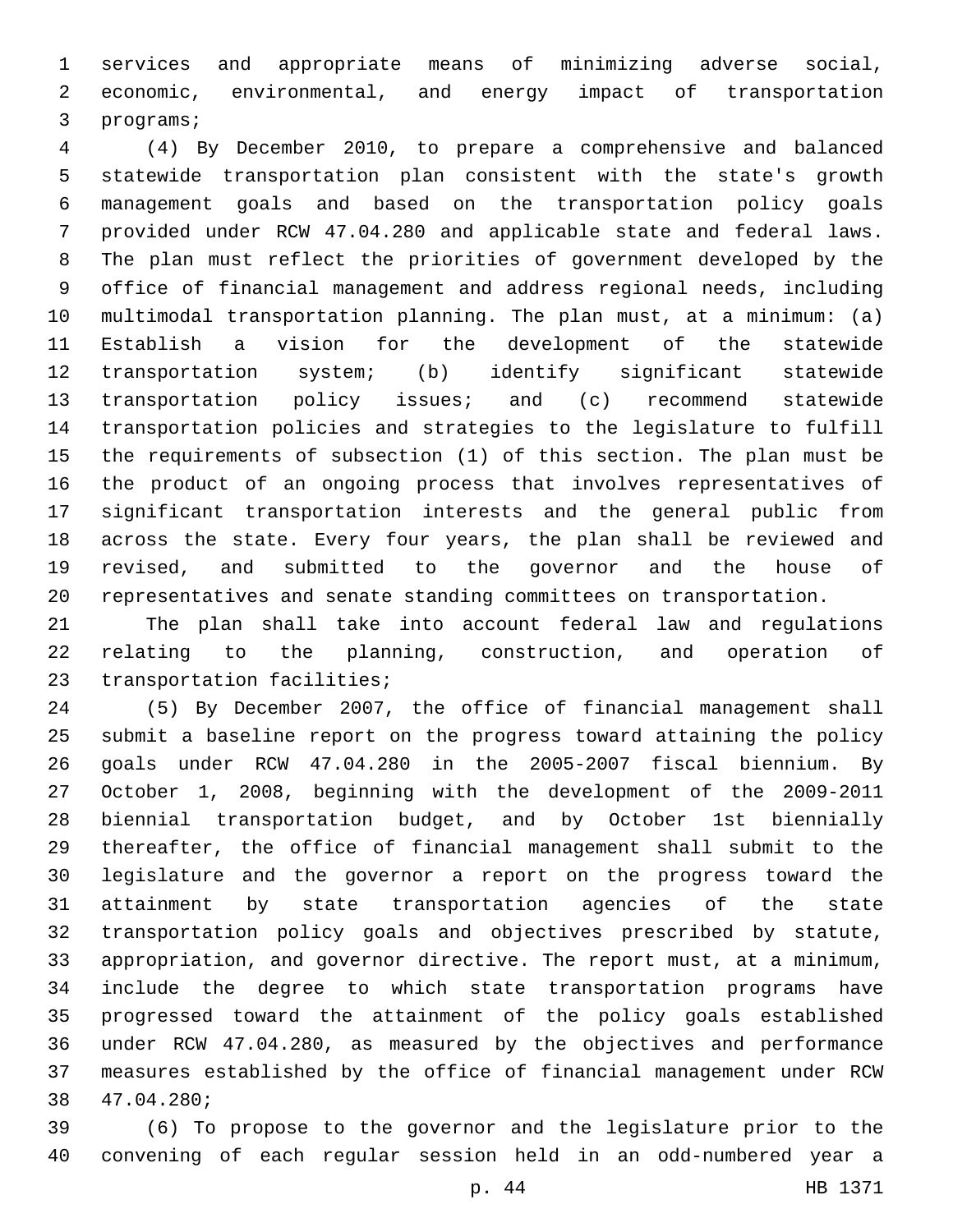recommended budget for the operations of the commission as required 2 by RCW 47.01.061;

 (7) To adopt ((such)) rules as may be necessary to carry out reasonably and properly those functions expressly vested in the commission by statute. For rules adopted under the provisions of this chapter after August 1, 2015, the commission may adopt only rules derived from a specific grant of legislative authority. The rules must include the specific statutory section or sections from which the grant of authority is derived, and may not rely solely on a section of law stating a statute's intent or purpose or the general 11 enabling provisions establishing the department;

 (8) To contract with the office of financial management or other appropriate state agencies for administrative support, accounting services, computer services, and other support services necessary to 15 carry out its other statutory duties;

 (9) To conduct transportation-related studies and policy analysis to the extent directed by the legislature or governor in the biennial transportation budget act, or as otherwise provided in law, and subject to the availability of amounts appropriated for this specific purpose; and

 (10) To exercise such other specific powers and duties as may be vested in the transportation commission by this or any other 23 provision of law.

 **Sec. 431.** RCW 48.02.060 and 2010 c 27 s 1 are each amended to read as follows:25

 (1) The commissioner has the authority expressly conferred upon him or her by or reasonably implied from the provisions of this code.

 (2) The commissioner must execute his or her duties and must 29 enforce the provisions of this code.

(3) The commissioner may:30

31 (a) ((Make)) Adopt reasonable rules for effectuating any provision of this code, except those relating to his or her election, qualifications, or compensation. Rules are not effective prior to their being filed for public inspection in the commissioner's office. For rules adopted under the provisions of this chapter after August 1, 2015, the commissioner may adopt only rules derived from a 37 specific grant of legislative authority. The rules must include the specific statutory section or sections from which the grant of authority is derived, and may not rely solely on a section of law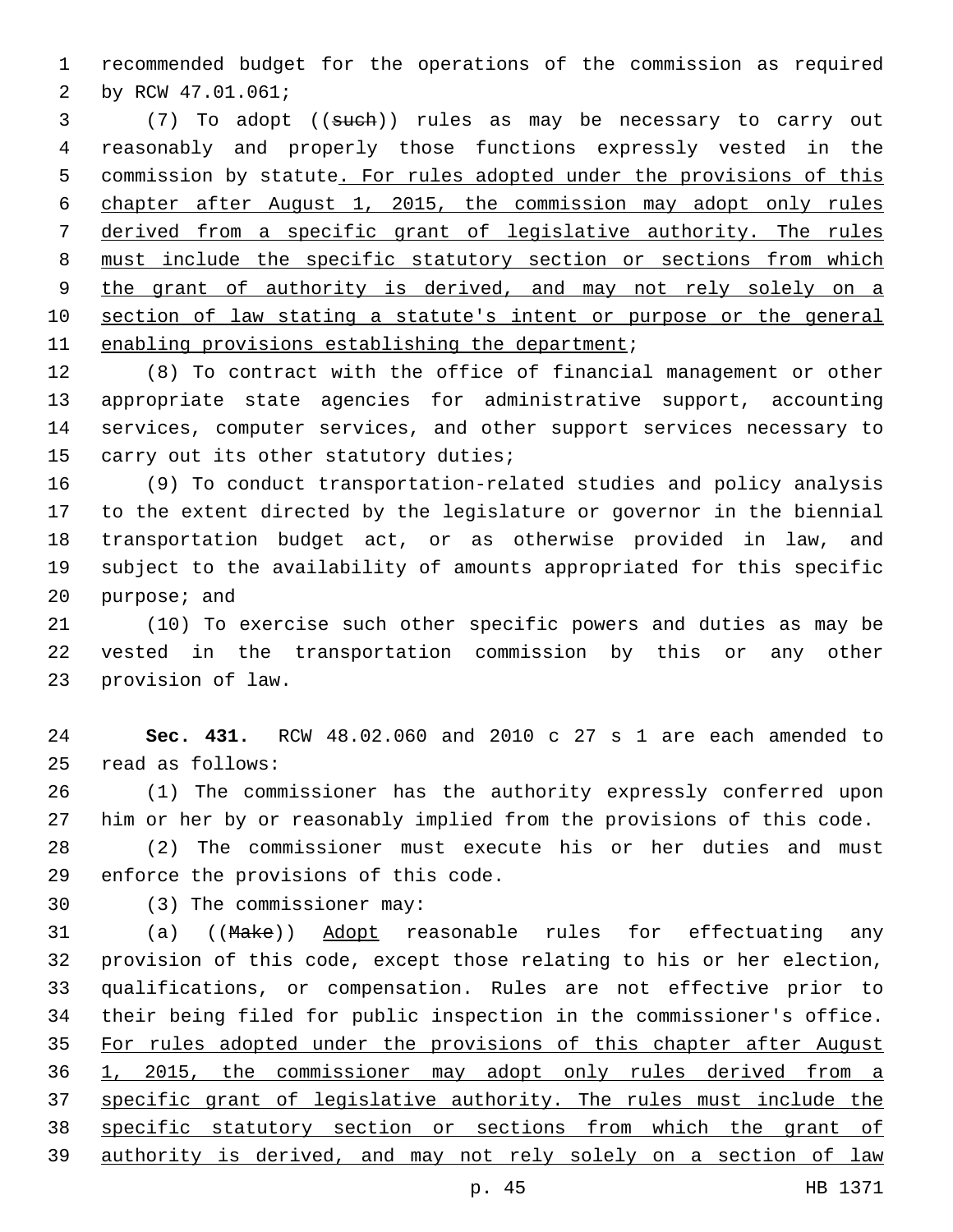stating a statute's intent or purpose or the general enabling

provisions establishing the office of the insurance commissioner.

 (b) Conduct investigations to determine whether any person has 4 violated any provision of this code.

 (c) Conduct examinations, investigations, hearings, in addition to those specifically provided for, useful and proper for the efficient administration of any provision of this code.

 (4) When the governor proclaims a state of emergency under RCW 43.06.010(12), the commissioner may issue an order that addresses any or all of the following matters related to insurance policies issued 11 in this state:

12 (a) Reporting requirements for claims;

 (b) Grace periods for payment of insurance premiums and 14 performance of other duties by insureds;

(c) Temporary postponement of cancellations and nonrenewals; and

(d) Medical coverage to ensure access to care.

 (5) An order by the commissioner under subsection (4) of this section may remain effective for not more than sixty days unless the commissioner extends the termination date for the order for an additional period of not more than thirty days. The commissioner may extend the order if, in the commissioner's judgment, the circumstances warrant an extension. An order of the commissioner under subsection (4) of this section is not effective after the related state of emergency is terminated by proclamation of the governor under RCW 43.06.210. The order must specify, by line of 26 insurance:

 (a) The geographic areas in which the order applies, which must be within but may be less extensive than the geographic area specified in the governor's proclamation of a state of emergency and must be specific according to an appropriate means of delineation, such as the United States postal service zip codes or other 32 appropriate means; and

 (b) The date on which the order becomes effective and the date on 34 which the order terminates.

 (6) The commissioner may adopt rules that establish general criteria for orders issued under subsection (4) of this section and may adopt emergency rules applicable to a specific proclamation of a 38 state of emergency by the governor.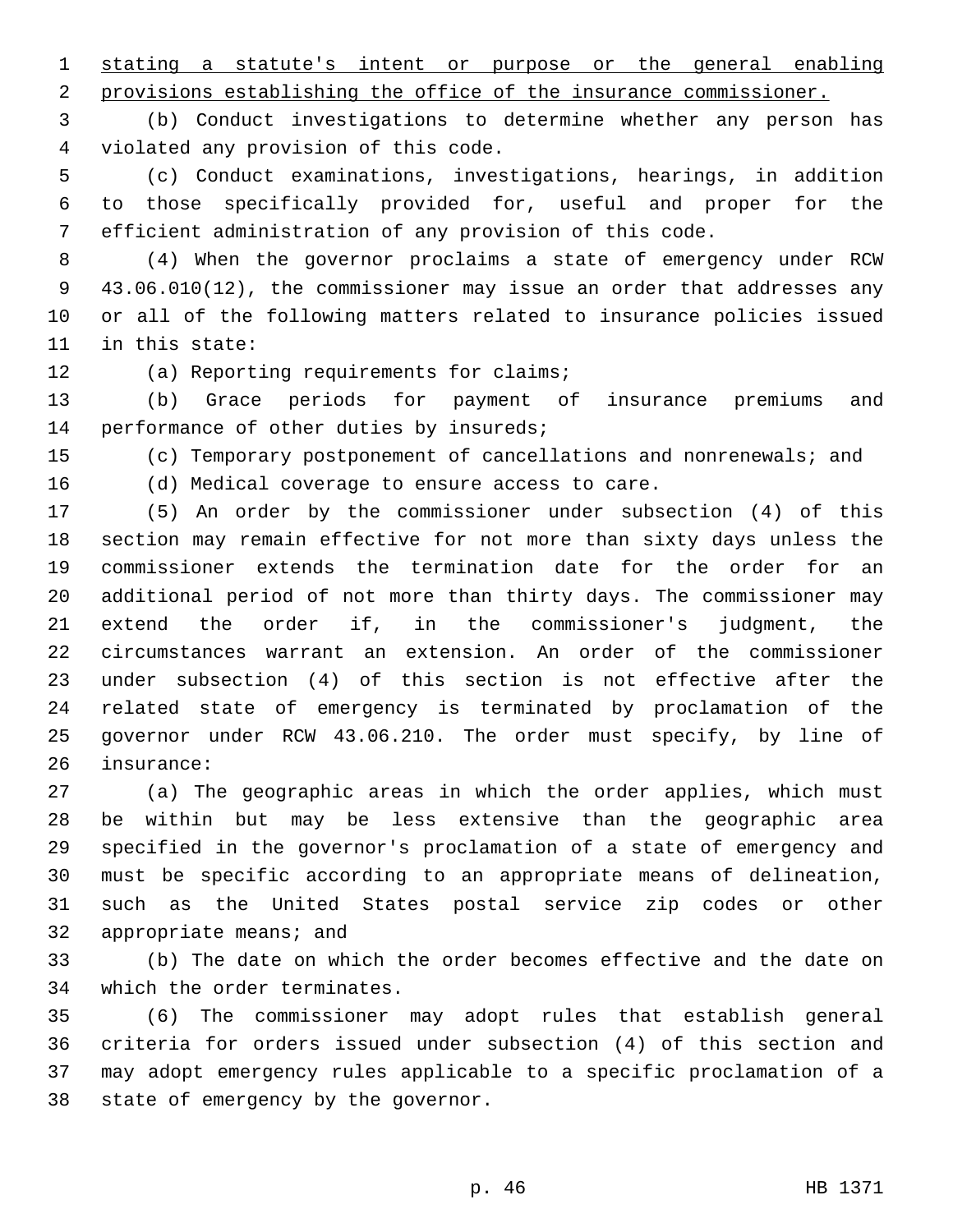1 (7) The rule-making authority set forth in subsection (6) of this 2 section does not limit or affect the rule-making authority otherwise 3 granted to the commissioner by law.

4 **Sec. 432.** RCW 48.44.050 and 1947 c 268 s 5 are each amended to 5 read as follows:

 The insurance commissioner shall ((make)) adopt reasonable ((regulations)) rules in aid of the administration of this chapter 8 which may include( $(\tau)$ ) but shall not be limited to ((regulations)) 9 rules concerning the maintenance of adequate insurance, bonds, or cash deposits, information required of registrants, and methods of 11 expediting speedy and fair payments to claimants. For rules adopted 12 under the provisions of this chapter after August 1, 2015, the insurance commissioner may adopt only rules derived from a specific grant of legislative authority. The rules must include the specific 15 statutory section or sections from which the grant of authority is derived, and may not rely solely on a section of law stating a statute's intent or purpose or the general enabling provisions establishing the office of the insurance commissioner.

19 **Sec. 433.** RCW 48.46.200 and 2009 c 549 s 7153 are each amended 20 to read as follows:

21 The commissioner may, in accordance with the provisions of the 22 administrative procedure act, chapter 34.05 RCW, ((promulgate)) adopt 23 rules ((and regulations)) as necessary or proper to carry out the 24 provisions of this chapter. For rules adopted under the provisions of 25 this chapter after August 1, 2015, the commissioner may adopt only 26 rules derived from a specific grant of legislative authority. The 27 rules must include the specific statutory section or sections from 28 which the grant of authority is derived, and may not rely solely on a 29 section of law stating a statute's intent or purpose or the general 30 enabling provisions establishing the office of the insurance 31 commissioner. Nothing in this chapter shall be construed to prohibit 32 the commissioner from requiring changes in procedures previously 33 approved by him or her.

34 **Sec. 434.** RCW 66.08.0501 and 1997 c 321 s 56 are each amended to read as follows:35

36 The liquor control board may adopt appropriate rules pursuant to 37 chapter 34.05 RCW for the purpose of carrying out the provisions of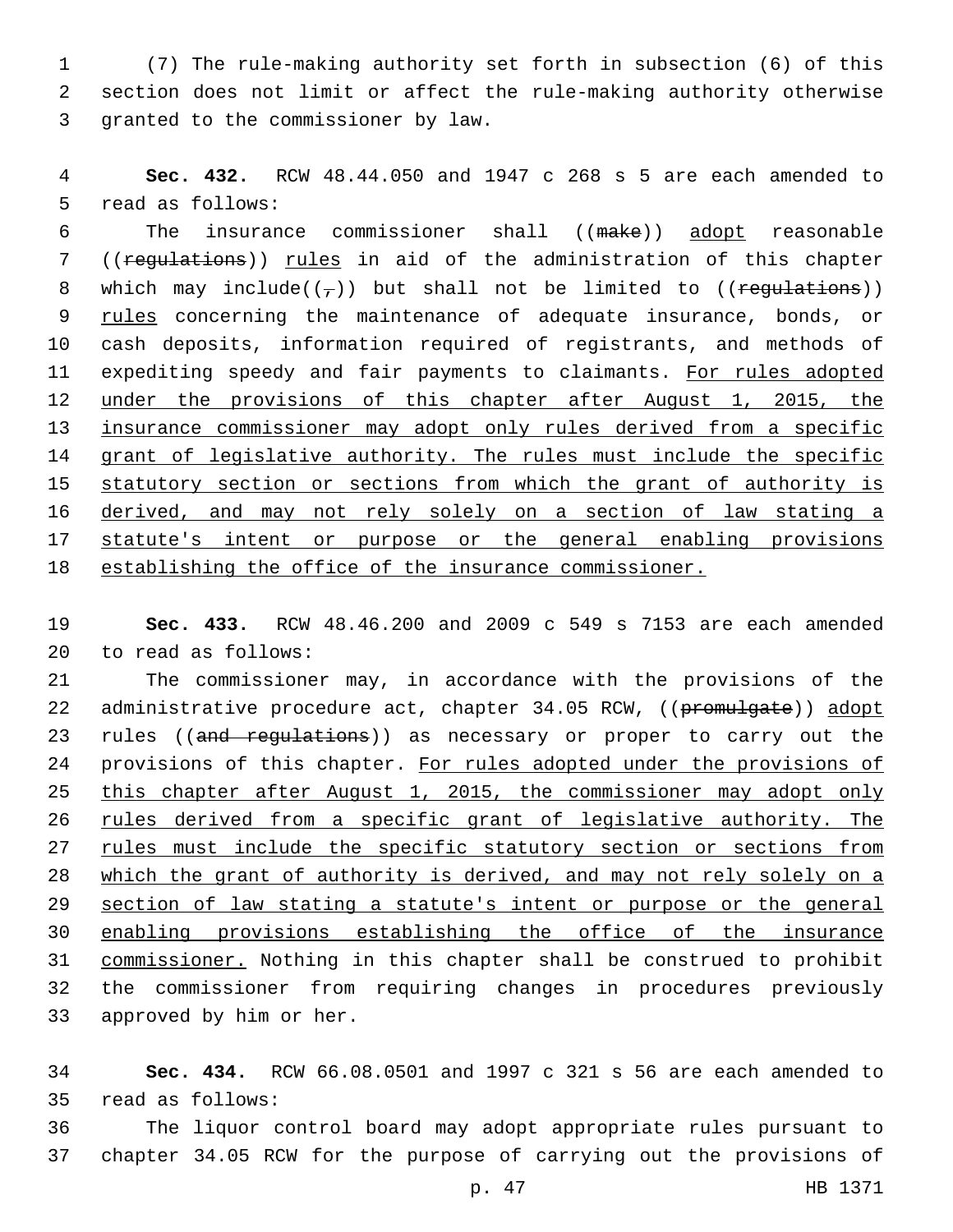chapter 321, Laws of 1997. For rules adopted under the provisions of this chapter after August 1, 2015, the liquor control board may adopt only rules derived from a specific grant of legislative authority. 4 The rules must include the specific statutory section or sections from which the grant of authority is derived, and may not rely solely on a section of law stating a statute's intent or purpose or the general enabling provisions establishing the liquor control board.

 **Sec. 435.** RCW 77.04.055 and 2000 c 107 s 204 are each amended to 9 read as follows:

 (1) In establishing policies to preserve, protect, and perpetuate wildlife, fish, and wildlife and fish habitat, the commission shall 12 meet annually with the governor to:

 (a) Review and prescribe basic goals and objectives related to 14 those policies; and

 (b) Review the performance of the department in implementing fish 16 and wildlife policies.

 The commission shall maximize fishing, hunting, and outdoor recreational opportunities compatible with healthy and diverse fish 19 and wildlife populations.

 (2) The commission shall establish hunting, trapping, and fishing seasons and prescribe the time, place, manner, and methods that may be used to harvest or enjoy game fish and wildlife.

 (3) The commission shall establish provisions regulating food 24 fish and shellfish as provided in RCW 77.12.047.

 (4) The commission shall have final approval authority for tribal, interstate, international, and any other department 27 agreements relating to fish and wildlife.

 (5) The commission shall adopt rules to implement the state's 29 fish and wildlife laws. For rules adopted under the provisions of this chapter after August 1, 2015, the commission may adopt only rules derived from a specific grant of legislative authority. The rules must include the specific statutory section or sections from which the grant of authority is derived, and may not rely solely on a section of law stating a statute's intent or purpose or the general enabling provisions establishing the commission or the department.

 (6) The commission shall have final approval authority for the 37 department's budget proposals.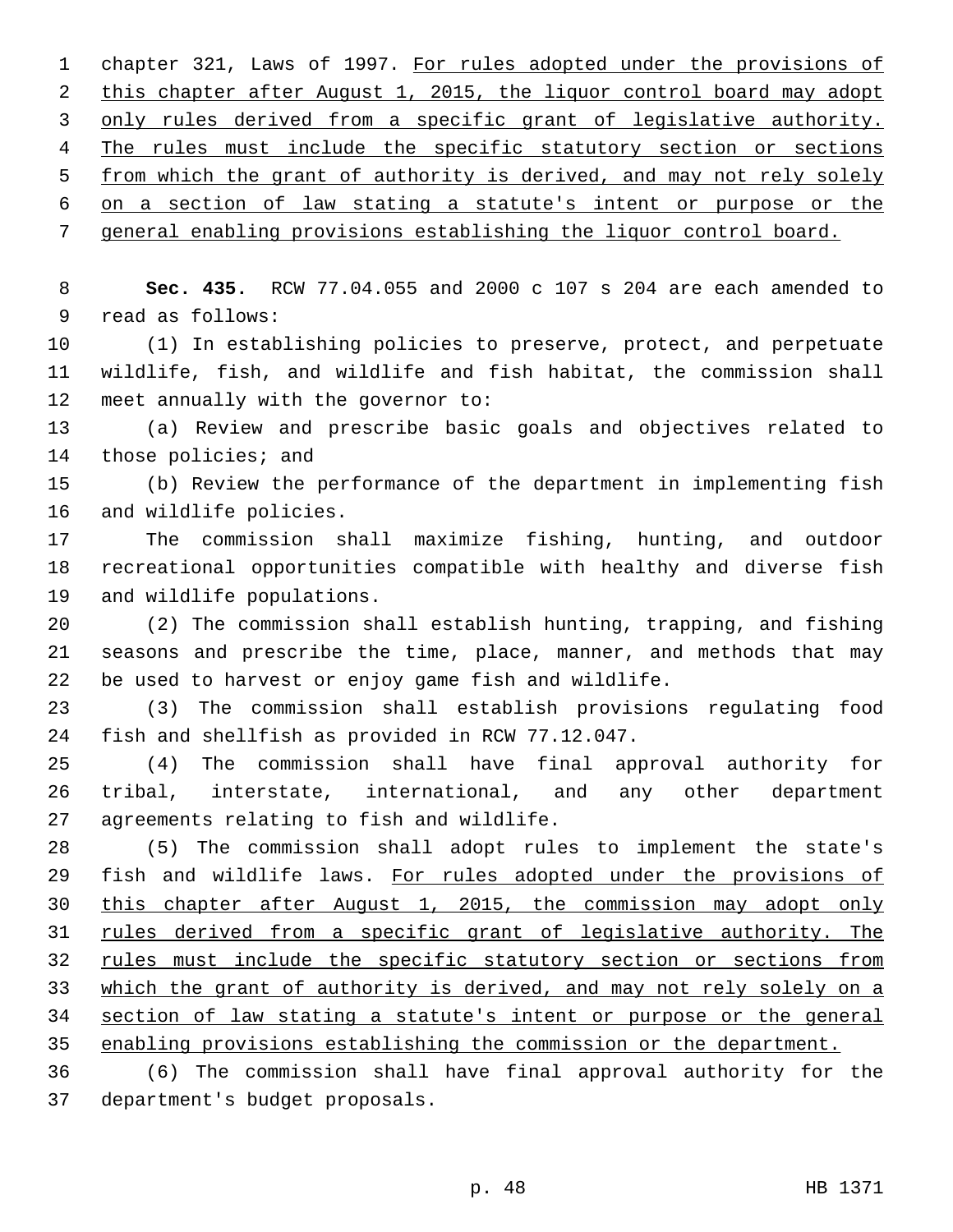(7) The commission shall select its own staff and shall appoint the director of the department. The director and commission staff 3 shall serve at the pleasure of the commission.

 **Sec. 436.** RCW 80.01.040 and 2007 c 234 s 1 are each amended to 5 read as follows:

The utilities and transportation commission shall:

 (1) Exercise all the powers and perform all the duties prescribed by this title and by Title 81 RCW, or by any other law.

 (2) Regulate in the public interest, as provided by the public service laws, all persons engaging in the transportation of persons 11 or property within this state for compensation.

 (3) Regulate in the public interest, as provided by the public service laws, the rates, services, facilities, and practices of all persons engaging within this state in the business of supplying any utility service or commodity to the public for compensation.

16 (4) ((Make)) Adopt rules ((and regulations)) necessary to carry 17 out its other powers and duties. For rules adopted under the provisions of this chapter after August 1, 2015, the commission may adopt only rules derived from a specific grant of legislative authority. The rules must include the specific statutory section or sections from which the grant of authority is derived, and may not 22 rely solely on a section of law stating a statute's intent or purpose or the general enabling provisions establishing the commission.

 NEW SECTION. **Sec. 437.** A new section is added to chapter 34.05 25 RCW to read as follows:

 When delegating authority to an agency through legislation, the legislature, unless it specifically states otherwise, limits its 28 delegation of authority to:

 (1) The minimum delegation necessary to administer the legislation's clear and unambiguous directives; and

 (2) The administration of circumstances and behaviors foreseeable 32 at the time of the legislation's enactment.

## **PART V**

 NEW SECTION. **Sec. 501.** The legislature finds that this nation and this state were founded as constitutional republican forms of government with democratically elected representatives enacting and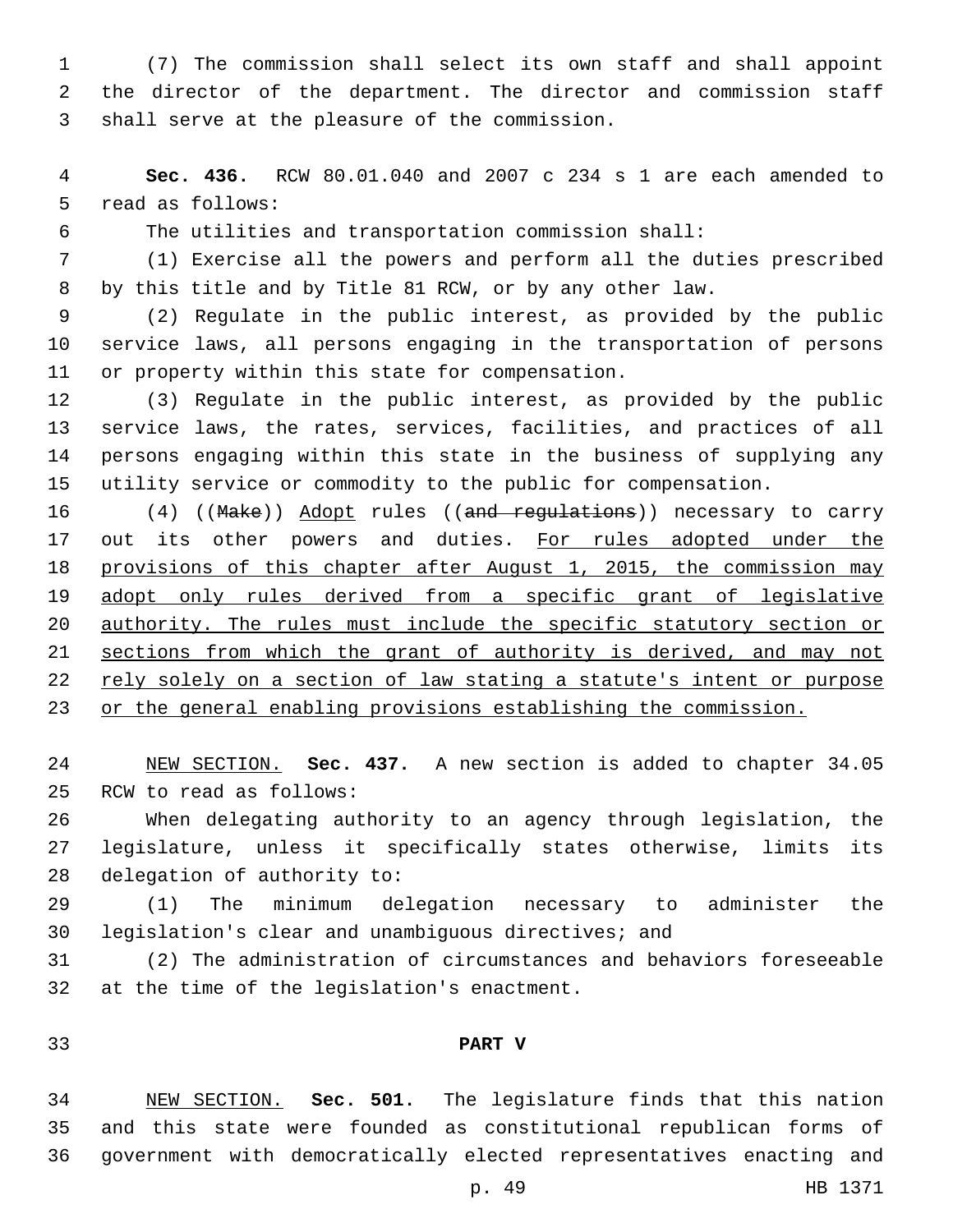implementing laws consistent with those constitutions to promote the general welfare of all the people. All elected officials take an oath to uphold the constitutions. The role of government was intended to remain as limited as possible in order to expand the liberties of the people as far as possible. Over the past few decades, legislative and executive branches have gone far beyond their original purposes and powers, and have grown to the extent that the economic and regulatory burdens placed upon the people is becoming unbearable and is infringing on the rights of law-abiding citizens to enjoy their property, their freedoms, and the fruits of their labors. The legislature further finds that the United States congress has frequently ignored its own House rule XIII 3(d) which requires "Each report of a committee on a public bill or public joint resolution shall contain the following: (1) A statement citing the specific powers granted to congress in the Constitution to enact the law proposed by the bill or resolution." The legislature intends by this chapter to ensure that all laws and rules adopted by the federal and state governments are firmly grounded in their respective constitutions so that those governments might return to their proper realms and focus on the essential services that best strike the balance between the need for government and the need for people to be 22 free.

 NEW SECTION. **Sec. 502.** (1) Every bill, act, ordinance, resolution, or rule adopted or enacted by a legislative or executive body, or the people, shall include the citation of the express language from the federal or state Constitution that provides the specific authority for the provisions included in the bill, act, ordinance, resolution, or rule.

 (2) Every bill, act, ordinance, resolution, or rule adopted or enacted by a legislative or executive body, or the people, shall limit the provisions of the bill, act, ordinance, resolution, or rule to the express language included in the citation from the federal or state Constitution that provides the specific authority such 34 provisions.

 (3) Every bill, act, ordinance, resolution, or rule adopted or enacted by a legislative or executive body, or the people, shall include a brief rationale as how the provisions of the bill, act, ordinance, resolution, or rule are provided specific authority in the express language of the federal or state Constitution cited,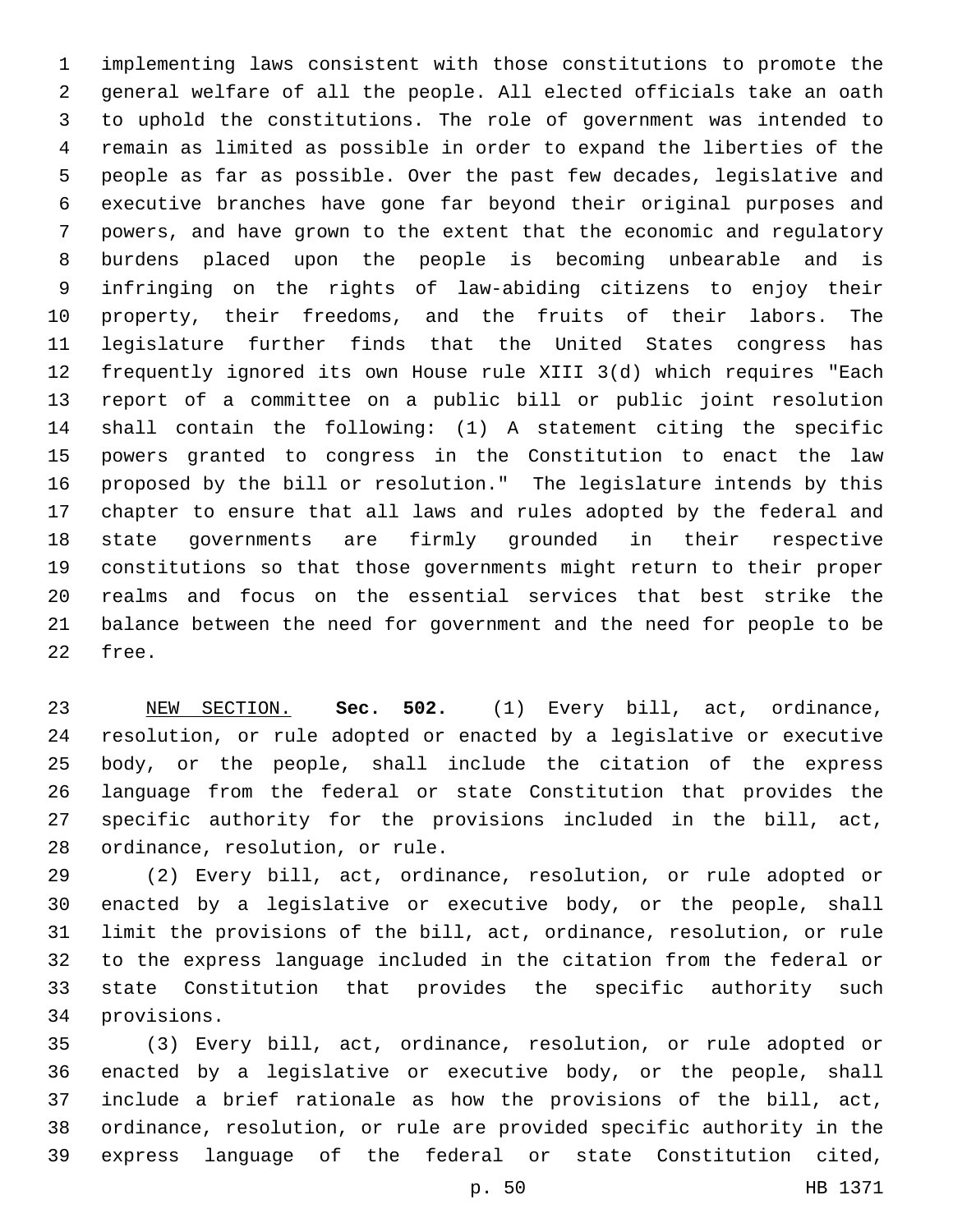including the language of the text itself, a reasonable construction and extension of the text, the intent as best can be ascertained of those who adopted the text, and the historical understanding and context in which the text was adopted.4

## **PART VI**

NEW SECTION. **Sec. 601.** The legislature finds that:

 (1) The public interest will be best served if lands throughout the state and their resources are subject to the coordinated management efforts of the state and local governments;

 (2) The federal government requires its agencies to coordinate and provide meaningful involvement of state and local government officials in the development and revisions of federal land use plans, guidelines, and regulations as explained in 43 U.S.C. Sec. 1712 (c)(9);

 (3) Many local governments have extensive plans for the lands within their jurisdiction as required by various state laws, including but not limited to Titles 35, 35A, and 36 RCW; and

 (4) The citizens of Washington directly benefit when state agencies coordinate their activities with local government officials regarding land use administration, management, and planning.

 NEW SECTION. **Sec. 602.** A new section is added to chapter 77.12 22 RCW to read as follows:

 (1)(a) The department shall coordinate with all applicable affected local government officials during the development, revision, and implementation of any public land use plan under the control or 26 authority of the department.

 (b) Implementation of this section requires the department to, at 28 a minimum:

 (i) Keep itself apprised of all relevant local and tribal land 30 use plans and ordinances;

 (ii) Ensure that consideration is given to local and tribal plans that are germane in the development of land use activities for the department and strive to make corresponding state policies, plans, or actions consistent with local policies, plans, or actions;

 (iii) Assist in resolving inconsistencies between department land management and local and tribal plans and ordinances;

p. 51 HB 1371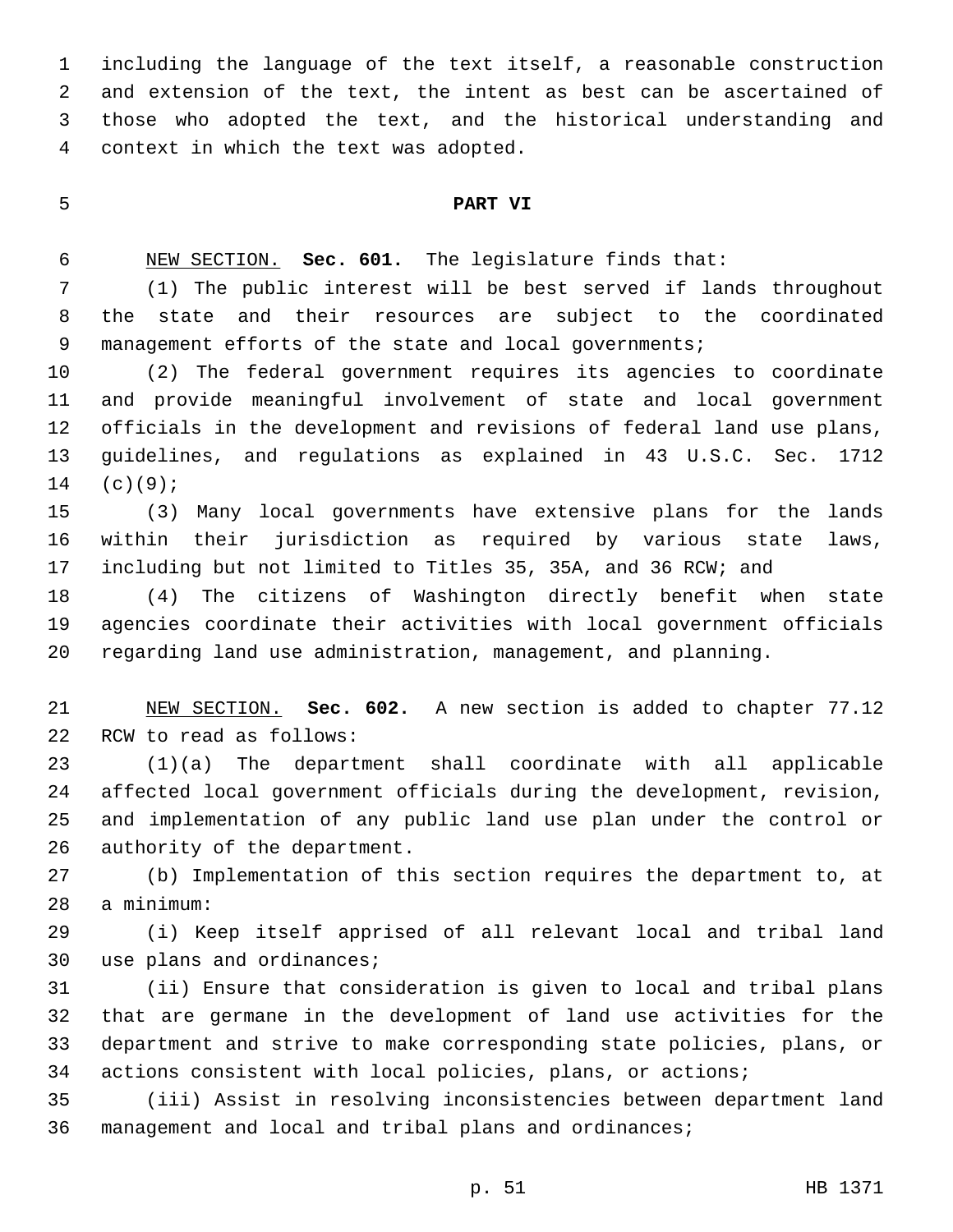(iv) Provide for meaningful public involvement of other local government officials, both elected and appointed, in the development of land use programs, land use policies, land use rules, and land use 4 decisions for department lands; and

 (v) Provide local government officials early notification of all land use actions or plans of the department that will affect the unit 7 of local government directly or indirectly.

 (2) If, after consulting with an affected local government, the department finds that the statutory limitations of the department make compliance with a particular locally adopted land use plan or ordinance unlawful, the department shall report this finding to the appropriate committees of the legislature along with specific information relating to the statute or statutes limiting the department from complying with local plans or ordinances.

 (3) The director must make available a formal channel through which local government officials may provide direct feedback and other communications regarding proposed actions by the department relating to the purchase and sale of land, the development or revision of land use plans, land use guidelines, land use policies, and land use rules for department lands within the local jurisdiction and with respect to other land use matters as deemed relevant to a 22 local official.

 NEW SECTION. **Sec. 603.** A new section is added to chapter 79.02 24 RCW to read as follows:

 (1)(a) The department shall coordinate with all applicable affected local government officials during the development, revision, and implementation of any public land use plan under the control or 28 authority of the department.

 (b) Implementation of this section requires the department to, at 30 a minimum:

 (i) Keep itself apprised of all relevant local and tribal land 32 use plans and ordinances;

 (ii) Ensure that consideration is given to local and tribal plans that are germane in the development of land use activities for the department and strive to make corresponding state policies, plans, or actions consistent with local policies, plans, or actions;

 (iii) Assist in resolving inconsistencies between department land management and local and tribal plans and ordinances;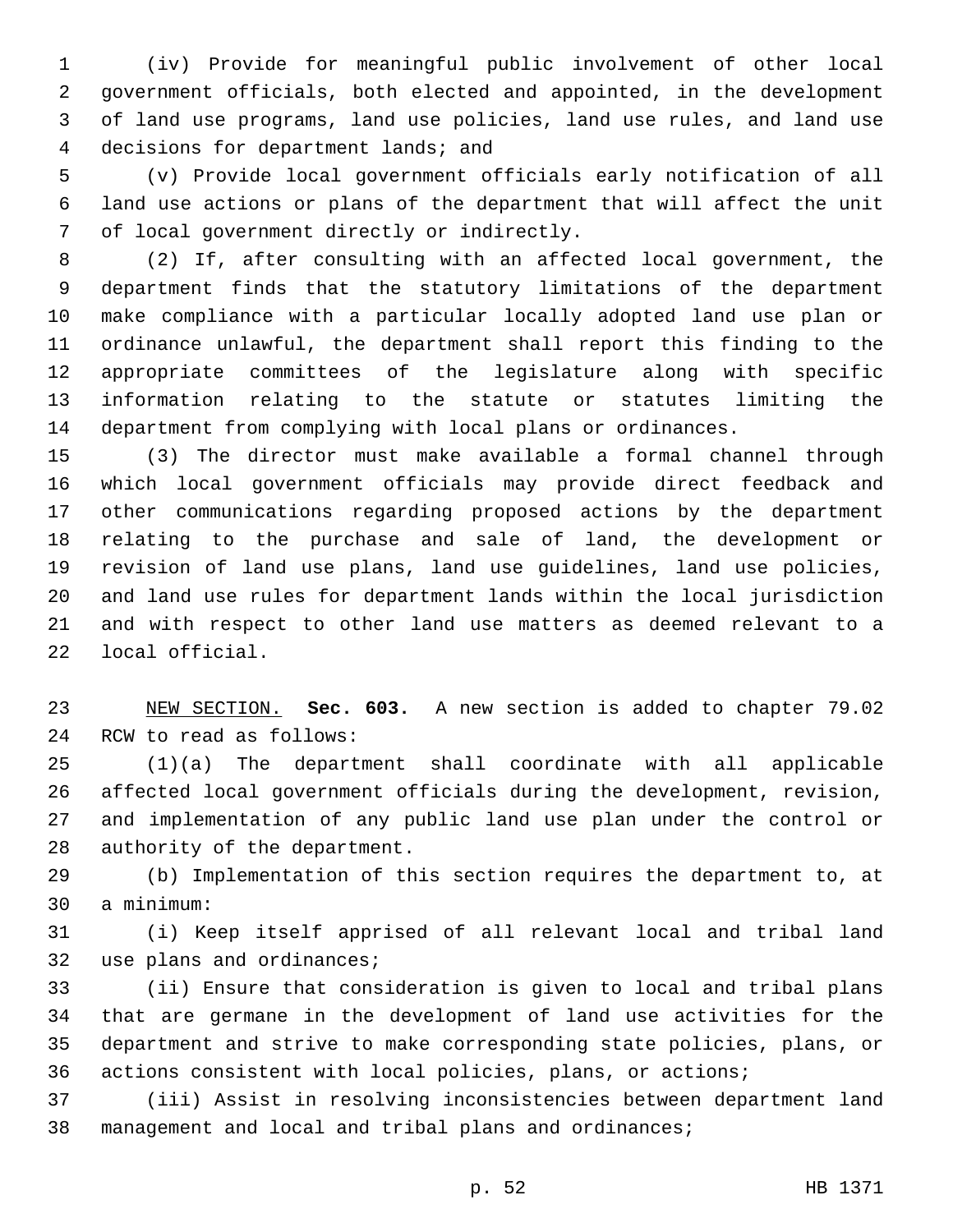(iv) Provide for meaningful public involvement of other local government officials, both elected and appointed, in the development of land use programs, land use policies, land use rules, and land use 4 decisions for public lands; and

 (v) Provide local government officials early notification of all land use actions or plans of the department that will affect the unit 7 of local government directly or indirectly.

 (2) If, after consulting with an affected local government, the department finds that the statutory limitations of the department make compliance with a particular locally adopted land use plan or ordinance unlawful, the department shall report this finding to the appropriate committees of the legislature along with specific information relating to the statute or statutes limiting the department from complying with local plans or ordinances.

 (3) The commissioner of public lands must make available a formal channel through which local government officials may provide direct feedback and other communications regarding proposed actions by the department relating to the purchase and sale of land, the development or revision of land use plans, land use guidelines, land use policies, and land use rules for public lands within the local jurisdiction and with respect to other land use matters as deemed 22 relevant to a local official.

 NEW SECTION. **Sec. 604.** A new section is added to chapter 79A.05 24 RCW to read as follows:

 (1)(a) The commission shall coordinate with all applicable affected local government officials during the development, revision, and implementation of any public land use plan under the control or 28 authority of the commission.

 (b) Implementation of this section requires the commission to, at 30 a minimum:

 (i) Keep itself apprised of all relevant local and tribal land 32 use plans and ordinances;

 (ii) Ensure that consideration is given to local and tribal plans that are germane in the development of land use activities for the commission and strive to make corresponding commission policies, plans, or actions consistent with local policies, plans, or actions;

 (iii) Assist in resolving inconsistencies between commission land management and local and tribal plans and ordinances;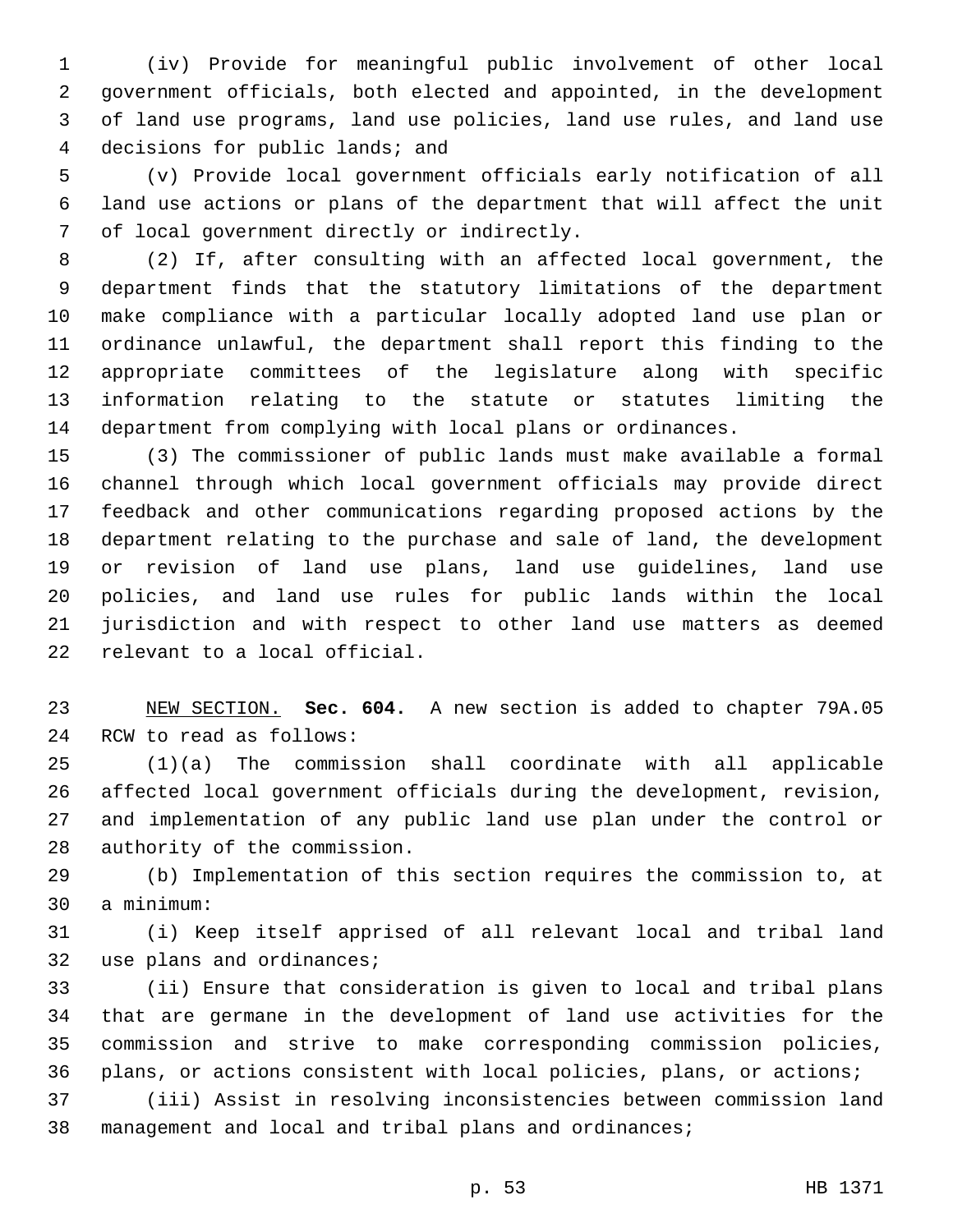(iv) Provide for meaningful public involvement of other local government officials, both elected and appointed, in the development of land use programs, land use policies, land use rules, and land use 4 decisions for commission lands; and

 (v) Provide local government officials early notification of all land use actions or plans of the commission that will affect the unit 7 of local government directly or indirectly.

 (2) If, after consulting with an affected local government, the commission finds that the statutory limitations of the commission make compliance with a particular locally adopted land use plan or ordinance unlawful, the commission shall report this finding to the appropriate committees of the legislature along with specific information relating to the statute or statutes limiting the commission from complying with local plans or ordinances.

 (3) The director must make available a formal channel through which local government officials may provide direct feedback and other communications regarding proposed actions by the commission relating to the purchase and sale of land, the development or revision of land use plans, land use guidelines, land use policies, and land use rules for commission lands within the local jurisdiction and with respect to other land use matters as deemed relevant to a 22 local official.

 NEW SECTION. **Sec. 605.** A new section is added to chapter 35.21 24 RCW to read as follows:

 (1) If the ordinances, regulations, plans, or policies of a city are less restrictive than applicable federal or state laws or requirements, the city must demand, by any lawful means, that the federal or state government coordinate with the city before the federal or state government implements, enforces, expands, or extends the federal or state law or requirement within the jurisdictional boundary of the city. The coordination demand required by this subsection may be waived through a resolution adopted by a majority 33 of the city legislative body.

 (2) If the federal or state government fails to coordinate in good faith with the city, the legislative body of the city must hold two or more public hearings, consider the evidence, and vote on whether to authorize litigation to enforce the coordination rights of 38 the city.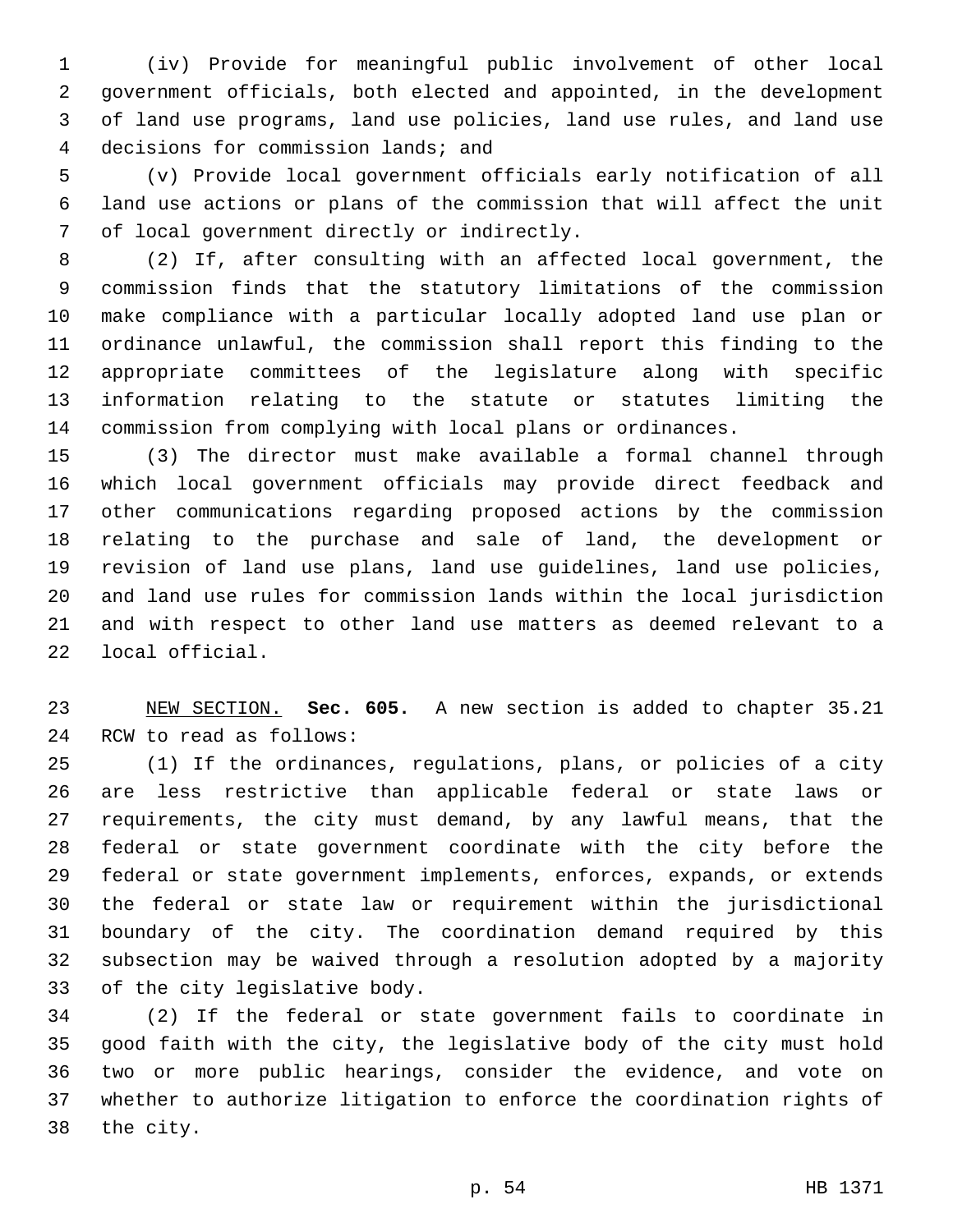(3) If a person who resides or conducts business in the state serves each member of the legislative body of the city with a written demand that the city comply with this section, and if within sixty days after service of the demand, the legislative body fails to comply with this section in a manner that causes injury to the person, the person may submit a written demand for a response. Written response demands under this subsection must specify the city ordinance, regulation, plan, or policy with which the federal or state government failed to coordinate. Within thirty days after receiving the written demand for a response under this subsection, the legislative body of the city must hold a public hearing to present information on the decision to not demand coordination.

 (4) The definitions in this subsection apply throughout this 14 section unless the context requires otherwise.

(a) "City" means an incorporated city or town.

 (b) "Coordinate" means the action necessary to achieve 17 coordination.

 (c) "Coordination" means the process by which the federal or state government seeks in good faith to reach consistency between a federal or state law or requirement and a city ordinance, regulation, 21 plan, or policy.

 (d) "Less restrictive" means a city ordinance, regulation, plan, or policy imposes, or would impose, less of a burden on the exercise of rights, privileges, or immunities enjoyed by individuals, organizations, and businesses within the jurisdictional boundaries of 26 the city.

 NEW SECTION. **Sec. 606.** A new section is added to chapter 35A.21 28 RCW to read as follows:

 (1) If the ordinances, regulations, plans, or policies of a city are less restrictive than applicable federal or state laws or requirements, the city must demand, by any lawful means, that the federal or state government coordinate with the city before the federal or state government implements, enforces, expands, or extends the federal or state law or requirement within the jurisdictional boundary of the city. The coordination demand required by this subsection may be waived through a resolution adopted by a majority 37 of the city legislative body.

 (2) If the federal or state government fails to coordinate in good faith with the city, the legislative body of the city must hold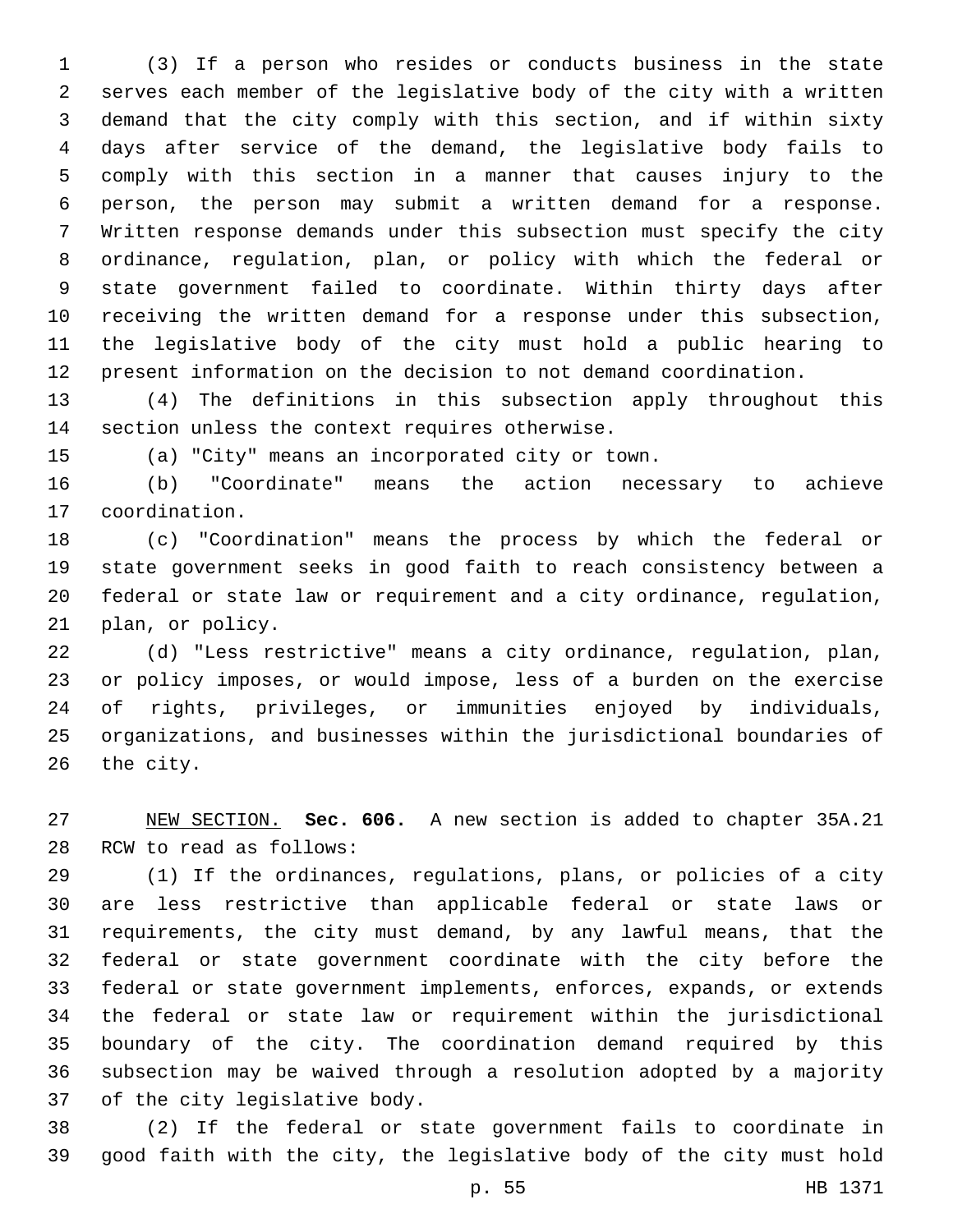two or more public hearings, consider the evidence, and vote on whether to authorize litigation to enforce the coordination rights of 3 the city.

 (3) If a person who resides or conducts business in the state serves each member of the legislative body of the city with a written demand that the city comply with this section, and if within sixty days after service of the demand, the legislative body fails to comply with this section in a manner that causes injury to the person, the person may submit a written demand for a response. Written response demands under this subsection must specify the city ordinance, regulation, plan, or policy with which the federal or state government failed to coordinate. Within thirty days after receiving the written demand for a response under this subsection, the legislative body of the city must hold a public hearing to present information on the decision to not demand coordination.

 (4) The definitions in this subsection apply throughout this 17 section unless the context requires otherwise.

(a) "City" means any noncharter code city or charter code city.

 (b) "Coordinate" means the action necessary to achieve 20 coordination.

 (c) "Coordination" means the process by which the federal or state government seeks in good faith to reach consistency between a federal or state law or requirement and a city ordinance, regulation, 24 plan, or policy.

 (d) "Less restrictive" means a city ordinance, regulation, plan, or policy imposes, or would impose, less of a burden on the exercise of rights, privileges, or immunities enjoyed by individuals, organizations, and businesses within the jurisdictional boundaries of 29 the city.

 NEW SECTION. **Sec. 607.** A new section is added to chapter 36.01 31 RCW to read as follows:

 (1) If the ordinances, regulations, plans, or policies of a county are less restrictive than applicable federal or state laws or requirements, the county must demand, by any lawful means, that the federal or state government coordinate with the county before the federal or state government implements, enforces, expands, or extends the federal or state law or requirement within the jurisdictional boundary of the county. The coordination demand required by this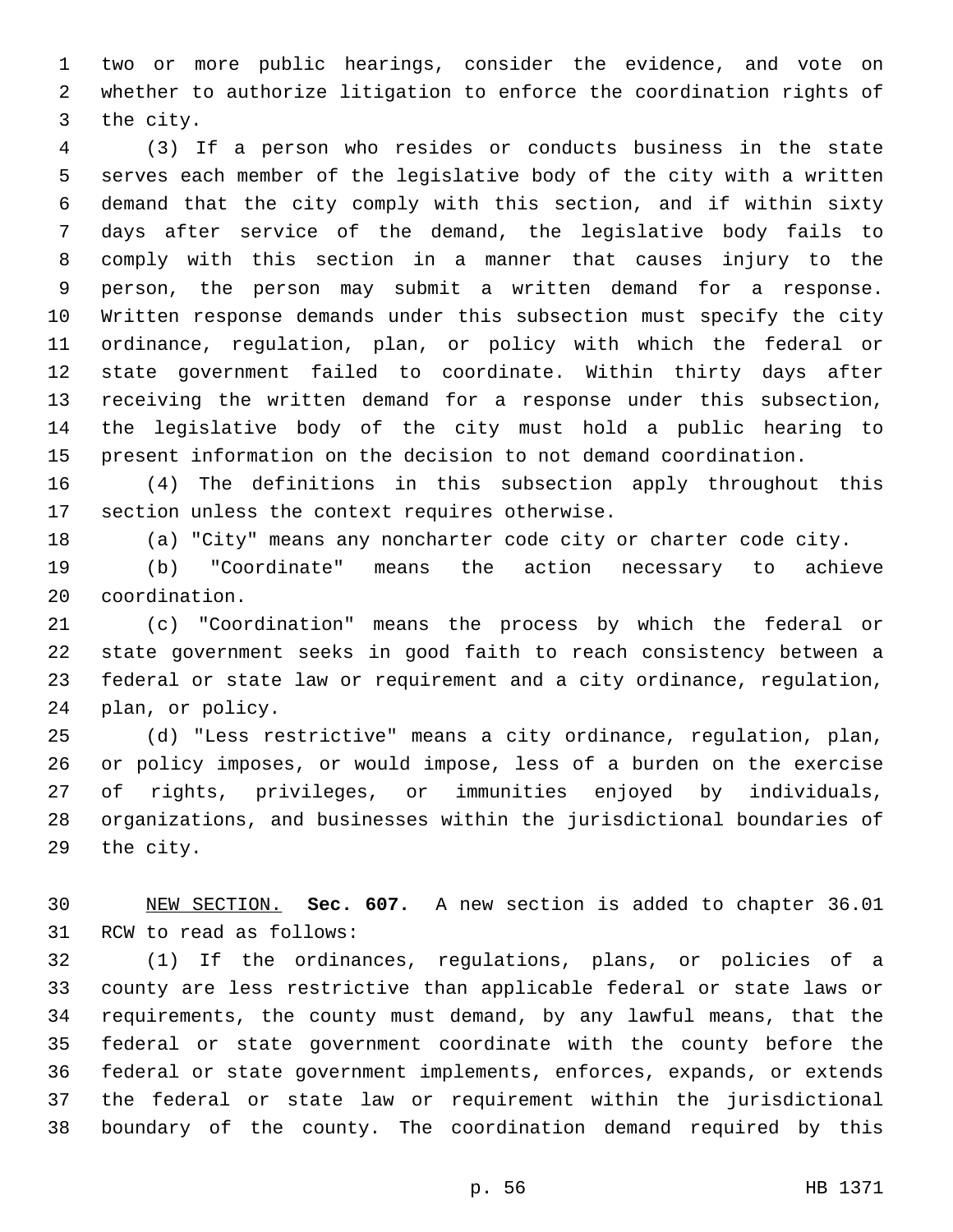subsection may be waived through a resolution adopted by a majority 2 of the county legislative body.

 (2) If the federal or state government fails to coordinate in good faith with the county, the legislative body of the county must hold two or more public hearings, consider the evidence, and vote on whether to authorize litigation to enforce the coordination rights of 7 the county.

 (3) If a person who resides or conducts business in the state serves each member of the legislative body of the county with a written demand that the county comply with this section, and if within sixty days after service of the demand, the legislative body fails to comply with this section in a manner that causes injury to the person, the person may submit a written demand for a response. Written response demands under this subsection must specify the county ordinance, regulation, plan, or policy with which the federal or state government failed to coordinate. Within thirty days after receiving the written demand for a response under this subsection, the legislative body of the county must hold a public hearing to present information on the decision to not demand coordination.

 (4) The definitions in this subsection apply throughout this 21 section unless the context requires otherwise.

 (a) "Coordinate" means the action necessary to achieve coordination.23

 (b) "Coordination" means the process by which the federal or state government seeks in good faith to reach consistency between a federal or state law or requirement and a county ordinance, 27 regulation, plan, or policy.

 (c) "Less restrictive" means a county ordinance, regulation, plan, or policy imposes, or would impose, less of a burden on the exercise of rights, privileges, or immunities enjoyed by individuals, organizations, and businesses within the jurisdictional boundaries of 32 the county.

 NEW SECTION. **Sec. 608.** This chapter applies to any special purpose district. For the purposes of this chapter, "special purpose district" means any statutorily created unit of local government that is not a county or city.

 NEW SECTION. **Sec. 609.** (1) If the ordinances, regulations, plans, or policies of a special purpose district are less restrictive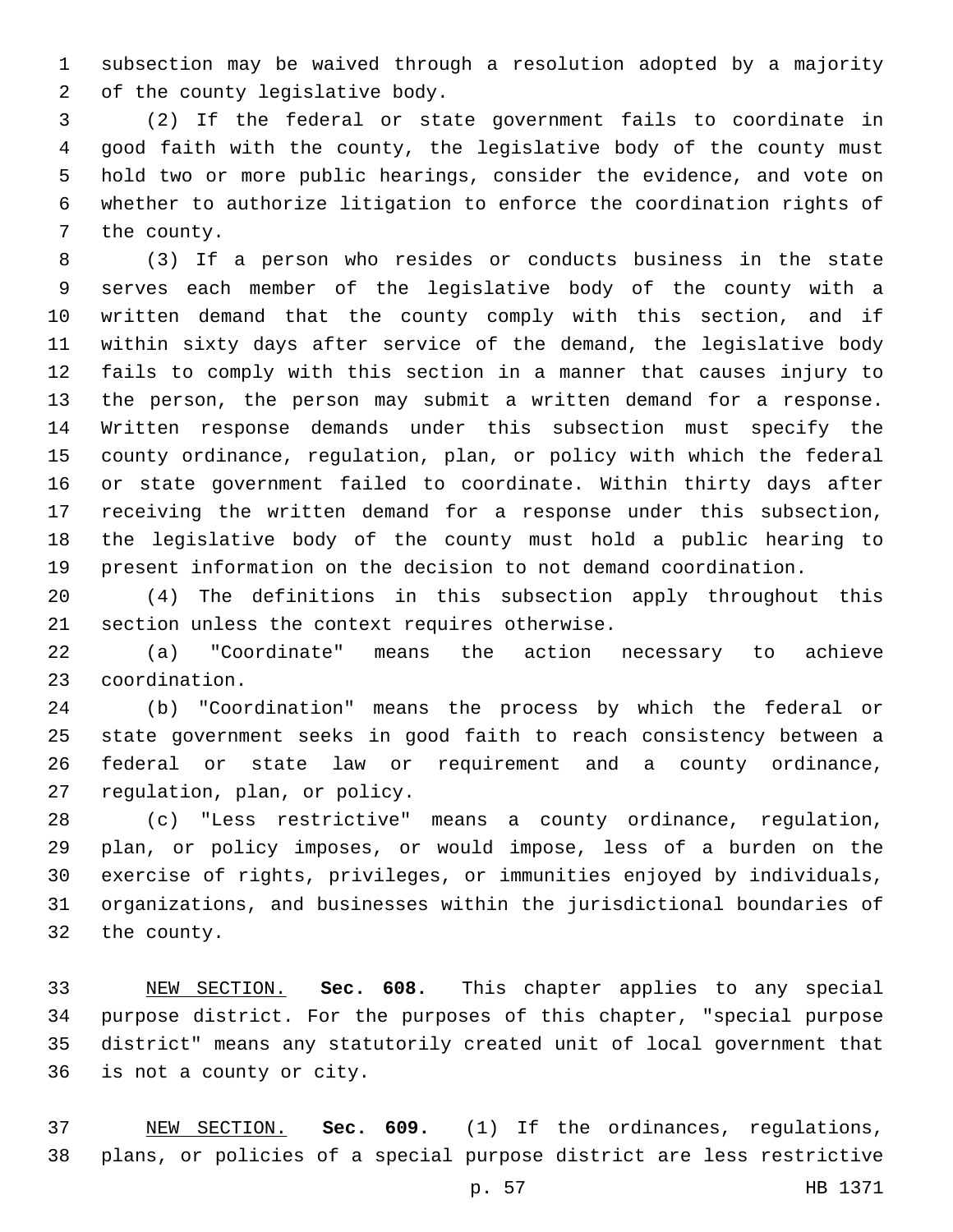than applicable federal or state laws or requirements, the special purpose district must demand, by any lawful means, that the federal or state government coordinate with the special purpose district before the federal or state government implements, enforces, expands, or extends the federal or state law or requirement within the jurisdictional boundary of the special purpose district. The coordination demand required by this subsection may be waived through a resolution adopted by a majority of the special purpose district 9 legislative body.

 (2) If the federal or state government fails to coordinate in good faith with the special purpose district, the legislative body of the special purpose district must hold two or more public hearings, consider the evidence, and vote on whether to authorize litigation to enforce the coordination rights of the special purpose district.

 (3) If a person who resides or conducts business in the state serves each member of the legislative body of the special purpose district with a written demand that the special purpose district comply with this section, and if within sixty days after service of the demand, the legislative body fails to comply with this section in a manner that causes injury to the person, the person may submit a written demand for a response. Written response demands under this subsection must specify the special purpose district ordinance, regulation, plan, or policy with which the federal or state government failed to coordinate. Within thirty days after receiving the written demand for a response under this subsection, the legislative body of the special purpose district must hold a public hearing to present information on the decision to not demand 28 coordination.

 (4) The definitions in this subsection apply throughout this 30 section unless the context requires otherwise.

 (a) "Coordinate" means the action necessary to achieve coordination.32

 (b) "Coordination" means the process by which the federal or state government seeks in good faith to reach consistency between a federal or state law or requirement and a special purpose district 36 ordinance, regulation, plan, or policy.

 (d) "Less restrictive" means a special purpose district ordinance, regulation, plan, or policy imposes, or would impose, less of a burden on the exercise of rights, privileges, or immunities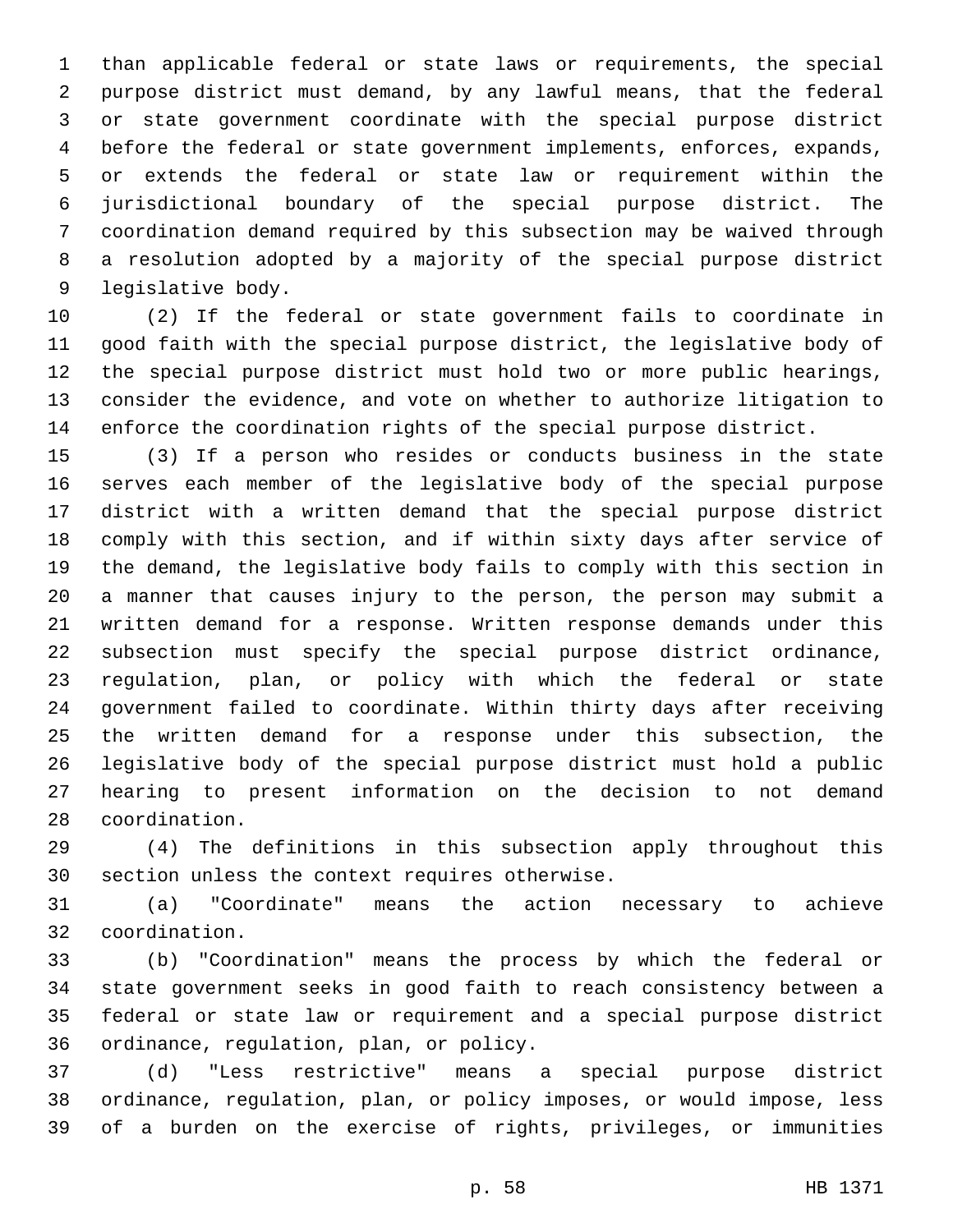enjoyed by individuals, organizations, and businesses within the jurisdictional boundaries of the special purpose district.

## **PART VII**

 NEW SECTION. **Sec. 701.** A new section is added to chapter 70.94 5 RCW to read as follows:

 (1) All decisions on applications under this chapter must be completed and the decision returned to the applicant within ninety days of submitting the application. If the ninety-day deadline is not satisfied, the applicant may file a motion in the appropriate superior court requesting court approval of the application.

 (2) If the application is denied either within or after the ninety-day decision period, the applicant may file a motion in the appropriate superior court requesting the court to overturn the decision. This subsection applies notwithstanding, and as an alternative to, any other provision of law establishing appeal procedures. Applicants choosing to utilize this appeal authority are deemed to have satisfied all administrative remedies.

 **Sec. 702.** RCW 70.94.181 and 1991 c 199 s 306 are each amended to 19 read as follows:

 (1) Any person who owns or is in control of any plant, building, structure, establishment, process or equipment may apply to the 22 department ((of ecology)) or appropriate local authority board for a 23 variance from rules ((or regulations)) governing the quality, nature, duration or extent of discharges of air contaminants. The application shall be accompanied by such information and data as the department 26 (( $of$  ecology)) or board may require. The department ( $(of$  ecology)) or board may grant such variance, provided that variances to state rules shall require the department's approval prior to being issued by a local authority board. The total time period for a variance and renewal of such variance shall not exceed one year. Variances may be issued by either the department or a local board but only after public hearing or due notice, if the department or board finds that:

 (a) The emissions occurring or proposed to occur do not endanger 34 public health or safety or the environment; and

35 (b) Compliance with the rules ((or regulations)) from which variance is sought would produce serious hardship without equal or 37 greater benefits to the public.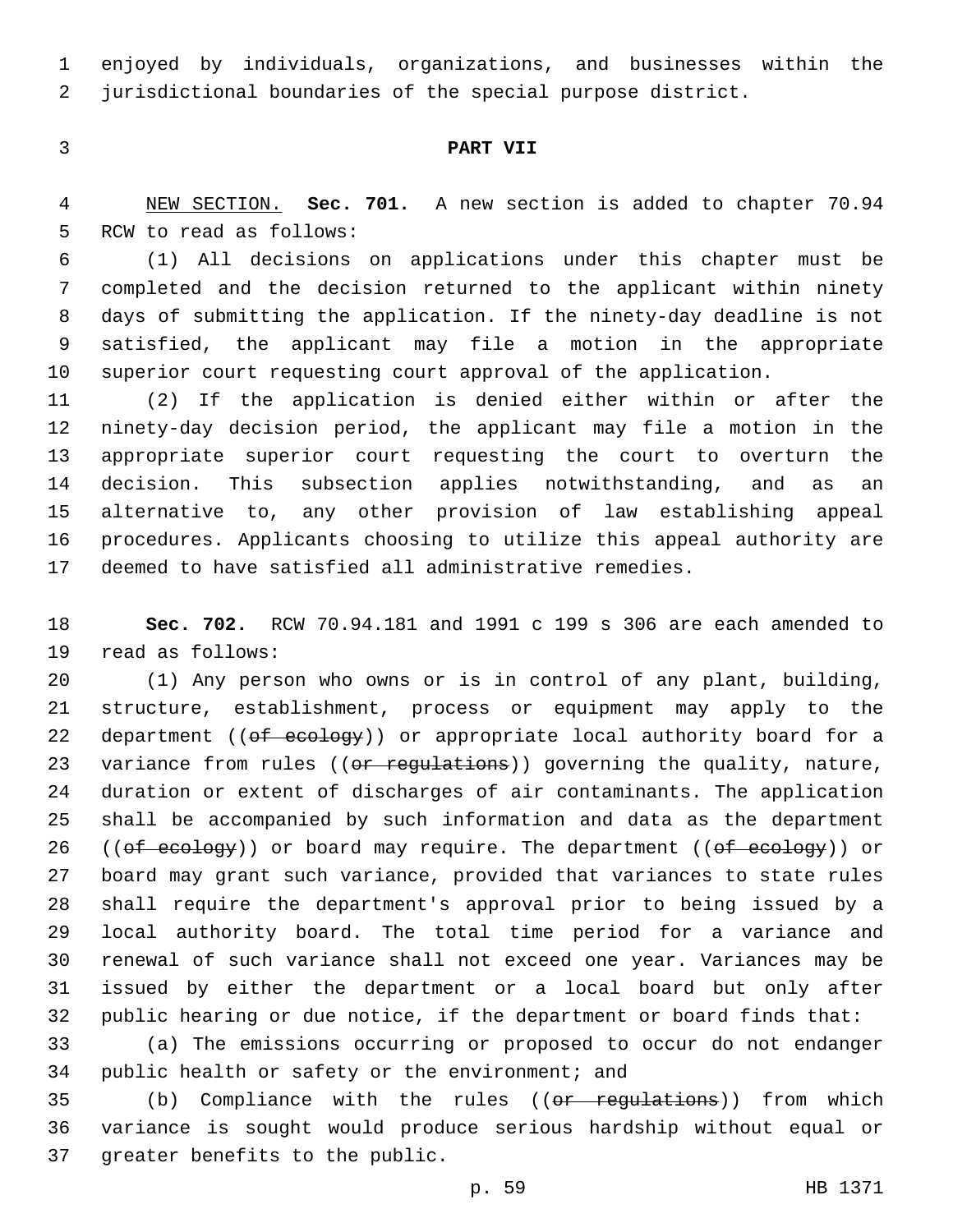(2) No variance shall be granted pursuant to this section until 2 the department ((of ecology)) or board has considered the relative interests of the applicant, other owners of property likely to be affected by the discharges, and the general public.

 (3) Any variance or renewal thereof shall be granted within the requirements of subsection (1) of this section and under conditions consistent with the reasons therefor, and within the following 8 limitations:

 (a) If the variance is granted on the ground that there is no practicable means known or available for the adequate prevention, 11 abatement, or control of the pollution involved, it shall be only 12 until the necessary means for prevention, abatement, or control become known and available, and subject to the taking of any 14 substitute or alternate measures that the department ((of ecology)) 15 or board may prescribe.

 (b) If the variance is granted on the ground that compliance with the particular requirement or requirements from which variance is sought will require the taking of measures which, because of their extent or cost, must be spread over a considerable period of time, it shall be for a period not to exceed such reasonable time as, in the 21 view of the department ((of ecology)) or board is requisite for the taking of the necessary measures. A variance granted on the ground specified herein shall contain a timetable for the taking of action in an expeditious manner and shall be conditioned on adherence to 25 such timetable.

 (c) If the variance is granted on the ground that it is justified to relieve or prevent hardship of a kind other than that provided for in (a) and (b) of this subsection, it shall be for not more than one 29 year.

 (4) Any variance granted pursuant to this section may be renewed on terms and conditions and for periods which would be appropriate on initial granting of a variance. If complaint is made to the 33 department ((of ecology)) or board on account of the variance, no renewal thereof shall be granted unless following a public hearing on the complaint on due notice the department or board finds that renewal is justified. No renewal shall be granted except on application therefor. Any such application shall be made at least sixty days prior to the expiration of the variance. Immediately upon 39 receipt of an application for renewal, the department ((of ecology))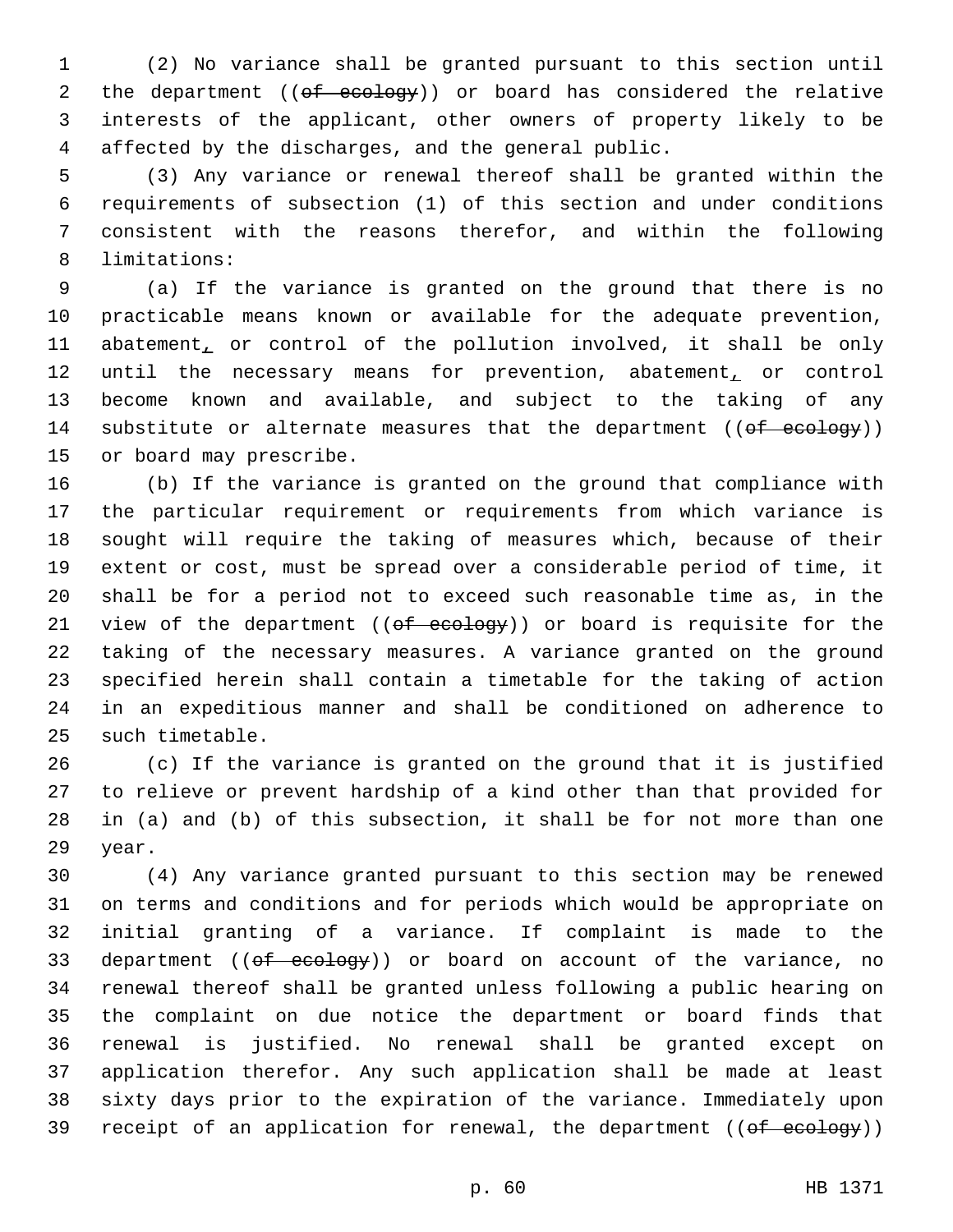or board shall give public notice of such application in accordance 2 with rules of the department ((of ecology)) or board.

 (5) A variance or renewal shall not be a right of the applicant or holder thereof but shall be granted at the discretion of the 5 department ((of ecology)) or board. However, any applicant adversely affected by the denial or the terms and conditions of the granting of an application for a variance or renewal of a variance by the 8 department ((of ecology)) or board may obtain judicial review thereof under the provisions of chapter 34.05 RCW as now or hereafter 10 amended.

 (6) Nothing in this section and no variance or renewal granted pursuant hereto shall be construed to prevent or limit the application of the emergency provisions and procedures of RCW 70.94.710 through 70.94.730 to any person or his or her property.

 (7) An application for a variance, or for the renewal thereof, 16 submitted to the department ((of ecology)) or board pursuant to this section shall be approved or disapproved by the department or board within sixty-five days of receipt unless the applicant and the 19 department ((of ecology)) or board agree to a continuance.

 (8) Variances approved under this section shall not be included in orders or permits provided for in RCW 70.94.161 or 70.94.152 until such time as the variance has been accepted by the United States environmental protection agency as part of an approved state 24 implementation plan.

 (9)(a) All decisions on variances under this section must be completed and the decision returned to the applicant within ninety days of submitting the application. If the ninety-day deadline is not 28 satisfied, the applicant may file a motion in the appropriate superior court requesting court approval of the application.

 (b) If the application is denied either within or after the ninety-day decision period, the applicant may file a motion in the appropriate superior court requesting the court to overturn the 33 decision. This subsection applies notwithstanding, and as an alternative to, any other provision of law establishing appeal procedures. Applicants choosing to utilize this appeal authority are deemed to have satisfied all administrative remedies.

 **Sec. 703.** RCW 76.09.060 and 2012 1st sp.s. c 1 s 206 are each 38 amended to read as follows: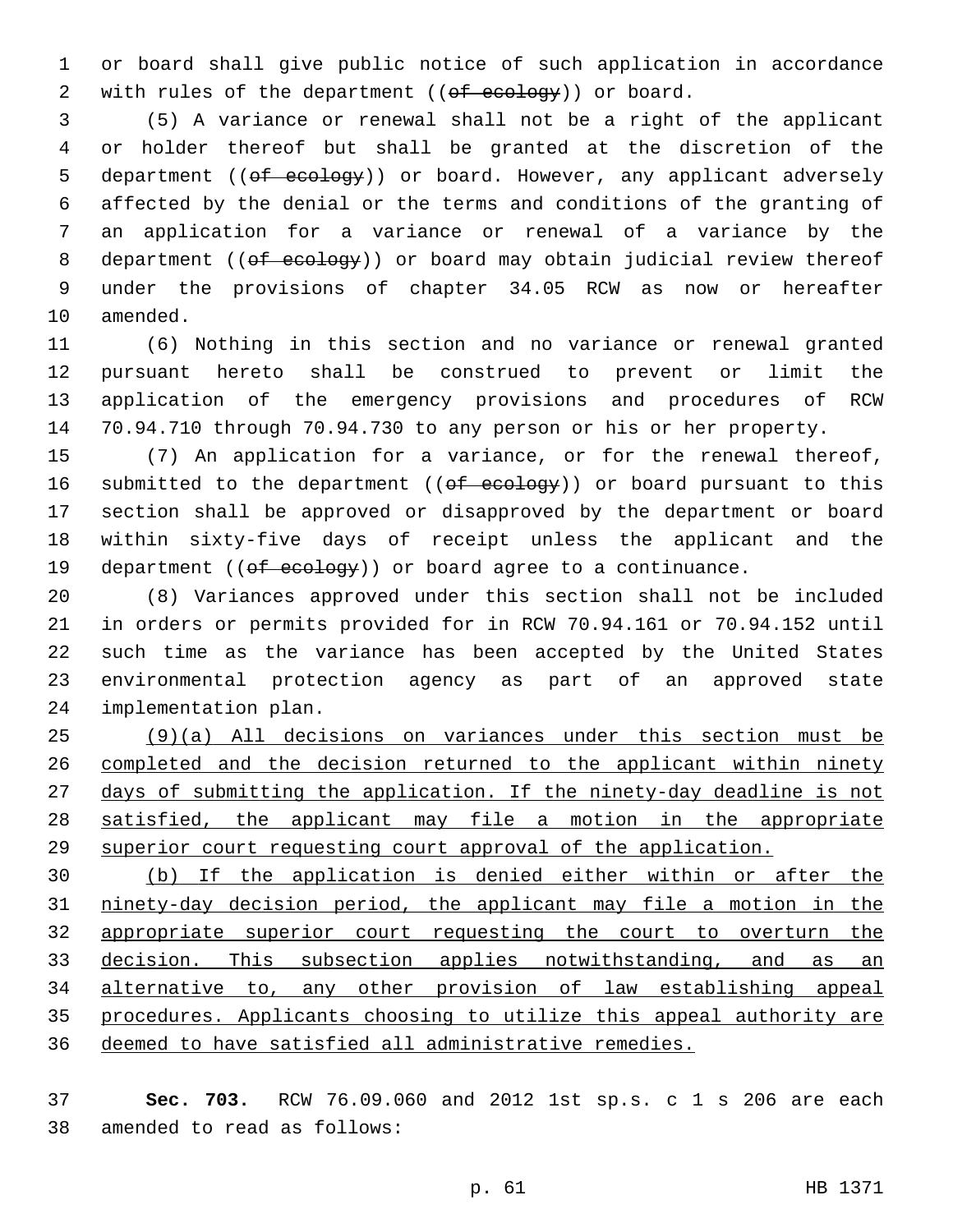(1) The department shall prescribe the form and contents of the notification and application. The forest practices rules shall specify by whom and under what conditions the notification and application shall be signed or otherwise certified as acceptable. Activities conducted by the department or a contractor under the direction of the department under the provisions of RCW 76.04.660, shall be exempt from the landowner signature requirement on any forest practices application required to be filed. The application or notification shall be delivered in person to the department, sent by first-class mail to the department or electronically filed in a form defined by the department. The form for electronic filing shall be readily convertible to a paper copy, which shall be available to the public pursuant to chapter 42.56 RCW. The information required may 14 include, but is not limited to:

 (a) Name and address of the forest landowner, timber owner, and 16 operator;

 (b) Description of the proposed forest practice or practices to 18 be conducted;

 (c) Legal description and tax parcel identification numbers of 20 the land on which the forest practices are to be conducted;

 (d) Planimetric and topographic maps showing location and size of all lakes and streams and other public waters in and immediately adjacent to the operating area and showing all existing and proposed 24 roads and major tractor roads;

 (e) Description of the silvicultural, harvesting, or other forest practice methods to be used, including the type of equipment to be 27 used and materials to be applied;

 (f) For an application or notification submitted on or after July 10, 2012, that includes a forest practices hydraulic project, plans and specifications for the forest practices hydraulic project to 31 ensure the proper protection of fish life;

 (g) Proposed plan for reforestation and for any revegetation necessary to reduce erosion potential from roadsides and yarding 34 roads, as required by the forest practices rules;

 (h) Soil, geological, and hydrological data with respect to 36 forest practices;

 (i) The expected dates of commencement and completion of all 38 forest practices specified in the application;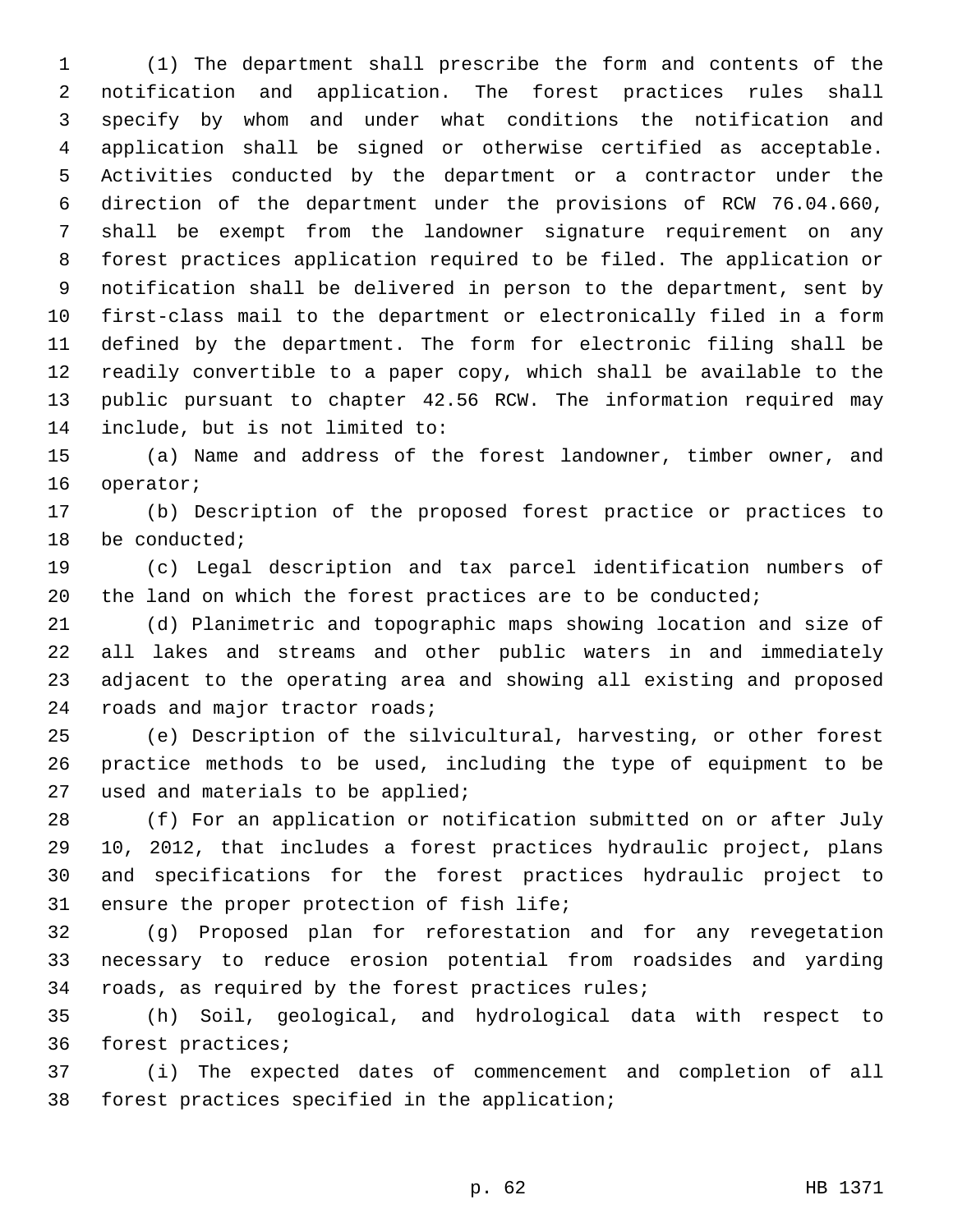(j) Provisions for continuing maintenance of roads and other construction or other measures necessary to afford protection to 3 public resources;

 (k) An affirmation that the statements contained in the 5 notification or application are true; and

(l) All necessary application or notification fees.

 (2) Long range plans may be submitted to the department for 8 review and consultation.

 (3) The application for a forest practice or the notification of a forest practice is subject to the reforestation requirement of RCW 11 76.09.070.

 (a) If the application states that any land will be or is 13 intended to be converted:

 (i) The reforestation requirements of this chapter and of the forest practices rules shall not apply if the land is in fact converted unless applicable alternatives or limitations are provided in forest practices rules issued under RCW 76.09.070;

 (ii) Completion of such forest practice operations shall be deemed conversion of the lands to another use for purposes of chapters 84.33 and 84.34 RCW unless the conversion is to a use permitted under a current use tax agreement permitted under chapter 22 84.34 RCW;

 (iii) The forest practices described in the application are subject to applicable county, city, town, and regional governmental authority permitted under RCW 76.09.240 as well as the forest 26 practices rules.

 (b) Except as provided elsewhere in this section, if the landowner harvests without an approved application or notification or the landowner does not state that any land covered by the application or notification will be or is intended to be converted, and the department or the county, city, town, or regional governmental entity becomes aware of conversion activities to a use other than commercial timber operations, as that term is defined in RCW 76.09.020, then the department shall send to the department of ecology and the appropriate county, city, town, and regional governmental entities 36 the following documents:

(i) A notice of a conversion to nonforestry use;

 (ii) A copy of the applicable forest practices application or 39 notification, if any; and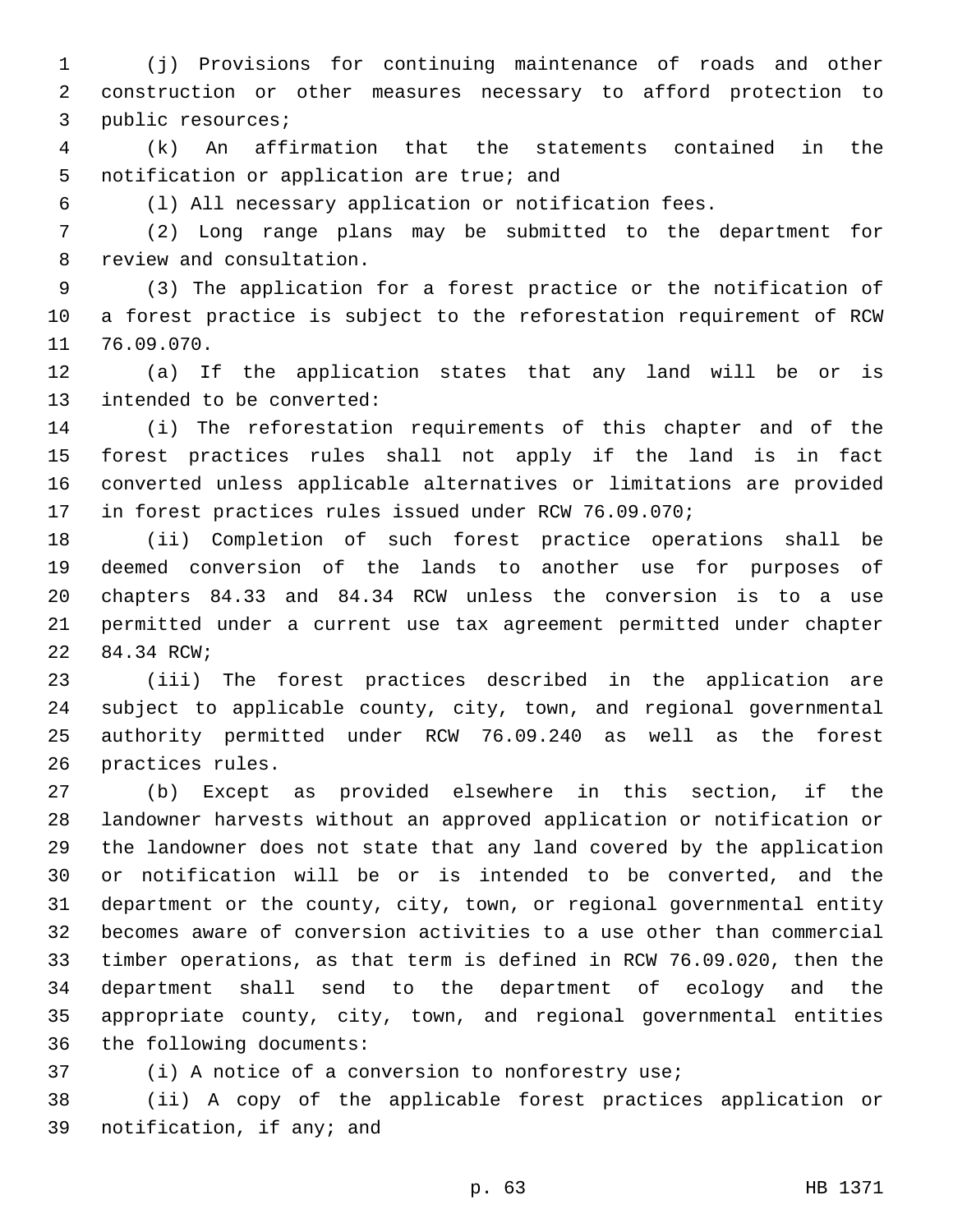(iii) Copies of any applicable outstanding final orders or decisions issued by the department related to the forest practices 3 application or notification.

 (c) Failure to comply with the reforestation requirements contained in any final order or decision shall constitute a removal of designation under the provisions of RCW 84.33.140, and a change of use under the provisions of RCW 84.34.080, and, if applicable, shall subject such lands to the payments and/or penalties resulting from 9 such removals or changes.

 (d) Conversion to a use other than commercial forest product operations within six years after approval of the forest practices application or notification without the consent of the county, city, or town shall constitute a violation of each of the county, municipal city, town, and regional authorities to which the forest practice operations would have been subject if the application had stated an 16 intent to convert.

 (e) Land that is the subject of a notice of conversion to a nonforestry use produced by the department and sent to the department of ecology and a local government under this subsection is subject to the development prohibition and conditions provided in RCW 76.09.460.

 (f) Landowners who have not stated an intent to convert the land covered by an application or notification and who decide to convert the land to a nonforestry use within six years of receiving an approved application or notification must do so in a manner 25 consistent with RCW 76.09.470.

 (g) The application or notification must include a statement requiring an acknowledgment by the forest landowner of his or her intent with respect to conversion and acknowledging that he or she is 29 familiar with the effects of this subsection.

 (4) Whenever an approved application authorizes a forest practice which, because of soil condition, proximity to a water course or other unusual factor, has a potential for causing material damage to a public resource, as determined by the department, the applicant shall, when requested on the approved application, notify the department two days before the commencement of actual operations.

 (5) Before the operator commences any forest practice in a manner or to an extent significantly different from that described in a previously approved application or notification, there shall be submitted to the department a new application or notification form in 40 the manner set forth in this section.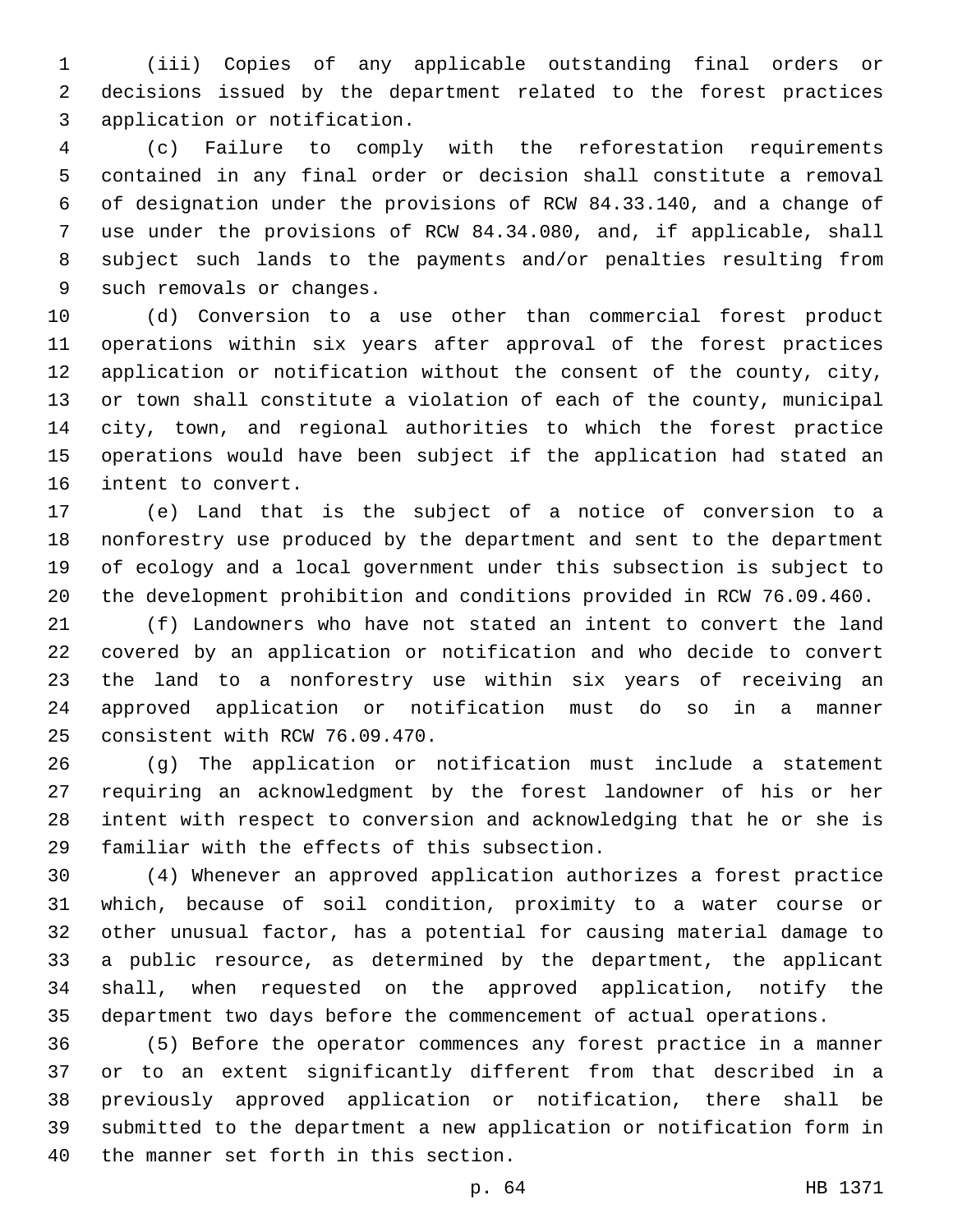(6)(a) Except as provided in RCW 76.09.350(4), the notification to or the approval given by the department to an application to conduct a forest practice shall be effective for a term of three years from the date of approval or notification.4

 (b) A notification or application may be renewed for an additional three-year term by the filing and approval of a notification or application, as applicable, prior to the expiration of the original application or notification. A renewal application or notification is subject to the forest practices rules in effect at the time the renewal application or notification is filed. Nothing in this section precludes the applicant from applying for a new application or notification after the renewal period has lapsed.

 (c) At the option of the applicant, an application or notification may be submitted to cover a single forest practice or a number of forest practices within reasonable geographic or political boundaries as specified by the department. An application or notification that covers more than one forest practice may have an 18 effective term of more than three years.

 (d) The board shall adopt rules that establish standards and procedures for approving an application or notification that has an effective term of more than three years. Such rules shall include extended time periods for application or notification approval or disapproval. The department may require the applicant to provide advance notice before commencing operations on an approved 25 application or notification.

 (7) Notwithstanding any other provision of this section, no prior application or notification shall be required for any emergency forest practice necessitated by fire, flood, windstorm, earthquake, or other emergency as defined by the board, but the operator shall submit an application or notification, whichever is applicable, to the department within forty-eight hours after commencement of such 32 practice or as required by local regulations.

 (8) Forest practices applications or notifications are not required for forest practices conducted to control exotic forest insect or disease outbreaks, when conducted by or under the direction of the department of agriculture in carrying out an order of the governor or director of the department of agriculture to implement pest control measures as authorized under chapter 17.24 RCW, and are not required when conducted by or under the direction of the department in carrying out emergency measures under a forest health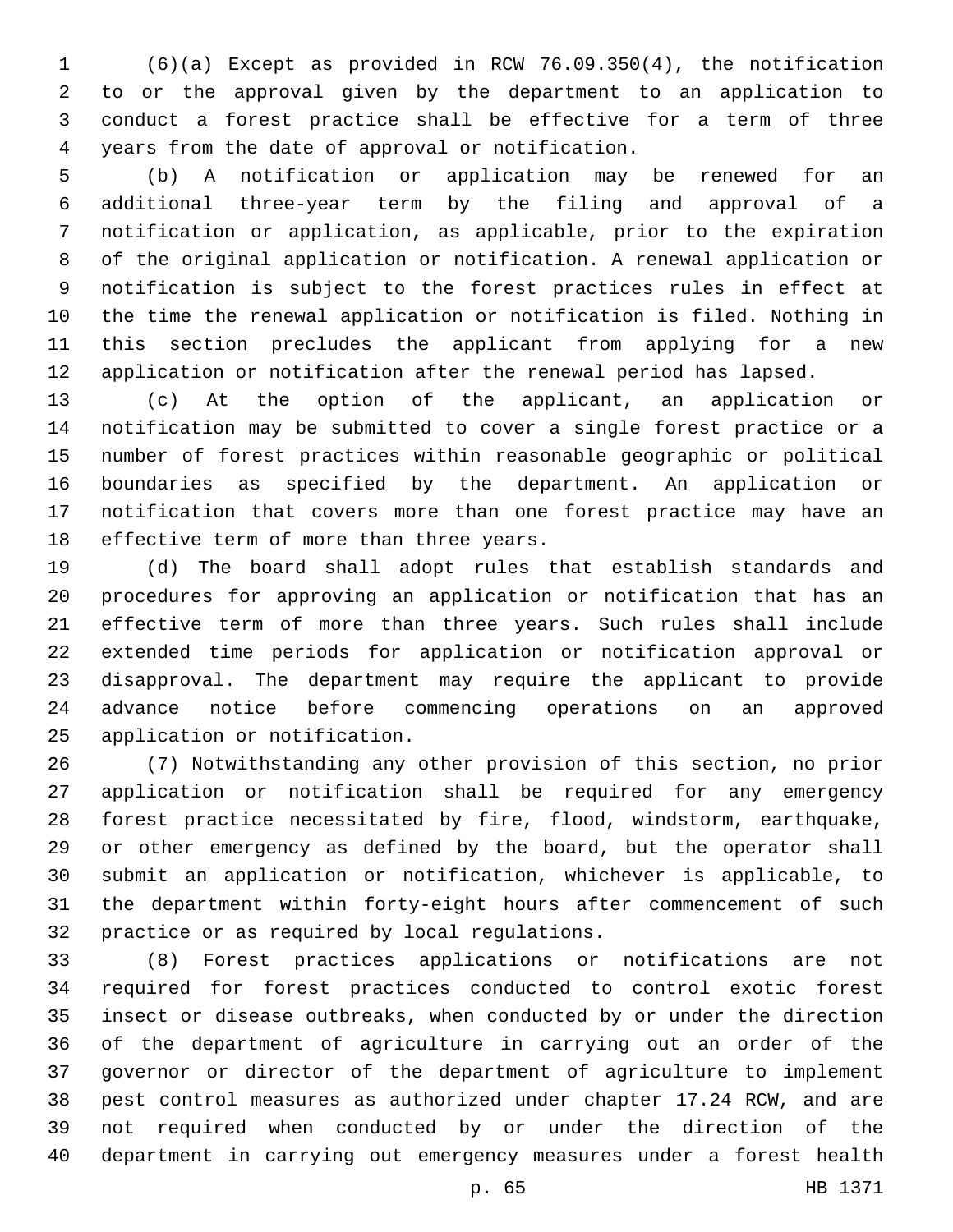emergency declaration by the commissioner of public lands as provided 2 in RCW 76.06.130.

 (a) For the purposes of this subsection, exotic forest insect or disease has the same meaning as defined in RCW 76.06.020.

 (b) In order to minimize adverse impacts to public resources, control measures must be based on integrated pest management, as defined in RCW 17.15.010, and must follow forest practices rules relating to road construction and maintenance, timber harvest, and forest chemicals, to the extent possible without compromising control 10 objectives.

 (c) Agencies conducting or directing control efforts must provide advance notice to the appropriate regulatory staff of the department of the operations that would be subject to exemption from forest practices application or notification requirements.

 (d) When the appropriate regulatory staff of the department are notified under (c) of this subsection, they must consult with the landowner, interested agencies, and affected tribes, and assist the notifying agencies in the development of integrated pest management plans that comply with forest practices rules as required under (b) 20 of this subsection.

 (e) Nothing under this subsection relieves agencies conducting or directing control efforts from requirements of the federal clean water act as administered by the department of ecology under RCW 24 90.48.260.

 (f) Forest lands where trees have been cut as part of an exotic forest insect or disease control effort under this subsection are subject to reforestation requirements under RCW 76.09.070.

 (g) The exemption from obtaining approved forest practices applications or notifications does not apply to forest practices conducted after the governor, the director of the department of agriculture, or the commissioner of public lands have declared that an emergency no longer exists because control objectives have been met, that there is no longer an imminent threat, or that there is no 34 longer a good likelihood of control.

 (9)(a) All decisions on applications or notifications under this section must be completed and the decision returned to the applicant within ninety days of submitting the application. If the ninety-day deadline is not satisfied, the applicant may file a motion in the appropriate superior court requesting court approval of the application.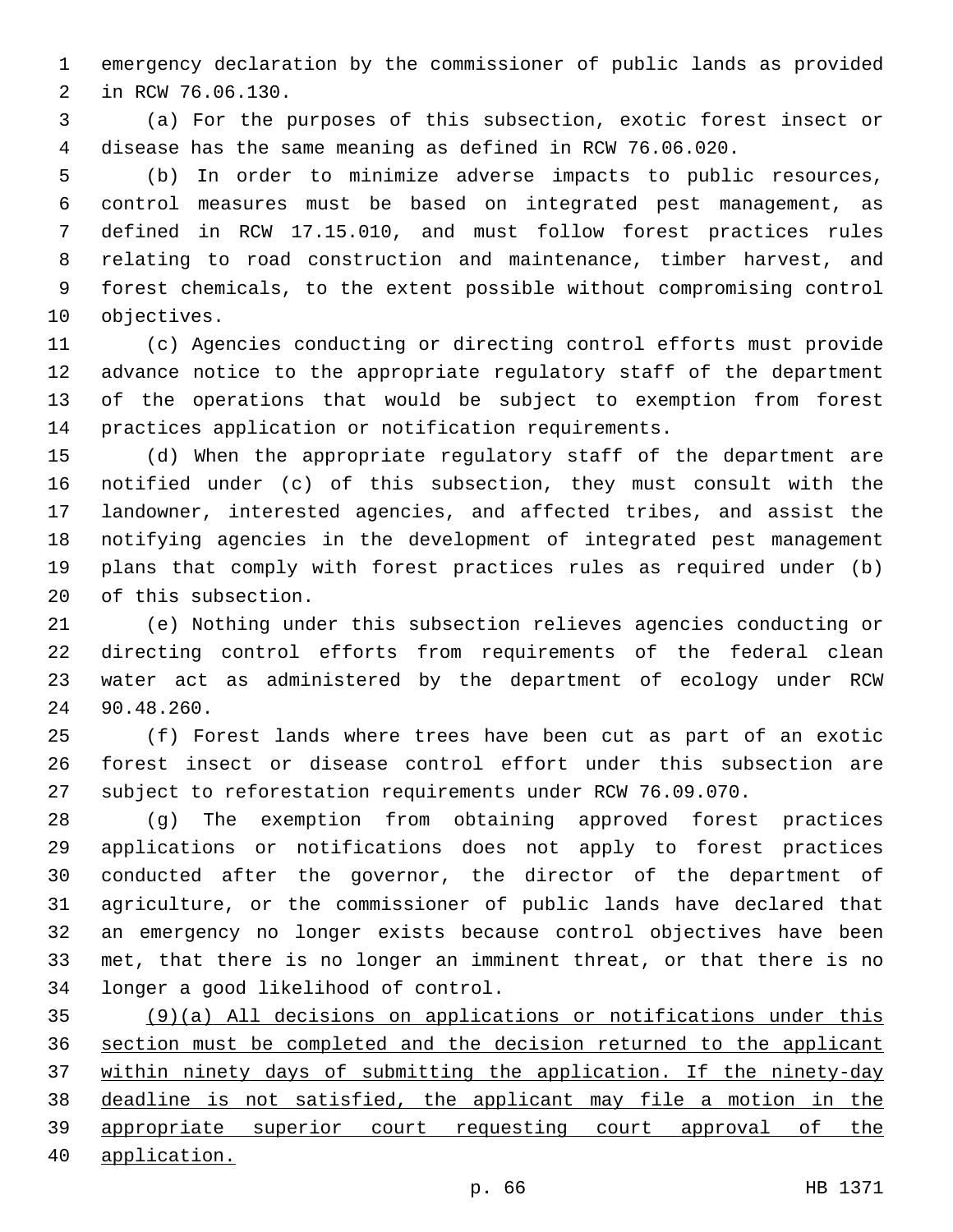(b) If the application is denied either within or after the ninety-day decision period, the applicant may file a motion in the appropriate superior court requesting the court to overturn the decision. This subsection applies notwithstanding, and as an alternative to, any other provision of law establishing appeal procedures. Applicants choosing to utilize this appeal authority are deemed to have satisfied all administrative remedies.

 NEW SECTION. **Sec. 704.** A new section is added to chapter 90.48 9 RCW to read as follows:

 (1) All decisions on applications under this chapter must be completed and the decision returned to the applicant within ninety days of submitting the application. If the ninety-day deadline is not satisfied, the applicant may file a motion in the appropriate superior court requesting court approval of the application.

 (2) If the application is denied either within or after the ninety-day decision period, the applicant may file a motion in the appropriate superior court requesting the court to overturn the decision. This subsection applies notwithstanding, and as an alternative to, any other provision of law establishing appeal procedures. Applicants choosing to utilize this appeal authority are deemed to have satisfied all administrative remedies.

 **Sec. 705.** RCW 77.55.021 and 2012 1st sp.s. c 1 s 102 are each 23 amended to read as follows:

 (1) Except as provided in RCW 77.55.031, 77.55.051, 77.55.041, and 77.55.361, in the event that any person or government agency desires to undertake a hydraulic project, the person or government agency shall, before commencing work thereon, secure the approval of the department in the form of a permit as to the adequacy of the 29 means proposed for the protection of fish life.

 (2) A complete written application for a permit may be submitted in person or by registered mail and must contain the following:

32 (a) General plans for the overall project;

 (b) Complete plans and specifications of the proposed construction or work within the mean higher high water line in saltwater or within the ordinary high water line in freshwater;

 (c) Complete plans and specifications for the proper protection 37 of fish life;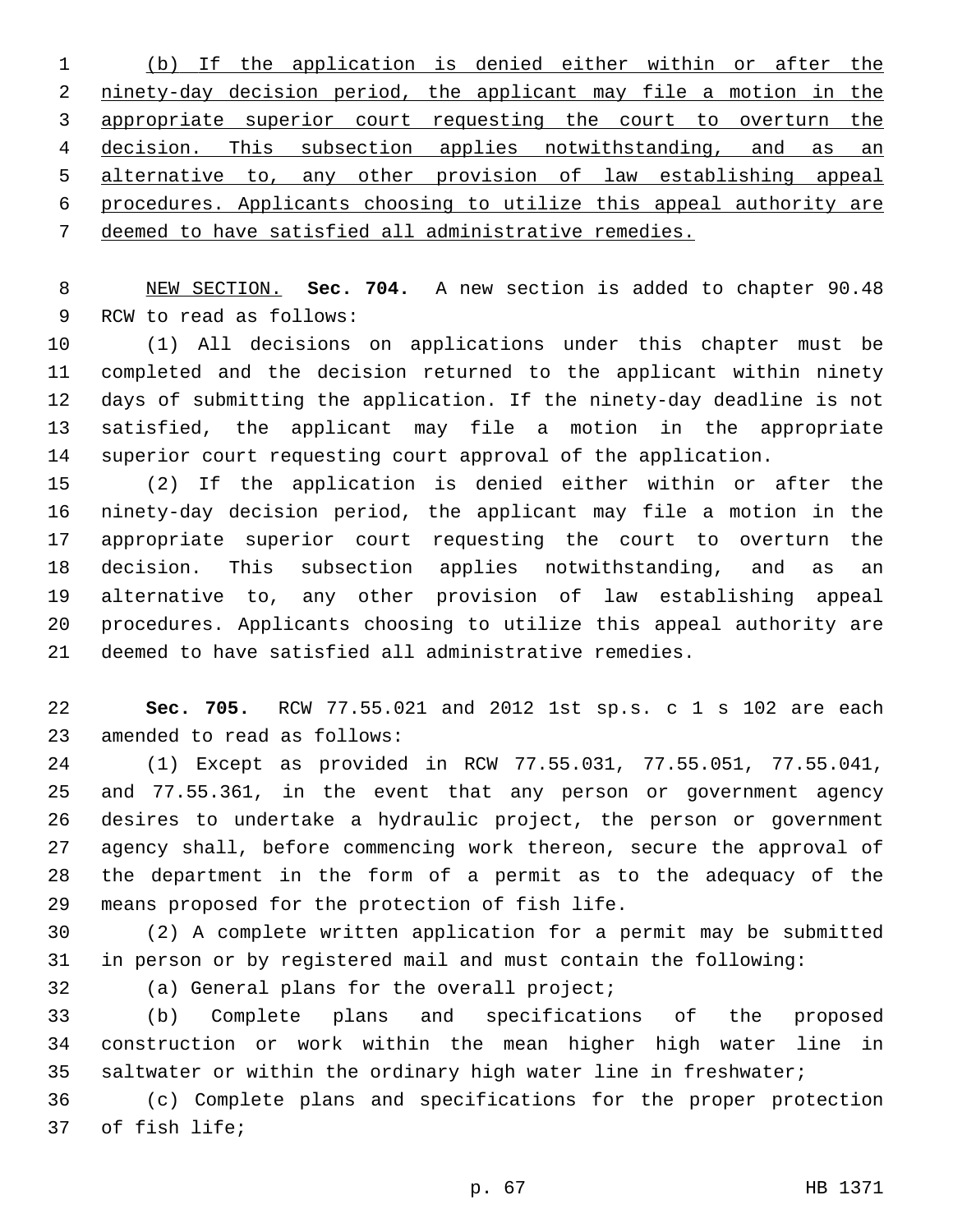(d) Notice of compliance with any applicable requirements of the state environmental policy act, unless otherwise provided for in this 3 chapter; and

 (e) Payment of all applicable application fees charged by the 5 department under RCW 77.55.321.

 (3) The department may establish direct billing accounts or other funds transfer methods with permit applicants to satisfy the fee 8 payment requirements of RCW 77.55.321.

 (4) The department may accept complete, written applications as provided in this section for multiple site permits and may issue these permits. For multiple site permits, each specific location must 12 be identified.

 (5) With the exception of emergency permits as provided in 14 subsection  $((+12))$   $(13)$  of this section, applications for permits must be submitted to the department's headquarters office in Olympia. 16 Requests for emergency permits as provided in subsection  $((+12))$ 17 (13) of this section may be made to the permitting biologist assigned to the location in which the emergency occurs, to the department's regional office in which the emergency occurs, or to the department's 20 headquarters office.

 (6) Except as provided for emergency permits in subsection  $((+12))$   $(13)$  of this section, the department may not proceed with permit review until all fees are paid in full as required in RCW 77.55.321.24

 (7)(a) Protection of fish life is the only ground upon which approval of a permit may be denied or conditioned. Approval of a permit may not be unreasonably withheld or unreasonably conditioned.

28 (b) Except as provided in this subsection and subsections  $((+12)$ 29  $\frac{1}{2}$  through  $(14)$ ) (13), (15), and (16) of this section, the department has forty-five calendar days upon receipt of a complete application to grant or deny approval of a permit. The forty-five day requirement 32 is suspended if:

 (i) After ten working days of receipt of the application, the applicant remains unavailable or unable to arrange for a timely field 35 evaluation of the proposed project;

(ii) The site is physically inaccessible for inspection;

37 (iii) The applicant requests a delay; or

 (iv) The department is issuing a permit for a storm water discharge and is complying with the requirements of RCW  $77.55.161(3)(b)$ .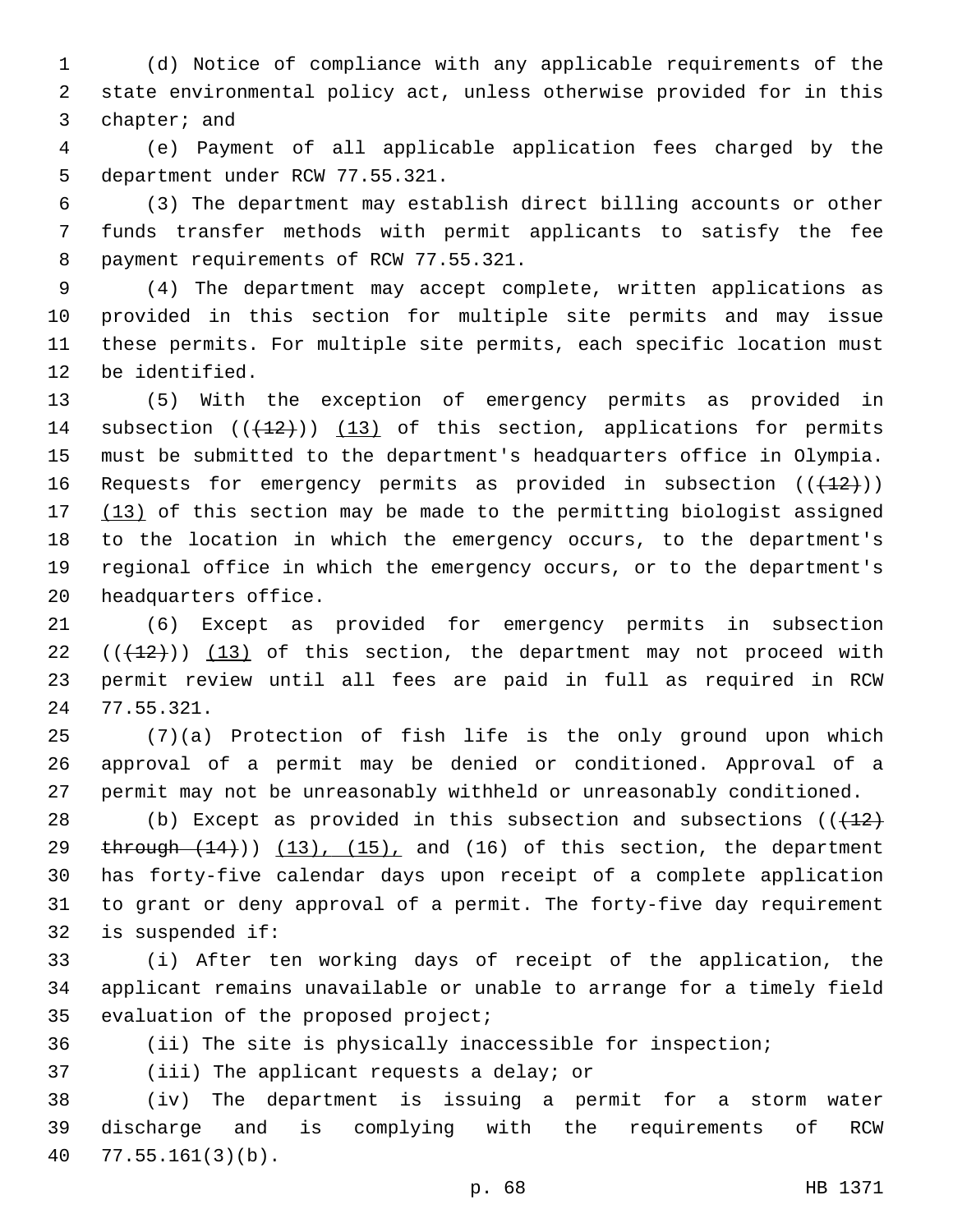(c) Immediately upon determination that the forty-five day period is suspended under (b) of this subsection, the department shall notify the applicant in writing of the reasons for the delay.

 (d) The period of forty-five calendar days may be extended if the permit is part of a multiagency permit streamlining effort and all participating permitting agencies and the permit applicant agree to an extended timeline longer than forty-five calendar days.

 (8) If the department denies approval of a permit, the department shall provide the applicant a written statement of the specific reasons why and how the proposed project would adversely affect fish 11 life.

 (a) Except as provided in (b) of this subsection, issuance, denial, conditioning, or modification of a permit shall be appealable to the board within thirty days from the date of receipt of the 15 decision as provided in RCW 43.21B.230.

 (b) Issuance, denial, conditioning, or modification of a permit may be informally appealed to the department within thirty days from the date of receipt of the decision. Requests for informal appeals must be filed in the form and manner prescribed by the department by rule. A permit decision that has been informally appealed to the department is appealable to the board within thirty days from the date of receipt of the department's decision on the informal appeal.

 (9)(a) Notwithstanding the forty-five day decision timeline 24 required in this section, all decisions on applications under this section must be completed and the decision returned to the applicant no longer than ninety days of submitting the application. If the ninety-day deadline is not satisfied, the applicant may file a motion in the appropriate superior court requesting court approval of the application.

 (b) If the application is denied either within or after the ninety-day decision period, the applicant may file a motion in the appropriate superior court requesting the court to overturn the 33 decision. This subsection applies notwithstanding, and as an alternative to, any other provision of law establishing appeal procedures. Applicants choosing to utilize this appeal authority are deemed to have satisfied all administrative remedies.

 (10)(a) The permittee must demonstrate substantial progress on construction of that portion of the project relating to the permit 39 within two years of the date of issuance.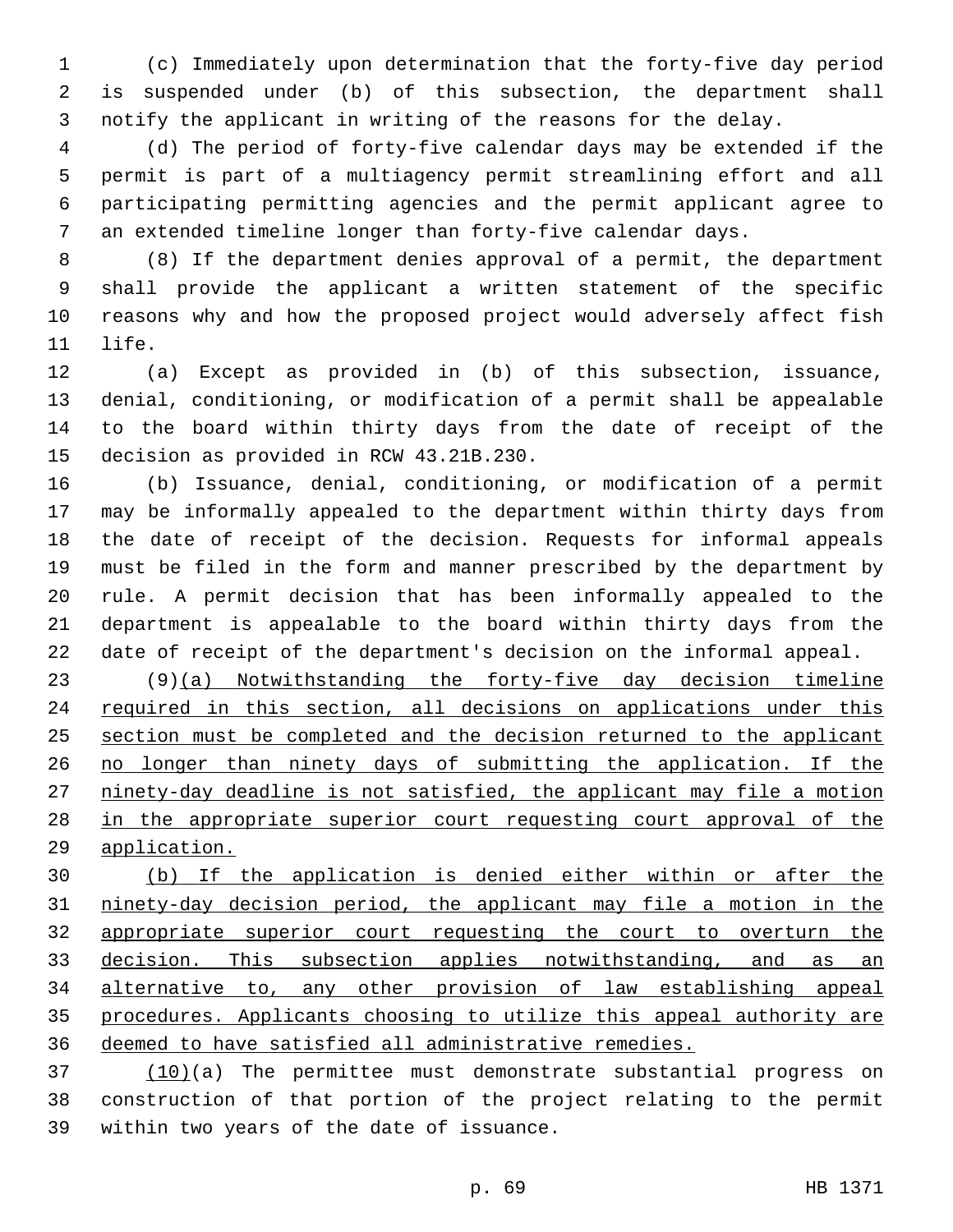(b) Approval of a permit is valid for up to five years from the date of issuance, except as provided in (c) of this subsection and in 3 RCW 77.55.151.

 (c) A permit remains in effect without need for periodic renewal for hydraulic projects that divert water for agricultural irrigation or stock watering purposes and that involve seasonal construction or other work. A permit for stream bank stabilization projects to protect farm and agricultural land as defined in RCW 84.34.020 remains in effect without need for periodic renewal if the problem causing the need for the stream bank stabilization occurs on an annual or more frequent basis. The permittee must notify the appropriate agency before commencing the construction or other work 13 within the area covered by the permit.

14 (( $(10)$ )) (11) The department may, after consultation with the permittee, modify a permit due to changed conditions. A modification under this subsection is not subject to the fees provided under RCW 77.55.321. The modification is appealable as provided in subsection (8) of this section. For a hydraulic project that diverts water for agricultural irrigation or stock watering purposes, when the hydraulic project or other work is associated with stream bank stabilization to protect farm and agricultural land as defined in RCW 84.34.020, the burden is on the department to show that changed conditions warrant the modification in order to protect fish life.

 (( $(11)$ )) (12) A permittee may request modification of a permit due to changed conditions. The request must be processed within forty-five calendar days of receipt of the written request and payment of applicable fees under RCW 77.55.321. A decision by the department is appealable as provided in subsection (8) of this section. For a hydraulic project that diverts water for agricultural irrigation or stock watering purposes, when the hydraulic project or other work is associated with stream bank stabilization to protect farm and agricultural land as defined in RCW 84.34.020, the burden is on the permittee to show that changed conditions warrant the requested modification and that such a modification will not impair 35 fish life.

  $((+12))$   $(13)(a)$  The department, the county legislative authority, or the governor may declare and continue an emergency. If the county legislative authority declares an emergency under this subsection, it shall immediately notify the department. A declared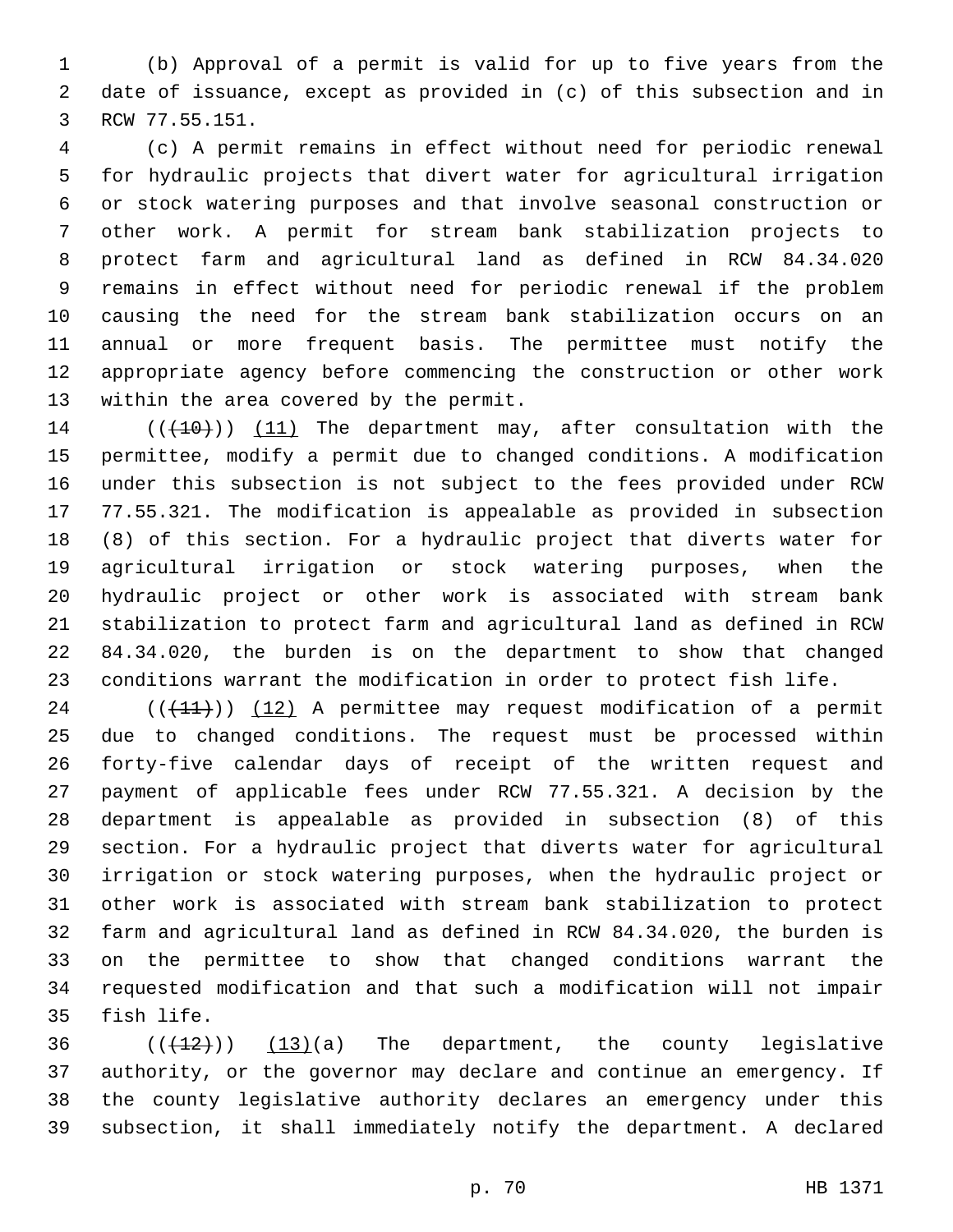state of emergency by the governor under RCW 43.06.010 shall 2 constitute a declaration under this subsection.

 (b) The department, through its authorized representatives, shall issue immediately, upon request, verbal approval for a stream crossing, or work to remove any obstructions, repair existing structures, restore stream banks, protect fish life, or protect property threatened by the stream or a change in the streamflow without the necessity of obtaining a written permit prior to commencing work. Conditions of the emergency verbal permit must be reduced to writing within thirty days and complied with as provided 11 for in this chapter.

 (c) The department may not require the provisions of the state environmental policy act, chapter 43.21C RCW, to be met as a condition of issuing a permit under this subsection.

 (d) The department may not charge a person requesting an emergency permit any of the fees authorized by RCW 77.55.321 until after the emergency permit is issued and reduced to writing.

 $((+13))$   $(14)$  All state and local agencies with authority under this chapter to issue permits or other authorizations in connection with emergency water withdrawals and facilities authorized under RCW 43.83B.410 shall expedite the processing of such permits or authorizations in keeping with the emergency nature of such requests and shall provide a decision to the applicant within fifteen calendar 24 days of the date of application.

 (( $(144)$ )) (15) The department or the county legislative authority may determine an imminent danger exists. The county legislative authority shall notify the department, in writing, if it determines that an imminent danger exists. In cases of imminent danger, the department shall issue an expedited written permit, upon request, for work to remove any obstructions, repair existing structures, restore banks, protect fish resources, or protect property. Expedited permit requests require a complete written application as provided in subsection (2) of this section and must be issued within fifteen calendar days of the receipt of a complete written application. Approval of an expedited permit is valid for up to sixty days from the date of issuance. The department may not require the provisions of the state environmental policy act, chapter 43.21C RCW, to be met as a condition of issuing a permit under this subsection.

 $(1,15)$  ( $(1,15)$ )) (16)(a) For any property, except for property located on a marine shoreline, that has experienced at least two consecutive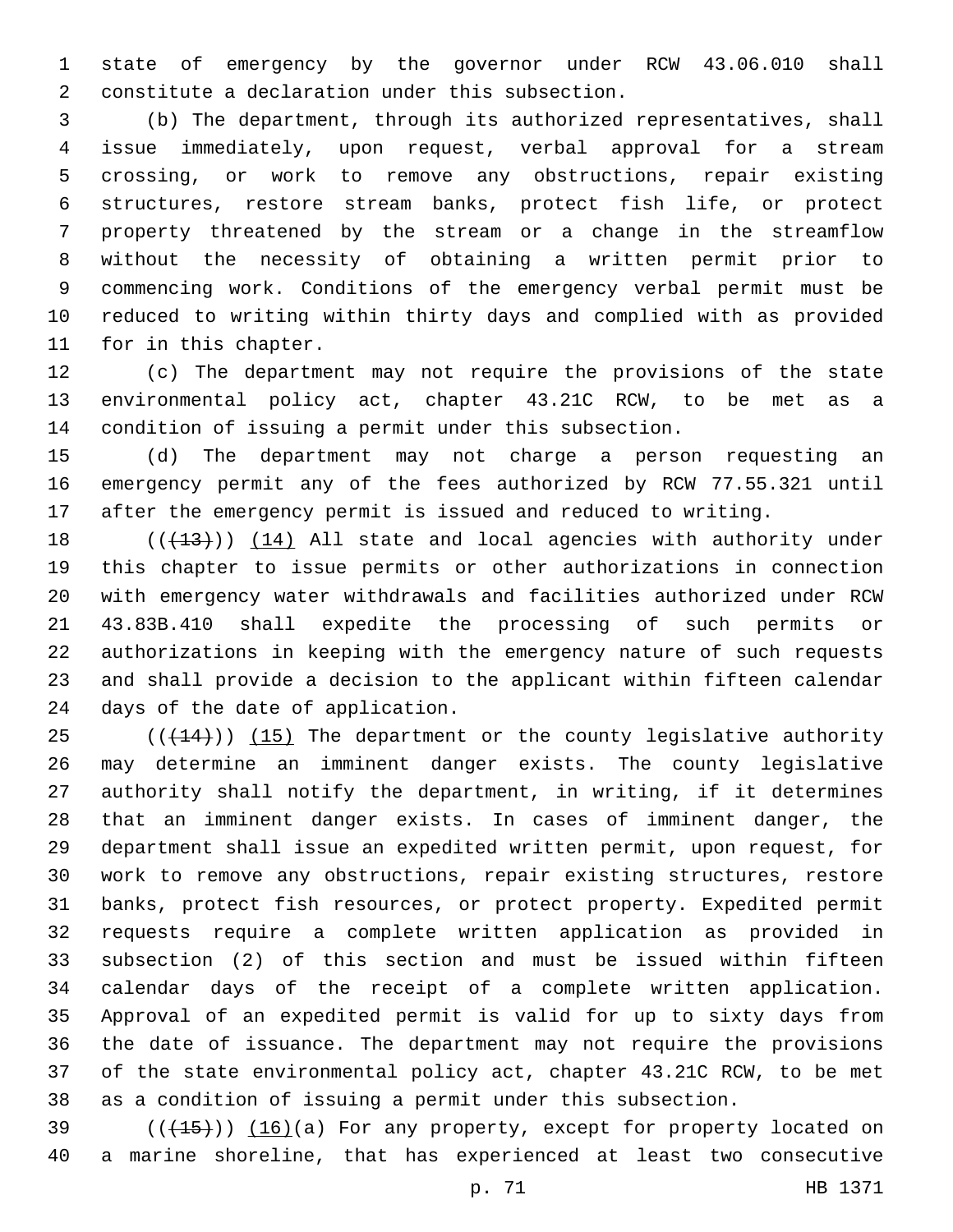years of flooding or erosion that has damaged or has threatened to damage a major structure, water supply system, septic system, or access to any road or highway, the county legislative authority may determine that a chronic danger exists. The county legislative authority shall notify the department, in writing, when it determines that a chronic danger exists. In cases of chronic danger, the department shall issue a permit, upon request, for work necessary to abate the chronic danger by removing any obstructions, repairing existing structures, restoring banks, restoring road or highway access, protecting fish resources, or protecting property. Permit requests must be made and processed in accordance with subsections (2) and (7) of this section.

 (b) Any projects proposed to address a chronic danger identified under (a) of this subsection that satisfies the project description identified in RCW 77.55.181(1)(a)(ii) are not subject to the provisions of the state environmental policy act, chapter 43.21C RCW. However, the project is subject to the review process established in RCW 77.55.181(3) as if it were a fish habitat improvement project.

19 (( $(16)$ )) (17) The department may issue an expedited written permit in those instances where normal permit processing would result in significant hardship for the applicant or unacceptable damage to the environment. Expedited permit requests require a complete written application as provided in subsection (2) of this section and must be issued within fifteen calendar days of the receipt of a complete written application. Approval of an expedited permit is valid for up to sixty days from the date of issuance. The department may not require the provisions of the state environmental policy act, chapter 43.21C RCW, to be met as a condition of issuing a permit under this 29 subsection.

 NEW SECTION. **Sec. 706.** A new section is added to chapter 90.76 31 RCW to read as follows:

 (1) All decisions on license applications under this chapter must be completed and the decision returned to the applicant within ninety days of submitting the application. If the ninety-day deadline is not satisfied, the applicant may file a motion in the appropriate superior court requesting court approval of the application.

 (2) If the license application is denied either within or after the ninety-day decision period, the applicant may file a motion in the appropriate superior court requesting the court to overturn the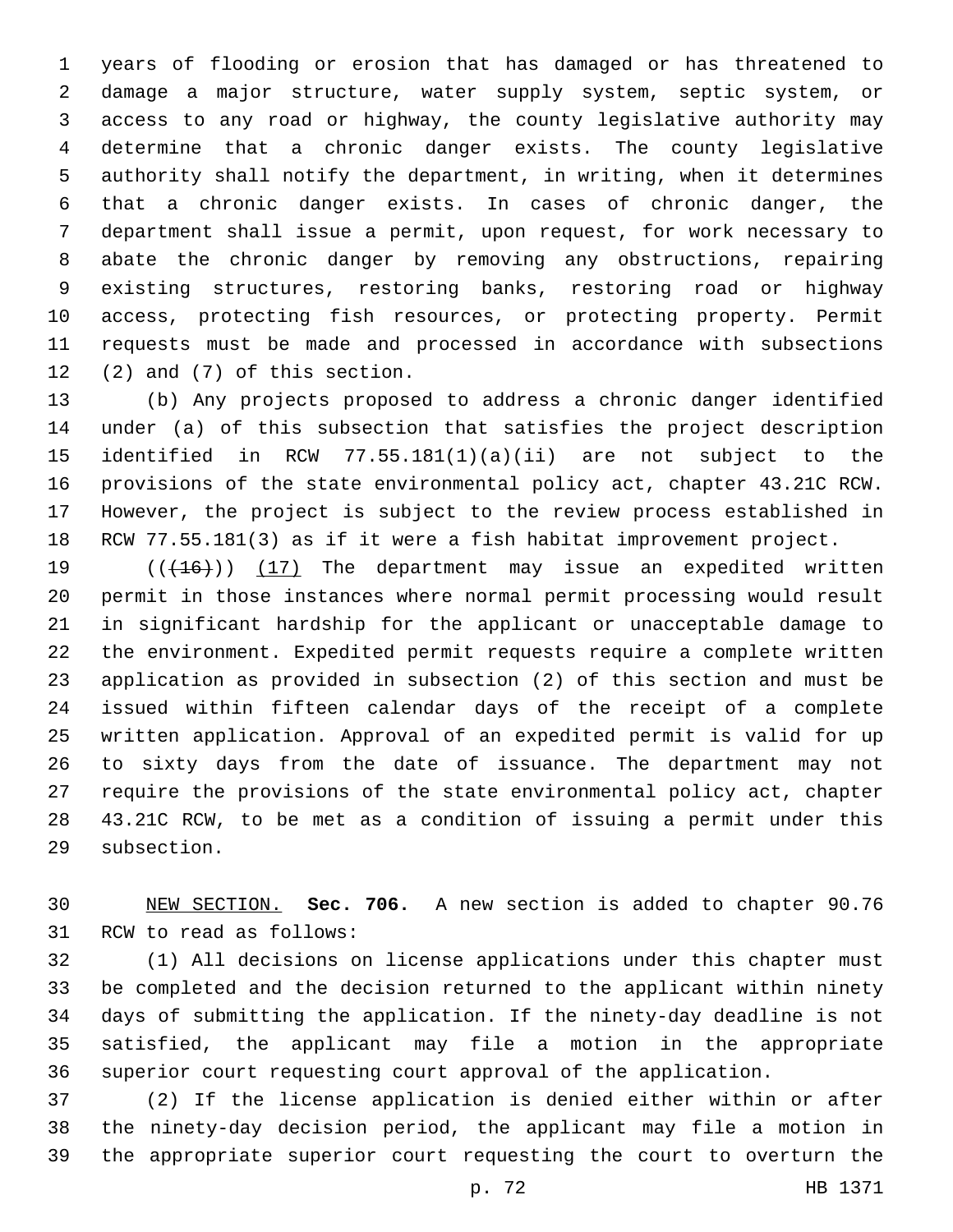decision. This subsection applies notwithstanding, and as an alternative to, any other provision of law establishing appeal procedures. Applicants choosing to utilize this appeal authority are deemed to have satisfied all administrative remedies.

 **Sec. 707.** RCW 78.44.081 and 1997 c 192 s 1 are each amended to read as follows:6

 (1) After July 1, 1993, no miner or permit holder may engage in surface mining without having first obtained a reclamation permit from the department. Operating permits issued by the department between January 1, 1971, and June 30, 1993, shall be considered reclamation permits. A separate permit shall be required for each noncontiguous surface mine. The reclamation permit shall consist of the permit forms and any exhibits attached thereto. The permit holder shall comply with the provisions of the reclamation permit unless waived and explained in writing by the department.

 (2) Prior to receiving a reclamation permit, an applicant must submit an application on forms provided by the department that shall contain the following information and shall be considered part of the 19 reclamation permit:

 $((+1+))$  (a) Name and address of the legal landowner, or purchaser 21 of the land under a real estate contract;

22  $((+2))$  (b) The name of the applicant and, if the applicants are corporations or other business entities, the names and addresses of 24 their principal officers and resident agent for service of process;

25  $((+3+))$  (c) A reasonably accurate description of the minerals to be surface mined;

27  $((+4))$   $(d)$  Type of surface mining to be performed;

 $((+5+))$  (e) Estimated starting date, date of completion, and date 29 of completed reclamation of surface mining;

30  $((+6+))$  (f) Size and legal description of the permit area and maximum lateral and vertical extent of the disturbed area;

32  $((+7+))$  (g) Expected area to be disturbed by surface mining 33 during  $((+a))$  (i) the next twelve months, and  $((+b))$  (ii) the 34 following twenty-four months;

35  $((+8))$   $(h)$  Any applicable SEPA documents; and

36  $((+9))$  (i) Other pertinent data as required by the department.

 (3) The reclamation permit shall be granted for the period required to deplete essentially all minerals identified in the reclamation permit on the land covered by the reclamation plan. The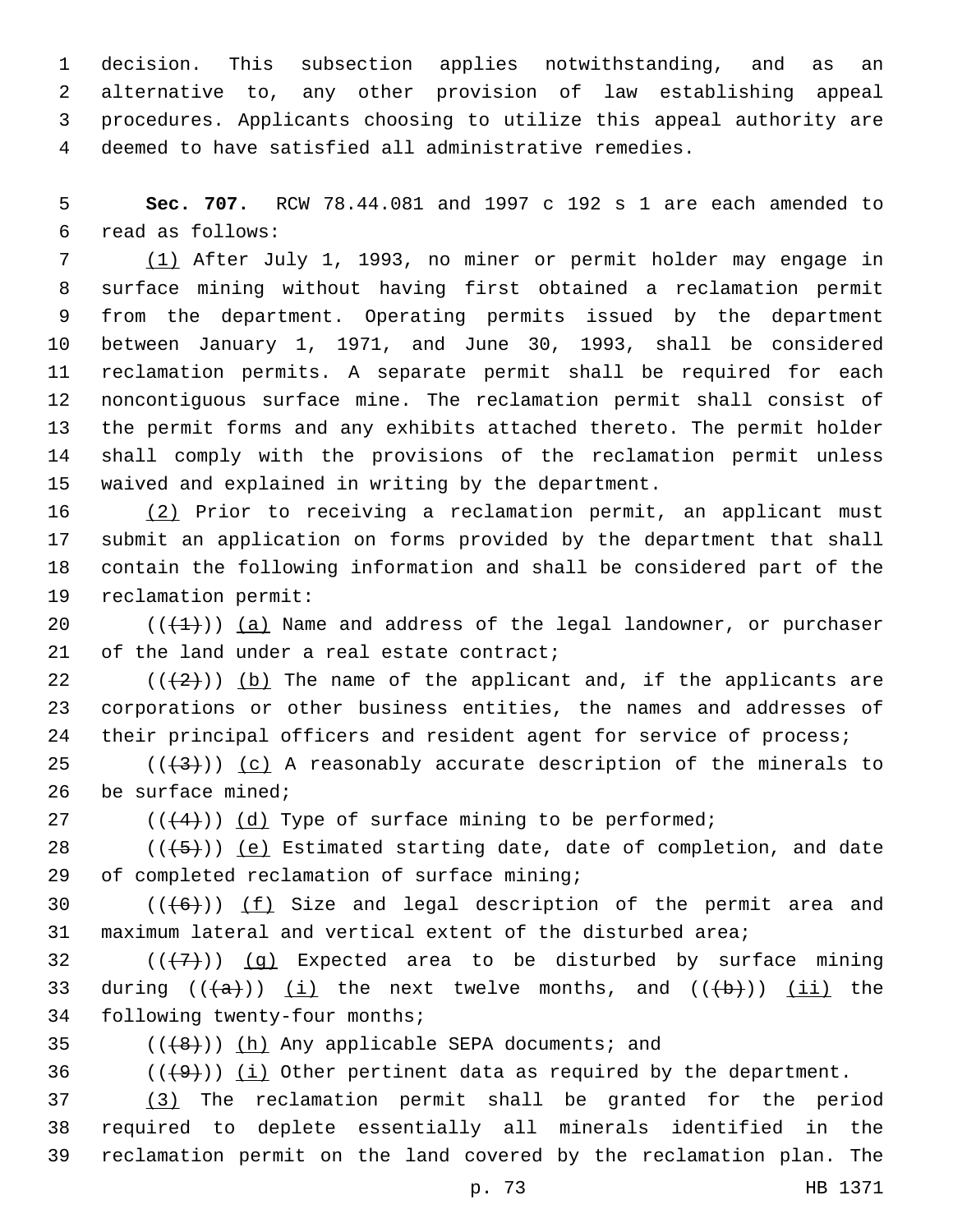reclamation permit shall be valid until the reclamation is complete 2 unless the permit is canceled by the department.

 (4)(a) All decisions on applications under this chapter must be completed and the decision returned to the applicant within ninety days of submitting the application. If the ninety-day deadline is not satisfied, the applicant may file a motion in the appropriate superior court requesting court approval of the application.

 (b) If the application is denied either within or after the ninety-day decision period, the applicant may file a motion in the appropriate superior court requesting the court to overturn the 11 decision. This subsection applies notwithstanding, and as an alternative to, any other provision of law establishing appeal procedures. Applicants choosing to utilize this appeal authority are deemed to have satisfied all administrative remedies.

 NEW SECTION. **Sec. 708.** A new section is added to chapter 18.104 16 RCW to read as follows:

 (1) All decisions on applications under this chapter must be completed and the decision returned to the applicant within ninety days of submitting the application. If the ninety-day deadline is not satisfied, the applicant may file a motion in the appropriate superior court requesting court approval of the application.

 (2) If the application is denied either within or after the ninety-day decision period, the applicant may file a motion in the appropriate superior court requesting the court to overturn the decision. This subsection applies notwithstanding, and as an alternative to, any other provision of law establishing appeal procedures. Applicants choosing to utilize this appeal authority are deemed to have satisfied all administrative remedies.

 **Sec. 709.** RCW 86.16.025 and 1995 c 8 s 4 are each amended to 30 read as follows:

 (1) Subject to RCW 43.21A.068, with respect to such features as may affect flood conditions, the department shall have authority to examine, approve, or reject designs and plans for any structure or works, public or private, to be erected or built or to be reconstructed or modified upon the banks or in or over the channel or over and across the floodway of any stream or body of water in this 37 state.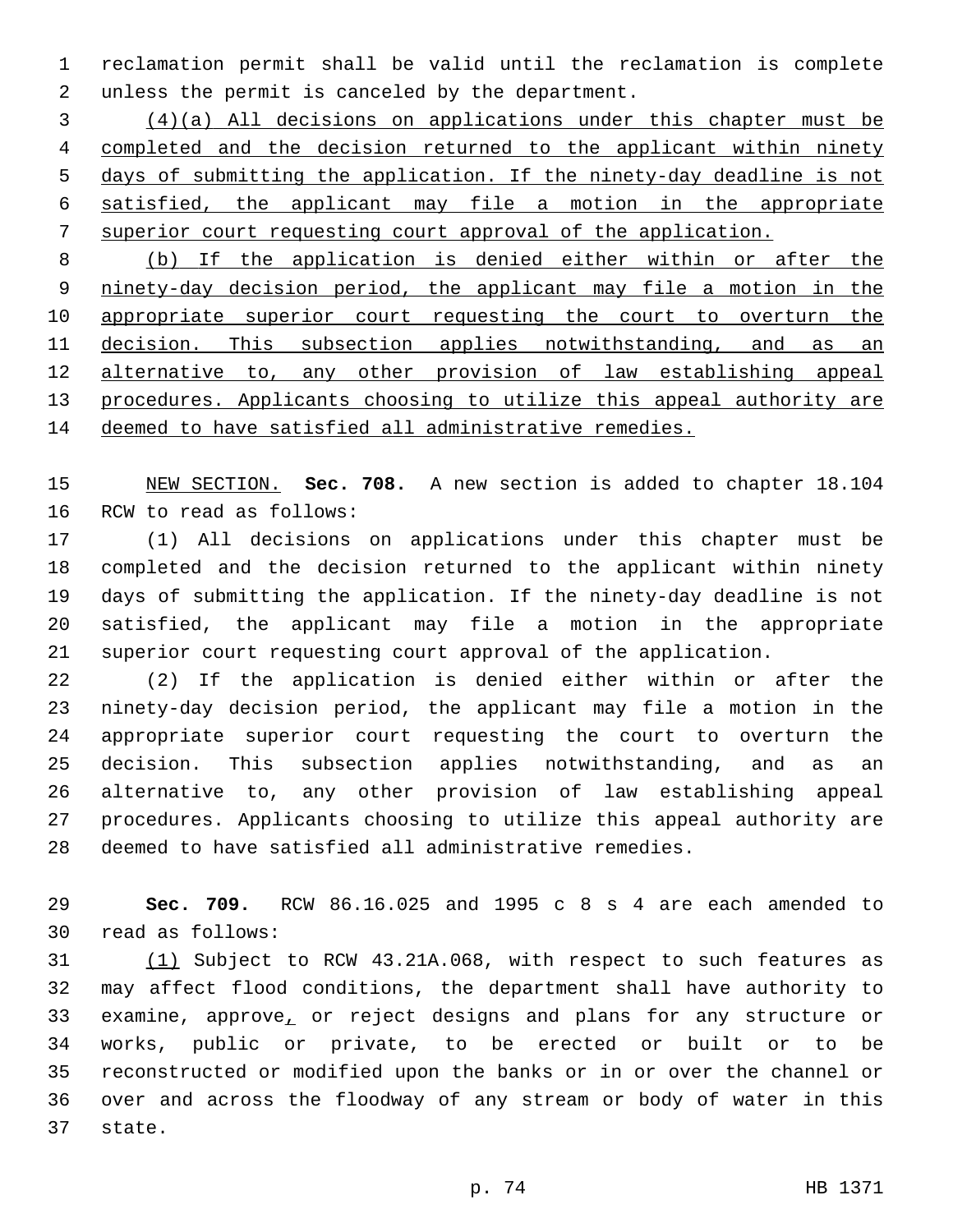(2)(a) All decisions on applications under this chapter must be completed and the decision returned to the applicant within ninety days of submitting the application. If the ninety-day deadline is not satisfied, the applicant may file a motion in the appropriate superior court requesting court approval of the application.

 (b) If the application is denied either within or after the ninety-day decision period, the applicant may file a motion in the appropriate superior court requesting the court to overturn the 9 decision. This subsection applies notwithstanding, and as an alternative to, any other provision of law establishing appeal procedures. Applicants choosing to utilize this appeal authority are deemed to have satisfied all administrative remedies.

 **Sec. 710.** RCW 70.95.205 and 1998 c 36 s 18 are each amended to 14 read as follows:

 (1) Waste-derived soil amendments that meet the standards and criteria in this section may apply for exemption from solid waste permitting as required under RCW 70.95.170. The application shall be submitted to the department in a format determined by the department or an equivalent format. The application shall include:

 (a) Analytical data showing that the waste-derived soil amendments meet standards established under RCW 15.54.800; and

 (b) Other information deemed appropriate by the department to 23 protect human health and the environment.

 (2) After receipt of an application, the department shall review it to determine whether the application is complete, and forward a copy of the complete application to all interested jurisdictional health departments for review and comment. Within forty-five days, the jurisdictional health departments shall forward their comments and any other information they deem relevant to the department, which shall then give final approval or disapproval of the application. Every complete application shall be approved or disapproved by the 32 department within ninety days after receipt. If the ninety-day deadline is not satisfied, the applicant may file a motion in the appropriate superior court requesting court approval of the application. If the application is denied either within or after the ninety-day decision period, the applicant may file a motion in the appropriate superior court requesting the court to overturn the decision. This subsection applies notwithstanding, and as an alternative to, any other provision of law establishing appeal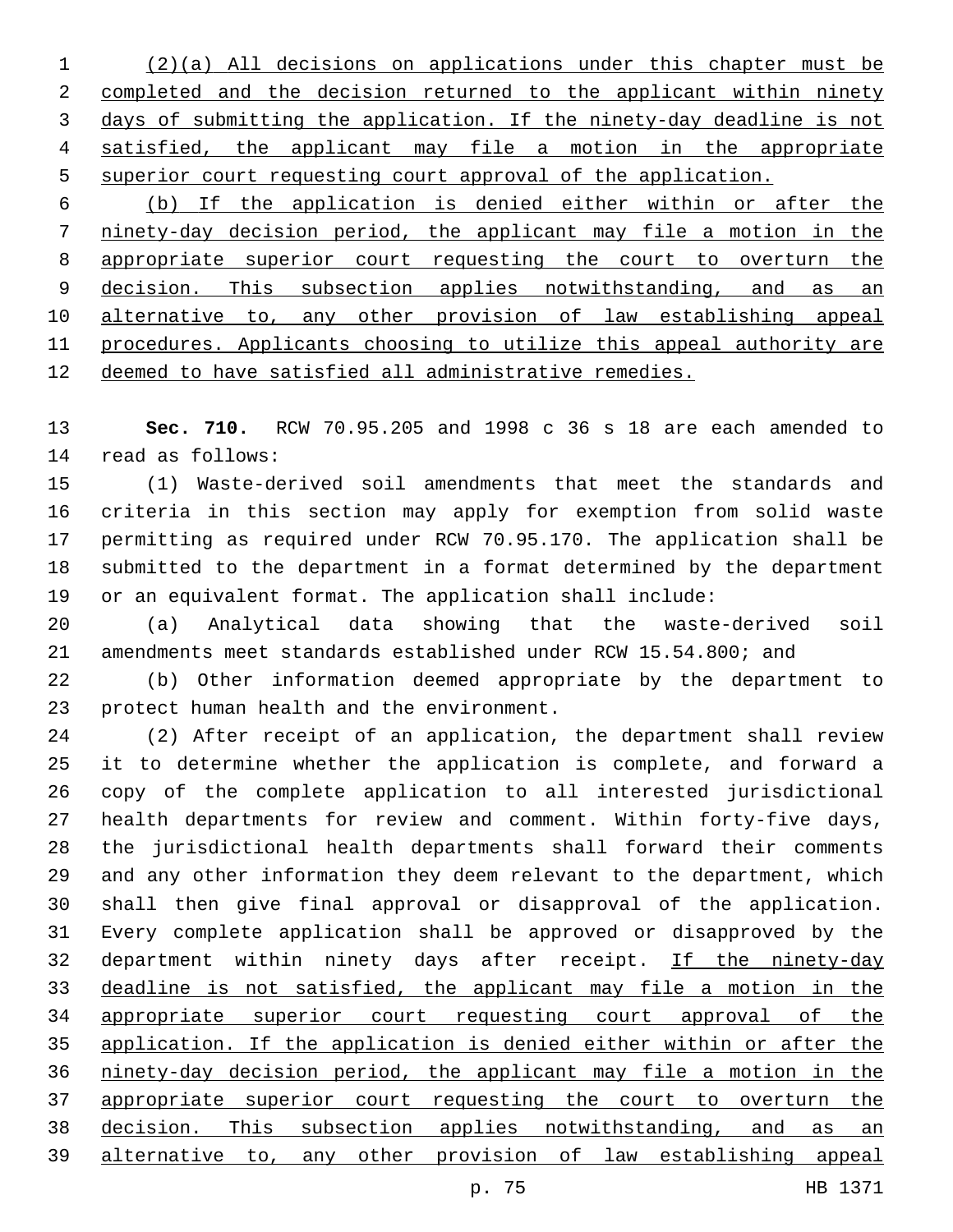procedures. Applicants choosing to utilize this appeal authority are deemed to have satisfied all administrative remedies.

 (3) The department, after providing opportunity for comments from the jurisdictional health departments, may at any time revoke an exemption granted under this section if the quality or use of the waste-derived soil amendment changes or the management, storage, or end use of the waste-derived soil amendment constitutes a threat to 8 human health or the environment.

 (4) Any aggrieved party may appeal the determination by the department in subsection (2) or (3) of this section to the pollution 11 control hearings board.

 **Sec. 711.** RCW 15.54.820 and 1998 c 36 s 16 are each amended to 13 read as follows:

 (1) After receipt from the department of the completed application required by RCW 15.54.325, the department of ecology shall evaluate whether the use of the proposed waste-derived fertilizer or the micronutrient fertilizer as defined in RCW 18 15.54.270 is consistent with the following:

(a) Chapter 70.95 RCW, the solid waste management act;

(b) Chapter 70.105 RCW, the hazardous waste management act; and

 (c) 42 U.S.C. Sec. 6901 et seq., the resource conservation and 22 recovery act.

 (2) The department of ecology shall apply the standards adopted in RCW 15.54.800. If more stringent standards apply under chapter 173-303 WAC for the same constituents, the department of ecology must 26 use the more stringent standards.

 (3) Within sixty days of receiving the completed application, the department of ecology shall advise the department as to whether the application complies with the requirements of subsections (1) and (2) of this section. In making a determination, the department of ecology shall consult with the department of health and the department of 32 labor and industries.

 (4) A party aggrieved by a decision of the department of ecology to issue a written approval under this section or to deny the issuance of such an approval may appeal the decision to the pollution control hearings board within thirty days of the decision. Review of 37 such a decision shall be conducted in accordance with either 38 subsection (5) of this section or with chapter 43.21B RCW( $(-)$ ), with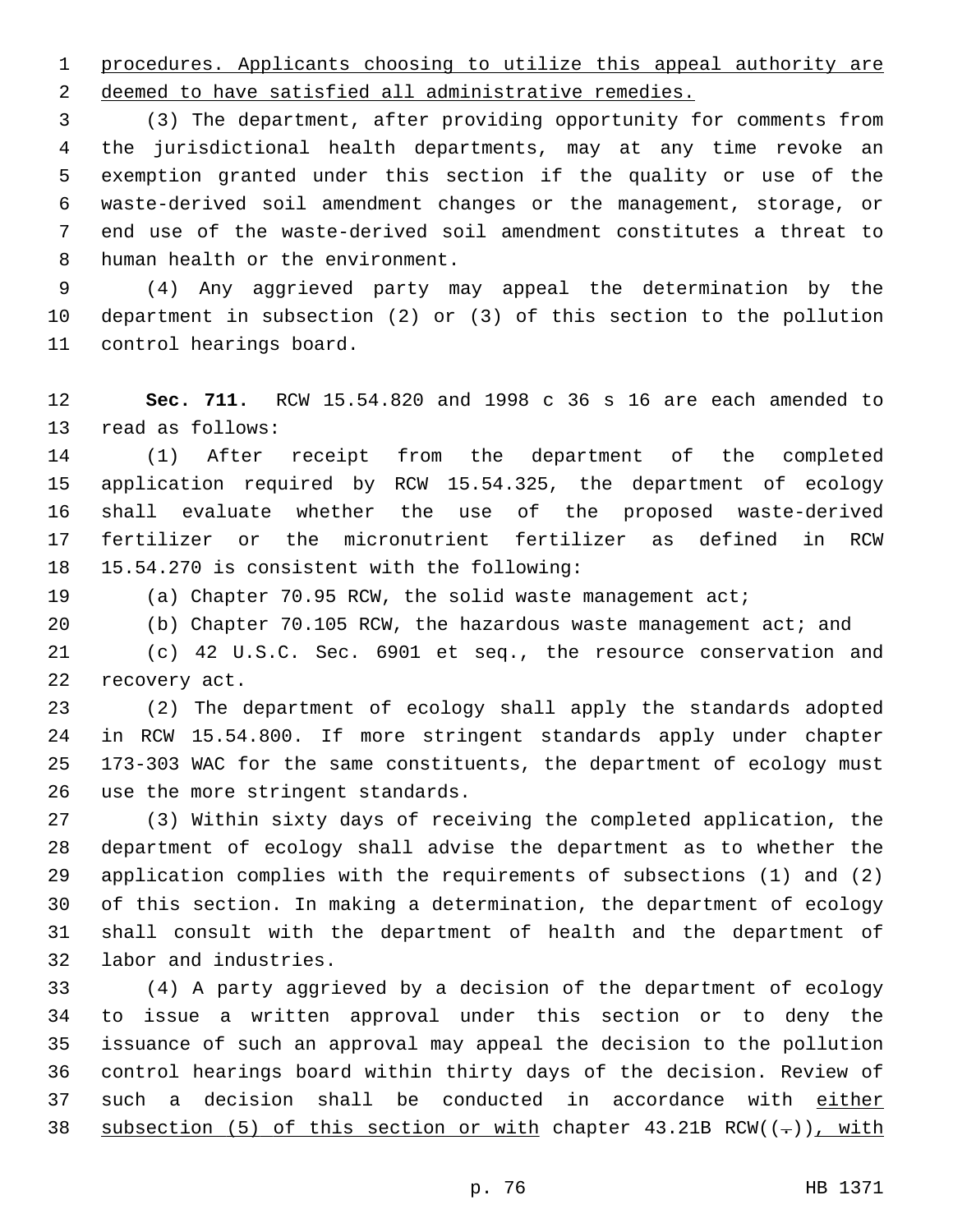1 any subsequent appeal of a decision of the hearings board ((shall be)) obtained in accordance with RCW 43.21B.180.2

 (5)(a) All decisions on applications under this chapter must be completed and the decision returned to the applicant within ninety days of submitting the application. If the ninety-day deadline is not satisfied, the applicant may file a motion in the appropriate superior court requesting court approval of the application.

 (b) If the application is denied either within or after the ninety-day decision period, the applicant may file a motion in the appropriate superior court requesting the court to overturn the decision. This subsection applies notwithstanding, and as an alternative to, any other provision of law establishing appeal procedures. Applicants choosing to utilize this appeal authority are deemed to have satisfied all administrative remedies.

 **Sec. 712.** RCW 43.21C.033 and 1995 c 347 s 422 are each amended 16 to read as follows:

 (1)(a) Except as provided in subsection (2) of this section, the responsible official shall make a threshold determination on a completed application within ninety days after the application and supporting documentation are complete. The applicant may request an additional thirty days for the threshold determination. The governmental entity responsible for making the threshold determination shall by rule, resolution, or ordinance adopt standards, consistent with rules adopted by the department to implement this chapter, for determining when an application and 26 supporting documentation are complete.

 (b) If the ninety-day deadline is not satisfied, the applicant may file a motion in the appropriate superior court requesting court approval of the application. If the application is denied either within or after the ninety-day decision period, the applicant may file a motion in the appropriate superior court requesting the court 32 to overturn the decision. This subsection applies notwithstanding, and as an alternative to, any other provision of law establishing appeal procedures. Applicants choosing to utilize this appeal authority are deemed to have satisfied all administrative remedies.

36 (2) Subsection  $(1)(a)$  of this section shall not apply to a city, 37 town, or county that: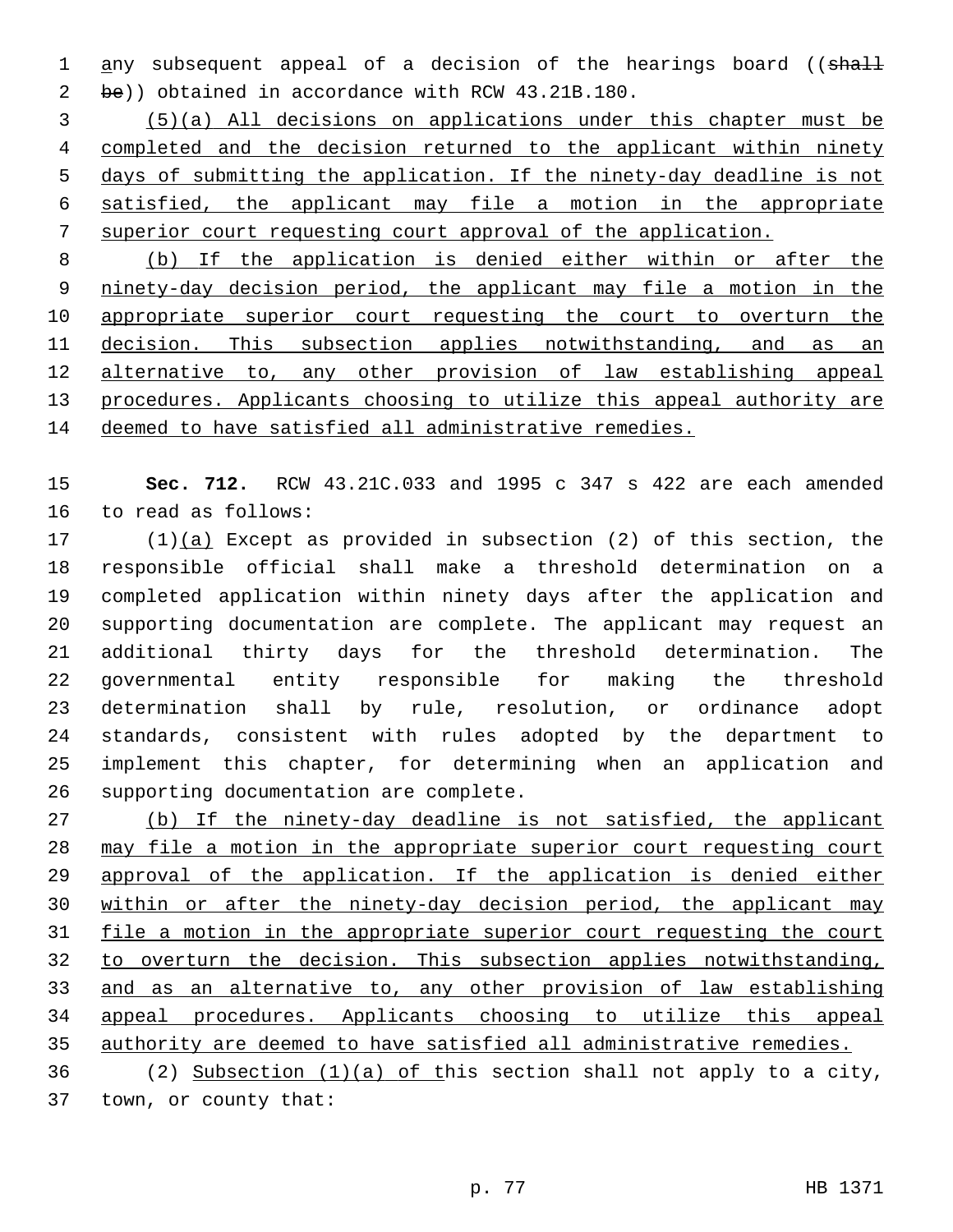(a) By ordinance adopted prior to April 1, 1992, has adopted procedures to integrate permit and land use decisions with the 3 requirements of this chapter; or

 (b) Is planning under RCW 36.70A.040 ((and is subject to the 5 requirements of RCW 36.70B.090)).

 **Sec. 713.** RCW 77.115.040 and 2011 c 339 s 37 are each amended to 7 read as follows:

 (1) All aquatic farmers, as defined in RCW 15.85.020, shall register with the department. The application fee is one hundred five dollars. The director shall assign each aquatic farm a unique registration number and develop and maintain in an electronic database a registration list of all aquaculture farms. The department shall establish procedures to annually update the aquatic farmer information contained in the registration list. The department shall coordinate with the department of health using shellfish growing area certification data when updating the registration list.

 (2)(a) All decisions on registrations under this chapter must be completed and the decision returned to the applicant within ninety days of submitting the registrations. If the ninety-day deadline is not satisfied, the applicant may file a motion in the appropriate superior court requesting court approval of the application.

22 (b) If the application is denied either within or after the ninety-day decision period, the applicant may file a motion in the appropriate superior court requesting the court to overturn the 25 decision. This subsection applies notwithstanding, and as an alternative to, any other provision of law establishing appeal procedures. Applicants choosing to utilize this appeal authority are deemed to have satisfied all administrative remedies.

 (3) Registered aquaculture farms shall provide the department 30 with the following information:

31 (a) The name of the aquatic farmer;

(b) The address of the aquatic farmer;

 (c) Contact information such as telephone, fax, web site, and e-34 mail address, if available;

 (d) The number and location of acres under cultivation, including a map displaying the location of the cultivated acres;

 (e) The name of the landowner of the property being cultivated or 38 otherwise used in the aquatic farming operation;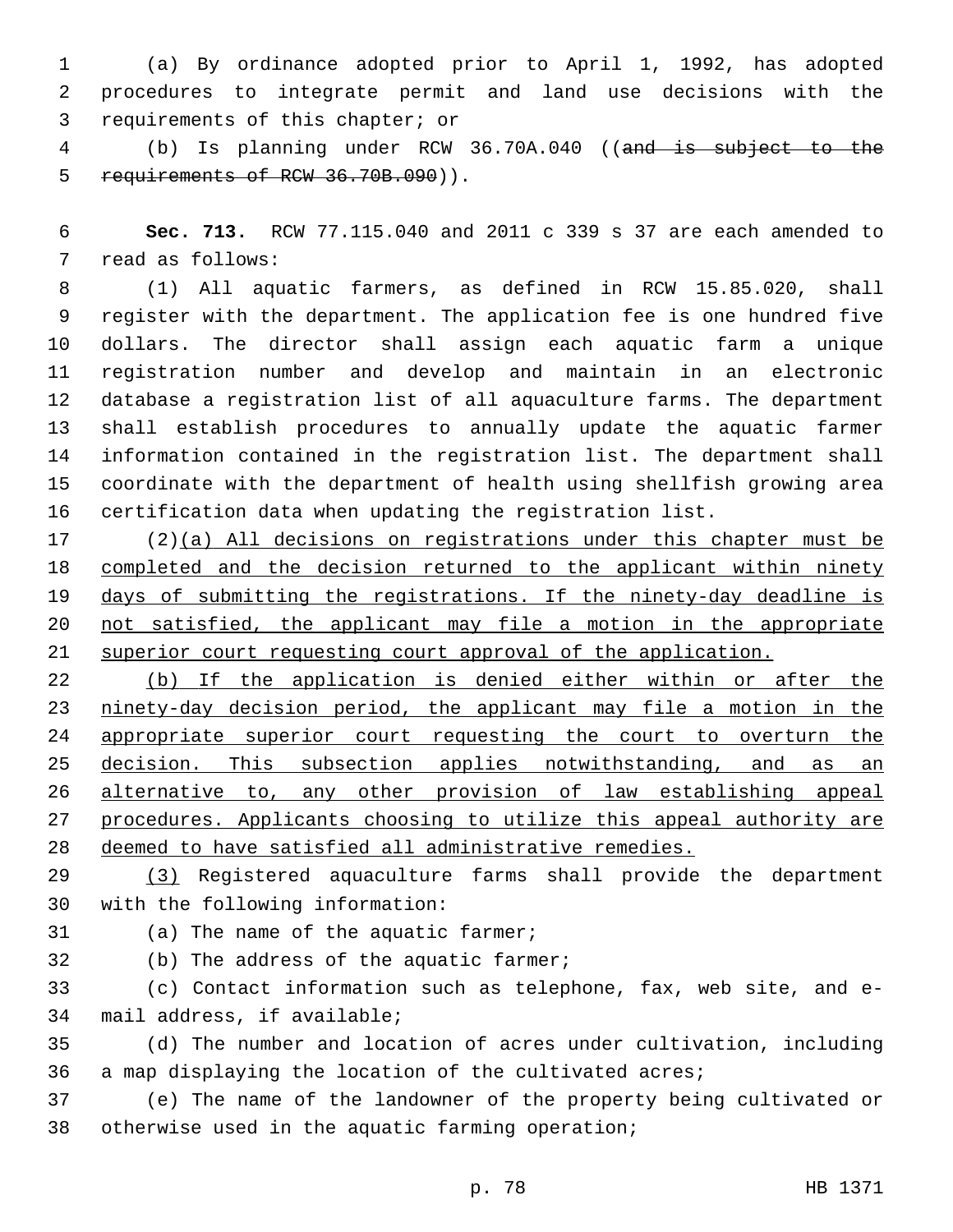(f) The private sector cultured aquatic product being propagated, 2 farmed, or cultivated; and

(g) Statistical production data.3

 (( $(3)$ ))  $(4)$  The state veterinarian shall be provided with registration and statistical data by the department.

 NEW SECTION. **Sec. 714.** A new section is added to chapter 69.30 7 RCW to read as follows:

 (1) All decisions on applications under this chapter must be completed and the decision returned to the applicant within ninety days of submitting the application. If the ninety-day deadline is not satisfied, the applicant may file a motion in the appropriate superior court requesting court approval of the application.

 (2) If the application is denied either within or after the ninety-day decision period, the applicant may file a motion in the appropriate superior court requesting the court to overturn the decision. This subsection applies notwithstanding, and as an alternative to, any other provision of law establishing appeal procedures. Applicants choosing to utilize this appeal authority are deemed to have satisfied all administrative remedies.

 NEW SECTION. **Sec. 715.** A new section is added to chapter 90.64 21 RCW to read as follows:

 (1) All decisions on applications under this chapter must be completed and the decision returned to the applicant within ninety days of submitting the application. If the ninety-day deadline is not satisfied, the applicant may file a motion in the appropriate superior court requesting court approval of the application.

 (2) If the application is denied either within or after the ninety-day decision period, the applicant may file a motion in the appropriate superior court requesting the court to overturn the decision. This subsection applies notwithstanding, and as an alternative to, any other provision of law establishing appeal procedures. Applicants choosing to utilize this appeal authority are deemed to have satisfied all administrative remedies.

 NEW SECTION. **Sec. 716.** A new section is added to chapter 15.58 35 RCW to read as follows:

 (1) All decisions on applications under this chapter must be completed and the decision returned to the applicant within ninety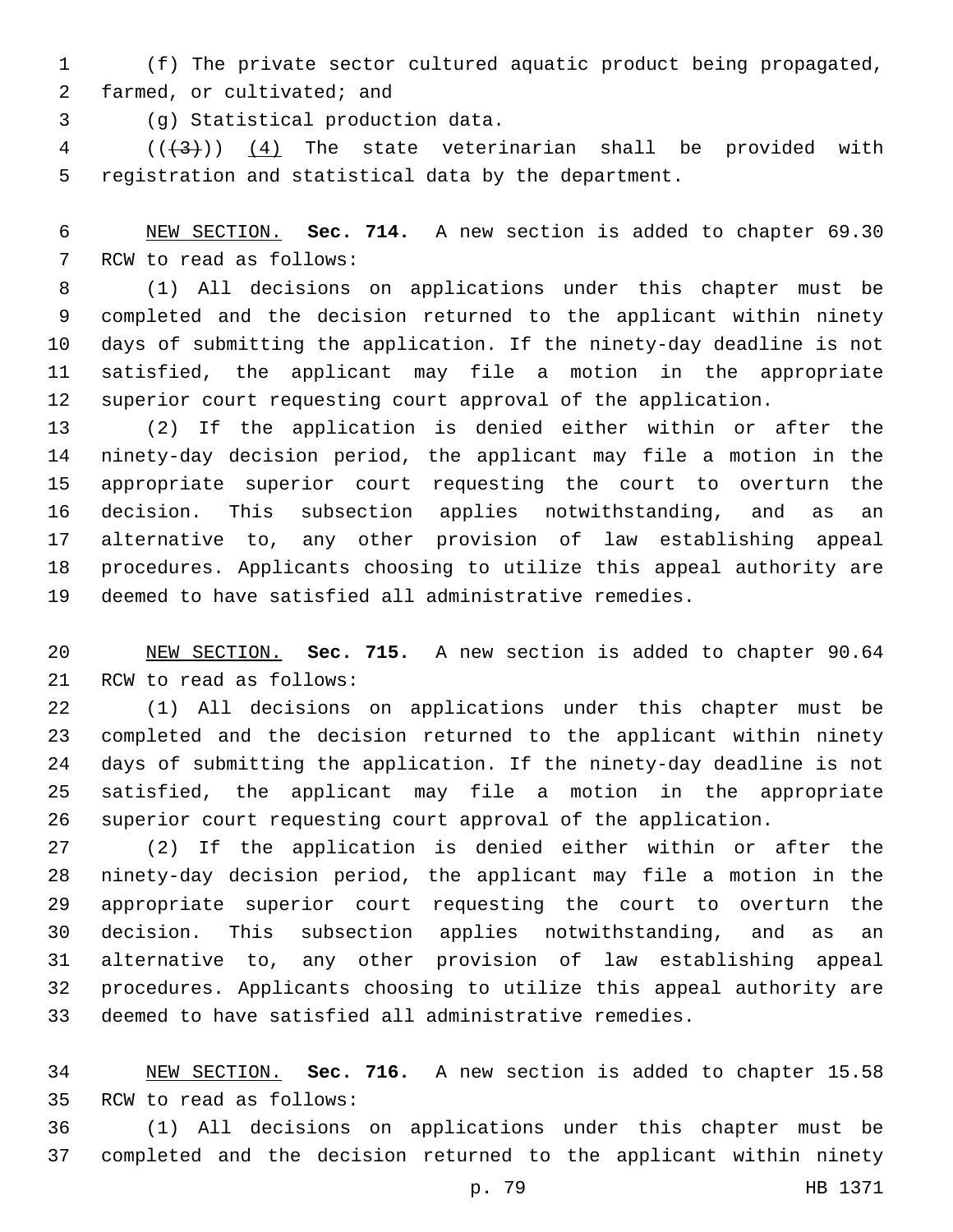days of submitting the application. If the ninety-day deadline is not satisfied, the applicant may file a motion in the appropriate superior court requesting court approval of the application.

 (2) If the application is denied either within or after the ninety-day decision period, the applicant may file a motion in the appropriate superior court requesting the court to overturn the decision. This subsection applies notwithstanding, and as an alternative to, any other provision of law establishing appeal procedures. Applicants choosing to utilize this appeal authority are deemed to have satisfied all administrative remedies.

 NEW SECTION. **Sec. 717.** A new section is added to chapter 17.21 12 RCW to read as follows:

 (1) All decisions on applications under this chapter must be completed and the decision returned to the applicant within ninety days of submitting the application. If the ninety-day deadline is not satisfied, the applicant may file a motion in the appropriate superior court requesting court approval of the application.

 (2) If the application is denied either within or after the ninety-day decision period, the applicant may file a motion in the appropriate superior court requesting the court to overturn the decision. This subsection applies notwithstanding, and as an alternative to, any other provision of law establishing appeal procedures. Applicants choosing to utilize this appeal authority are deemed to have satisfied all administrative remedies.

 **Sec. 718.** RCW 16.65.030 and 2003 c 326 s 65 are each amended to 26 read as follows:

 (1) No person shall operate a public livestock market without first having obtained a license from the director. Application for a license shall be in writing on forms prescribed by the director, and 30 shall include the following:

 (a) A nonrefundable original license application fee of two 32 thousand dollars.

 (b) A legal description of the property upon which the public 34 livestock market shall be located.

 (c) A complete description and blueprints or plans of the public livestock market physical plant, yards, pens, and all facilities the applicant proposes to use in the operation of such public livestock 38 market.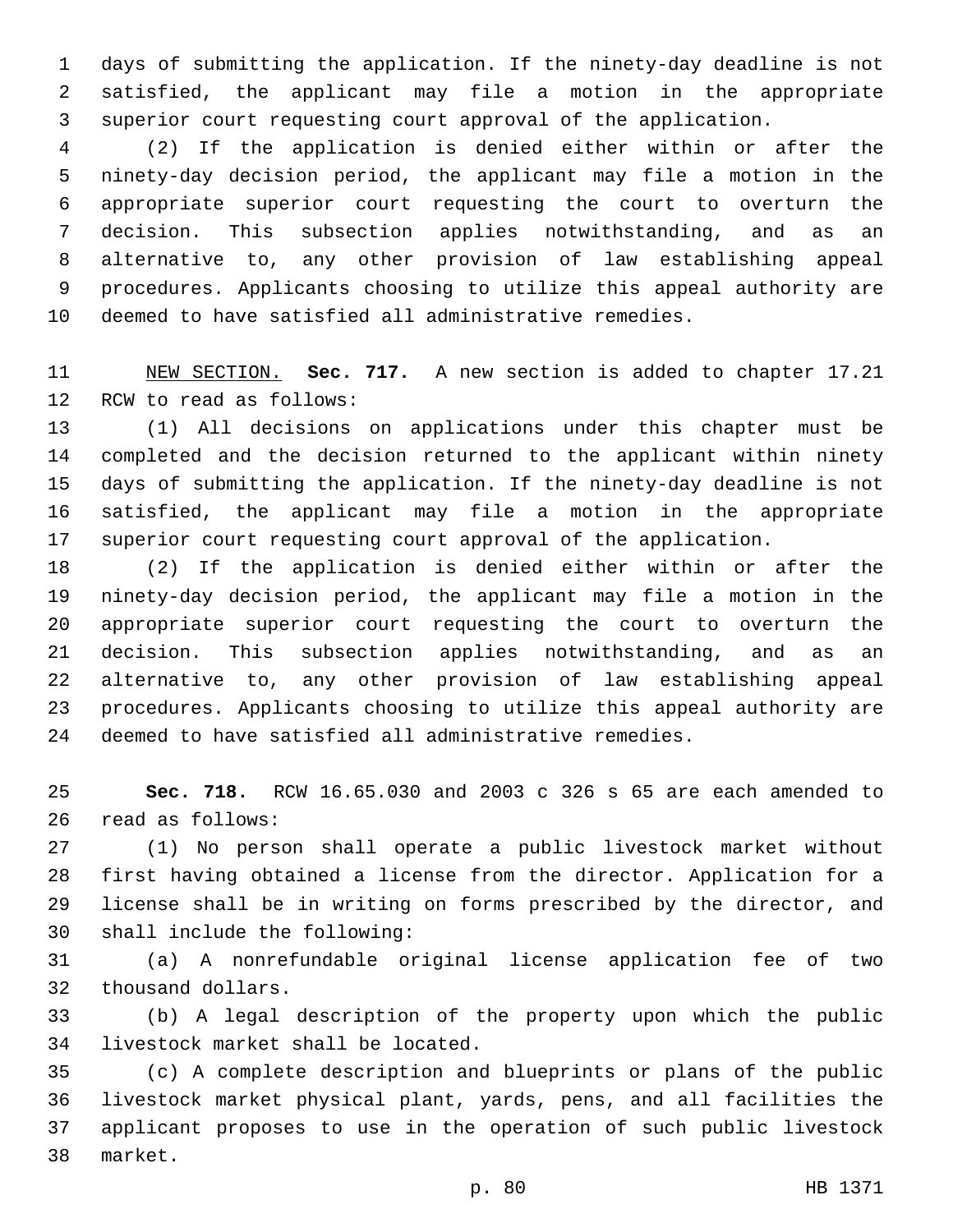(d) A financial statement, audited by a certified or licensed public accountant, to determine whether or not the applicant meets the minimum net worth requirements, established by the director by rule, to construct and/or operate a public livestock market. If the applicant is a subsidiary of a larger company, corporation, society, or cooperative association, both the parent company and the subsidiary company must submit a financial statement to determine whether or not the applicant meets the minimum net worth requirements. All financial statement information required by this subsection is confidential information and not subject to public 11 disclosure.

 (e) The schedule of rates and charges the applicant proposes to impose on the owners of livestock for services rendered in the 14 operation of such livestock market.

 (f) The weekly or monthly sales day or days on which the applicant proposes to operate his or her public livestock market sales and the class of livestock that may be sold on these days.

 (g) Projected source and quantity of livestock anticipated to be 19 handled.

 (h) Projected gross dollar volume of business to be carried on, at, or through the public livestock market during the first year's 22 operation.

 (i) Facts upon which is based the conclusion that the trade area and the livestock industry will benefit because of the proposed 25 market.

(j) Other information as the director may require by rule.

 (2) If the director determines that the applicant meets all the requirements of subsection (1) of this section, the director shall conduct a public hearing as provided by chapter 34.05 RCW, and shall grant or deny an application for original license for a public livestock market after considering evidence and testimony relating to the requirements of this section and giving reasonable consideration 33 to:

 (a) Benefits to the livestock industry to be derived from the establishment and operation of the public livestock market proposed 36 in the application;

(b) The geographical area that will be affected;

 (c) The conflict, if any, with sales days already allocated in 39 the area;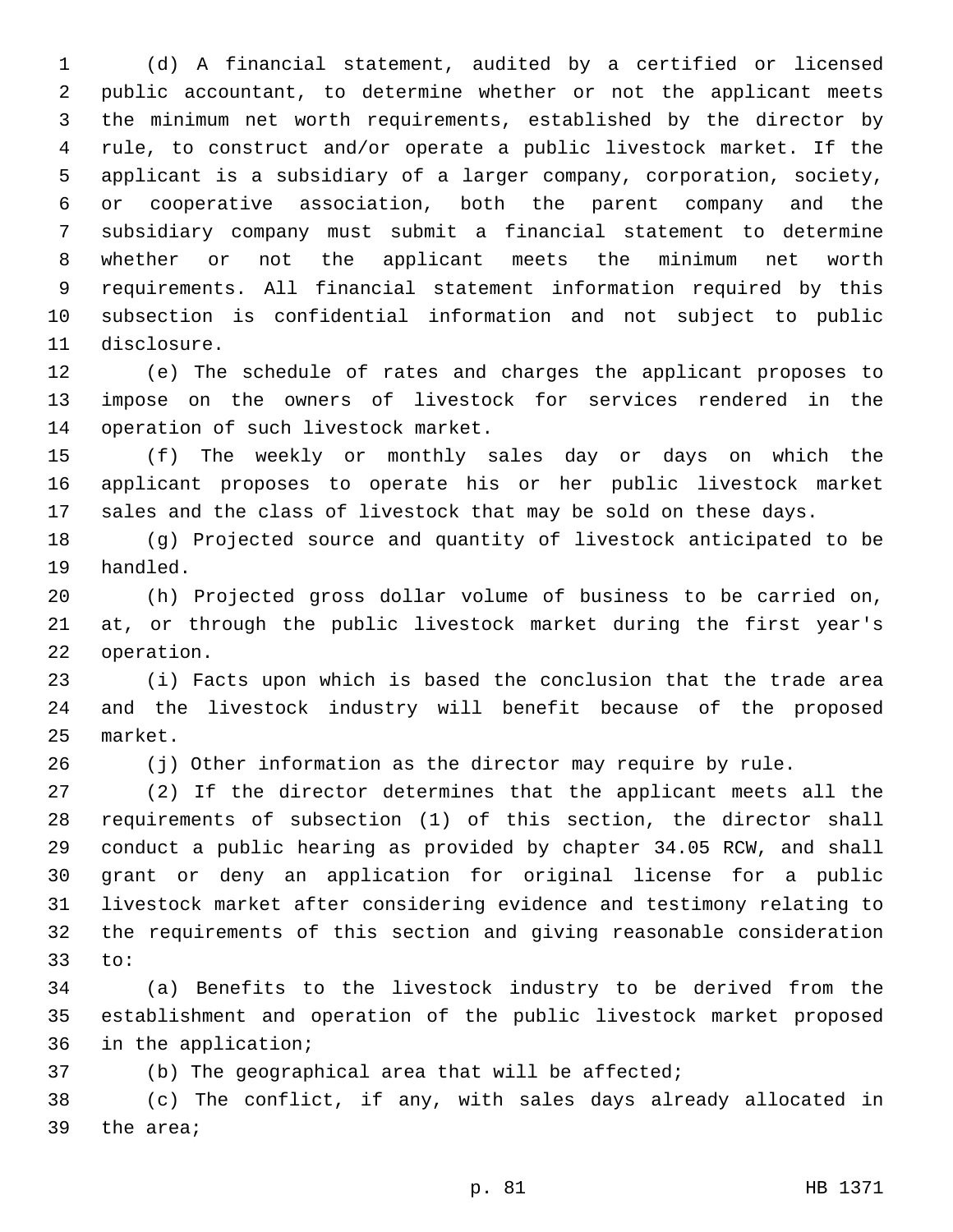(d) The amount and class of livestock available for marketing in 2 the area;

(e) Buyers available to the proposed market; and

 (f) Any other conditions affecting the orderly marketing of 5 livestock.

 (3) Before a license is issued to operate a public livestock 7 market, the applicant must:

 (a) Execute and deliver to the director a surety bond as required 9 under RCW 16.65.200;

 (b) Provide evidence of a custodial account, as required under 11 RCW 16.65.140, for the consignor's proceeds;

12 (c) Pay the appropriate license fee; and

 (d) Provide other information required under this chapter and 14 rules adopted under this chapter.

 (4)(a) All decisions under this section must be completed and the decision returned to the applicant within ninety days of submitting the registrations. If the ninety-day deadline is not satisfied, the applicant may file a motion in the appropriate superior court 19 requesting court approval of the application.

 (b) If the application is denied either within or after the ninety-day decision period, the applicant may file a motion in the appropriate superior court requesting the court to overturn the 23 decision. This subsection applies notwithstanding, and as an alternative to, any other provision of law establishing appeal procedures. Applicants choosing to utilize this appeal authority are deemed to have satisfied all administrative remedies.

 NEW SECTION. **Sec. 719.** A new section is added to chapter 70.95J 28 RCW to read as follows:

 (1) All decisions on applications under this chapter must be completed and the decision returned to the applicant within ninety days of submitting the application. If the ninety-day deadline is not satisfied, the applicant may file a motion in the appropriate superior court requesting court approval of the application.

 (2) If the application is denied either within or after the ninety-day decision period, the applicant may file a motion in the appropriate superior court requesting the court to overturn the decision. This subsection applies notwithstanding, and as an alternative to, any other provision of law establishing appeal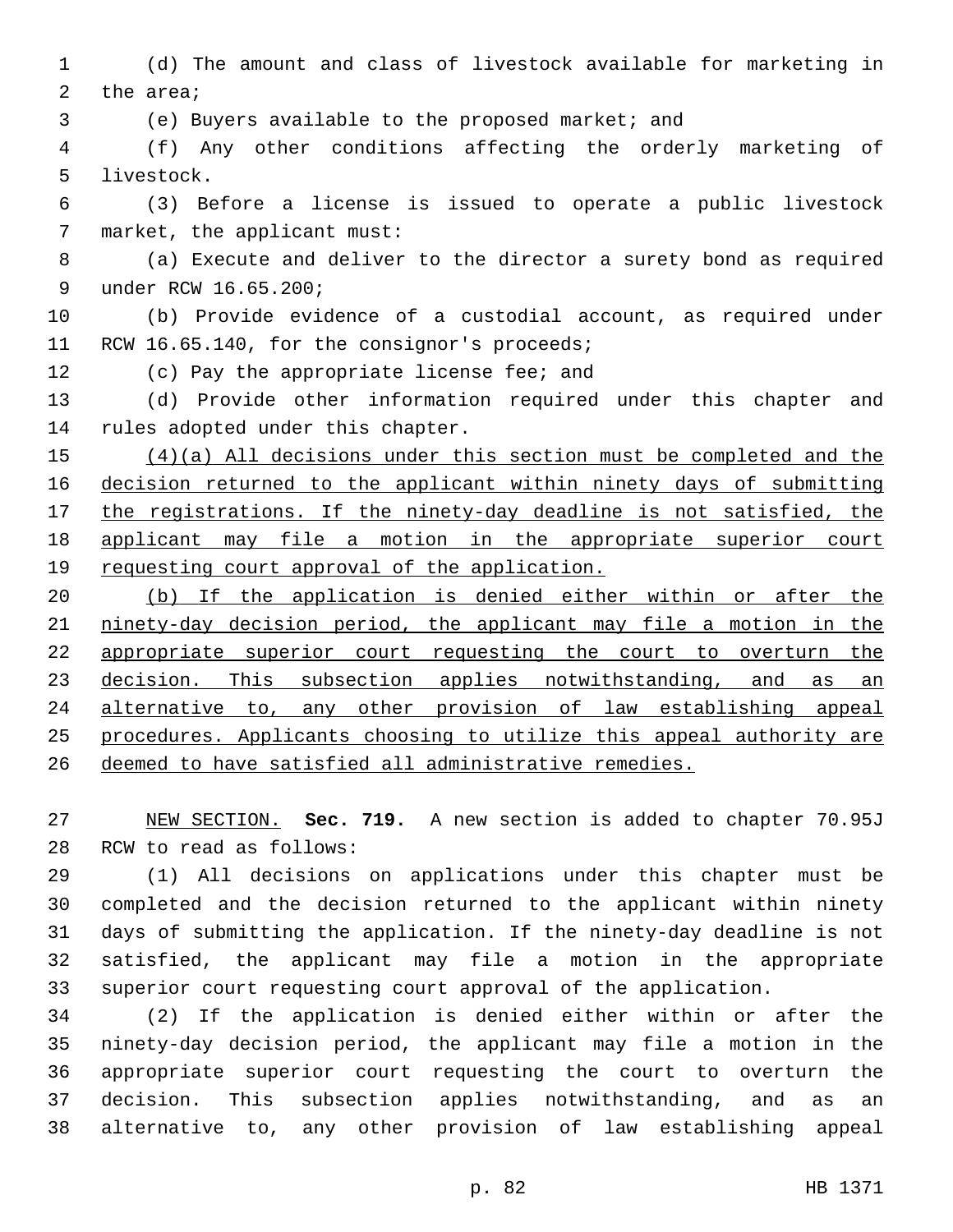procedures. Applicants choosing to utilize this appeal authority are deemed to have satisfied all administrative remedies.

 **Sec. 720.** RCW 70.119A.110 and 2011 c 102 s 1 are each amended to 4 read as follows:

 (1) No person may operate a group A public water system unless the person first submits an application to the department and receives an operating permit as provided in this section. A new application must be submitted upon any change in ownership of the 9 system.

 (2) The department may require that each application include the information that is reasonable and necessary to determine that the system complies with applicable standards and requirements of the federal safe drinking water act, state law, and rules adopted by the 14 department or by the state board of health.

 (3)(a) Following its review of the application, its supporting material, and any information received by the department in its investigation of the application, the department shall issue or deny the operating permit. The department shall act on initial permit applications as expeditiously as possible, and shall in all cases 20 either grant or deny the application within ((one hundred twenty)) ninety days of receipt of the application or of any supplemental 22 information required to complete the application.

23 (b) The applicant for a permit shall be entitled to two different appeals pathways:

25 (i) The applicant may file an appeal in accordance with chapter 34.05 RCW if the department denies the initial or subsequent applications or imposes conditions or requirements upon the operator. Any operator of a public water system that requests a hearing may continue to operate the system until a decision is issued after the 30 hearing.

 (ii) In the alternative, if the ninety-day deadline is not 32 satisfied, the applicant may file a motion in the appropriate superior court requesting court approval of the application. If the application is denied either within or after the ninety-day decision period, the applicant may file a motion in the appropriate superior court requesting the court to overturn the decision. This subsection applies notwithstanding, and as an alternative to, any other provision of law establishing appeal procedures. Applicants choosing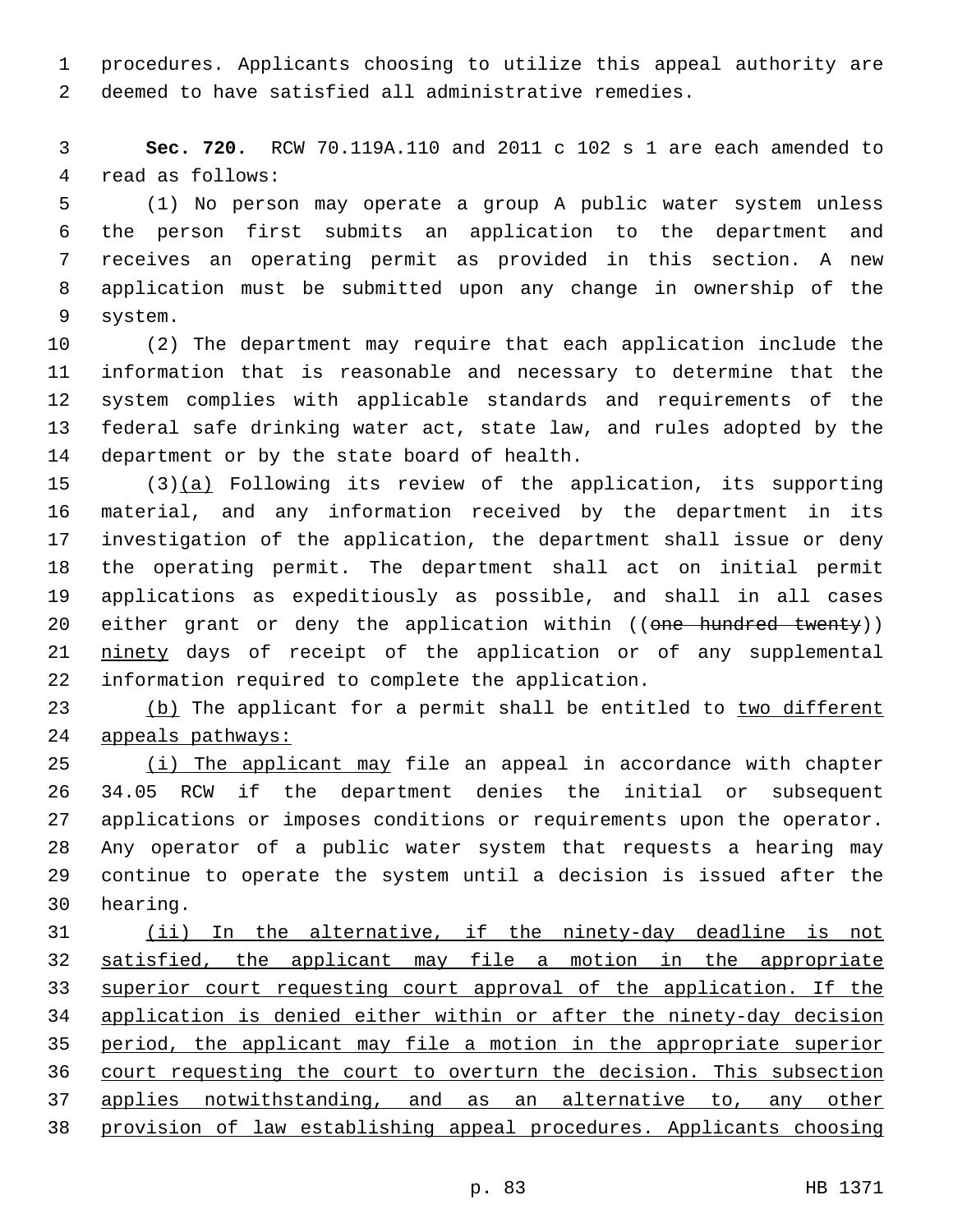to utilize this appeal authority are deemed to have satisfied all 2 administrative remedies.

 (4) At the time of initial permit application or at the time of permit renewal the department may impose such permit conditions, requirements for system improvements, and compliance schedules as it determines are reasonable and necessary to ensure that the system will provide a safe and reliable water supply to its users.

 (5) Operating permits shall be issued for a term of one year, and shall be renewed annually, unless the operator fails to apply for a new permit or the department finds good cause to deny the application 11 for renewal.

(6) Each application shall be accompanied by an annual fee.

 (7) The department shall adopt rules, in accordance with chapter 14 34.05 RCW, necessary to implement this section.

 (8) The department shall establish by rule categories of annual operating permit fees based on system size, complexity, and number of service connections. Fees charged must be sufficient to cover, but may not exceed, the costs to the department of administering a program for safe and reliable drinking water. The department shall use operating permit fees to monitor and enforce compliance by group A public water systems with state and federal laws that govern planning, water use efficiency, design, construction, operation, maintenance, financing, management, and emergency response.

 (9) The annual per-connection fee may not exceed one dollar and fifty cents. The department shall phase-in implementation of any annual fee increase greater than ten percent, and shall establish the schedule for implementation by rule. Rules established by the department prior to 2020 must limit the annual operating permit fee for any public water system to no greater than one hundred thousand dollars.30

 (10) The department shall notify existing public water systems of the requirements of RCW 70.119A.030, 70.119A.060, and this section at least one hundred twenty days prior to the date that an application for a permit is required pursuant to RCW 70.119A.030, 70.119A.060, 35 and this section.

 (11) The department shall issue one operating permit to any approved satellite system management agency. Operating permit fees for approved satellite system management agencies must be established by the department by rule. Rules established by the department must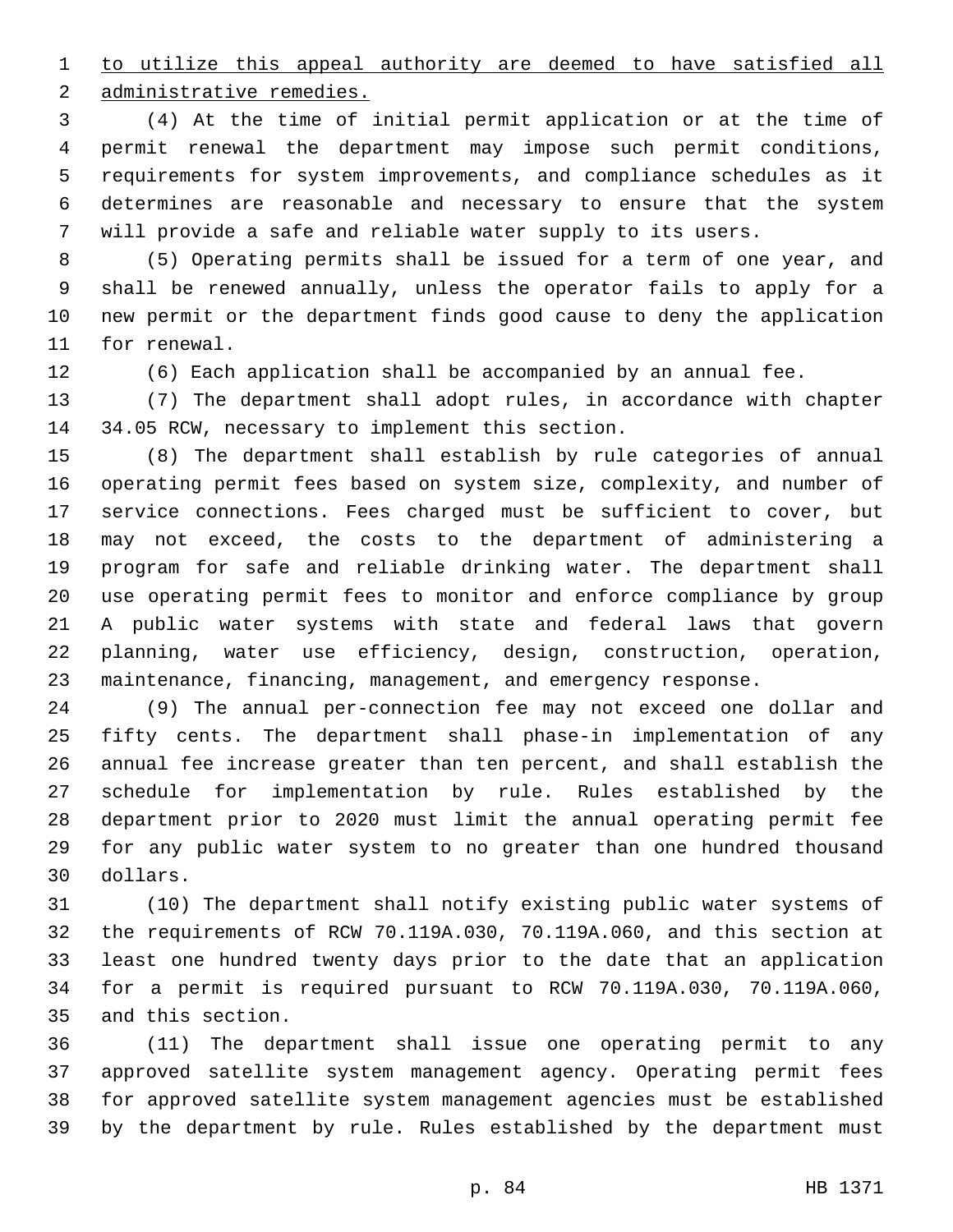set a single fee based on the total number of connections for all group A public water systems owned by a satellite management agency.

 (12) For purposes of this section, "group A public water system" and "system" mean those water systems with fifteen or more service connections, regardless of the number of people; or a system serving an average of twenty-five or more people per day for sixty or more days within a calendar year, regardless of the number of service 8 connections.

 **Sec. 721.** RCW 90.03.350 and 1995 c 8 s 6 are each amended to 10 read as follows:

 (1) Except as provided in RCW 43.21A.068, any person, corporation or association intending to construct or modify any dam or controlling works for the storage of ten acre feet or more of water, shall before beginning said construction or modification, submit plans and specifications of the same to the department for examination and approval as to its safety. Such plans and specifications shall be submitted in duplicate, one copy of which shall be retained as a public record, by the department, and the other returned with its approval or rejection endorsed thereon. No such dam or controlling works shall be constructed or modified until the same or any modification thereof shall have been approved as to its safety by the department. Any such dam or controlling works constructed or modified in any manner other than in accordance with plans and specifications approved by the department or which shall not be maintained in accordance with the order of the department shall be presumed to be a public nuisance and may be abated in the manner provided by law, and it shall be the duty of the attorney general or prosecuting attorney of the county wherein such dam or controlling works, or the major portion thereof, is situated to institute abatement proceedings against the owner or owners of such dam or controlling works, whenever he or she is requested to do so by 32 the department.

 (2) A metals mining and milling operation regulated under chapter 232, Laws of 1994 is subject to additional dam safety inspection requirements due to the special hazards associated with failure of a tailings pond impoundment. The department shall inspect these impoundments at least quarterly during the project's operation and at least annually thereafter for the postclosure monitoring period in order to ensure the safety of the dam or controlling works. The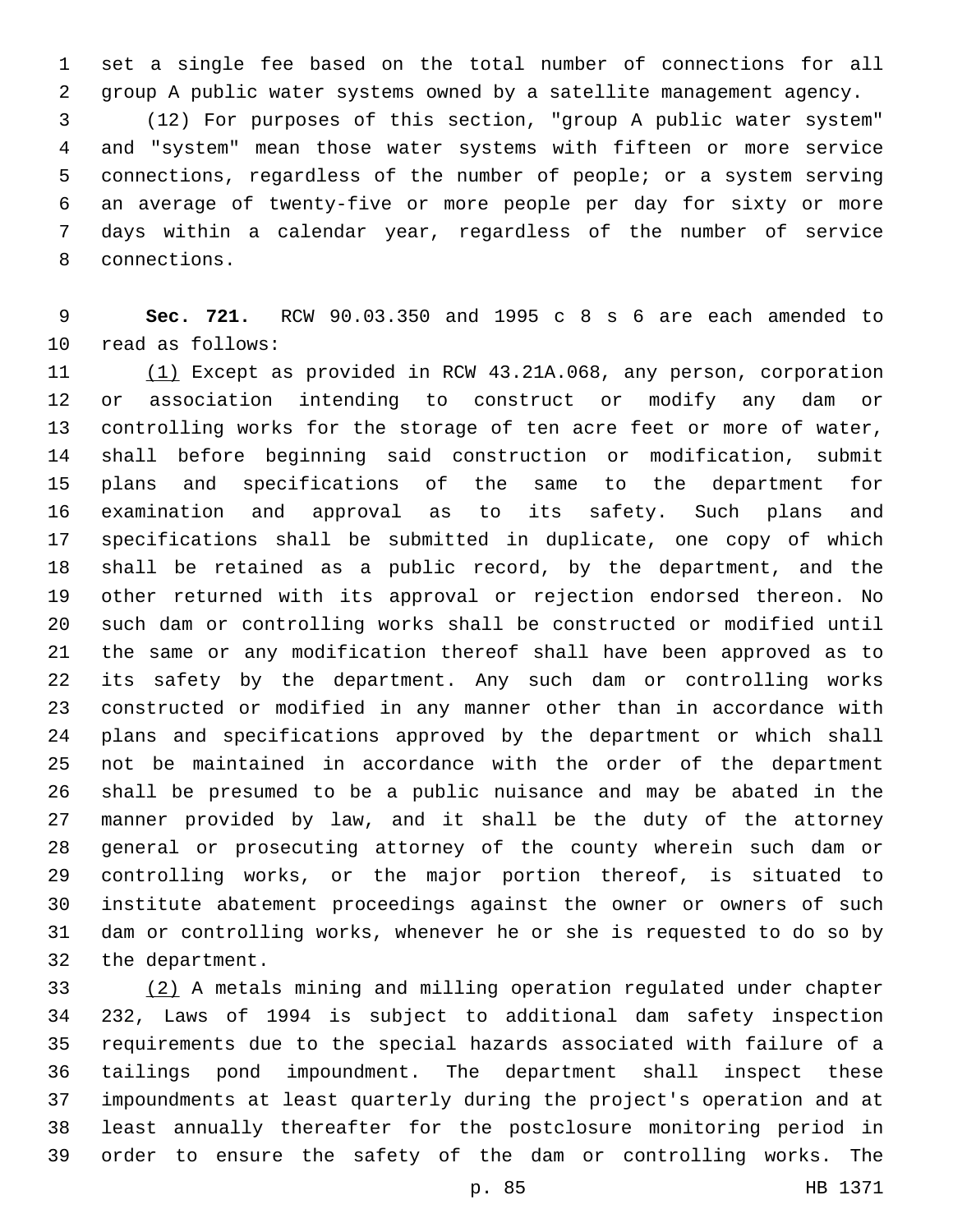department shall conduct additional inspections as needed during the construction phase of the mining operation in order to ensure the 3 safe construction of the tailings impoundment.

 (3)(a) All decisions on plan applications under this section must be completed and the decision returned to the applicant within ninety days of submitting the application. If the ninety-day deadline is not satisfied, the applicant may file a motion in the appropriate superior court requesting court approval of the application.

 (b) If the application is denied either within or after the ninety-day decision period, the applicant may file a motion in the appropriate superior court requesting the court to overturn the 12 decision. This subsection applies notwithstanding, and as an alternative to, any other provision of law establishing appeal procedures. Applicants choosing to utilize this appeal authority are deemed to have satisfied all administrative remedies.

 **Sec. 722.** RCW 90.03.370 and 2003 c 329 s 1 are each amended to 17 read as follows:

 (1)(a) All applications for reservoir permits are subject to the provisions of RCW 90.03.250 through 90.03.320. But the party or parties proposing to apply to a beneficial use the water stored in any such reservoir shall also file an application for a permit, to be known as the secondary permit, which shall be in compliance with the provisions of RCW 90.03.250 through 90.03.320. Such secondary application shall refer to such reservoir as its source of water supply and shall show documentary evidence that an agreement has been entered into with the owners of the reservoir for a permanent and sufficient interest in said reservoir to impound enough water for the purposes set forth in said application. When the beneficial use has been completed and perfected under the secondary permit, the department shall take the proof of the water users under such permit and the final certificate of appropriation shall refer to both the ditch and works described in the secondary permit and the reservoir described in the primary permit. The department may accept for processing a single application form covering both a proposed reservoir and a proposed secondary permit or permits for use of water 36 from that reservoir.

 (b) The department shall expedite processing applications for the 38 following types of storage proposals: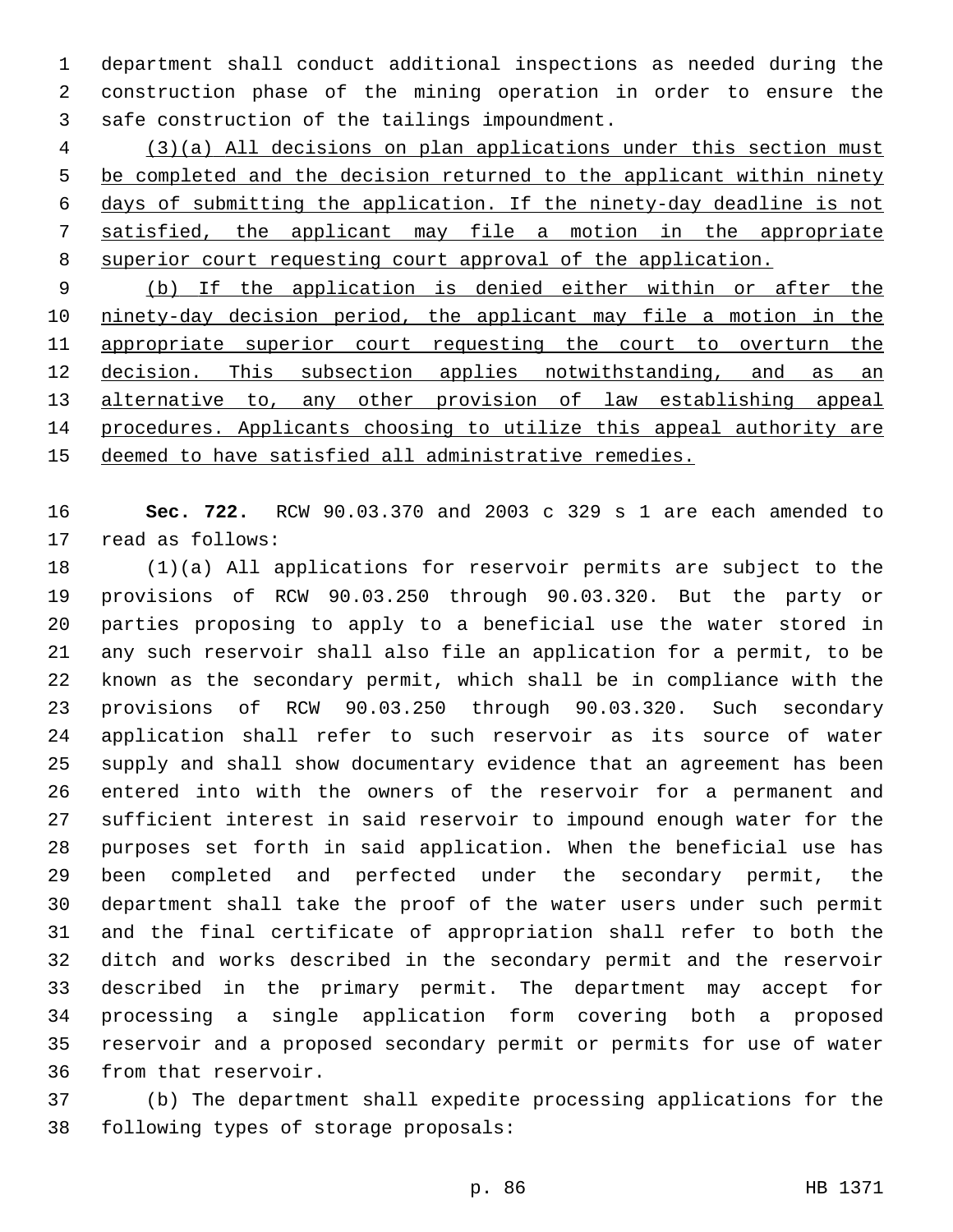(i) Development of storage facilities that will not require a new 2 water right for diversion or withdrawal of the water to be stored;

 (ii) Adding or changing one or more purposes of use of stored water;4

 (iii) Adding to the storage capacity of an existing storage 6 facility; and

 (iv) Applications for secondary permits to secure use from 8 existing storage facilities.

 (c) A secondary permit for the beneficial use of water shall not be required for use of water stored in a reservoir where the water right for the source of the stored water authorizes the beneficial 12 use.

 (2)(a) All decisions on applications under this section must be 14 completed and the decision returned to the applicant within ninety 15 days of submitting the application. If the ninety-day deadline is not satisfied, the applicant may file a motion in the appropriate superior court requesting court approval of the application.

 (b) If the application is denied either within or after the ninety-day decision period, the applicant may file a motion in the appropriate superior court requesting the court to overturn the decision. This subsection applies notwithstanding, and as an alternative to, any other provision of law establishing appeal procedures. Applicants choosing to utilize this appeal authority are deemed to have satisfied all administrative remedies.

 (3)(a) For the purposes of this section, "reservoir" includes, in addition to any surface reservoir, any naturally occurring underground geological formation where water is collected and stored for subsequent use as part of an underground artificial storage and recovery project. To qualify for issuance of a reservoir permit an underground geological formation must meet standards for review and mitigation of adverse impacts identified, for the following issues:

(i) Aquifer vulnerability and hydraulic continuity;

(ii) Potential impairment of existing water rights;

 (iii) Geotechnical impacts and aquifer boundaries and 35 characteristics;

(iv) Chemical compatibility of surface waters and groundwater;

(v) Recharge and recovery treatment requirements;

38 (vi) System operation;

 (vii) Water rights and ownership of water stored for recovery; 40 and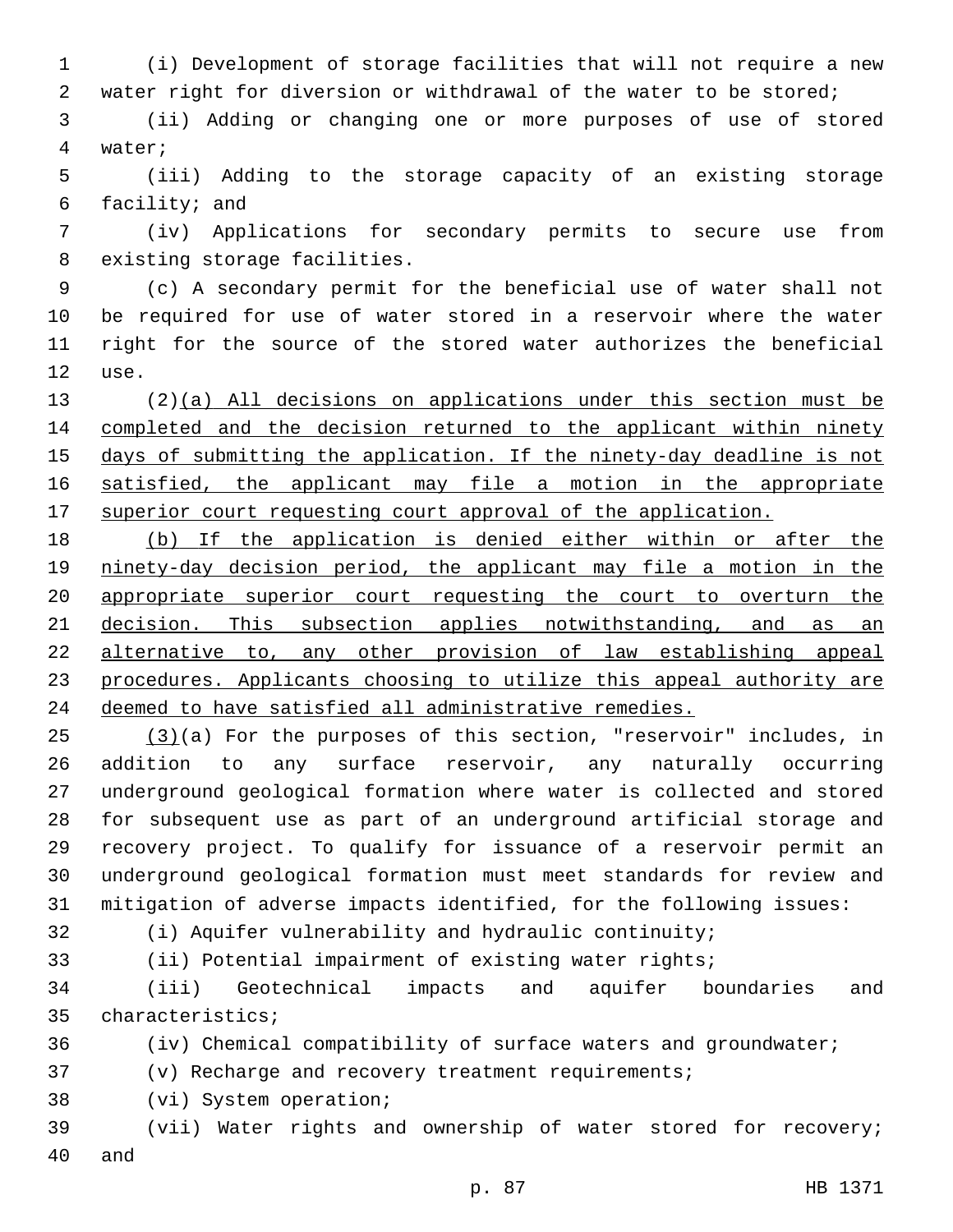(viii) Environmental impacts.1

 (b) Standards for review and standards for mitigation of adverse impacts for an underground artificial storage and recovery project shall be established by the department by rule. Notwithstanding the provisions of RCW 90.03.250 through 90.03.320, analysis of each underground artificial storage and recovery project and each underground geological formation for which an applicant seeks the status of a reservoir shall be through applicant-initiated studies 9 reviewed by the department.

 $((+3+))$   $(4)$  For the purposes of this section, "underground artificial storage and recovery project" means any project in which it is intended to artificially store water in the ground through injection, surface spreading and infiltration, or other department- approved method, and to make subsequent use of the stored water. However, (a) this subsection does not apply to irrigation return flow, or to operational and seepage losses that occur during the irrigation of land, or to water that is artificially stored due to the construction, operation, or maintenance of an irrigation district project, or to projects involving water reclaimed in accordance with chapter 90.46 RCW; and (b) RCW 90.44.130 applies to those instances of claimed artificial recharge occurring due to the construction, operation, or maintenance of an irrigation district project or operational and seepage losses that occur during the irrigation of land, as well as other forms of claimed artificial recharge already existing at the time a groundwater subarea is established.

 ( $(44)$ )) (5) Nothing in chapter 98, Laws of 2000 changes the requirements of existing law governing issuance of permits to 28 appropriate or withdraw the waters of the state.

 $((+5+))$  (6) The department shall report to the legislature by December 31, 2001, on the standards for review and standards for 31 mitigation developed under subsection  $((+3))$   $(4)$  of this section and on the status of any applications that have been filed with the department for underground artificial storage and recovery projects 34 by that date.

 $((+6))$   $(7)$  Where needed to ensure that existing storage capacity is effectively and efficiently used to meet multiple purposes, the department may authorize reservoirs to be filled more than once per 38 year or more than once per season of use.

39  $((+7+))$   $(8)$  This section does not apply to facilities to recapture and reuse return flow from irrigation operations serving a

p. 88 HB 1371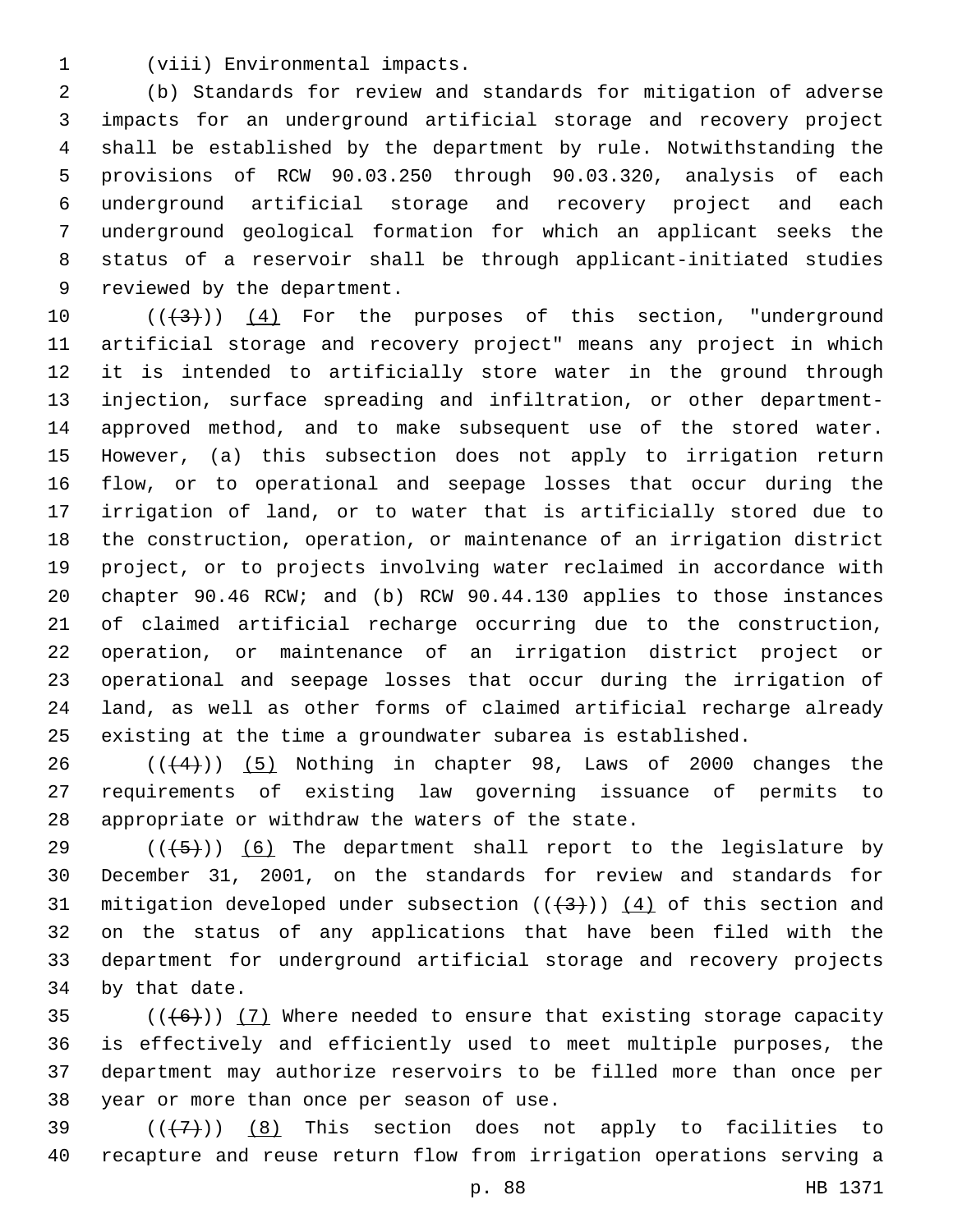single farm under an existing water right as long as the acreage irrigated is not increased beyond the acreage allowed to be irrigated 3 under the water right.

 (( $\left(\frac{1}{8}\right)$ ) (9) In addition to the facilities exempted under 5 subsection  $((+7))$   $(8)$  of this section, this section does not apply to small irrigation impoundments. For purposes of this section, "small irrigation impoundments" means lined surface storage ponds less than ten acre feet in volume used to impound irrigation water under an existing water right where use of the impoundment: (a)(i) Facilitates efficient use of water; or (ii) promotes compliance with 11 an approved recovery plan for endangered or threatened species; and (b) does not expand the number of acres irrigated or the annual consumptive quantity of water used. Such ponds must be lined unless a licensed engineer determines that a liner is not needed to retain water in the pond and to prevent groundwater contamination. Although it may also be composed of other materials, a properly maintained liner may be composed of bentonite. Water remaining in a small irrigation impoundment at the end of an irrigation season may be carried over for use in the next season. However, the limitations of 20 this subsection  $((+8))$  (9) apply. Development and use of a small irrigation impoundment does not constitute a change or amendment for purposes of RCW 90.03.380 or 90.44.055.22

 **Sec. 723.** RCW 90.58.140 and 2012 c 84 s 2 are each amended to read as follows:24

 (1) A development shall not be undertaken on the shorelines of the state unless it is consistent with the policy of this chapter and, after adoption or approval, as appropriate, the applicable 28 quidelines, rules, or master program.

 (2) A substantial development shall not be undertaken on shorelines of the state without first obtaining a permit from the government entity having administrative jurisdiction under this 32 chapter.

33 A permit shall be granted:

 (a) From June 1, 1971, until such time as an applicable master program has become effective, only when the development proposed is consistent with: (i) The policy of RCW 90.58.020; and (ii) after their adoption, the guidelines and rules of the department; and (iii) so far as can be ascertained, the master program being developed for 39 the area;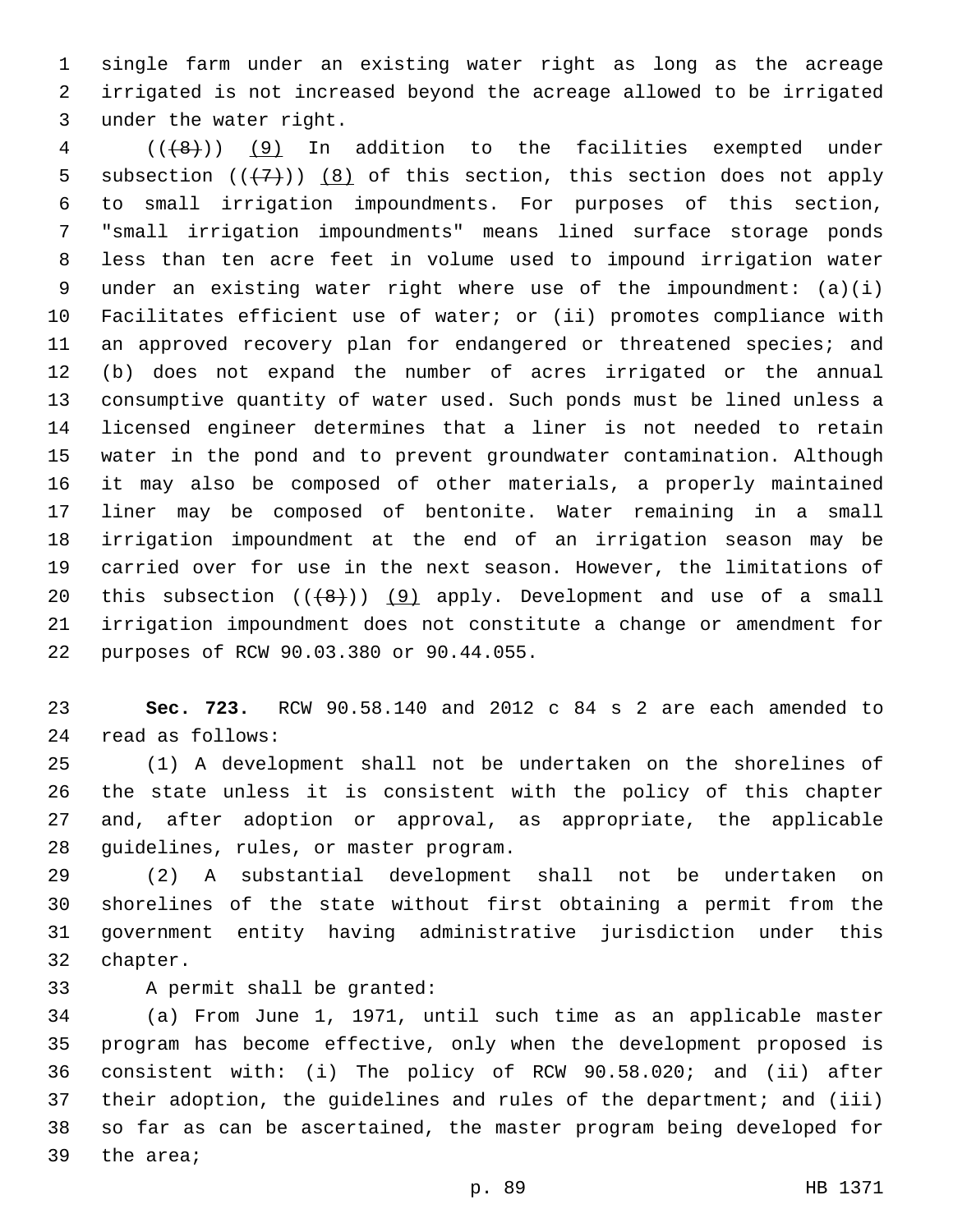(b) After adoption or approval, as appropriate, by the department of an applicable master program, only when the development proposed is consistent with the applicable master program and this chapter.

 (3) The local government shall establish a program, consistent with rules adopted by the department, for the administration and enforcement of the permit system provided in this section. The administration of the system so established shall be performed 8 exclusively by the local government.

 (4) Except as otherwise specifically provided in subsection (11) of this section, the local government shall require notification of the public of all applications for permits governed by any permit system established pursuant to subsection (3) of this section by ensuring that notice of the application is given by at least one of 14 the following methods:

 (a) Mailing of the notice to the latest recorded real property owners as shown by the records of the county assessor within at least three hundred feet of the boundary of the property upon which the 18 substantial development is proposed;

 (b) Posting of the notice in a conspicuous manner on the property upon which the project is to be constructed; or

 (c) Any other manner deemed appropriate by local authorities to accomplish the objectives of reasonable notice to adjacent landowners 23 and the public.

 The notices shall include a statement that any person desiring to submit written comments concerning an application, or desiring to receive notification of the final decision concerning an application as expeditiously as possible after the issuance of the decision, may submit the comments or requests for decisions to the local government within thirty days of the last date the notice is to be published pursuant to this subsection. The local government shall forward, in a timely manner following the issuance of a decision, a copy of the decision to each person who submits a request for the decision.

 If a hearing is to be held on an application, notices of such a hearing shall include a statement that any person may submit oral or written comments on an application at the hearing.

 (5) The system shall include provisions to assure that construction pursuant to a permit will not begin or be authorized until twenty-one days from the date the permit decision was filed as provided in subsection (6) of this section; or until all review proceedings are terminated if the proceedings were initiated within

p. 90 HB 1371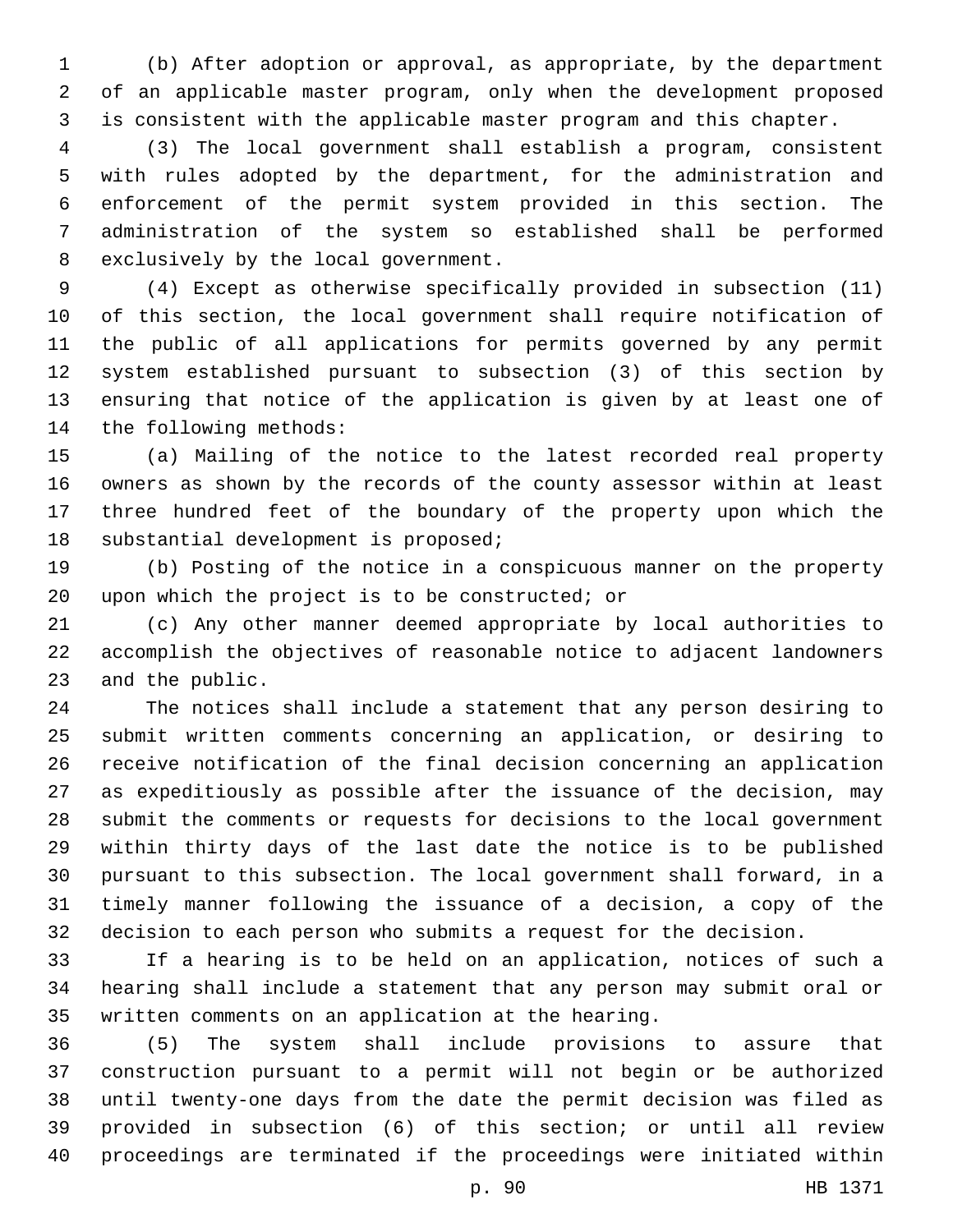twenty-one days from the date of filing as defined in subsection (6) 2 of this section except as follows:

 (a) In the case of any permit issued to the state of Washington, department of transportation, for the construction and modification of SR 90 (I-90) on or adjacent to Lake Washington, the construction may begin after thirty days from the date of filing, and the permits 7 are valid until December 31, 1995;

 (b)(i) In the case of any permit or decision to issue any permit to the state of Washington, department of transportation, for the replacement of the floating bridge and landings of the state route number 520 Evergreen Point bridge on or adjacent to Lake Washington, the construction may begin twenty-one days from the date of filing. Any substantial development permit granted for the floating bridge and landings is deemed to have been granted on the date that the local government's decision to grant the permit is issued. This authorization to construct is limited to only those elements of the floating bridge and landings that do not preclude the department of transportation's selection of a four-lane alternative for state route number 520 between Interstate 5 and Medina. Additionally, the Washington state department of transportation shall not engage in or contract for any construction on any portion of state route number 520 between Interstate 5 and the western landing of the floating bridge until the legislature has authorized the imposition of tolls on the Interstate 90 floating bridge and/or other funding sufficient to complete construction of the state route number 520 bridge replacement and HOV program. For the purposes of this subsection (5)(b), the "western landing of the floating bridge" means the least amount of new construction necessary to connect the new floating bridge to the existing state route number 520 and anchor the west end 30 of the new floating bridge;

 (ii) Nothing in this subsection (5)(b) precludes the shorelines hearings board from concluding that the project or any element of the project is inconsistent with the goals and policies of the shoreline management act or the local shoreline master program;

 (iii) This subsection (5)(b) applies retroactively to any appeals filed after January 1, 2012, and to any appeals filed on or after 37 March 23, 2012, and expires June 30, 2014.

 (c) Except as authorized in (b) of this subsection, construction may be commenced no sooner than thirty days after the date of the appeal of the board's decision is filed if a permit is granted by the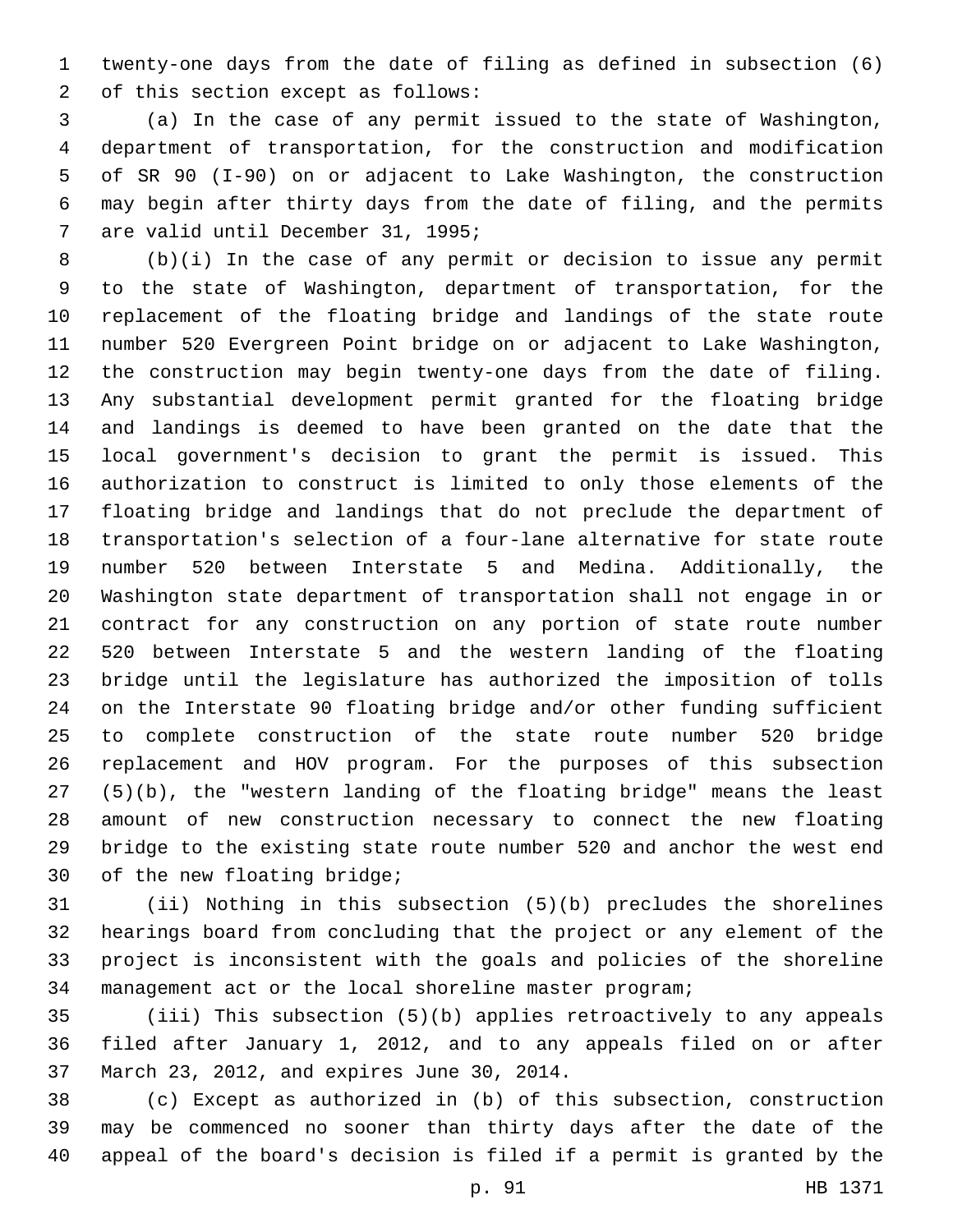local government and (i) the granting of the permit is appealed to the shorelines hearings board within twenty-one days of the date of filing, (ii) the hearings board approves the granting of the permit by the local government or approves a portion of the substantial development for which the local government issued the permit, and (iii) an appeal for judicial review of the hearings board decision is filed pursuant to chapter 34.05 RCW. The appellant may request, within ten days of the filing of the appeal with the court, a hearing before the court to determine whether construction pursuant to the permit approved by the hearings board or to a revised permit issued pursuant to the order of the hearings board should not commence. If, at the conclusion of the hearing, the court finds that construction pursuant to such a permit would involve a significant, irreversible damaging of the environment, the court shall prohibit the permittee from commencing the construction pursuant to the approved or revised permit until all review proceedings are final. Construction pursuant to a permit revised at the direction of the hearings board may begin only on that portion of the substantial development for which the local government had originally issued the permit, and construction pursuant to such a revised permit on other portions of the substantial development may not begin until after all review proceedings are terminated. In such a hearing before the court, the burden of proving whether the construction may involve significant irreversible damage to the environment and demonstrating whether such 25 construction would or would not be appropriate is on the appellant;

 (d) Except as authorized in (b) of this subsection, if the permit is for a substantial development meeting the requirements of subsection (11) of this section, construction pursuant to that permit may not begin or be authorized until twenty-one days from the date the permit decision was filed as provided in subsection (6) of this 31 section.

 If a permittee begins construction pursuant to (a), (b), (c), or (d) of this subsection, the construction is begun at the permittee's own risk. If, as a result of judicial review, the courts order the removal of any portion of the construction or the restoration of any portion of the environment involved or require the alteration of any portion of a substantial development constructed pursuant to a permit, the permittee is barred from recovering damages or costs involved in adhering to such requirements from the local government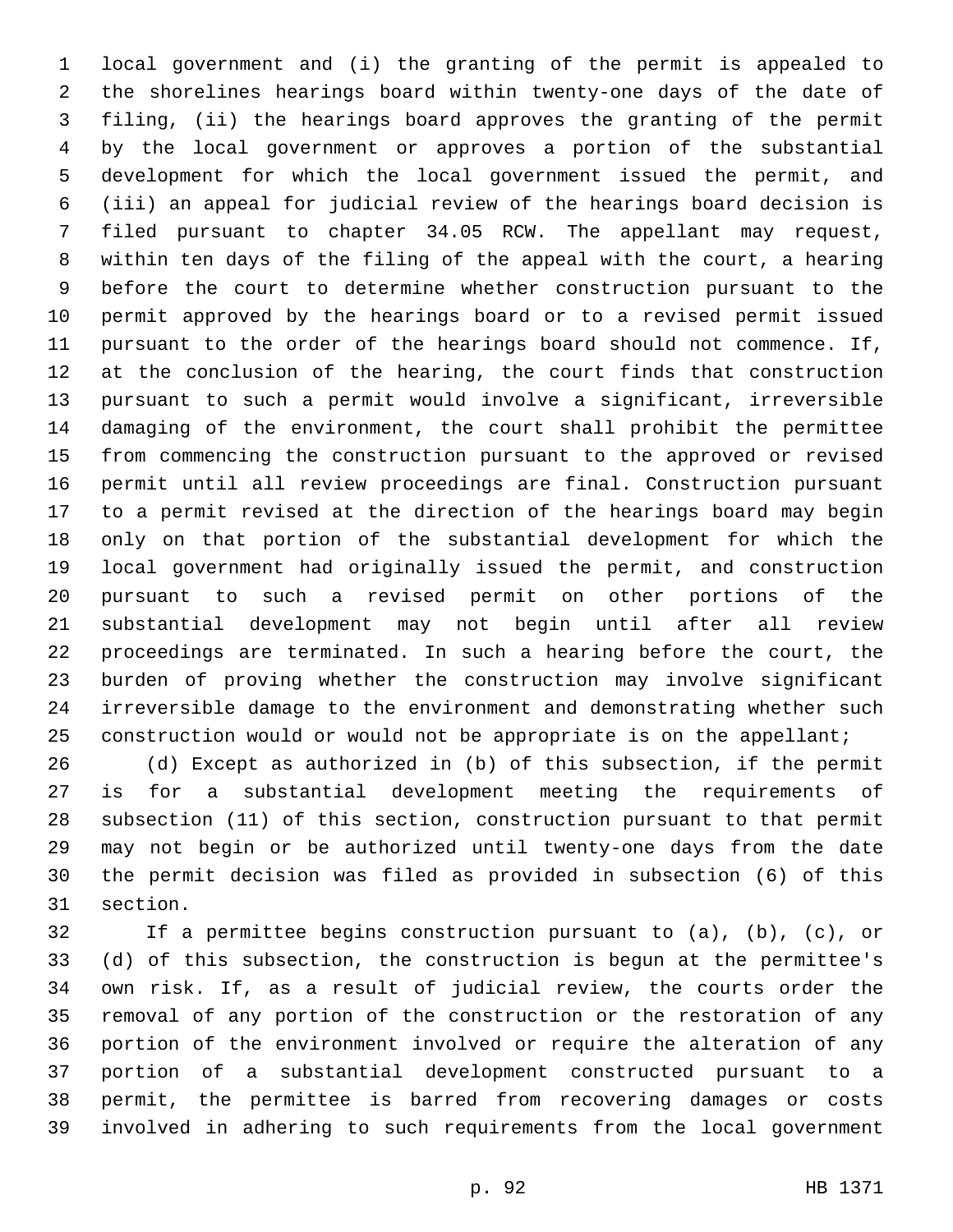that granted the permit, the hearings board, or any appellant or 2 intervener.

 (6) Any decision on an application for a permit under the authority of this section, whether it is an approval or a denial, shall, concurrently with the transmittal of the ruling to the applicant, be filed with the department and the attorney general. This shall be accomplished by return receipt requested mail. A petition for review of such a decision must be commenced within twenty-one days from the date of filing of the decision.

 (a) With regard to a permit other than a permit governed by subsection (10) of this section, "date of filing" as used in this section refers to the date of actual receipt by the department of the 13 local government's decision.

 (b) With regard to a permit for a variance or a conditional use governed by subsection (10) of this section, "date of filing" means the date the decision of the department is transmitted by the 17 department to the local government.

 (c) When a local government simultaneously transmits to the department its decision on a shoreline substantial development with its approval of either a shoreline conditional use permit or variance, or both, "date of filing" has the same meaning as defined 22 in (b) of this subsection.

 (d) The department shall notify in writing the local government and the applicant of the date of filing by telephone or electronic means, followed by written communication as necessary, to ensure that the applicant has received the full written decision.

 (7) Applicants for permits under this section have the burden of proving that a proposed substantial development is consistent with the criteria that must be met before a permit is granted. In any review of the granting or denial of an application for a permit as provided in RCW 90.58.180 (1) and (2), the person requesting the 32 review has the burden of proof.

 (8) Any permit may, after a hearing with adequate notice to the permittee and the public, be rescinded by the issuing authority upon the finding that a permittee has not complied with conditions of a permit. If the department is of the opinion that noncompliance exists, the department shall provide written notice to the local government and the permittee. If the department is of the opinion that the noncompliance continues to exist thirty days after the date of the notice, and the local government has taken no action to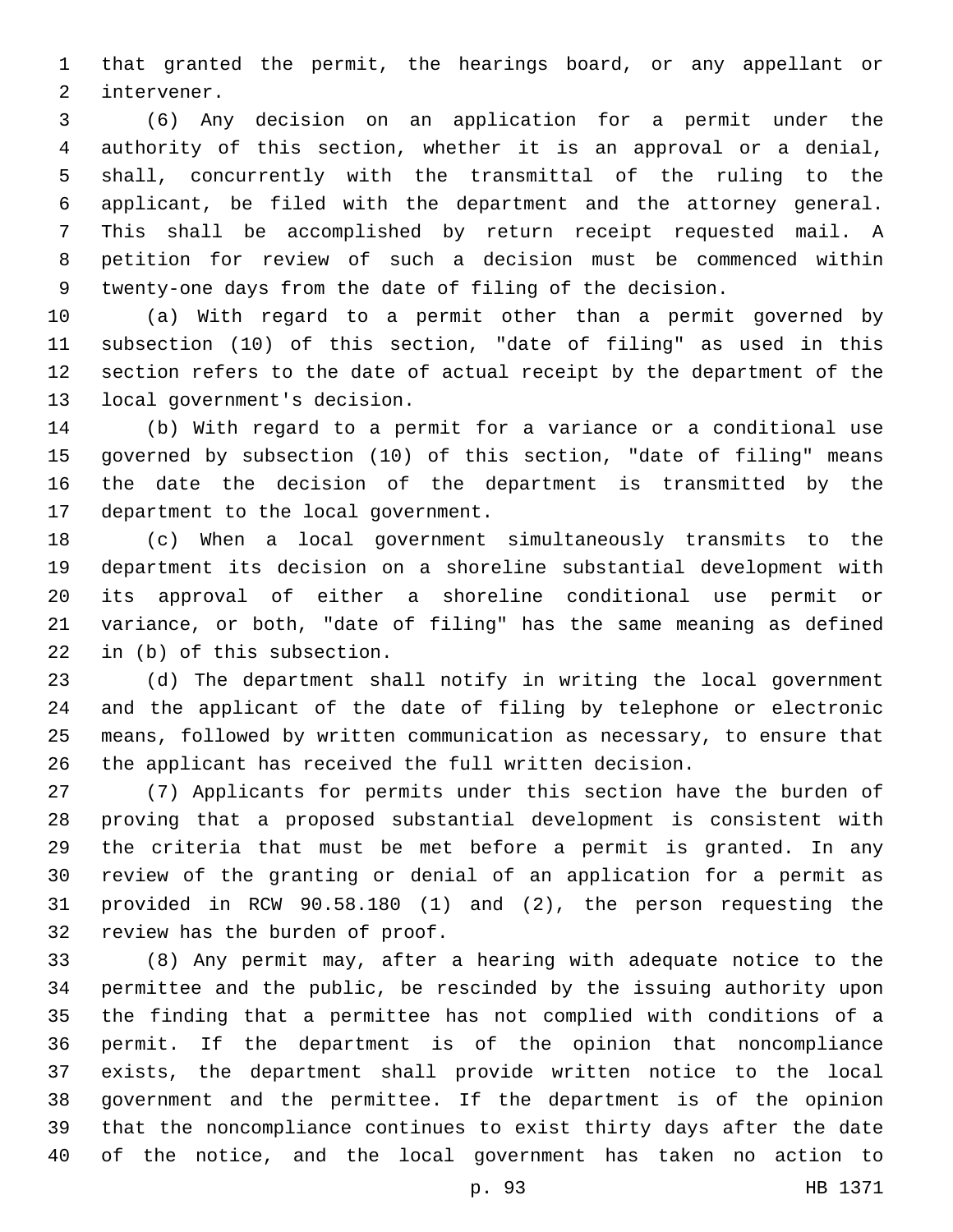rescind the permit, the department may petition the hearings board for a rescission of the permit upon written notice of the petition to the local government and the permittee if the request by the department is made to the hearings board within fifteen days of the termination of the thirty-day notice to the local government.

 (9) The holder of a certification from the governor pursuant to chapter 80.50 RCW shall not be required to obtain a permit under this 8 section.

 (10) Any permit for a variance or a conditional use issued with approval by a local government under their approved master program must be submitted to the department for its approval or disapproval.

 (11)(a) An application for a substantial development permit for a limited utility extension or for the construction of a bulkhead or other measures to protect a single-family residence and its appurtenant structures from shoreline erosion shall be subject to the 16 following procedures:

 (i) The public comment period under subsection (4) of this section shall be twenty days. The notice provided under subsection (4) of this section shall state the manner in which the public may obtain a copy of the local government decision on the application no 21 later than two days following its issuance;

 (ii) The local government shall issue its decision to grant or deny the permit within twenty-one days of the last day of the comment period specified in (a)(i) of this subsection; and

 (iii) If there is an appeal of the decision to grant or deny the permit to the local government legislative authority, the appeal shall be finally determined by the legislative authority within 28 thirty days.

 (b) For purposes of this section, a limited utility extension 30 means the extension of a utility service that:

 (i) Is categorically exempt under chapter 43.21C RCW for one or more of the following: Natural gas, electricity, telephone, water, or 33 sewer;

 (ii) Will serve an existing use in compliance with this chapter; 35 and

 (iii) Will not extend more than twenty-five hundred linear feet 37 within the shorelines of the state.

 (12)(a) All decisions on permits under this section must be completed and the decision returned to the applicant within ninety days of submitting the application. If the ninety-day deadline is not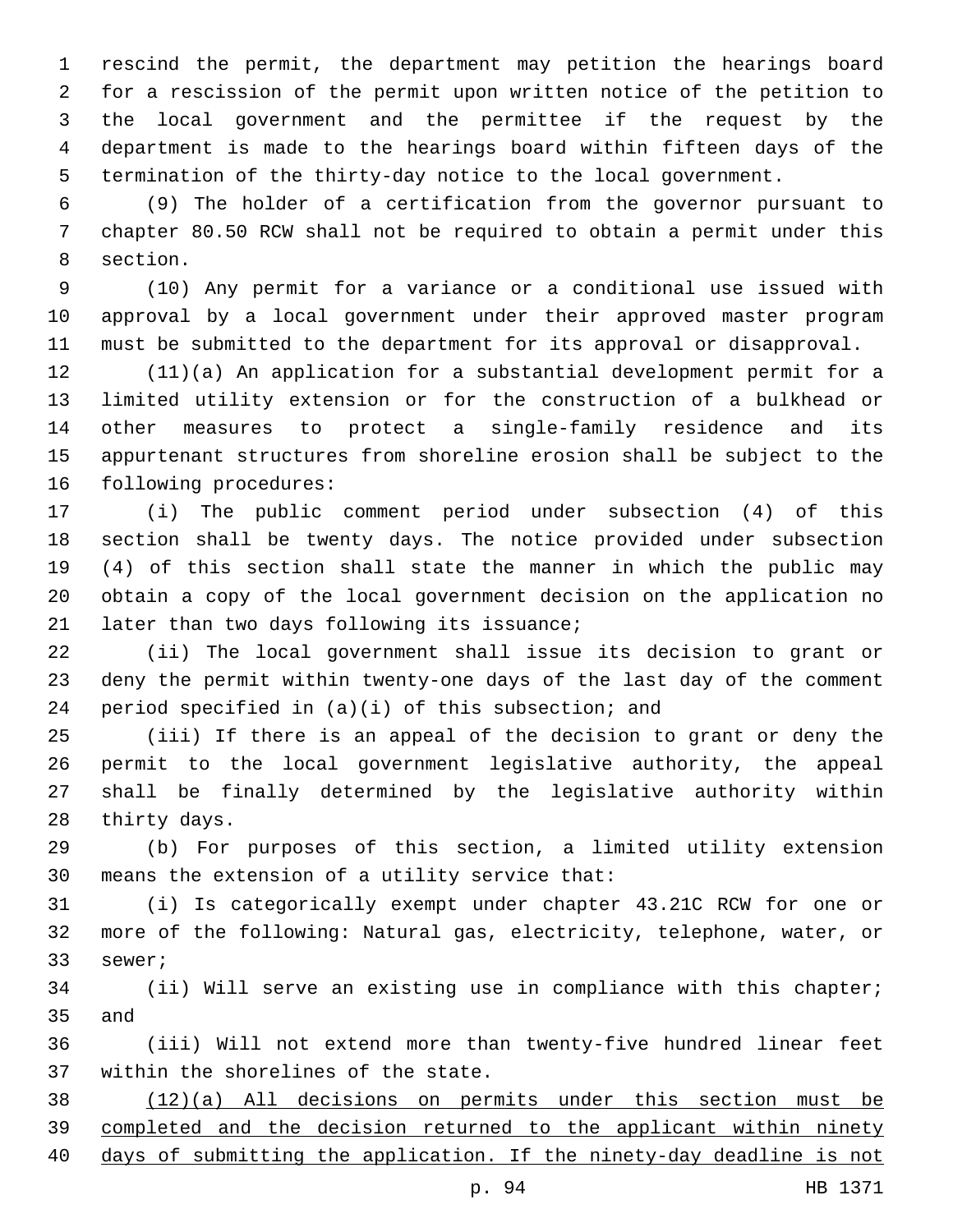satisfied, the applicant may file a motion in the appropriate 2 superior court requesting court approval of the permit.

 (b) If the permit is denied either within or after the ninety-day decision period, the applicant may file a motion in the appropriate superior court requesting the court to overturn the decision. This subsection applies notwithstanding, and as an alternative to, any other provision of law establishing appeal procedures. Applicants choosing to utilize this appeal authority are deemed to have satisfied all administrative remedies.

 **Sec. 724.** RCW 70.118B.030 and 2007 c 343 s 4 are each amended to 11 read as follows:

 (1) A person may not install or operate a large on-site sewage system without an operating permit as provided in this chapter after July 1, 2009. The owner of the system is responsible for obtaining a 15 permit.

 (2) The department shall issue operating permits in accordance 17 with the rules adopted under RCW 70.118B.040.

 (3) The department shall ensure the system meets all applicable siting, design, construction, and installation requirements prior to issuing an initial operating permit. Prior to renewing an operating permit, the department may review the performance of the system to determine compliance with rules and any permit conditions.

 (4) At the time of initial permit application or at the time of permit renewal the department shall impose those permit conditions, requirements for system improvements, and compliance schedules as it determines are reasonable and necessary to ensure that the system will be operated and maintained properly. Each application must be accompanied by a fee as established in rules adopted by the 29 department.

 (5) Operating permits shall be issued for a term of one year, and shall be renewed annually, unless the operator fails to apply for a new permit or the department finds good cause to deny the application 33 for renewal.

 (6) Each permit may be issued only for the site and owner named in the application. Permits are not transferable or assignable except 36 with the written approval of the department.

 (7) The department may deny an application for a permit or modify, suspend, or revoke a permit in any case in which it finds that the permit was obtained by fraud or there is or has been a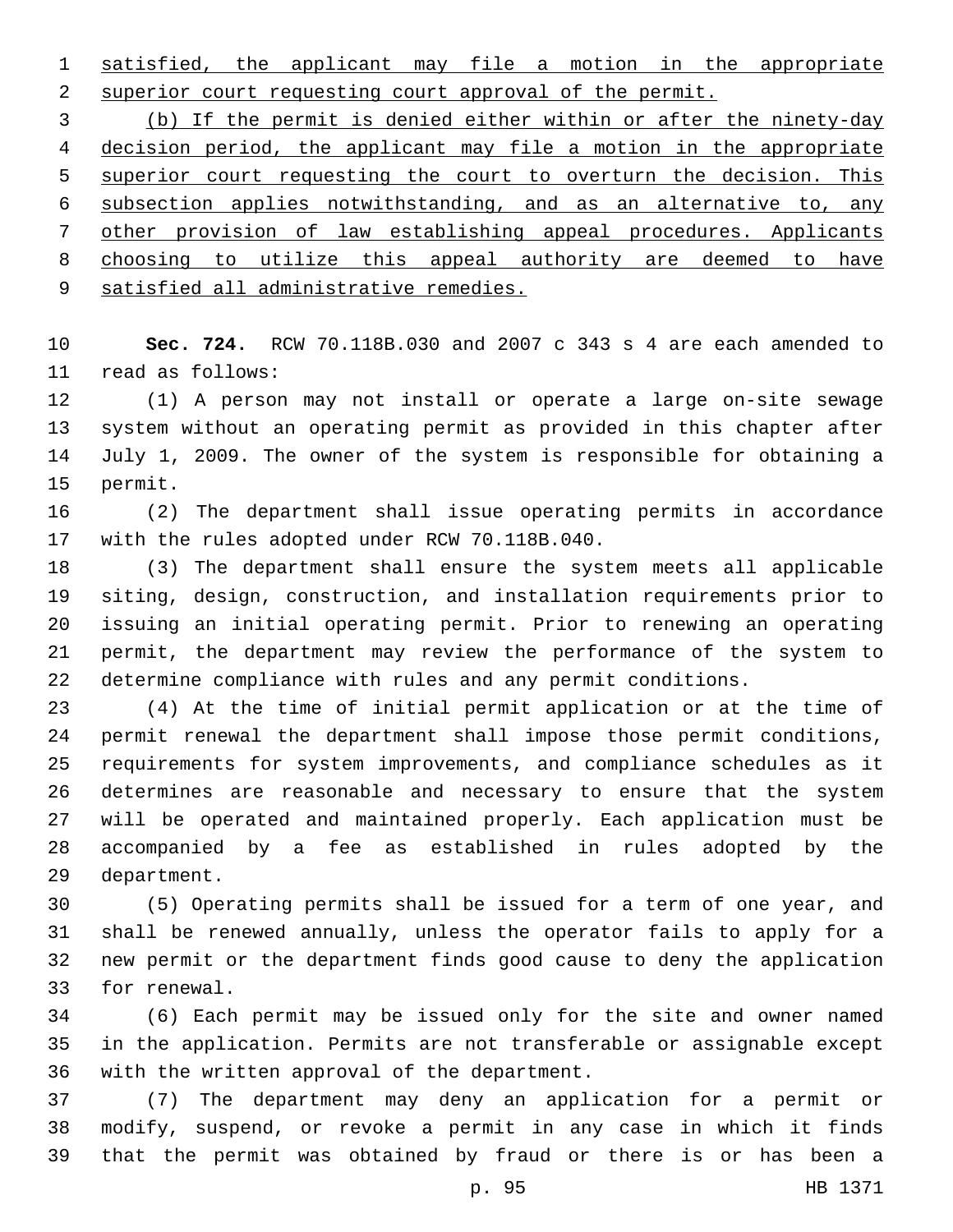failure, refusal, or inability to comply with the requirements of this chapter or the standards or rules adopted under this chapter. RCW 43.70.115 governs notice of denial, revocation, suspension, or modification and provides the right to an adjudicative proceeding to 5 the permit applicant or permittee.

 (8) For systems with design flows of more than fourteen thousand five hundred gallons per day, the department shall adopt rules to ensure adequate public notice and opportunity for review and comment on initial large on-site sewage system permit applications and subsequent permit applications to increase the volume of waste disposal or change effluent characteristics. The rules must include provisions for notice of final decisions. Methods for providing notice may include electronic mail, posting on the department's internet site, publication in a local newspaper, press releases, mailings, or other means of notification the department determines 16 appropriate.

 (9) A person aggrieved by the issuance of an initial permit, or by the issuance of a subsequent permit to increase the volume of waste disposal or to change effluent characteristics, for systems with design flows of more than fourteen thousand five hundred gallons per day, has the right to an adjudicative proceeding. The application for an adjudicative proceeding must be in writing, state the basis for contesting the action, include a copy of the decision, be served on and received by the department within twenty-eight days of receipt of notice of the final decision, and be served in a manner that shows proof of receipt. An adjudicative proceeding conducted under this 27 subsection is governed by chapter 34.05 RCW.

 (10) Any permit issued by the department of ecology for a large on-site sewage system under chapter 90.48 RCW is valid until it first expires after July 22, 2007. The system owner shall apply for an operating permit at least one hundred twenty days prior to expiration 32 of the department of ecology permit.

 (11) Systems required to meet operator certification requirements under chapter 70.95B RCW must continue to meet those requirements as 35 a condition of the department operating permit.

 (12)(a) All decisions on permits under this section must be completed and the decision returned to the applicant within ninety days of submitting the application. If the ninety-day deadline is not satisfied, the applicant may file a motion in the appropriate superior court requesting court approval of the permit.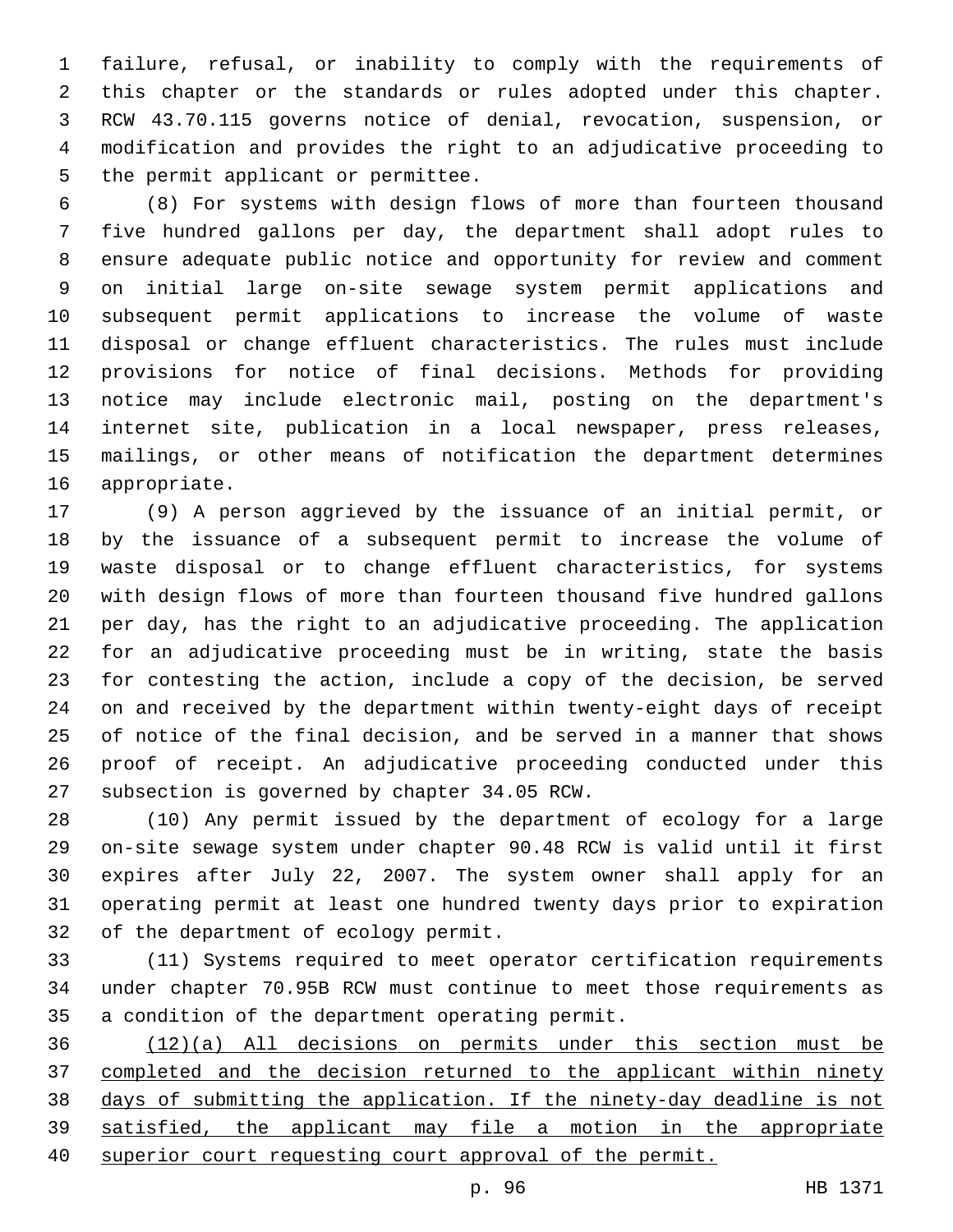(b) If the permit is denied either within or after the ninety-day decision period, the applicant may file a motion in the appropriate superior court requesting the court to overturn the decision. This subsection applies notwithstanding, and as an alternative to, any other provision of law establishing appeal procedures. Applicants 6 choosing to utilize this appeal authority are deemed to have satisfied all administrative remedies.

 NEW SECTION. **Sec. 725.** A new section is added to chapter 90.66 9 RCW to read as follows:

 (1) All decisions on permits or transfers under this section must be completed and the decision returned to the applicant within ninety days of submitting the application. If the ninety-day deadline is not satisfied, the applicant may file a motion in the appropriate superior court requesting court approval of the permit.

 (2) If the permit is denied either within or after the ninety-day decision period, the applicant may file a motion in the appropriate superior court requesting the court to overturn the decision. This subsection applies notwithstanding, and as an alternative to, any other provision of law establishing appeal procedures. Applicants choosing to utilize this appeal authority are deemed to have 21 satisfied all administrative remedies.

## **PART VIII**

 NEW SECTION. **Sec. 801.** A new section is added to chapter 34.05 24 RCW to read as follows:

 (1) Agencies must provide to any business licensed to do business in the state of Washington a period of at least five business days to correct any violation of state law or agency rule before the agency may impose any fines, civil penalties, or administrative sanctions. If no correction is possible, this subsection does not apply.

 (2) Exceptions to requirements of subsection (1) of this section 31 may be made for any of the following reasons:

 (a) The agency head determines that the effect of the violation or waiver presents a direct danger to the public health, poses a potentially significant threat to human health or safety, or causes 35 serious harm to the public interest;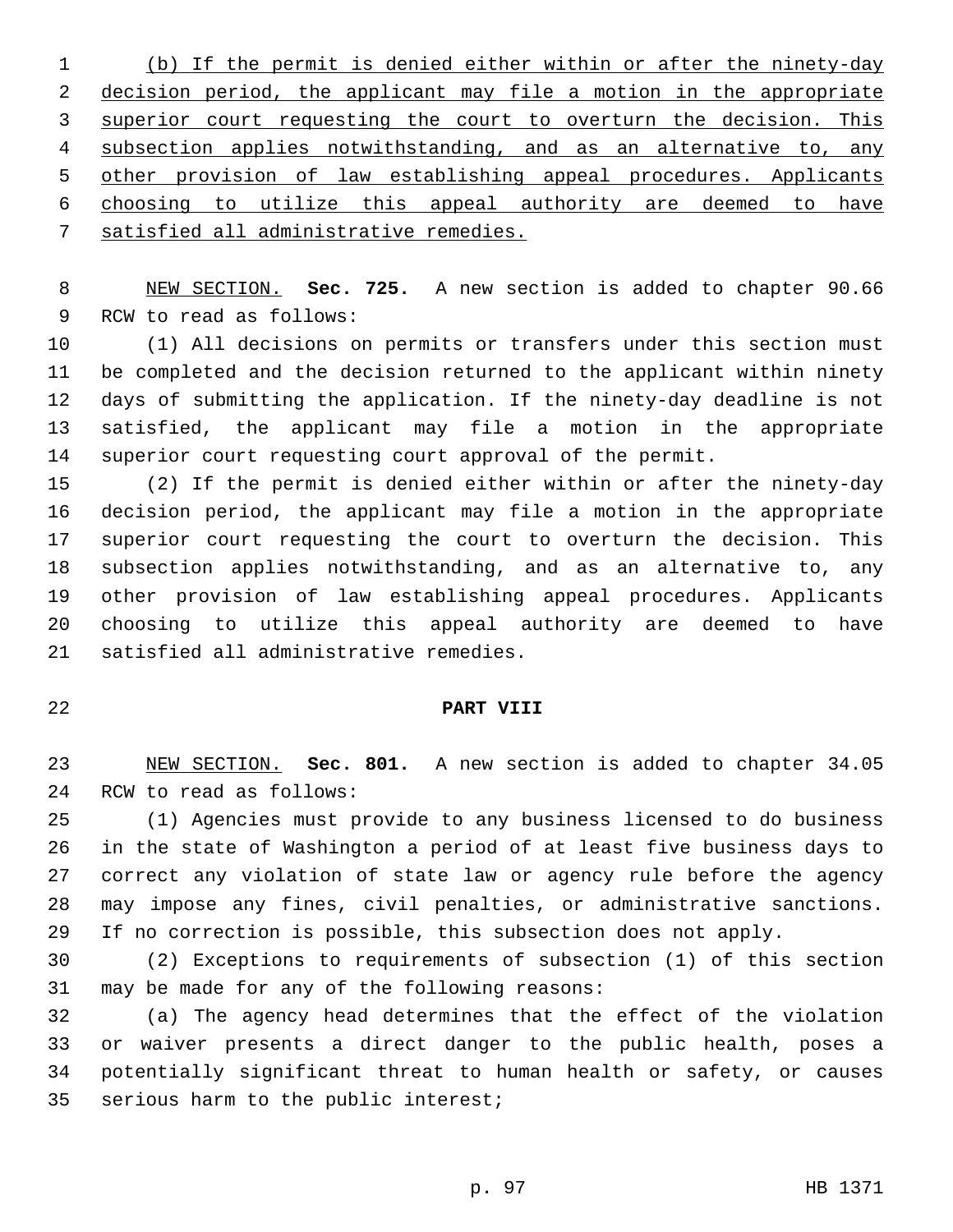(b) The order is one to cease and desist an activity that violates a statute or rule protecting public health or safety, the environment, or would cause serious harm to the public interest;

(c) The violation involves a knowing or willful violation;

 (d) The violation is of a requirement concerning the assessment, collection, or administration of any tax, tax program, debt, revenue, receipt, a regulated entity's financial filings, or insurance rate or 8 form filing;

 (e) The requirements in this section are in conflict with federal law or program requirements, federal requirements that are a prescribed condition to the allocation of federal funds to the state, or the requirements for eligibility of employers in this state for federal unemployment tax credits, as determined by the agency head;

 (f) The business committing the violation previously violated the 15 exact or substantially similar requirement; or

 (g) The owner or operator of the business committing the violation owns or operates, or owned or operated a different business that previously violated a substantially similar requirement.

 (3) This section does not prohibit an agency from waiving fines, civil penalties, or administrative sanctions incurred by a business 21 for a violation.

 (4) This section may be construed to diminish the responsibility for any citizen or business to apply for and obtain a permit, license, or authorizing document that is required to engage in a regulated activity, or otherwise comply with state or federal law.

 (5) This section may not be construed to apply to businesses required to provide accurate and complete information and documentation in relation to any claim for payment of state or federal funds or who are licensed or certified to provide care and 30 services to vulnerable adults or children.

 (6) This section does not affect the attorney general's authority to impose fines, civil penalties, or administrative sanctions as otherwise authorized by law; nor does this section affect the attorney general's authority to enforce the consumer protection act, 35 chapter 19.86 RCW.

## **PART IX**

 NEW SECTION. **Sec. 901.** The legislature finds that property owners are finding increasing restrictions placed on their property

p. 98 HB 1371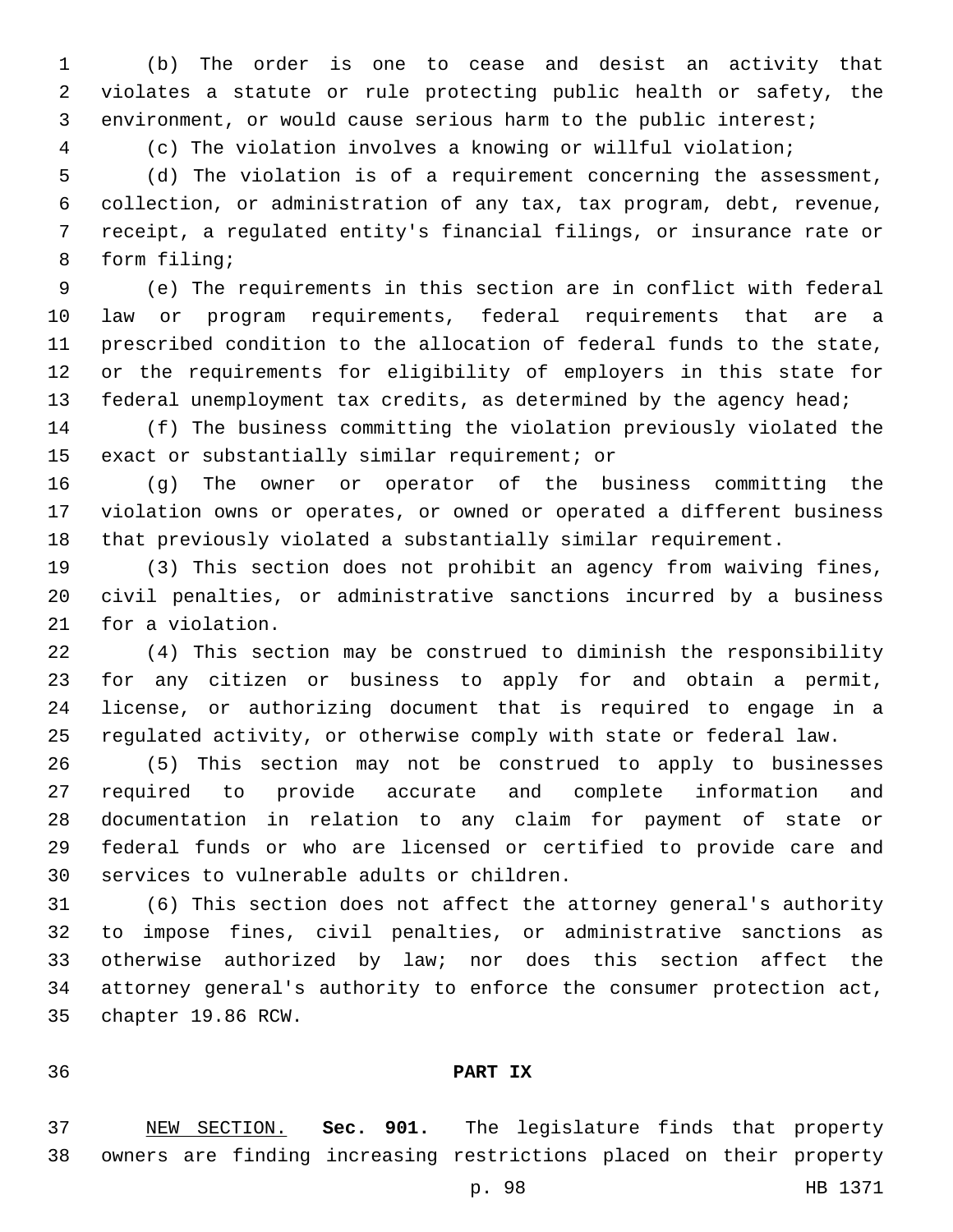in the name of the public good without just compensation. Many government agencies expect the property owner to pay for and accept the burdens placed on them by government statutes, ordinances, regulations, policies, and permitting requirements that provide a benefit to someone other than the property owner at the property 6 owner's expense.

 NEW SECTION. **Sec. 902.** A new section is added to chapter 36.70A 8 RCW to read as follows:

 (1) Government authorities must provide just compensation to property owners whenever land use ordinances, regulations, or policies adopted pursuant to requirements in this chapter or as part of a land use permitting decision require the property owner to:

 (a) Place any form of signage on their property related to provisions in this chapter or ordinances adopted to comply with this 15 chapter or associated requlations;

 (b) Pay for and place fencing around critical areas, open space, 17 habitat areas, riparian areas, or other property features;

 (c) Record restrictive covenants, land use designations, or 19 change any legal lot description on the property;

 (d) Restore vegetation in a location where no vegetation existed during the time the property owner owned the property or vegetation 22 degraded through natural causes;

 (e) Make expenditures in furtherance of protecting the function 24 and values of wetlands;

 (f) Make any expenditure in furtherance of protecting the 26 function and values of riparian areas; or

 (g) Grant or set aside easements for public access on the 28 property.

 (2) Unless under the authority of a specific statutory requirement, a state agency may not adopt a rule or policy that results in any governmental authority being required to provide just 32 compensation under this section.

 **Sec. 903.** RCW 36.70B.030 and 1995 c 347 s 404 are each amended 34 to read as follows:

 (1) Fundamental land use planning choices made in adopted comprehensive plans and development regulations shall serve as the foundation for project review. The review of a proposed project's consistency with applicable development regulations, or in the

p. 99 HB 1371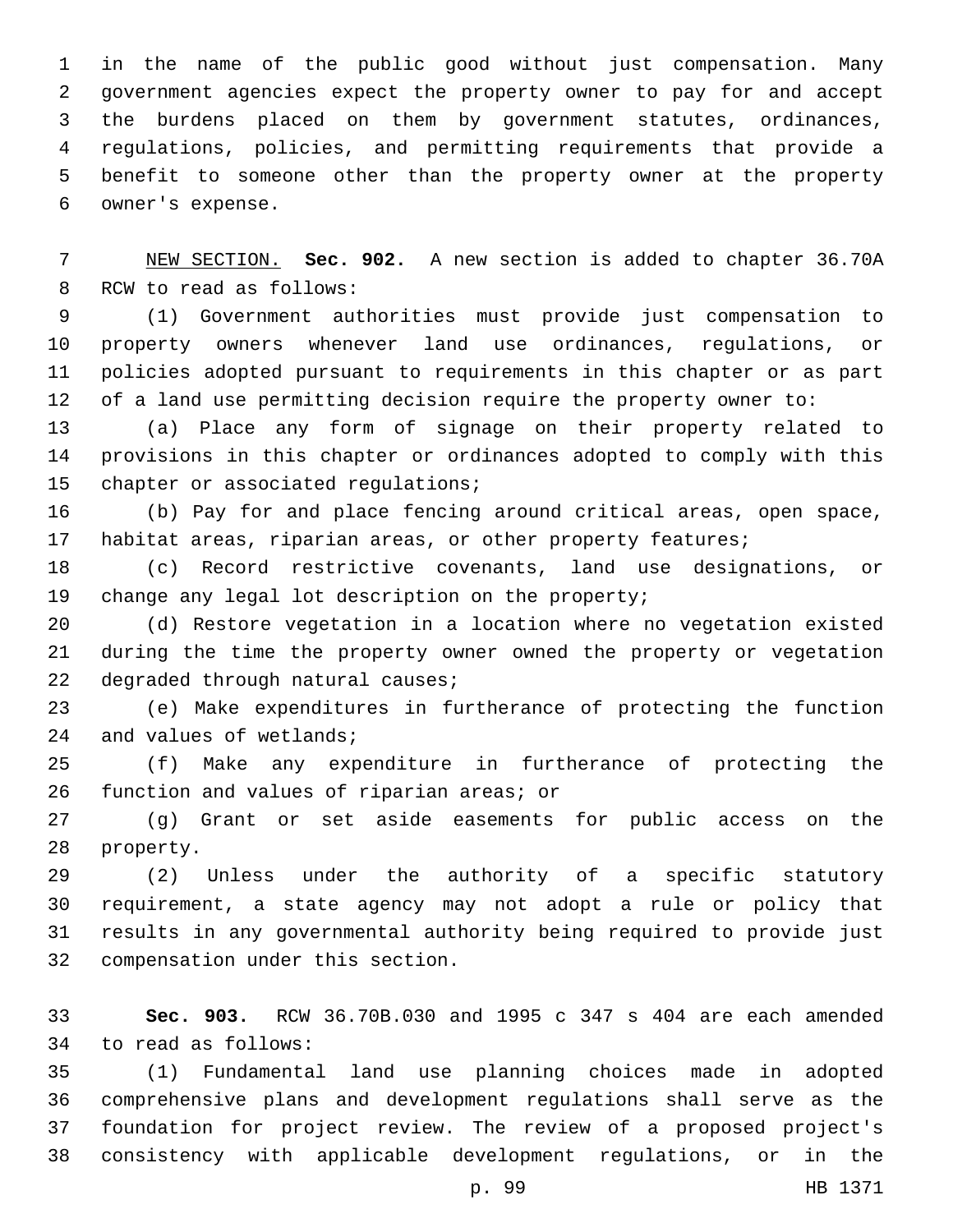absence of applicable regulations the adopted comprehensive plan, under RCW 36.70B.040 shall incorporate the determinations under this 3 section.

 (2) During project review, a local government or any subsequent reviewing body shall determine whether the items listed in this subsection are defined in the development regulations applicable to the proposed project or, in the absence of applicable regulations the adopted comprehensive plan. At a minimum, such applicable regulations 9 or plans shall be determinative of the:

 (a) Type of land use permitted at the site, including uses that may be allowed under certain circumstances, such as planned unit developments and conditional and special uses, if the criteria for 13 their approval have been satisfied;

(b) Density of residential development in urban growth areas; and

 (c) Availability and adequacy of public facilities identified in the comprehensive plan, if the plan or development regulations provide for funding of these facilities as required by chapter 36.70A 18 RCW.

 (3) During project review, the local government or any subsequent reviewing body shall not reexamine alternatives to or hear appeals on the items identified in subsection (2) of this section, except for issues of code interpretation. As part of its project review process, a local government shall provide a procedure for obtaining a code 24 interpretation as provided in RCW 36.70B.110.

 (4)(a) Pursuant to RCW 43.21C.240, a local government may determine that the requirements for environmental analysis and mitigation measures in development regulations and other applicable laws provide adequate mitigation for some or all of the project's specific adverse environmental impacts to which the requirements 30 apply.

 (b) Local governments may not require without just compensation that property owners: (i) Place any form of signage on their property; (ii) pay for and place fencing around critical areas, open space, habitat areas, or other government designated property attributes; (iii) record restrictive covenants, land use designations, or change any legal lot description on the property; (iv) restore vegetation in locations where no vegetation existed during the time the property owner owned the land or the vegetation degraded due to natural causes; (v) make any expenditure in furtherance of protective measures for the function and values of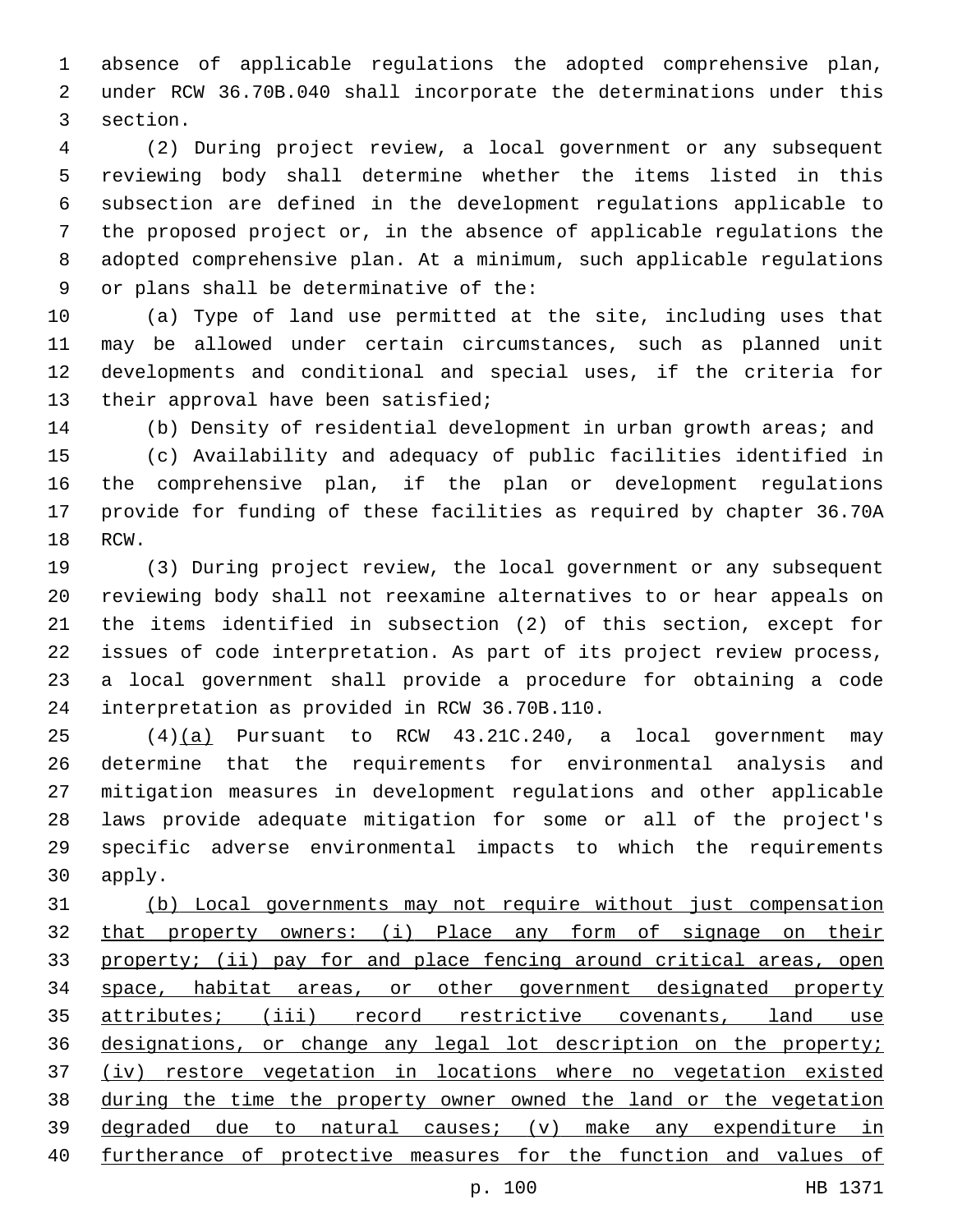wetlands or riparian areas; or (vi) grant or set aside easements for

2 public access on the property.

 (5) Except under subsection (4)(b) of this section, nothing in this section limits the authority of a permitting agency to approve, condition, or deny a project as provided in its development regulations adopted under chapter 36.70A RCW and in its policies adopted under RCW 43.21C.060. Project review shall be used to identify specific project design and conditions relating to the character of development, such as the details of site plans, curb cuts, drainage swales, transportation demand management, the payment of impact fees, or other measures to mitigate a proposal's probable 12 adverse environmental impacts, if applicable.

 (6) Subsections (1) through (4) of this section apply only to 14 local governments planning under RCW 36.70A.040.

## **PART X**

 NEW SECTION. **Sec. 1001.** PURPOSE—INTENT. The purpose of this chapter is to establish as state law the basis and process for determining how proposed changes to resource management and land use policy, rules, regulation, and/or management affect customs, culture, economic stability, and private property rights in Washington state. Additionally, the purpose of this chapter is to establish how state and federal agencies are to coordinate and consult with local governmental agencies in actions affecting land and natural resource use.

 This chapter is written to implement RCW 36.70A.103 of the growth management act, which requires state agencies to comply with local development regulations. In addition, this chapter implements chapter 43.21H RCW, state economic policy.28

 This chapter is intended to address federal and state agency regulation of land and natural resource use directly and is intended to be used as a positive guide for federal and state agencies in their development and implementation of regulations affecting land 33 and natural resources use in Washington state.

 NEW SECTION. **Sec. 1002.** DEFINITIONS. Unless the context clearly requires otherwise, the definitions in this section apply throughout this chapter.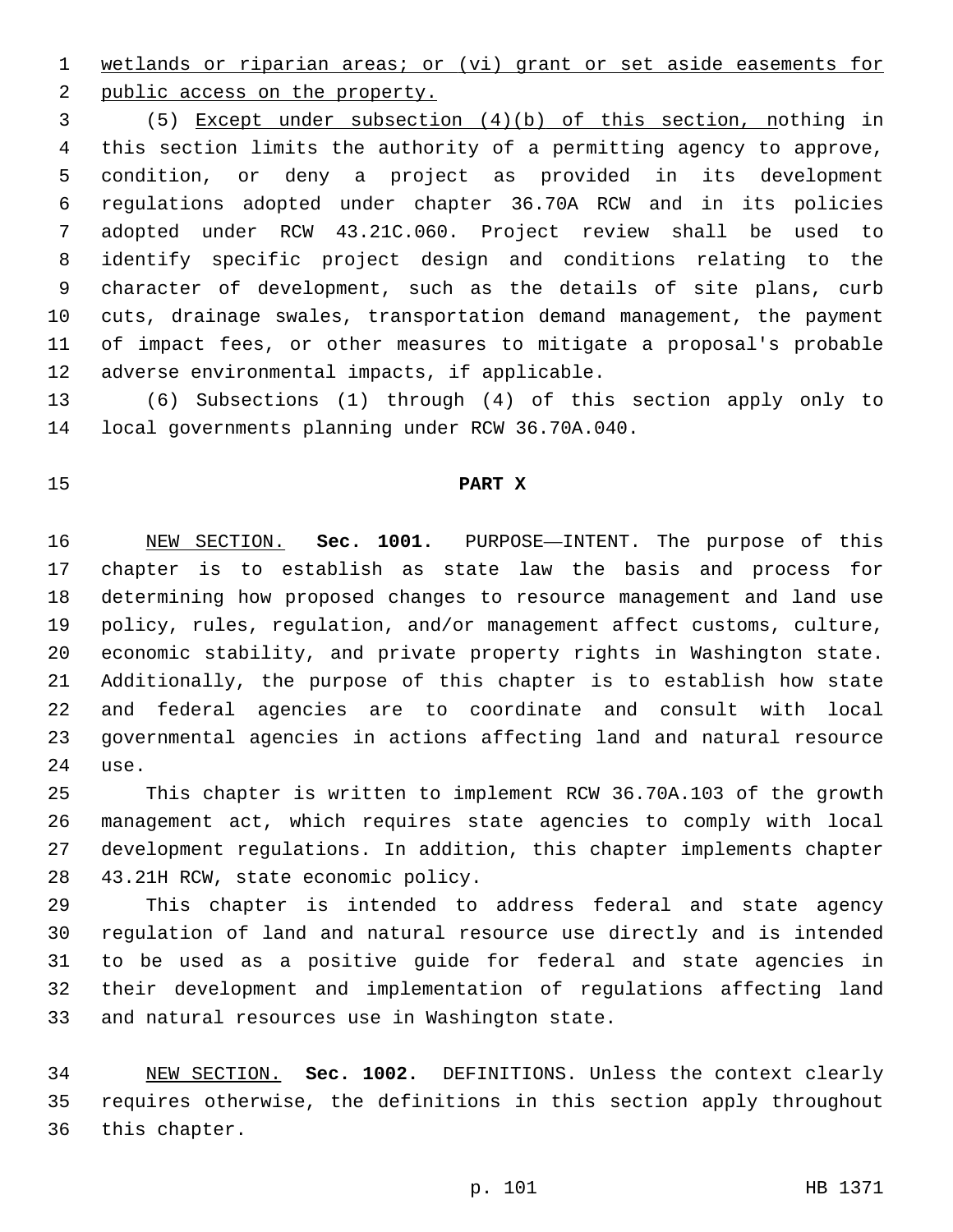(1) "Agency" means all state agencies and all local agencies. "State agency" includes every state office, department, division, bureau, board, commission, or other state agency. "Local agency" includes every county, city, town, municipal corporation, quasi- municipal corporation, or special purpose district, or any office, department, division, bureau, board, commission, or agency thereof, 7 or other local public agency.

 (2) "Just compensation" means compensation equal to the full extent of a property owner's loss, including the fair market value of the private property taken and business losses arising from government action, whether the taking is by physical occupation or through regulation, exaction, or other means and includes compounded interest calculated from the date of the taking until the date 14 payment is tendered.

 (3) "Owner" means the owner or possessor of property or rights in property at the time the taking occurs, including when the statute, regulation, rule, order, guideline, policy, or action is passed or promulgated or the permit, license, authorization, or governmental 19 permission is denied or suspended.

 (4) "Private property" or "property" means all property protected under the fifth amendment to the United States Constitution and the third and sixteenth sections of the Declaration of Rights of the Washington state Constitution (Article I, sections 3 and 16 of the state Constitution), any applicable state law, or this chapter, and including but not limited to any of the following:

 (a) Real property, whether vested or unvested, including estates in fee, life estates, estates for years, or otherwise; inchoate interests in real property such as remainders and future interests; personality that is affixed to or appurtenant to real property; easements; leaseholds; recorded liens; and contracts or other security interests in, or related to, real property;

 (b) The right to use water or the right to receive water, 33 including any recorded lines on such water right;

 (c) Rents, issues, and profits of land, including minerals, timber, fodder, crops, oil and gas, coal, or geothermal energy;

(d) Property rights provided by, or memorialized in, a contract;

(e) Any interest defined as property under state law; and

 (f) Any interest understood to be property based on custom, usage, common law, or mutually reinforcing understandings sufficiently well-grounded in law to back a claim of interest.

p. 102 HB 1371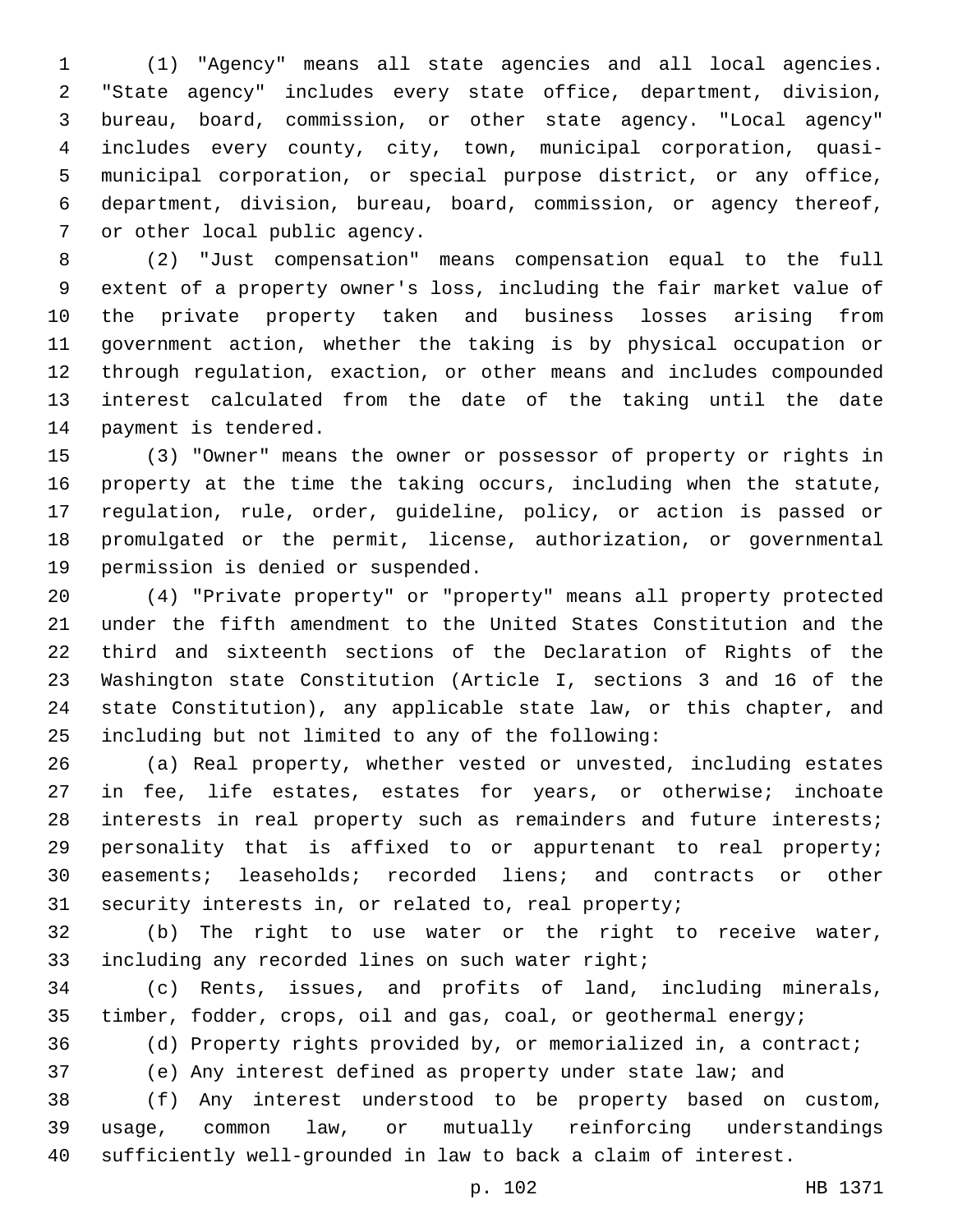(5) "Taking of private property" or "taking" or "take" means any action whereby private property is directly taken by government action as to require compensation under the fifth amendment to the United States Constitution and the third and sixteenth sections of the Declaration of Rights of the Washington state Constitution (Article I, sections 3 and 16 of the state Constitution) or under this chapter, including by physical invasion, regulation, exaction, condition, or other means and does not include a condemnation action filed by government in an applicable court or an action filed by 10 government relating to criminal forfeiture.

 NEW SECTION. **Sec. 1003.** PRIVATE PROPERTY TAKING IMPACT ANALYSIS. (1) To the fullest extent possible, the policies, regulations, and public laws of the United States and the state of Washington shall be interpreted and administered by agencies in accordance with the policies under this chapter. All state agencies shall complete a private property taking impact analysis before issuing or promulgating any rule, policy, regulation, or related agency action which is likely to result in a taking of private property. The provisions of this subsection shall not apply to an action in which the power of eminent domain is formally exercised or a law enforcement action, including seizure of property for forfeiture or as evidence, for a violation of law.

 (2) A private property taking impact analysis is a written 24 statement that includes:

 (a) The specific purpose of the rule, ordinance, policy, regulation, proposal, recommendation, or related agency action;

 (b) An assessment of the likelihood that a taking of private property will occur under the rule, ordinance, policy, regulation, proposal, recommendation, or related agency action;

 (c) An evaluation of whether the rule, ordinance, policy, regulation, proposal, recommendation, or related agency action is likely to require compensation to private property owners;

 (d) Alternatives to the rule, policy, regulation, proposal, recommendation, or related agency action that would achieve the intended purposes of the agency action and lessen the likelihood that 36 a taking of private property will occur;

 (e) An estimate of the potential liability of the agency, if the agency is required to compensate a private property owner; and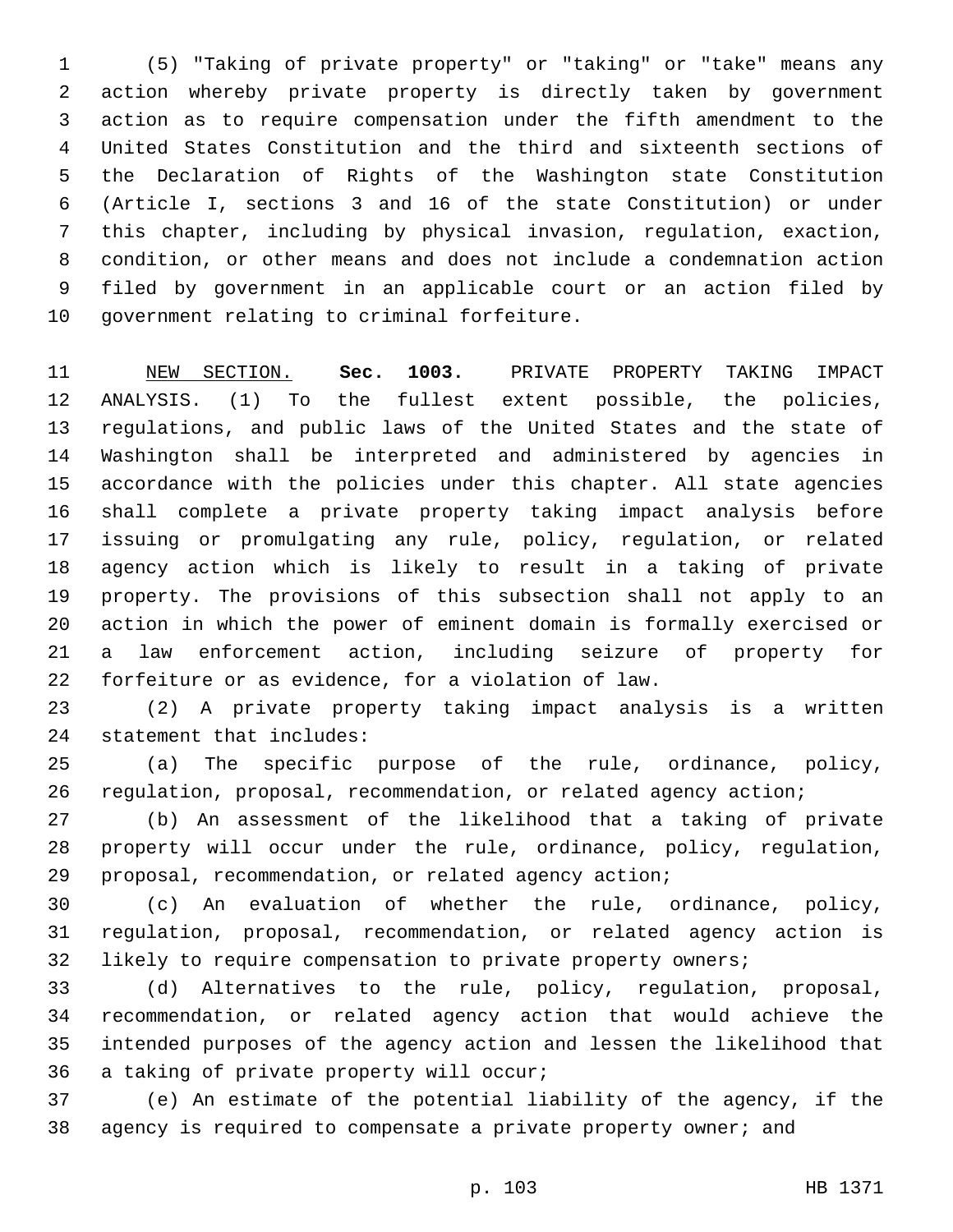(f) For state agencies, if the rule, policy, regulation, proposal, recommendation, or related agency action is in response to a federal mandate, the name of the federal agency responsible for the policy, regulation, proposal, recommendation, or related action.

 (3) Each agency shall provide an analysis as part of any proposed rule, ordinance, policy, regulation, proposal, recommendation, or related agency action and submit the analysis to the board of county commissioners, in affected jurisdictions, in conjunction with a proposed rule, policy, regulation, proposal, recommendation, or 10 related action prior to adoption.

 (4) No final rule may be promulgated if enforcement of the rule could reasonably be construed to require an uncompensated taking of 13 private property as defined by this chapter.

 NEW SECTION. **Sec. 1004.** ECONOMIC IMPACT ANALYSIS. (1) All state agencies shall complete an economic impact analysis before issuing or promulgating any policy, regulation, proposed legislation, or related department action which may economically impact the citizens of Washington state.

 (2) An economic impact analysis is a written statement that 20 includes:

 (a) The specific purpose of the rule, policy, regulation, legislative bill, proposal, recommendation, or related agency action;

 (b) An assessment of the economic impacts likely to occur as a result of the rule, policy, regulation, proposal, legislative bill, recommendation, or related agency action. The economic assessment shall consider impacts to individual property owners, impacts to the affected jurisdictions economy and impacts to the state's general 28 fund;

 (c) Alternatives to the rule, policy, regulation, proposal, recommendation, or related agency action that would achieve the intended purpose and lessen the economic impacts that are likely to 32 occur*i* 

 (d) For state agencies, if the rule, policy, regulation, proposal, recommendation, or related agency action is in response to a federal mandate, the name of the federal agency responsible for the 36 policy, regulation, proposal, recommendation.

 (3) State agencies shall provide an analysis as part of any proposed rule, policy, regulation, proposal, recommendation, or related agency action and submit the analysis to the board of county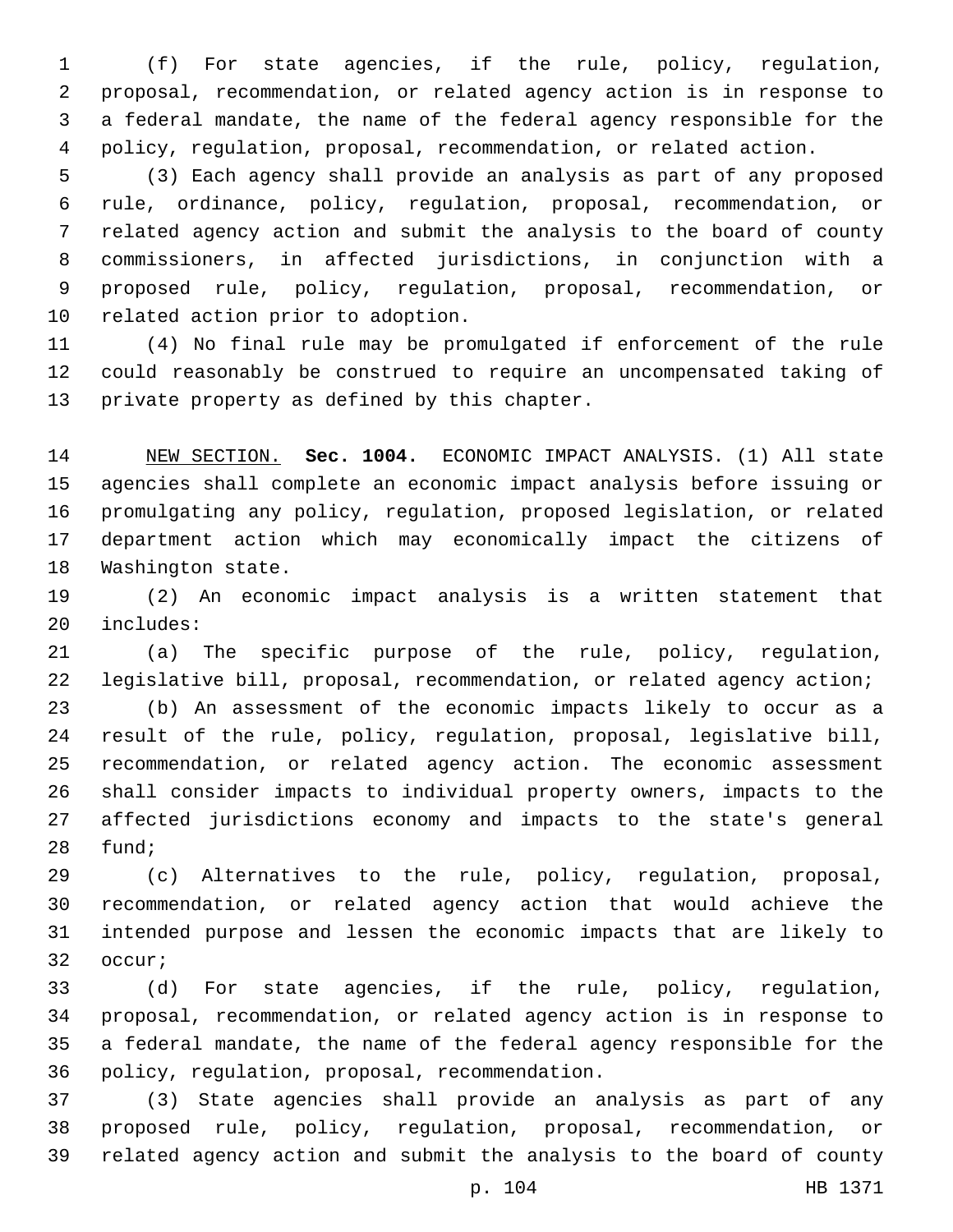commissioners, in affected jurisdictions, in conjunction with a proposed rule, policy, regulation, proposal, recommendation, or 3 related action prior to adoption.

 NEW SECTION. **Sec. 1005.** PUBLIC AVAILABILITY OF ANALYSIS. An agency shall make each private property taking impact analysis, economic impact analysis, or both, available to the public.

 NEW SECTION. **Sec. 1006.** ENFORCEMENT. (1)(a) In addition to other remedies provided by law, any person likely to be aggrieved or adversely effected by the failure of an agency to perform a private property taking impact analysis or economic impact analysis under this section may apply to the superior court of the county where the agency is located or to the superior court of Thurston county if the defendant is a state agency. The superior court shall have jurisdiction to hold a prompt hearing where petitioners may show cause that the agency failed to adequately provide a private property taking impact analysis or economic impact analysis and is authorized to grant a temporary or permanent injunction restraining any person, agency, or all agencies from implementing or enforcing rules where the agency analysis was not done or was insufficient.

 (b) A person is aggrieved or adversely affected within the meaning of this section if:

 (i) The agency action has prejudiced or is likely to prejudice 23 that person; and

 (ii) That person's asserted interests are among those that the agency was required to consider when it engaged in the agency action 26 challenged.

(c) An analysis is insufficient for purposes of this section if:

 (i) The analysis is not supported by substantial evidence or 29 evidence pertinent to Washington state; or

 (ii) The facts presented by the petitioning party with regard to his or her property clearly indicate a mistake of law or fact was made and implementation or enforcement of the regulation would cause 33 substantial injustice.

 (2) An order restraining any person, agency, or all agencies may contain provision for the payment of pertinent court costs and reasonable attorneys' fees and administration expenses as is equitable and the court deems appropriate in the circumstances.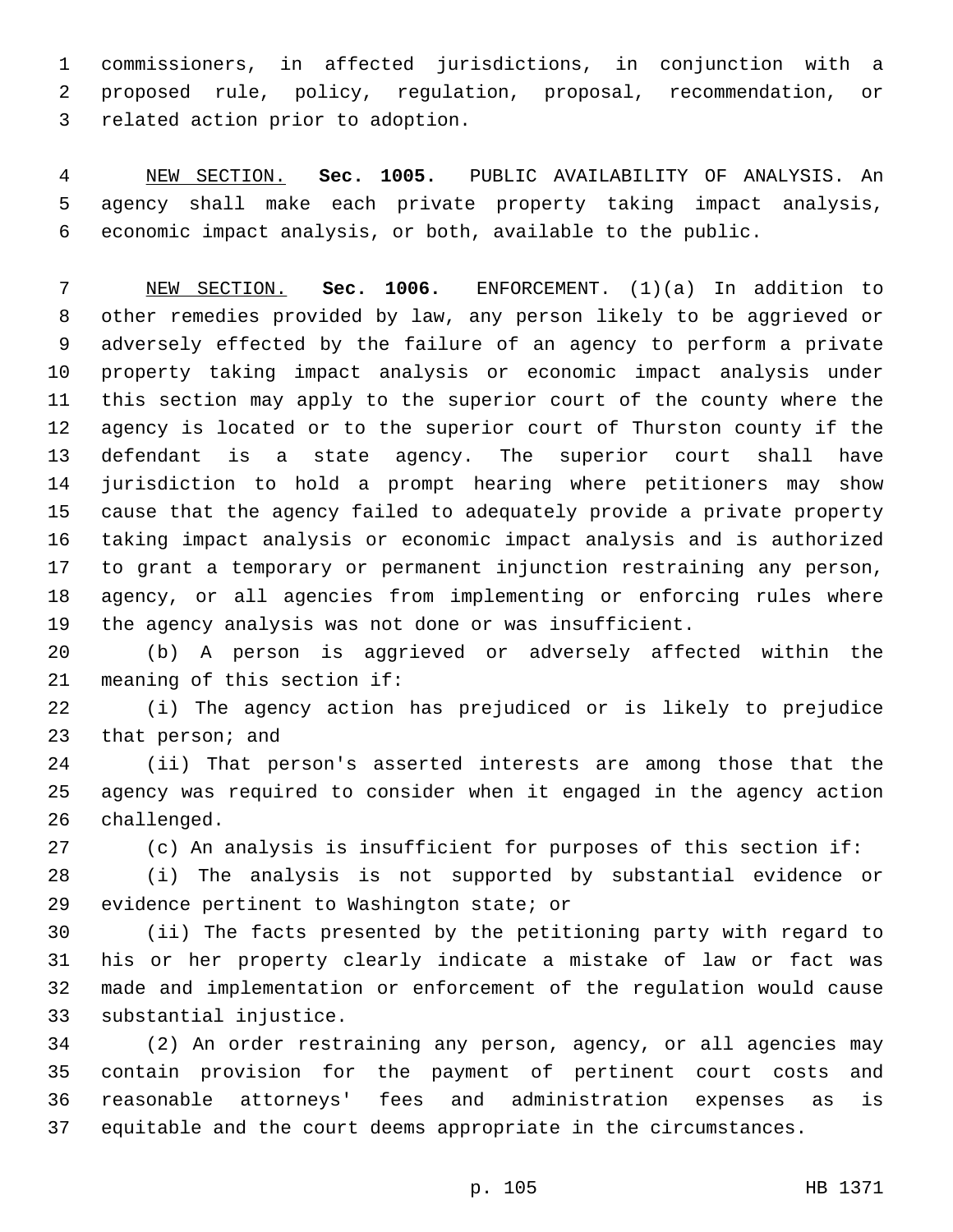(3) If the court issues an order restraining the implementation or enforcement of a state agency regulation as it applies to individuals not parties to the litigation, the court must send the order to the code reviser's office to be published in the Washington 5 State Register.

 (4) The petitioner does not have to exhaust administrative remedies prior to seeking a court order under this section.

 (5) Nothing in this section may be construed to limit any remedy that any person may have under the laws of the state of Washington or 10 of the United States.

 (6) Every agency, who under color of any law, statute, rule, ordinance, or regulation, subjects or causes to be subjected, any person within Washington state to the deprivation of any property rights secured by this chapter is liable to the person injured in an action at law, suit in equity or other legal proceeding for redress.

 (7) Any agency employee, under the color of law, statute, rule, ordinance, regulation, policy, custom or omission, subjects any person in Washington state to the deprivation of any property rights secured or protected by this chapter, whether willfully or from negligence, is in violation of this chapter and may be fined up to one thousand dollars per occurrence of a violation.

 NEW SECTION. **Sec. 1007.** A new section is added to chapter 23 36.70A RCW to read as follows:

 The provisions of chapter 34.--- RCW (the new chapter created in 25 section 1103 of this act) apply to this chapter.

 NEW SECTION. **Sec. 1008.** A new section is added to chapter 43.21H RCW to read as follows:27

 The provisions of chapter 34.--- RCW (the new chapter created in 29 section 1103 of this act) apply to this chapter.

## **PART XI**

 NEW SECTION. **Sec. 1101.** Sections 501 and 502 of this act constitute a new chapter in Title 1 RCW.

 NEW SECTION. **Sec. 1102.** Sections 608 and 609 of this act constitute a new chapter in Title 36 RCW.